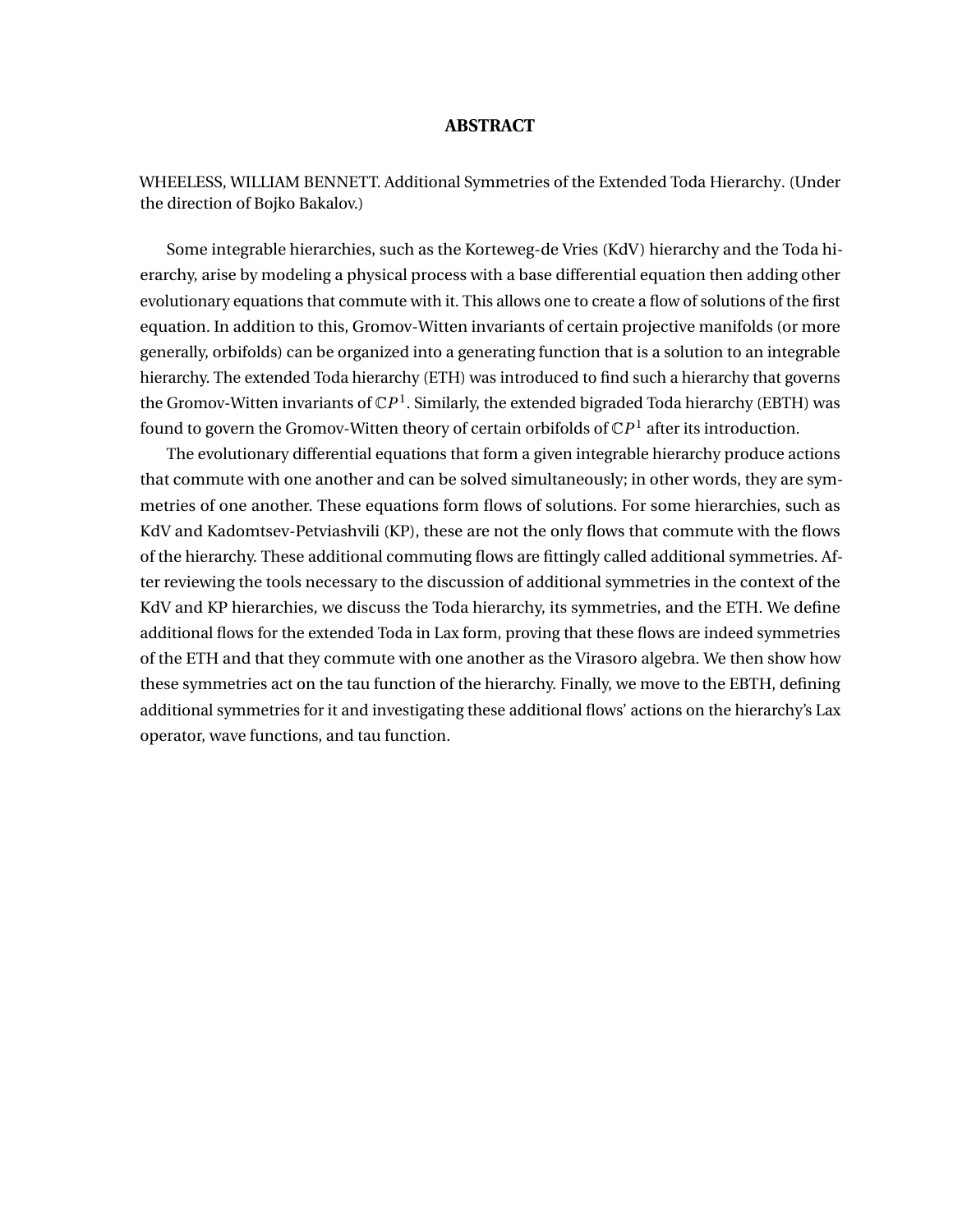© Copyright 2015 by William Bennett Wheeless

All Rights Reserved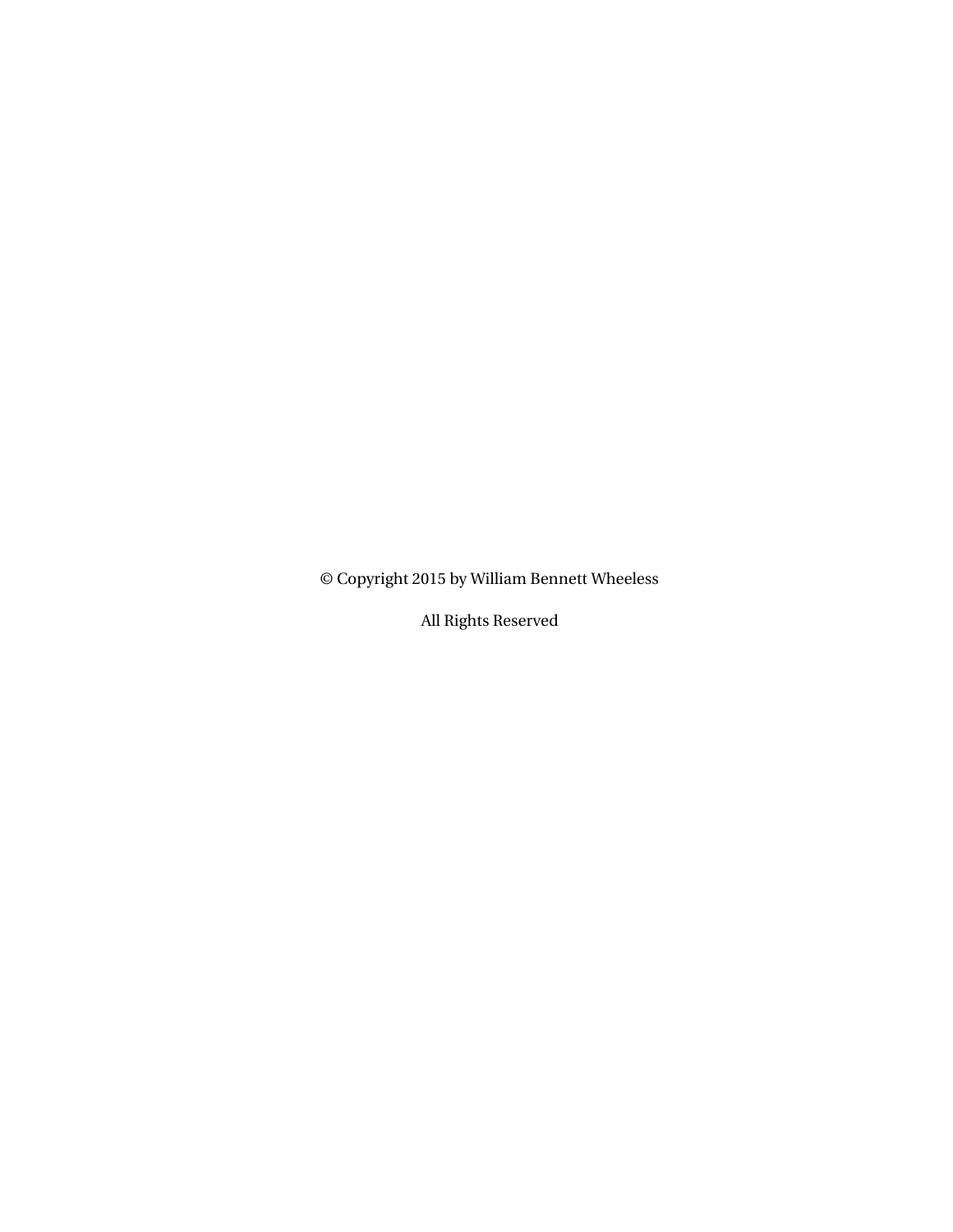Additional Symmetries of the Extended Toda Hierarchy

by William Bennett Wheeless

A dissertation submitted to the Graduate Faculty of North Carolina State University in partial fulfillment of the requirements for the Degree of Doctor of Philosophy

Mathematics

Raleigh, North Carolina

2015

APPROVED BY:

Naihuan Jing Kailash Misra

Ernest Stitzinger Stephen Reynolds

Bojko Bakalov Chair of Advisory Committee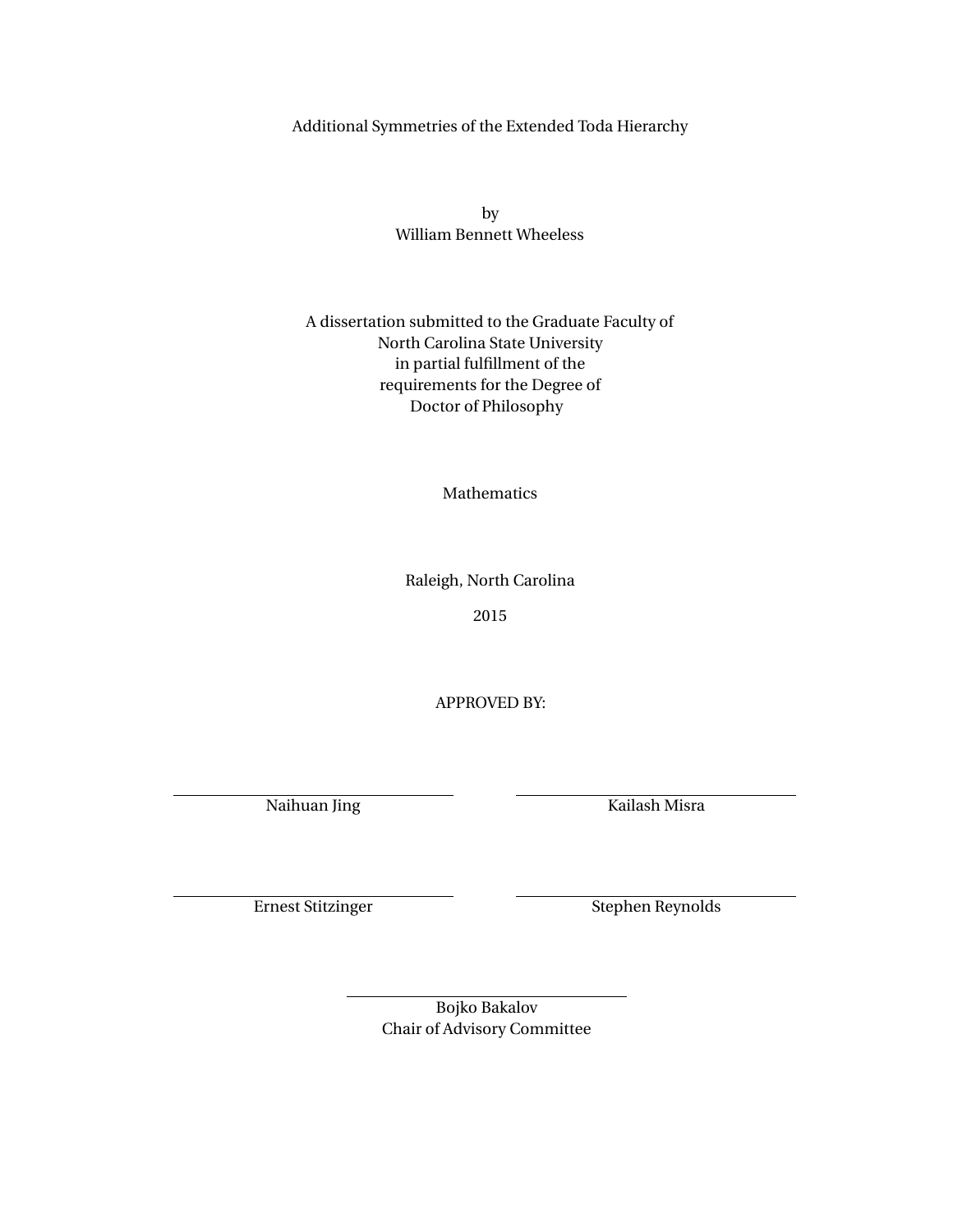# **DEDICATION**

To my parents, who instilled in me a desire to learn and a love for mathematics.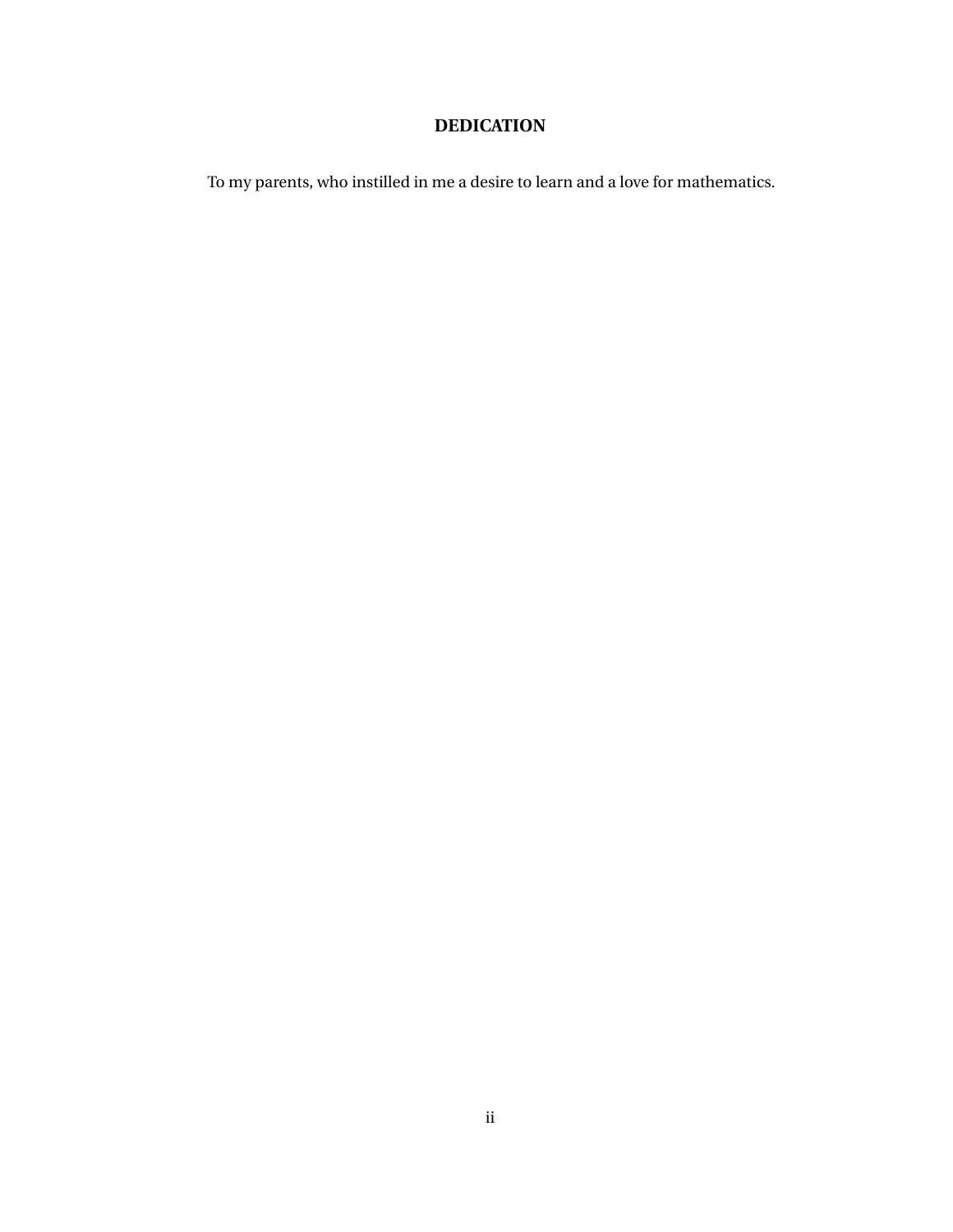### **BIOGRAPHY**

The author was born in in Raleigh, NC on November 10, 1987 to Mark and Sara Wheeless. He has an older sister, Amy, and a younger brother, Daniel. For undergraduate studies, William also attended North Carolina State University where, in 2010, he earned Bachelor of Science degrees in Mathematics and Physics with a Minor in Computer Programming.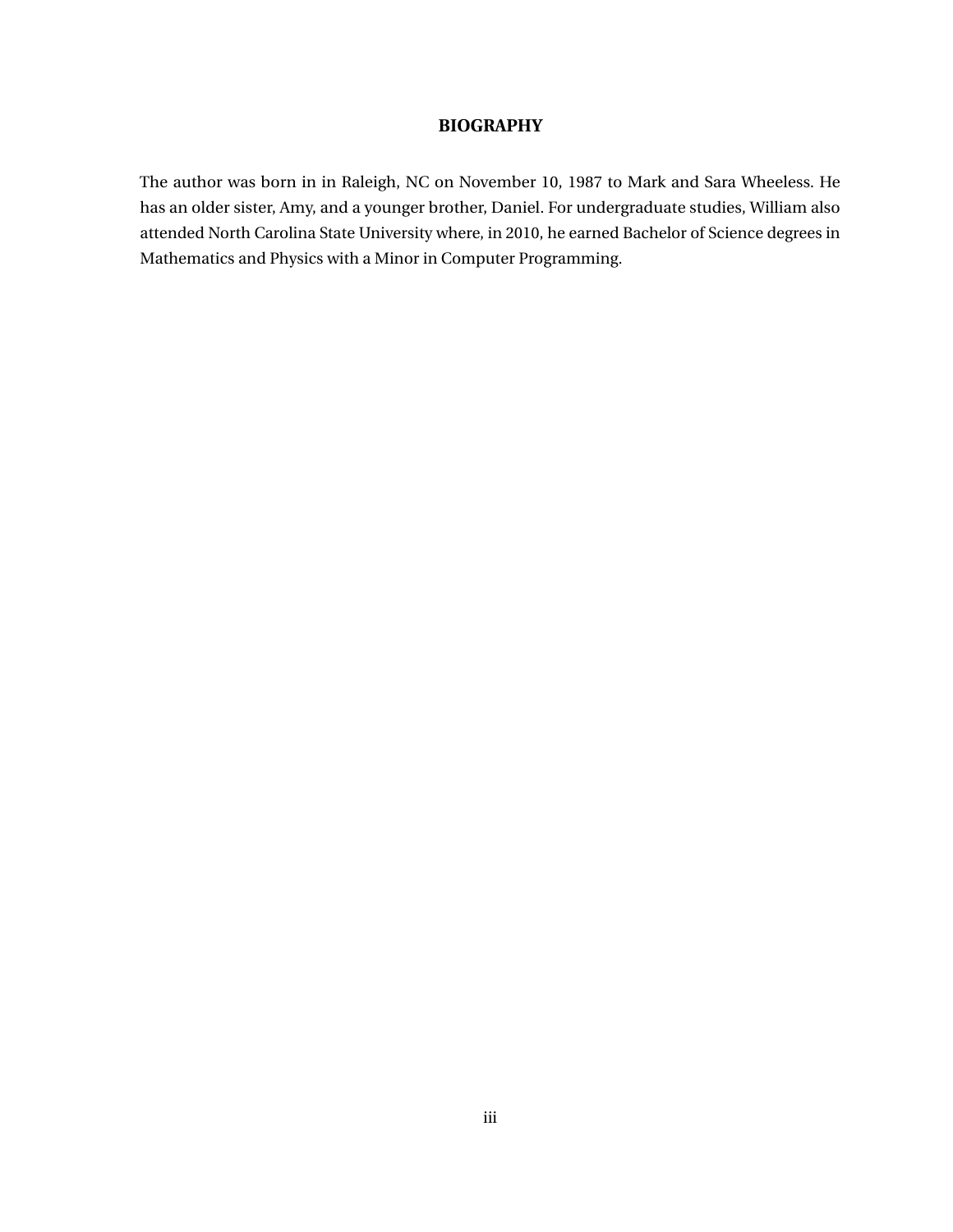### **ACKNOWLEDGEMENTS**

First, I would like to thank my advisor, Bojko Bakalov, for all of his help; without him, I would not have been able to get to this point in my career. I would also like to thank all of my friends and family who motivated and believed in me, even when I didn't want to motivate or believe in myself; there are too many to list, but they know who they are.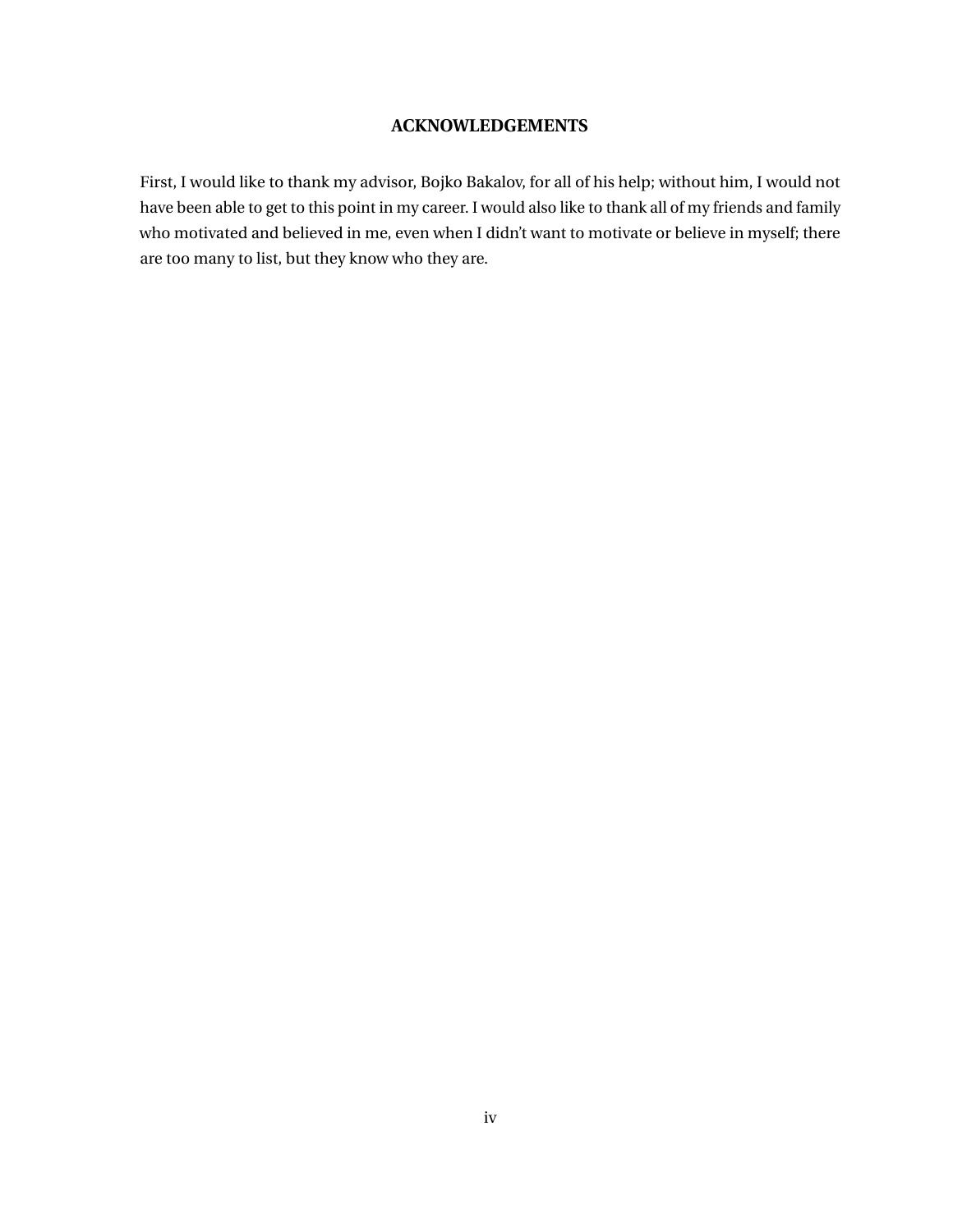## **TABLE OF CONTENTS**

| 1.1              |  |
|------------------|--|
| 1.2              |  |
| 1.3              |  |
| 1.4              |  |
| 1.5              |  |
|                  |  |
| 2.1              |  |
| 2.2              |  |
| 2.3              |  |
|                  |  |
|                  |  |
| 3.1              |  |
| 3.2              |  |
| 3.3              |  |
| <b>Chapter 4</b> |  |
| 4.1              |  |
| 4.2              |  |
| 4.3              |  |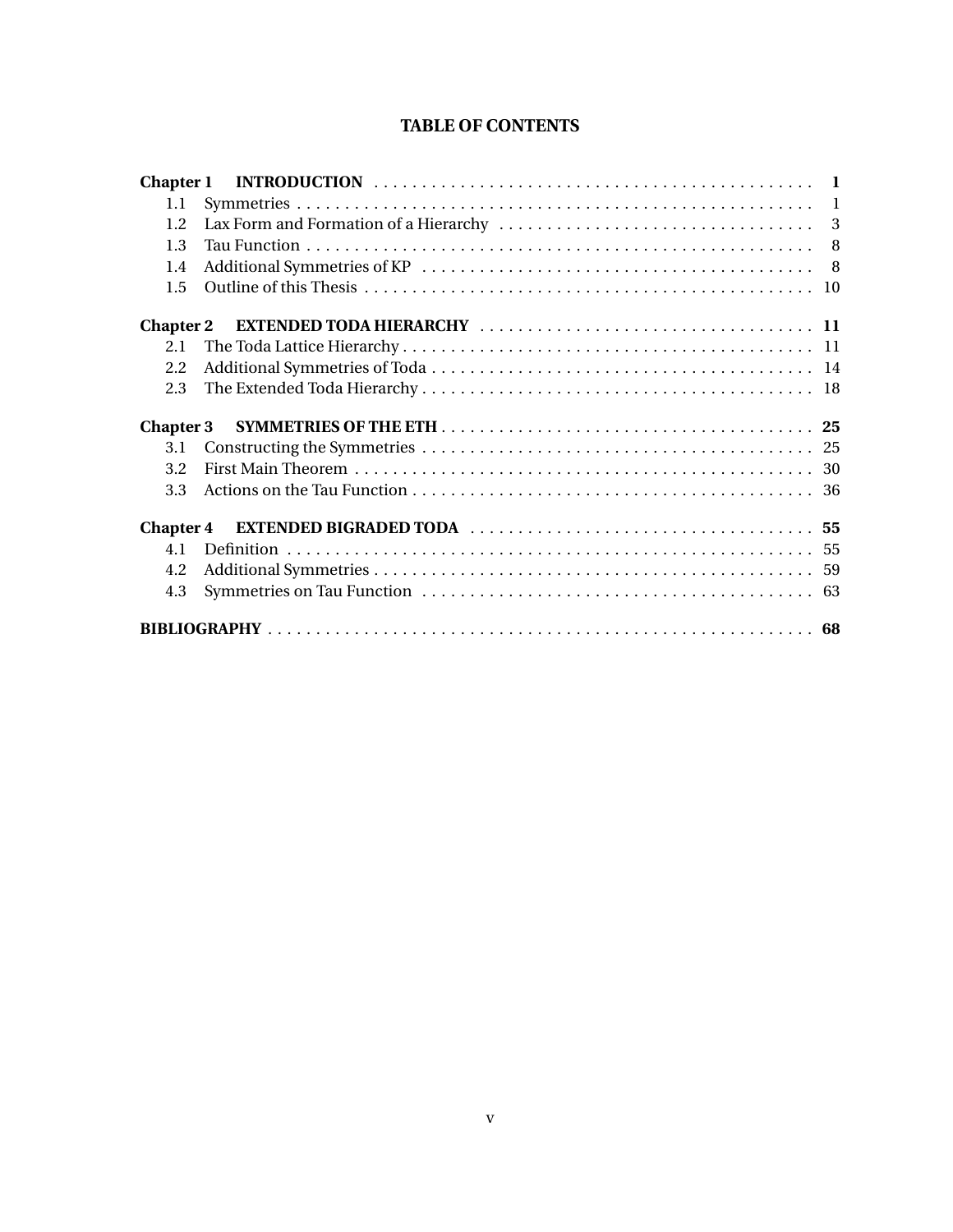# <span id="page-7-0"></span>**CHAPTER**

1

# **INTRODUCTION**

Integrable hierarchies, such as those looked at in this thesis, are formulated in several ways. The goal of this chapter is to introduce two such formulations, the Lax pair form and the tau function, as well as what it means for two differential equations to be symmetries of one another. This is done within the context of the Korteweg-de Vries and Kadomtsev-Petviashvili hierarchies so that these concepts will be well-established when we introduce the corresponding notions for the Toda lattice and extended Toda hierarchies in Chapter [2.](#page-17-0) The majority of this chapter's material is adapted from [[7](#page-74-0)] and [[15](#page-74-1)].

## <span id="page-7-1"></span>1.1 Symmetries

A central concept of this thesis is what it means for a set of evolutionary partial differential equations to be symmetries of one another. We will first look at what this means for two such equations:

<span id="page-7-3"></span>**Definition 1.1.** *Suppose we have an evolutionary partial differential equation on u*

<span id="page-7-2"></span>
$$
\partial_t u = K(u),\tag{1.1}
$$

*with K only depending directly on x and its derivatives (or other like operators). Let*  $u(x, t)$  *be a*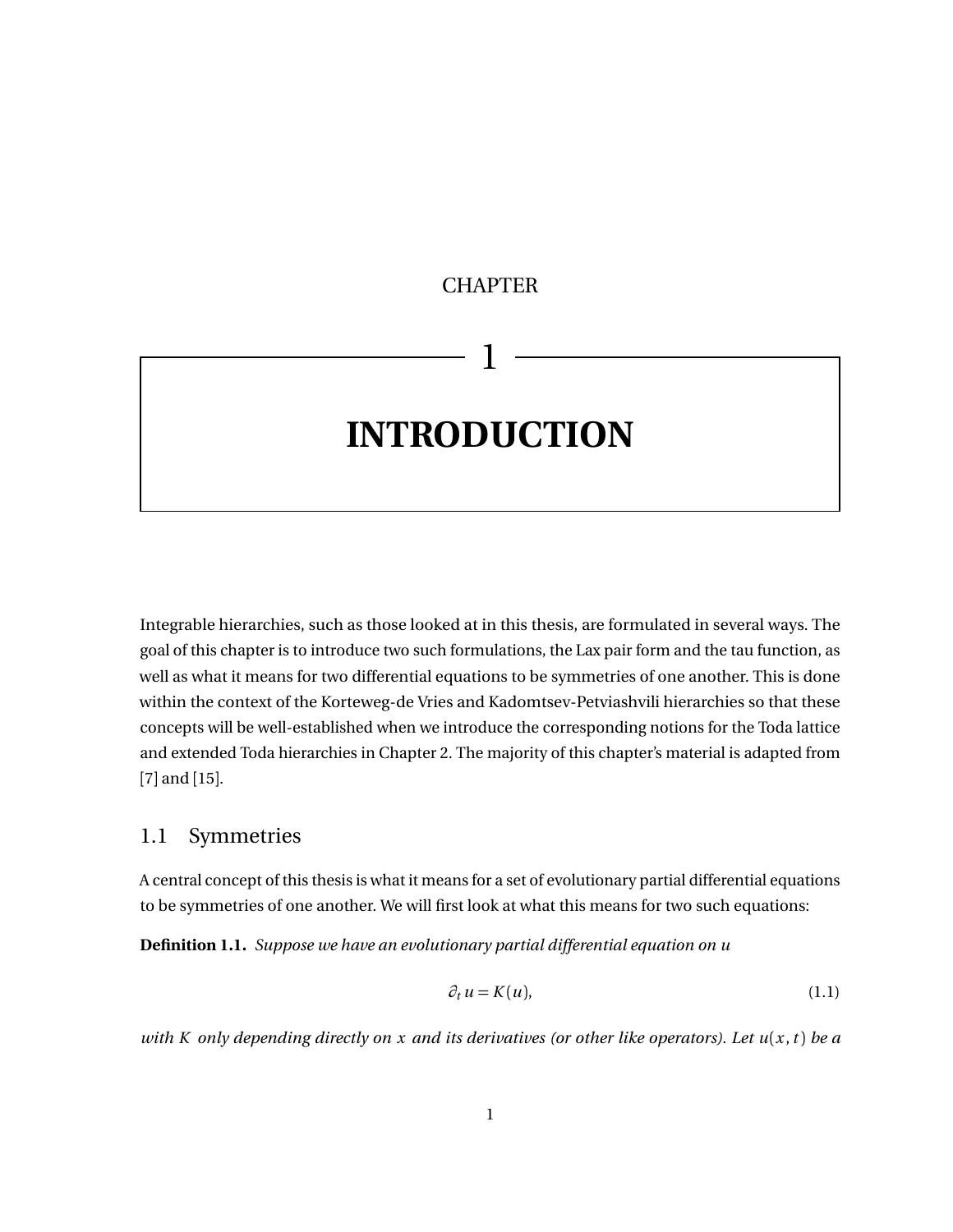*solution of [\(1.1\)](#page-7-2)* and use it as an initial condition (i.e.  $u(x, t, 0) = u(x, t)$ ) of a second evolutionary *partial differential equation on u*

<span id="page-8-0"></span>
$$
\partial_s u = H(u),\tag{1.2}
$$

*again with H only depending directly on x and its derivatives. We say that [\(1.2\)](#page-8-0) is a symmetry of [\(1.1\)](#page-7-2) if there is some neighborhood of s* = 0 *for which u*(*x* ,*t* ,*s*) *is a solution to [\(1.1\)](#page-7-2) for all s in that neighborhood.*

Note that this definition is symmetric in the sense that [\(1.2\)](#page-8-0) is a symmetry of [\(1.1\)](#page-7-2) if and only if  $(1.1)$  is a symmetry of  $(1.2)$ .

Another way of saying [\(1.2\)](#page-8-0) is a symmetry of [\(1.1\)](#page-7-2) is that these two equations are **compatible**: they can be simultaneously solved, which is equivalent to saying

<span id="page-8-2"></span>
$$
\partial_t \big( H(u) \big) = \partial_t \partial_s u = \partial_s \partial_t u = \partial_s \big( K(u) \big). \tag{1.3}
$$

Taking the middle equivalence and taking the difference, we get the following definition of two differential operators, *∂<sup>t</sup>* and *∂<sup>s</sup>* , being symmetries of one another:

<span id="page-8-1"></span>
$$
[\partial_t, \partial_s]u = 0,\t\t(1.4)
$$

where [·,·] is the commutator bracket used in Lie algebras; for two operators, *A* and *B*,

$$
[A, B] = A \circ B - B \circ A,
$$

where ∘ denotes composition (this will be suppressed for much of the remainder of the thesis). Equation [\(1.4\)](#page-8-1) is the definition of symmetry that we will use for the rest of the thesis, replacing *u* with various operators and functions.

If we can find such a symmetry for our base equation [\(1.1\)](#page-7-2), then our common solution  $u(x, t, s)$ gives us a flow of solutions for this equation;  $u(x, t, 0)$  is a solution, but so is  $u(x, t, \varepsilon)$ , where  $\varepsilon$  is in the neighborhood of *s* = 0 referenced in Definition [1.1](#page-7-3) above. This allows us to find new solutions from known solutions by traveling along these so-called differential flows.

A set of such differential equations,  $\partial_{t_n} u = K_n(u)$ , are all symmetries of one another if [\(1.4\)](#page-8-1) is satisfied for  $t = t_n$  and  $s = t_m$ , for any  $n, m$  in the set that indexes these equations. In this way, these *t<sup>n</sup>* 's can be thought as variables in our common solution.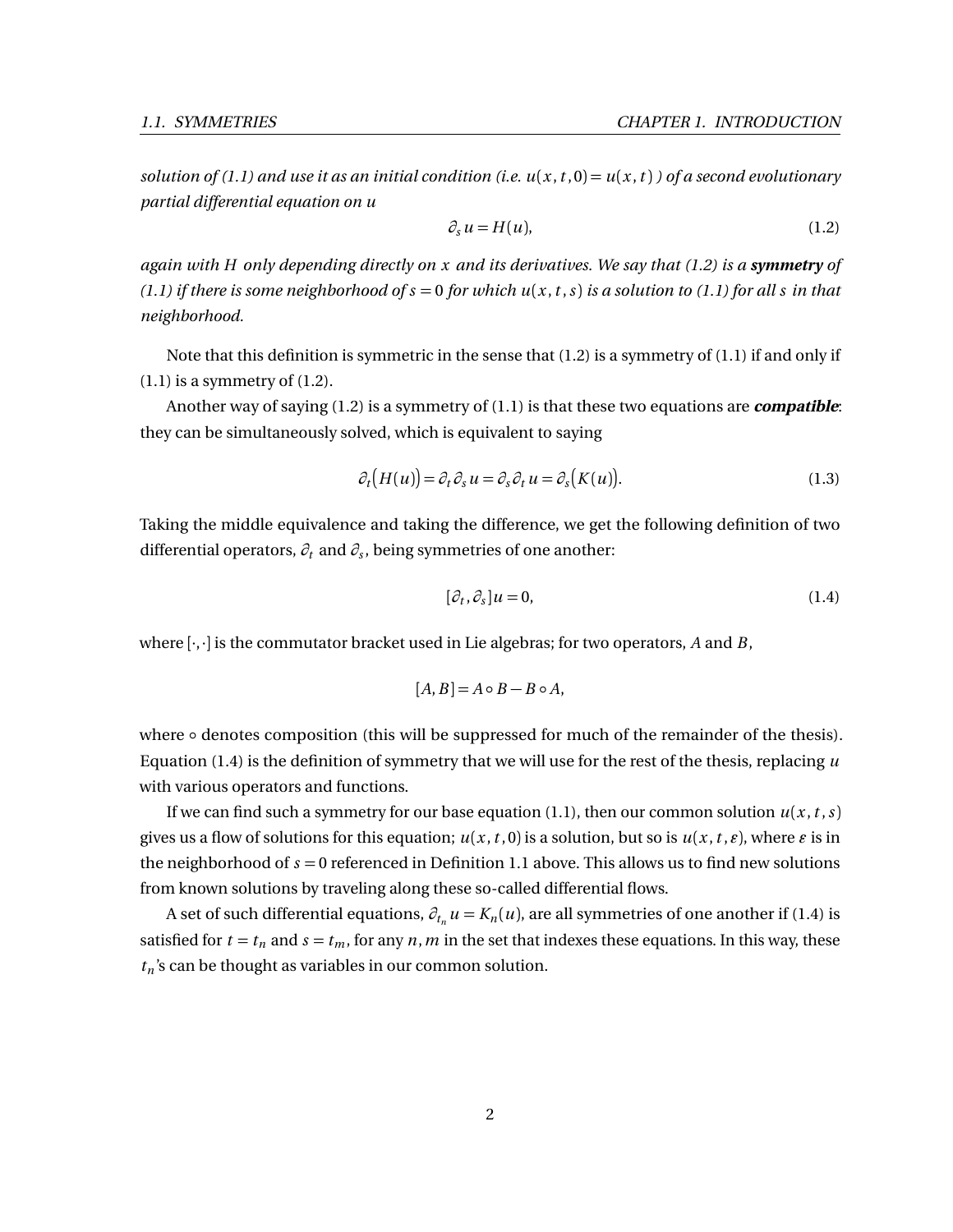### Example: The KdV Equation

To illustrate how finding these symmetries can be accomplished, consider the Korteweg-de Vries (abbreviated KdV) equation:

<span id="page-9-1"></span>
$$
\partial_t u = K(u) = \frac{3}{2} u u_x + \frac{1}{4} u_{xxx}.
$$
\n(1.5)

This equation provides a model for the movement of waves through narrow, shallow channels, such as those found in blood vessels. To find a symmetry for this equation, we first need to introduce a grading that makes the right-hand side homogeneous. Letting  $\deg(u) = 2$  and  $\deg(\partial_x) = 1$  makes the right side homogeneous of degree 5. Assuming the  $H(u)$  is also homogeneous yields the first non-trivial symmetry to be of degree 7:

$$
\partial_s = H(u) = c_1 u^2 u_x + c_2 u u_{xxx} + c_3 u_x u_{xx} + c_4 u_{xxxxx}.
$$

For the sake of brevity, only part of the calculation is shown:

$$
\partial_s \partial_t u = \partial_s (K(u)) = \partial_s \left(\frac{3}{2} u u_x + \frac{1}{4} u_{xxx}\right)
$$
  
=  $\frac{3}{2} u_s u_x + \frac{3}{2} u(u_s)_x + \frac{1}{4} (u_s)_{xxx}$   
=  $\frac{3}{2} H(u) u_x + \frac{3}{2} u (H(u))_x + \frac{1}{4} (H(u))_{xxx}.$ 

Writing out  $H(u)$  and taking the appropriate number of derivatives, doing the same process for the left side [\(1.3\)](#page-8-2), then matching like terms allows us to come to the following relationship between the constants *c<sup>k</sup>* :

$$
2c_1 = 6c_2 = 3c_3 = 60c_4,
$$

giving us the first non-trivial symmetry of [\(1.5\)](#page-9-1) as

$$
\partial_s = H(u) = 30u^2 u_x + 10u u_{xxx} + 20u_x u_{xx} + u_{xxxxx}
$$
\n(1.6)

up to some arbitrary non-zero multiple of the right-hand side.

### <span id="page-9-0"></span>1.2 Lax Form and Formation of a Hierarchy

The study of such hierarchies of differential equations as the KdV hierarchy, KP hierarchy, and Toda hierarchies rely heavily on Lax pairs. For this reason, the vast majority of original results found in this thesis are given in Lax pair form. We will realize the concept with the KdV hierarchy, then generalize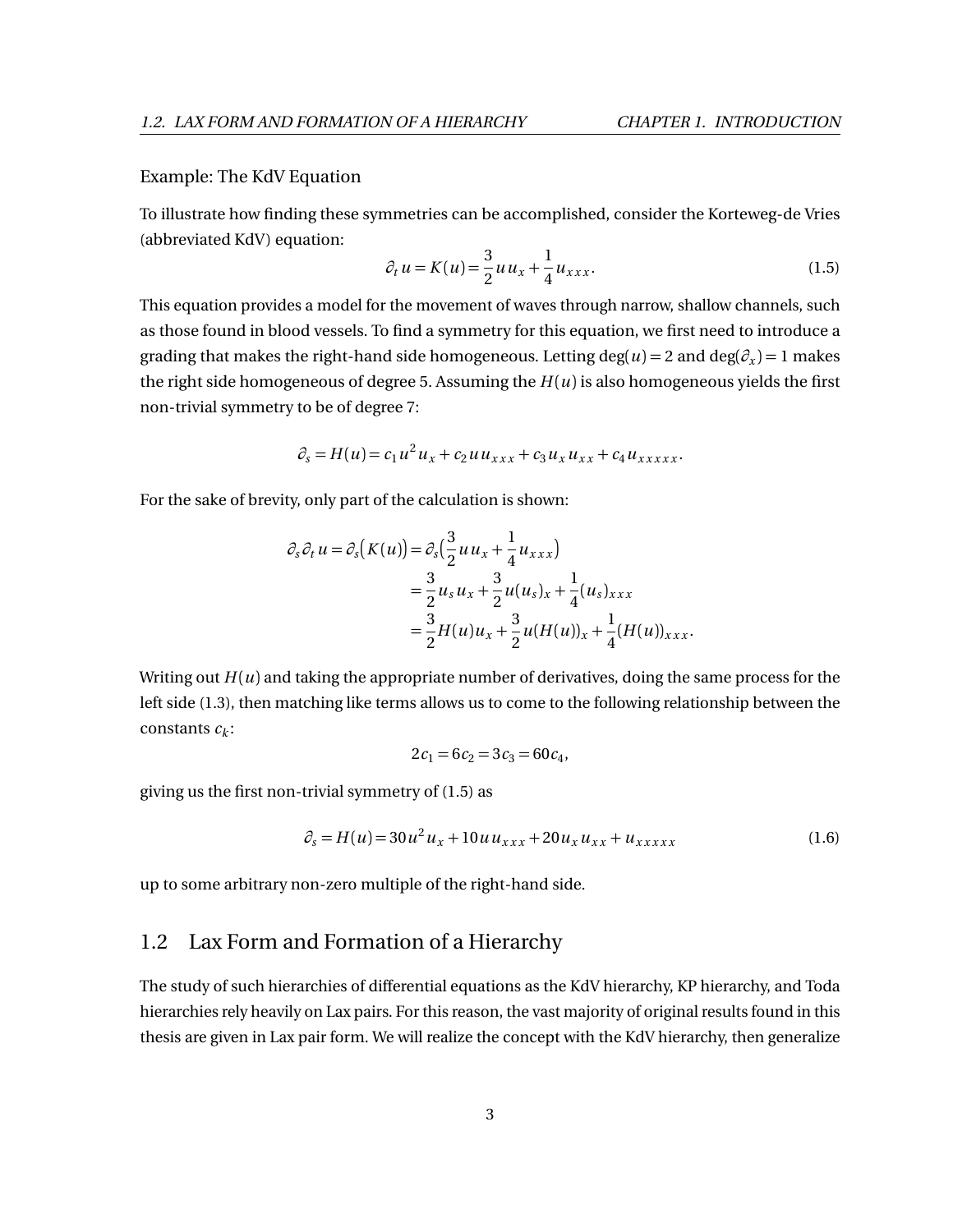it to the larger KP (Kadomtsev-Petviashvili) and other such hierarchies.

In general, we consider an operator *L* of some form that incorporates the solution of the partial differential equation in which we are interested; this is what will be called the **Lax operator**. In the case of KdV, this operator is the 1-D Schrödinger operator,  $L = \partial_x^2 + u$ . Consider the following:

<span id="page-10-0"></span>
$$
L\psi = z^2\psi,\tag{1.7}
$$

where  $\psi = \psi(x, z)$  is an eigenfunction of *L* of eigenvalue  $z^2$ , also called a **wave function**. In general, the power of *z* depends on the degree of the operator *L*; since *L* for KdV is of degree 2 according to the previous grading scheme, the eigenvalue is  $z^2$ .

For KdV, we find a formal solution for the family of eigenfunctions

$$
\psi = w(x, z)e^{xz} = e^{xz} \left( 1 + w_1 z^{-1} + w_2 z^{-2} + \cdots \right),
$$

whose coefficients can be found in terms of *u* and its derivatives. In addition to imposing [\(1.7\)](#page-10-0), we also want to find a symmetry of the form

<span id="page-10-1"></span>
$$
\partial_t \psi = B \psi,\tag{1.8}
$$

where *B* is another operator independent of *z* and its derivatives of finite order. Combining [\(1.7\)](#page-10-0) and [\(1.8\)](#page-10-1), we get

$$
\partial_t (L\psi) = z^2 \partial_t \psi
$$

$$
\frac{\partial L}{\partial t} \psi + L(\partial_t \psi) = z^2 \partial_t \psi
$$

$$
\frac{\partial L}{\partial t} \psi + LB\psi = z^2 B\psi = B(z^2 \psi) = BL\psi
$$

$$
\left(\frac{\partial L}{\partial t} - BL + LB\right) \psi = 0
$$

$$
\left(\frac{\partial L}{\partial t} - [B, L]\right) \psi = 0.
$$

Since the operator acting on  $\psi$  in the last equality is of finite order and independent of *z*, there must be a finite number of independent  $\psi$  that satisfy this equation. However, since there is an independent  $\psi$  for each *z*, there are an infinite number of independent  $\psi$ . Thus, this operator must be 0. This gives us *∂ L*

<span id="page-10-2"></span>
$$
\frac{\partial L}{\partial t} = [B, L]. \tag{1.9}
$$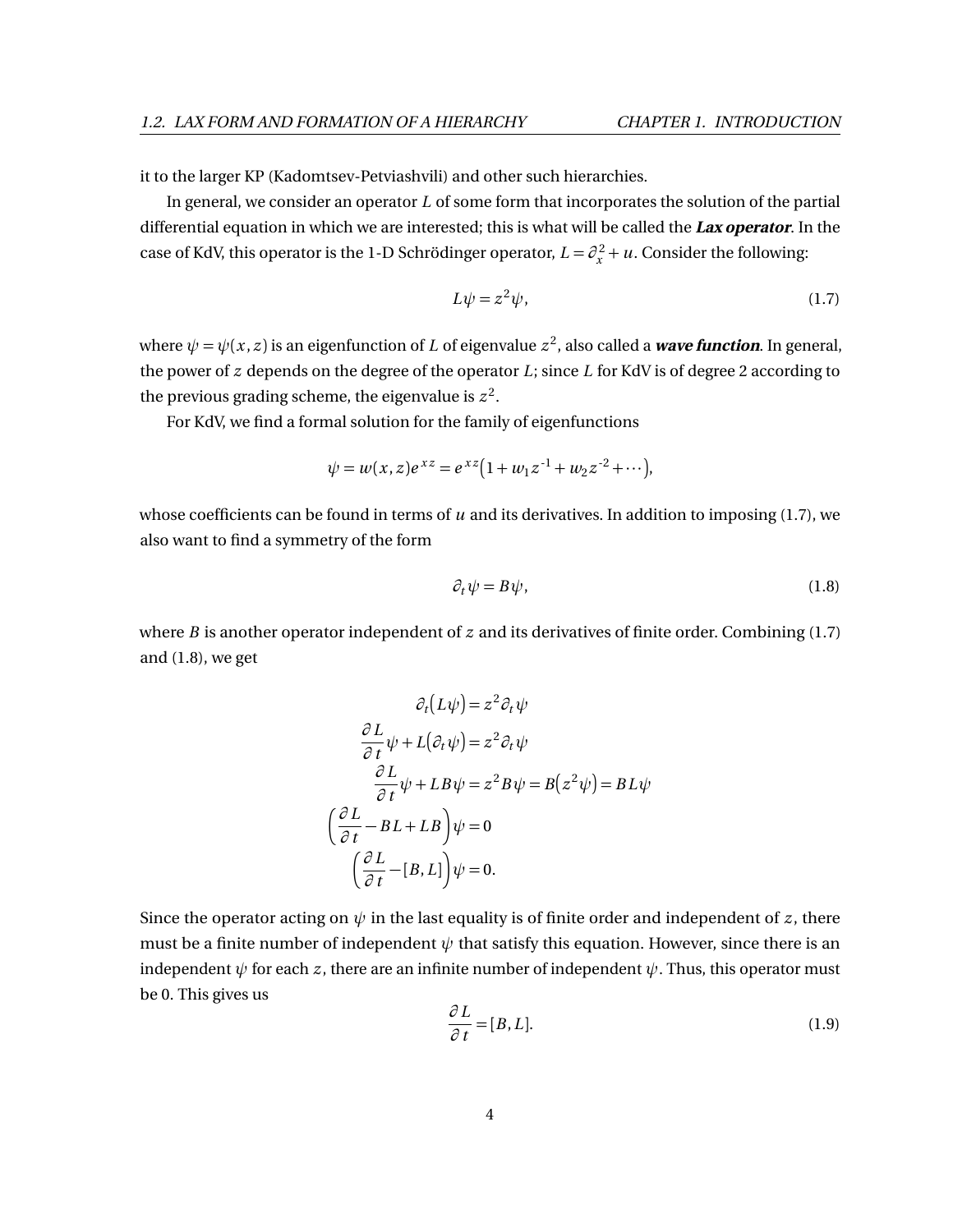### This is called the **Lax equation** and (*L*,*B*) is a **Lax pair**.

In particular for KdV, we assume that *B* takes the form

<span id="page-11-0"></span>
$$
B = \partial_x^3 + b_1 \partial_x + b_0 \tag{1.10}
$$

and impose [\(1.9\)](#page-10-2) for  $\frac{\partial L}{\partial t}$  $\frac{\partial L}{\partial t} = u_t$ . Then, we find that  $b_1 = \frac{3}{2}$  $\frac{3}{2}u$  and  $b_0 = \frac{1}{4}$  $\frac{1}{4}u_x$  up to the addition of arbitrary constants (assumed to be 0); the KdV equation [\(1.5\)](#page-9-1) comes from the constant coefficient (the *∂* 0 *x* term) of the right-hand side. Note that this solution makes *B* homogeneous of degree 3.

### Pseudo-differential Operators

To arrive at a more general method of finding these symmetries in Lax form, we need to introduce the concept of pseudo-differential operators.

**Definition 1.2.** *An operator A is a pseudo-differential operator of order <i>n* ( $n \in \mathbb{Z}$ ) if it is of the form

$$
A = \sum_{i=-\infty}^{n} a_i \partial_x^{i}, \quad a_i = a_i(x),
$$

*where*  $a_n(x) \neq 0$ .

Note that for any function  $f(x)$  and  $n \in \mathbb{Z}$ , we have the *Leibniz rule* for pseudo-differential operators:

$$
\partial_x^n \circ f = \sum_{i=0}^{\infty} {n \choose i} (\partial_x^i f) \partial_x^{n-i}.
$$

We also have for any  $n \in \mathbb{Z}$  that  $\partial_x^n e^{xz} = z^n e^{xz}$ . Thus, for any pseudo-differential operator *A*, as given above, we have

$$
Ae^{ez} = \left(\sum_{i=-\infty}^{n} a_i z^i\right) e^{xz}.
$$

Define the decomposition of the space of pseudo-differential operators into "plus" and "minus" parts as follows: for such an operator *A* as defined before,

$$
A_{+} = \sum_{i=0}^{n} a_i(x) \partial_x^{i}, \quad A_{-} = \sum_{i=-\infty}^{-1} a_i(x) \partial_x^{i}.
$$

Finally, suppose we have a pseudo-differential operator of the form

$$
A = \sum_{i=0}^{\infty} a_i(x) \partial_x^{-i},
$$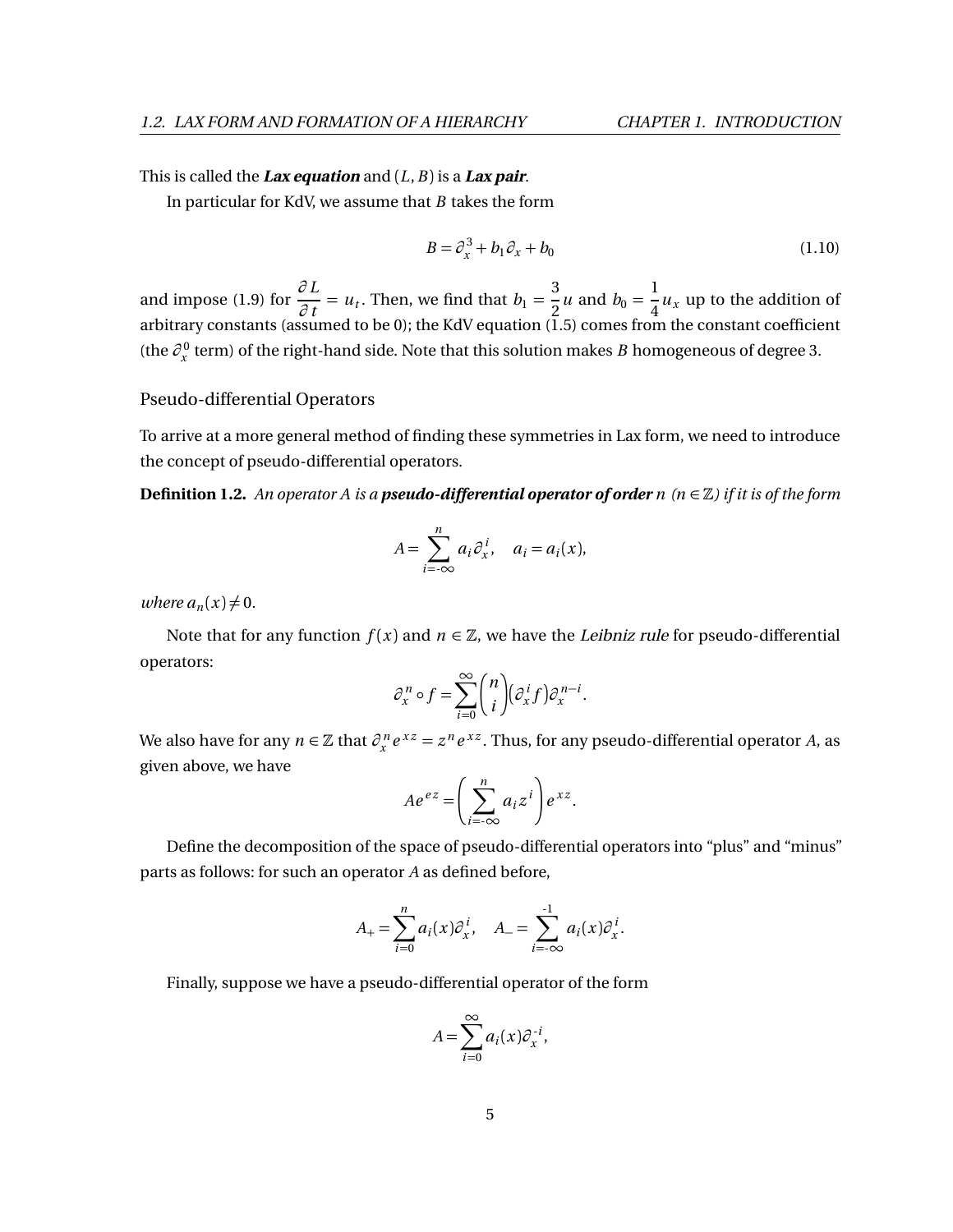where  $a_0(x) \neq 0$ . Then *A* has a unique inverse,  $A^{-1} = \sum^{\infty}$ *i*=0  $a_i^{-1}$  $\int_i^1$ ∂<sub>x</sub><sup>*i*</sup>  $\int_{x}^{\infty}$ , such that

$$
A \circ A^{-1} = A^{-1} \circ A = 1
$$

and whose coefficients can be solved for recursively.

### Wave Operator

Define the pseudo-differential operator *W* , called the **wave operator** (or sometimes **dressing operator**), as

$$
W = \sum_{i=0}^{\infty} w_i(x) \partial_x^{-i}, \qquad (1.11)
$$

where  $w_0(x) = 1$  and the  $w_i(x)$  are the same as those of  $w(x, z)$  in the wave function  $\psi$ . Then we have that  $\mathbf{A}$ 

$$
\psi = w(x, z) \exp\left(xz + \sum_{i=1}^{\infty} t_i z^i\right) = W \exp\left(xz + \sum_{i=1}^{\infty} t_i z^i\right).
$$

Combining this observation with [\(1.7\)](#page-10-0) gives us

$$
LWe^{xz+\cdots} = z^2 We^{xz+\cdots}
$$
  
=  $W(z^2e^{xz+\cdots})$   
=  $W\partial_x^2e^{xz+\cdots}$ ,

which means that

$$
L = W \partial_x^2 W^{-1}.
$$
 (1.12)

The Hierarchy

In order to present a Lax pair representation of a family of symmetries to [\(1.5\)](#page-9-1), define the pseudodifferential operator

$$
P = \partial_x + p_1(x)\partial_x^{-1} + p_2(x)\partial_x^{-2} + \cdots
$$
 (1.13)

such that  $P = W \partial_x W^{-1}$ , making  $P^2 = L$ . Due to this definition of *P*, we have that  $\psi$  is also an eigenfunction of  $P$  with eigenvalue  $z$ . We also have a well defined concept of the inverse of  $P$ :  $P^{-1} = W \partial_x^{-1} W^{-1}$  with  $P^{-1} \psi = z^{-1} \psi$ .

Solving for the first few coefficients of *W* and then *P*, one can show that  $B = (P^3)_+$ , for *B* defined as before in [\(1.10\)](#page-11-0).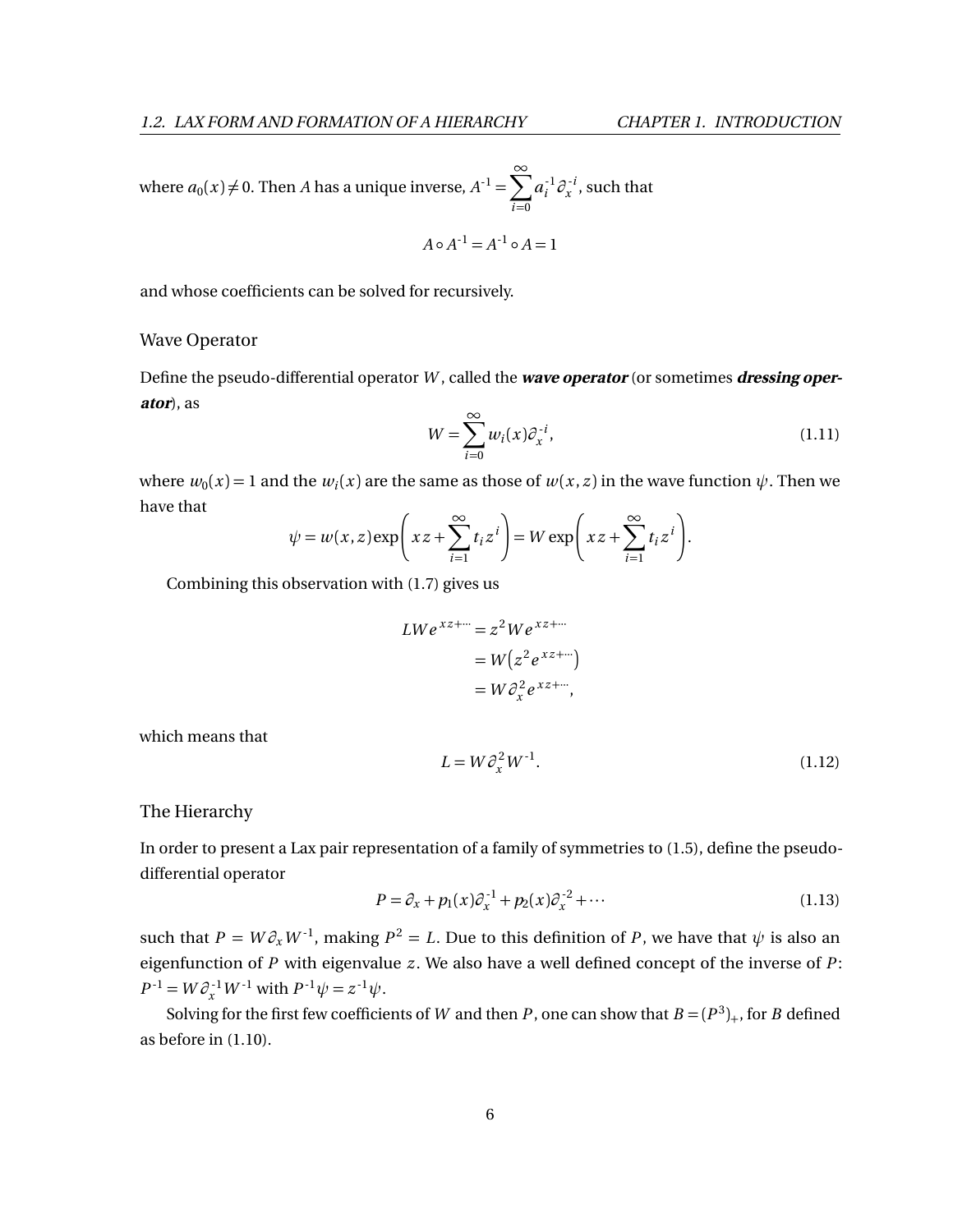We define a hierarchy of evolutionary partial differential equations based upon the KdV equation as follows:

**Definition 1.3.** *The* **KdV hierarchy** *(in Lax form) is given by*

<span id="page-13-0"></span>
$$
\frac{\partial L}{\partial t_n} = [(P^n)_+, L], \quad n = 1, 3, 5, \dots,
$$
\n(1.14)

*where the*  $t_n$  *are now new variables for L.* 

Each of these equations are symmetries of one another and of the KdV equation, which arises from the equation for *n* = 3. We also have that  $\partial_{t_1} = \partial_x$ , allowing us to interchange *x* and  $t_1$  freely. Note that since  $P^2 = L$ ,  $(P^{2k})_+ = L^k$ , making  $\frac{\partial L}{\partial t}$  $\frac{1}{\partial t_{2k}} = 0.$ 

### The KP Hierarchy

The flows of [\(1.14\)](#page-13-0) induce similar actions on the operator *P* :

$$
\frac{\partial P}{\partial t_n} = [(P^n)_+, P], \quad n = 1, 3, 5, \dots,
$$
\n(1.15)

where the restriction to positive odd integers stems from the condition that  $P^2$  is a purely differential operator. The broader KP (Kadomtsev-Petviashvili) hierarchy comes about by removing this restriction on *P* and using it as the Lax operator:

**Definition 1.4.** On a pseudo-differential operator  $P = \partial_x + p_1 \partial_x^{-1} + p_2 \partial_x^{-2} + \cdots$ , the flows of the **KP hierarchy** *are defined to be*

$$
\frac{\partial P}{\partial t_n} = [(P^n)_+, P], \quad n \in \mathbb{Z}_{\ge 1}.
$$
\n(1.16)

Now, all previous functions and operator, including  $w$  ,  $W$  , and  $\psi$  , depend on  $\mathbf{t} = (t_1, t_2, t_3, \ldots)$ .

Restricting different powers of *P* to be purely differential operators gives us different reductions of this hierarchy. As already seen, doing so for *P* <sup>2</sup> gives us the KdV hierarchy; doing so for *P* <sup>3</sup> gives us the *Boussinesq hierarchy*; doing so for any  $N \in \mathbb{Z}_{\geq 2}$  gives us the  $N^{th}$  Gelfand-Dickey hierarchy.

Finally, the KP hierarchy has a mirrored concept of a wave function and wave operator, and the flows induce actions on each:

$$
\frac{\partial \psi}{\partial t_n} = (P^n)_+ \psi,\tag{1.17}
$$

$$
\frac{\partial W}{\partial t_n} = -(P^n)_- W. \tag{1.18}
$$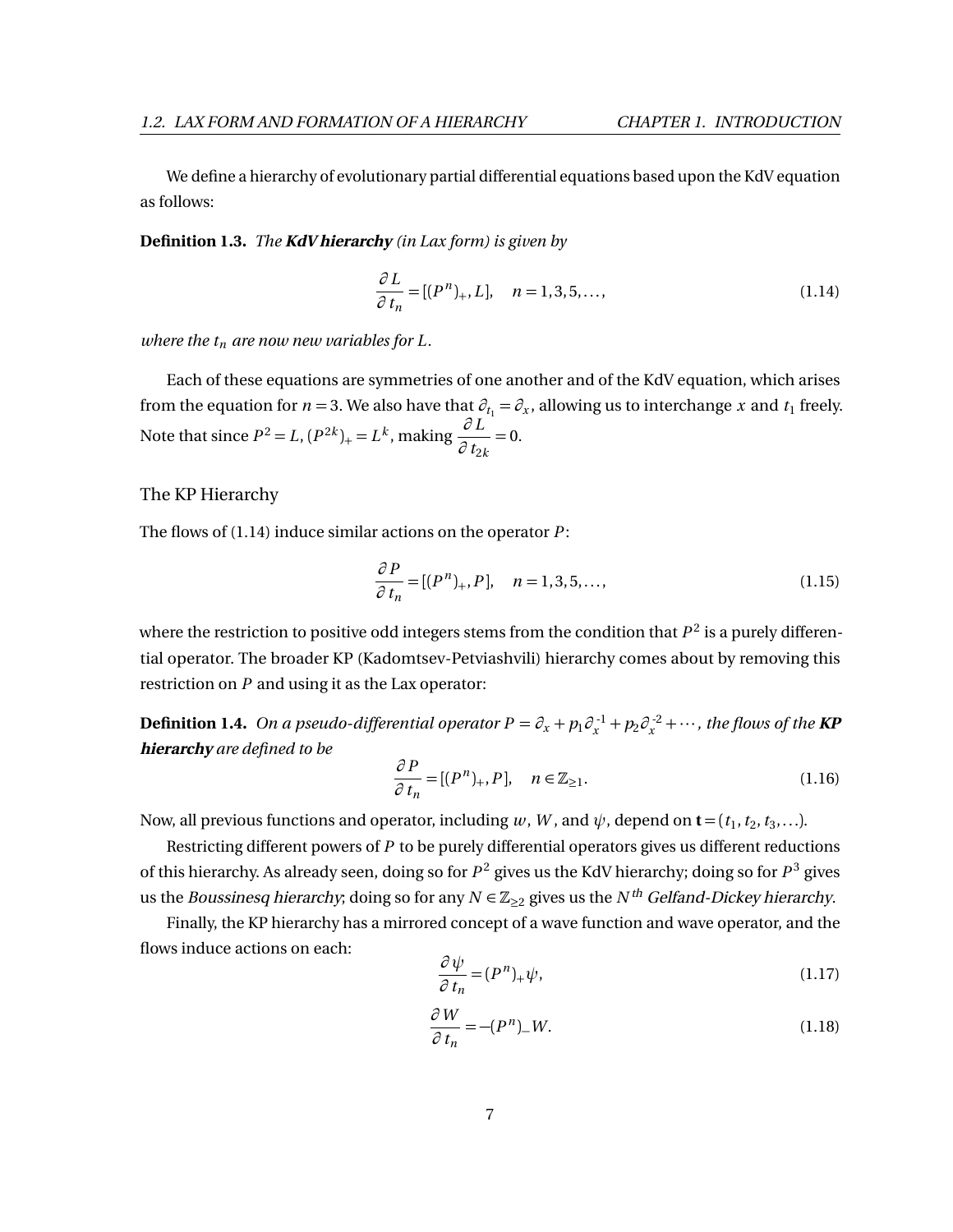For the remainder of this chapter, we will focus on the KP hierarchy; statements about it can also be made for the KdV hierarchy by restricting  $(P^2)$ <sub>−</sub> = 0.

# <span id="page-14-0"></span>1.3 Tau Function

The last major object discussed in this dissertation is the tau function. For a hierarchy such as the ones studied in this thesis, the tau function is a single function with which the entire hierarchy can be described.

### Existence

For a function  $f$  of  $\mathbf{t} = (t_1, t_2, t_3, \ldots)$ , define the operator  $G(z)$  acting on  $f$  as

<span id="page-14-5"></span>
$$
G(z)f(\mathbf{t}) = f(\mathbf{t} - [z^{-1}]), \tag{1.19}
$$

where

<span id="page-14-4"></span>
$$
[z] = \left(z, \frac{1}{2}z^2, \frac{1}{3}z^3, \ldots\right). \tag{1.20}
$$

More explicitly,

$$
G(z) = \exp\left(-\sum_{i=1}^{\infty} \frac{1}{i} z^{-i} \frac{\partial}{\partial t_i}\right).
$$

<span id="page-14-2"></span>Using this operator, we have the following theorem by Mikio Sato:

**Theorem 1.1.** *For the KP hierarchy, there exists a function, τ*(**t**)*, called the* **tau function***, such that*

<span id="page-14-3"></span>
$$
w(\mathbf{t}, z) = \frac{G(z)\tau(\mathbf{t})}{\tau(\mathbf{t})}.
$$
\n(1.21)

Due to the nature of the definition of the coefficients of *W* and *w* and the result of Theorem [1.1,](#page-14-2) *τ* is unique only up to multiplication by  $c \exp\left(\sum_{n=1}^{\infty} x\right)$ *i*=1 *ci ti* λ , where  $c$ ,  $c_1$ ,  $c_2$ ,  $\ldots$  are arbitrary constants with respect to the  $t_i$  variables.

# <span id="page-14-1"></span>1.4 Additional Symmetries of KP

The flows of the KP hierarchy (and its reductions, such as KdV) are symmetries of one another. However, these are not the only flows whose actions commute with the hierarchy. These flows are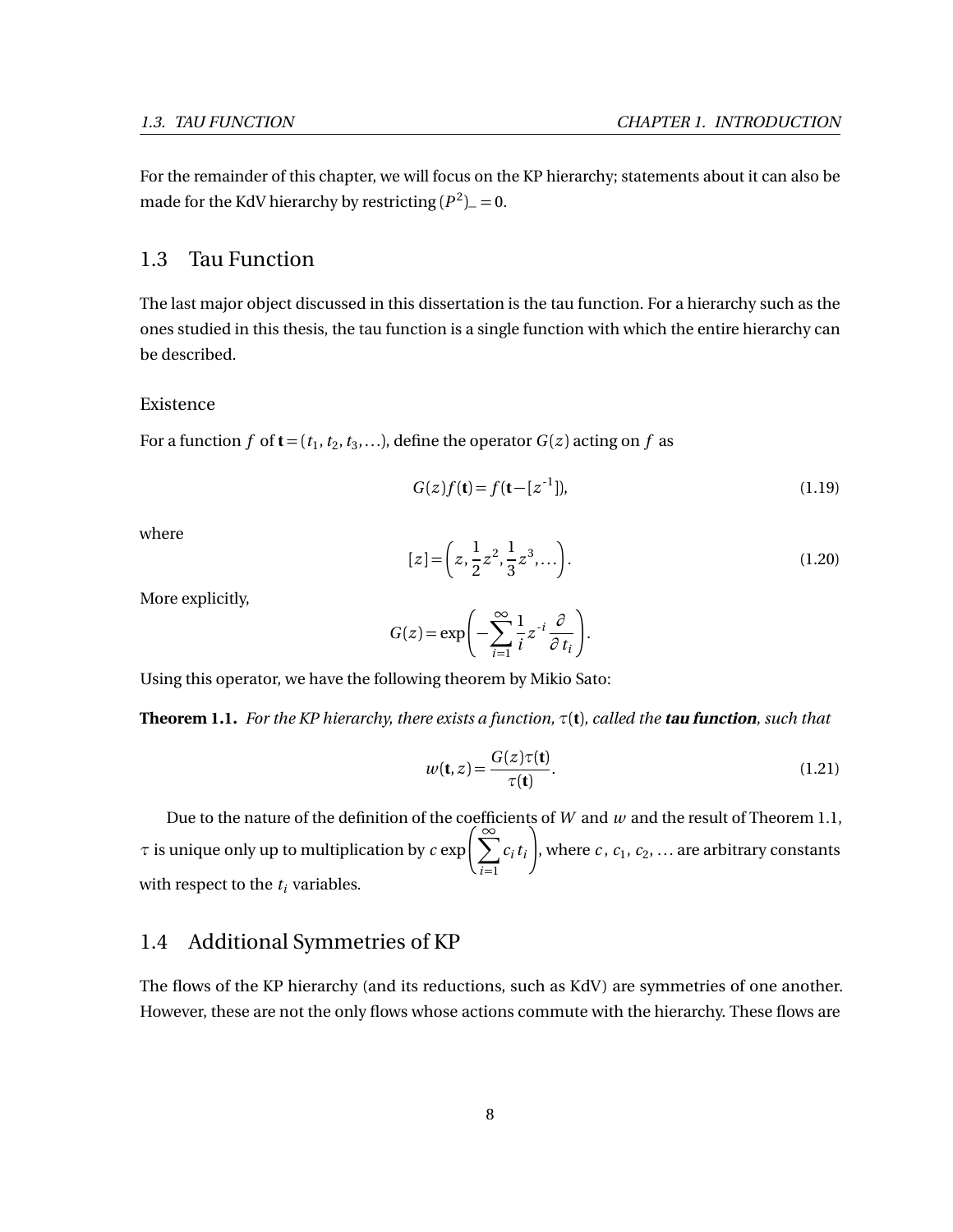called **additional symmetries**, and there are an infinite number of them. These are not included in the hierarchy itself because these extra flows do not commute amongst themselves.

#### Lax Form

Define a new operator, *M*, such that  $\partial_z \psi = M \psi$ . This gives us

<span id="page-15-2"></span>
$$
M := W x W^{-1} + \sum_{n=2}^{\infty} n t_n L^{n-1}
$$
 (1.22)

and, for any  $\ell \in \mathbb{Z}$  and  $m \in \mathbb{Z}_{\geq 0}$ ,

$$
P^{\ell} M^m \psi = \partial_z^m z^{\ell} \psi, \quad M^m P^{\ell} \psi = z^{\ell} \partial_z^m \psi.
$$

It is important to note that this operator is only well defined when only finitely many of the *t<sup>n</sup>* variables are nonzero.

Then, for such  $\ell$  and  $m$ , define a new set of differential equations

<span id="page-15-0"></span>
$$
\partial_{t_{\ell m}^*} W = -(M^m P^\ell)_{-} W,\tag{1.23}
$$

where *t* ∗  $^*_{\ell m}$  are some new set of variables. The flows on the wave operator in [\(1.23\)](#page-15-0) lead directly to the actions on *P* :

<span id="page-15-1"></span>
$$
\partial_{t_{\ell m}^*} P = [-(M^m P^\ell)_-, P]. \tag{1.24}
$$

We then have the following theorem by Orlov and Schulman from [[16](#page-75-0)]:

**Theorem 1.2.** *The flows defined in [\(1.23\)](#page-15-0) and [\(1.24\)](#page-15-1) give the Lax representation of additional symmetries for the KP hierarchy; i.e.*

$$
[\partial_{t_n}, \partial_{t_{\ell m}^*}] \Phi = 0,
$$

*where*  $\Phi$  *can be any one of W, P, or*  $\psi$ *.* 

Action on *τ*

The actions of the additional symmetries of the KP hierarchy on the wave function induce corresponding actions on the tau function by means of the Adler-Shiota-van Moerbeke formula (as seen in [[1,](#page-74-2) [2](#page-74-3)]:

$$
\frac{\partial_{t_{\ell m}^*} \psi}{\psi} = G(z) \left( \frac{\partial_{t_{\ell m}^*} \tau}{\tau} \right) - \frac{\partial_{t_{\ell m}^*} \tau}{\tau}.
$$
\n(1.25)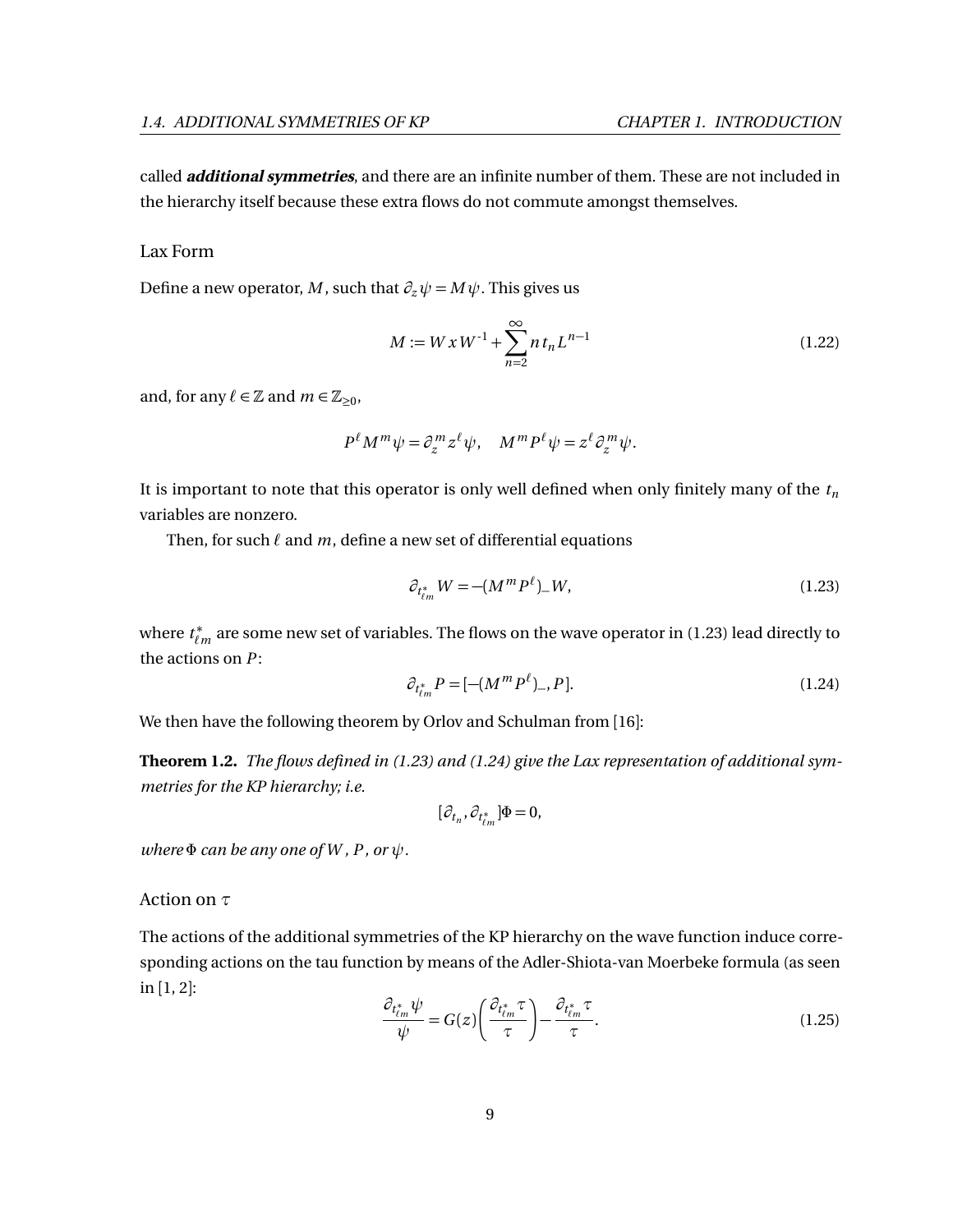Note that the previous formula can be found by treating  $\partial_{t^*_{\ell m}}$  as a derivation and using the quotient rule from calculus. The previous formula holds regardless of the hierarchy or the symmetry, as long as there is a representation of the coefficients of the wave operator in terms of *τ* similar to that found in [\(1.21\)](#page-14-3).

The corresponding actions of the additional symmetries on *τ* are more easily represented within a generating function: Define the operator

$$
X(\mathbf{t}, \lambda, \mu) = \exp\left(\sum_{n=1}^{\infty} (\mu^n - \lambda^n) t_n\right) \exp\left(\sum_{n=1}^{\infty} (\lambda^{-n} - \mu^{-n}) \frac{1}{n} \frac{\partial}{\partial t_n}\right).
$$
 (1.26)

The actions of  $\partial_{t_{\ell m}^*}$  on  $\tau$  are then given by

<span id="page-16-1"></span>
$$
\partial_{t_{\ell+m,m}^*} \tau = \frac{W_{\ell}^{(m+1)} \tau}{m+1},\tag{1.27}
$$

where, expanding  $X(t, \lambda, \mu)$  in all powers of  $\lambda$  and nonnegative powers of  $\mu - \lambda$ , we have

$$
X(\mathbf{t}, \lambda, \mu) = \sum_{k=0}^{\infty} \frac{(\mu - \lambda)^k}{k!} \sum_{j \in \mathbb{Z}} \lambda^{-j-k} W_j^{(k)}.
$$

These  $\mathit{W}^{(k)}_{j}$  operators satisfy the Adler-Shiota-van Moerbeke formula for the actions of the additional symmetries.

## <span id="page-16-0"></span>1.5 Outline of this Thesis

The remainder of this thesis introduces and discusses its main topic, the extended Toda hierarchy. Chapter [2](#page-17-0) introduces the Toda lattice hierarchy, its Lax form and relevant operators, and its symmetries, similar to how this chapter does the same for the KP hierarchy. It then goes on the extend this hierarchy to the extended Toda hierarchy. Chapter [3](#page-31-0) contains the main original results of this thesis, involving the definitions of the additional symmetries of the extended Toda hierarchy as well as their actions on the Lax operator, wave functions, and tau function. We also show that these flows commute with each other as the Virasoro algebra. Finally, Chapter [4](#page-61-0) briefly discusses a larger hierarchy originally defined in [[4](#page-74-4)], the extended bigraded Toda hierarchy. We then define its additional symmetries in Lax form and investigate how these symmetries act on its tau function.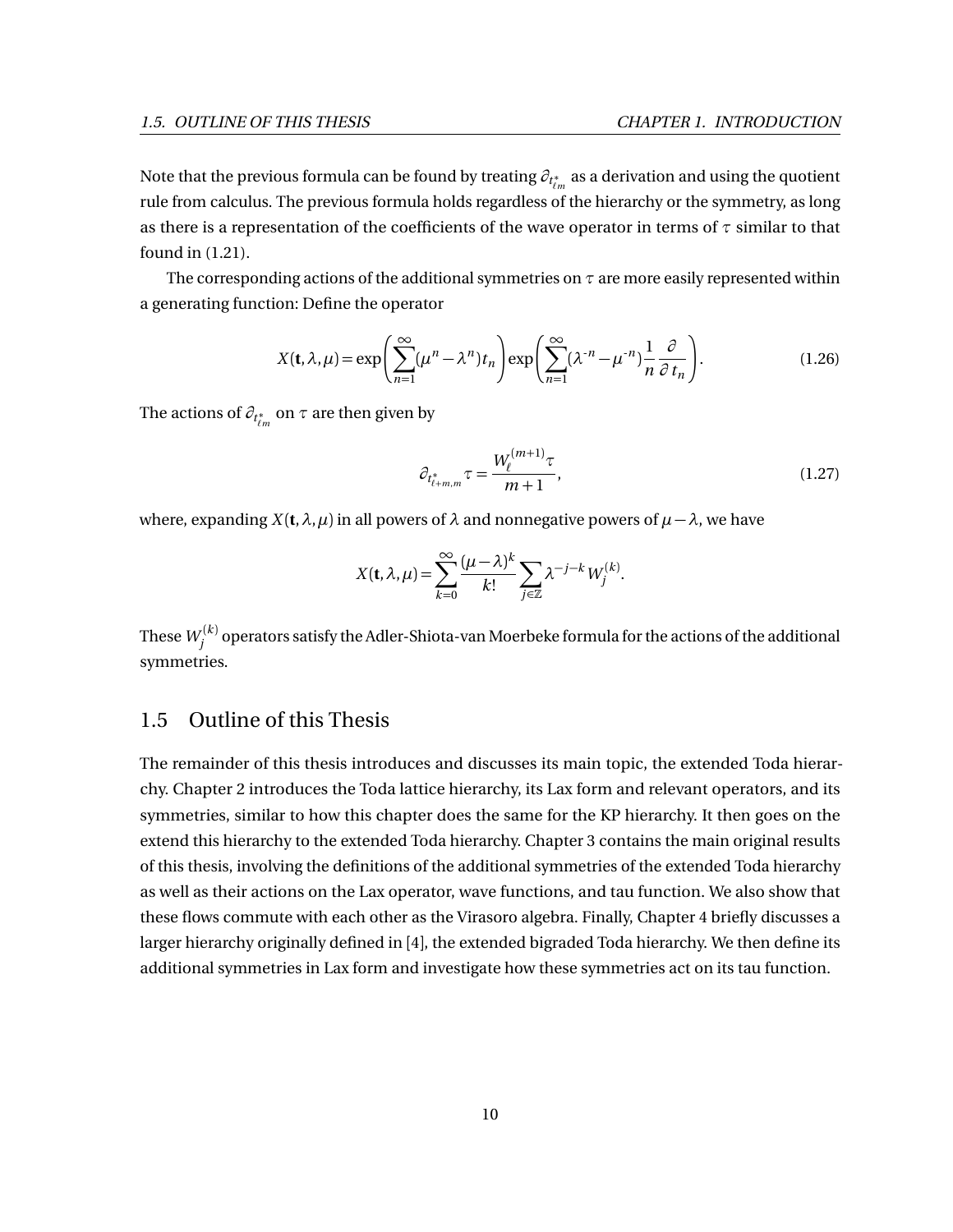# **CHAPTER**

# 2

# <span id="page-17-0"></span>**EXTENDED TODA HIERARCHY**

This thesis' main result involves additional symmetries of the extended Toda hierarchy. As the name implies, this is an extension of a smaller hierarchy, the Toda lattice hierarchy. In this chapter, we discuss the Toda lattice hierarchy, the functions and operators associated with it, its additional symmetries, and ultimately, its extension. Material found in Sections [2.1](#page-17-1) and [2.2](#page-20-0) primarily comes from [[3](#page-74-5)], [[5](#page-74-6)], and Section 6 of [[20](#page-75-1)]. Section [2.3](#page-24-0) contains material adapted from [[5](#page-74-6)] and [[17](#page-75-2)].

# <span id="page-17-1"></span>2.1 The Toda Lattice Hierarchy

In 1967, Morikazu Toda introduced a model describing the movement of particles in an infinite one-dimensional crystal lattice in [[18](#page-75-3)]. A simplified version of this model, rescaling variables so that the masses of the particles do not appear, is

$$
\frac{\partial^2 q_n}{\partial t^2} = e^{q_{n-1} - q_n} - e^{q_n - q_{n+1}}, \quad n \in \mathbb{Z}
$$
\n(2.1)

where  $q_n = q_n(t)$  represents the position of the  $n^{th}$  particle at time *t*. This is the **Toda lattice equation**.

In order to use the tools and theory developed for KP on Toda, we must change this second order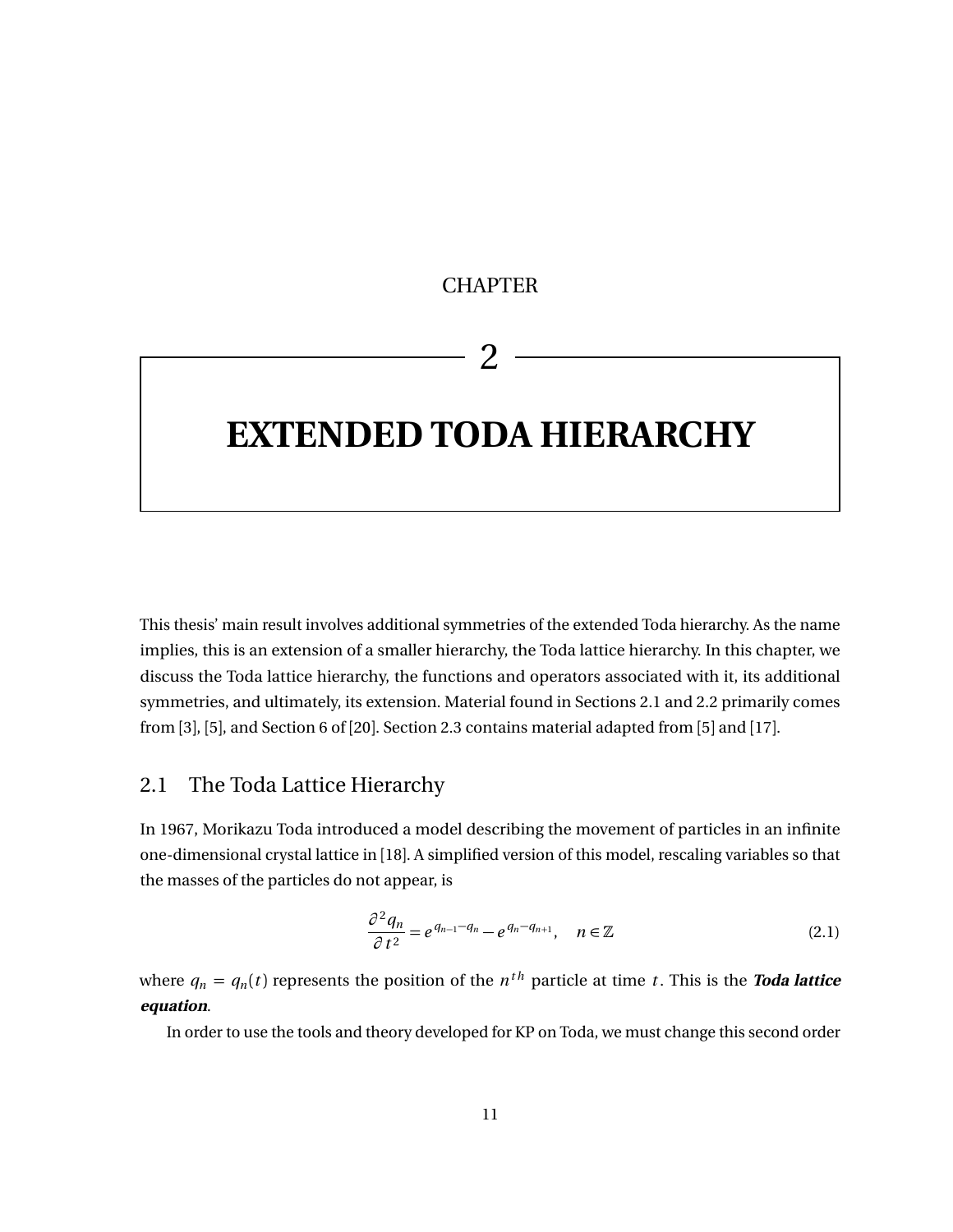equation into a first order one by way of a common method in solving partial differential equations. Define the dependent variables  $v_n$  and  $u_n$  by

$$
v_n = -\frac{\partial q_n}{\partial t}, \quad u_n = q_{n-1} - q_n.
$$

Using these variables, the Toda lattice equation can be recast into a system of first order equations:

<span id="page-18-0"></span>
$$
\begin{cases}\n\frac{\partial v_n}{\partial t} &= e^{u_{n+1}} - e^{u_n} \\
\frac{\partial u_n}{\partial t} &= v_n - v_{n-1}\n\end{cases}, \quad n \in \mathbb{Z}.
$$
\n(2.2)

### Lax Form

The KP hierarchy considers pseudo-differential operators. In analogy with these types of operators, the Toda lattice makes use of the shift operator *Λ* in place of *∂<sup>x</sup>* :

<span id="page-18-3"></span>**Definition 2.1.** *Let f* : Z → C *be a function on the infinite lattice. Then the* **shift operator** *Λ is defined such that*

$$
\Lambda f_n = f_{n+1}.
$$

*Note that Λ -*1 *is well defined:*

$$
\Lambda^{-1}f_n = f_{n-1}.
$$

*In the context of this thesis, a* **difference operator** *is any formal power series in Λ and Λ -*<sup>1</sup> *with coefficients functions on the lattice.*

Also in analogy with KP, for any such difference operator  $A = \sum A$ *i*∈Z  $a_i \Lambda^i$ , define the "plus" and "minus" parts of *A*, denoted *A*<sup>+</sup> and *A*<sup>−</sup> respectively, as

$$
A_{+} = \sum_{i \geq 0} a_i \Lambda^i, \quad A_{-} = \sum_{i < 0} a_i \Lambda^i.
$$

With these concepts in mind, define the Lax operator *L* for the Toda lattice as

<span id="page-18-2"></span>
$$
L = L_n = \Lambda + \nu_n + e^{\mu_n} \Lambda^{-1}.
$$
\n(2.3)

Then the Toda lattice equation can be rewritten in Lax form as

<span id="page-18-1"></span>
$$
\frac{\partial L}{\partial t} = [L_+, L]. \tag{2.4}
$$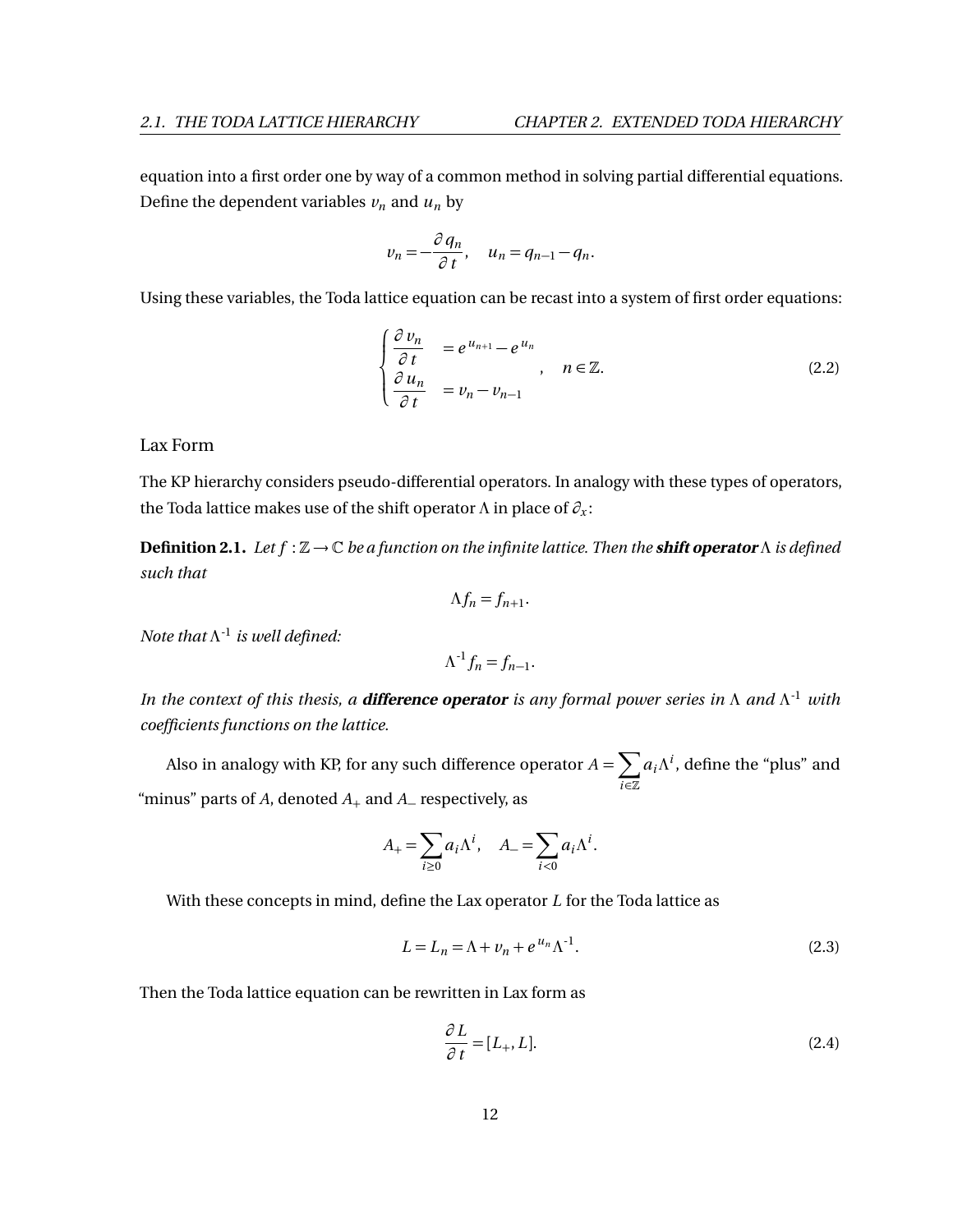Indeed, a direct calculation shows that the first equation of [\(2.2\)](#page-18-0) follows from the  $\Lambda^0$  terms of each side of [\(2.4\)](#page-18-1) while the second equation follows from the  $\Lambda^{-1}$  terms.

In order to discuss the formulation of the Toda lattice hierarchy and, ultimately, its additional symmetries, we temporarily reformulate the Lax operator as an infinite matrix. We will return to the form in [\(2.3\)](#page-18-2) in Section [2.3.](#page-24-0)

### Infinite Matrices

Define  $\tilde{gl}_{\infty}$  to be the algebra of all  $\mathbb{Z} \times \mathbb{Z}$  matrices with only finitely many nonzero diagonals. It is clear that multiplication of any finite number of such matrices is well defined. Define  $\Lambda \in \tilde{gl}_{\infty}$  (the *shift matrix*) such that  $\Lambda_{k,k+1} = 1$  for any  $k \in \mathbb{Z}$  and all other entries are 0:

$$
\Lambda = \left(\begin{array}{cccccc} \ddots & & & & & \\ & 0 & 1 & 0 & 0 & 0 & \\ & 0 & 0 & 1 & 0 & 0 & \\ & 0 & 0 & 0 & 1 & 0 & \\ & 0 & 0 & 0 & 0 & 1 & \\ & 0 & 0 & 0 & 0 & 0 & \\ & & 0 & 0 & 0 & 0 & 0 & \\ & & & & & & \ddots \end{array}\right).
$$

This matrix has the property that for any infinite column vector  $f = (f_n)_{n \in \mathbb{Z}}$ ,  $(\Lambda f)_n = f_{n+1}$ , similar to the shift operator in Definition [2.1.](#page-18-3) Also, define the infinite column vector  $\zeta(z) := (z^n)_{n \in \mathbb{Z}}$ . Note that  $\Lambda^i \zeta = z^i \zeta$  for  $i \in \mathbb{Z}$ . Similar to how KP considers operators that have finitely many positive powers of *∂<sup>x</sup>* , the Toda lattice will only consider such difference operators with only finitely many positive powers of *Λ*.

Similar to how *P* is defined in the KP case, define the Lax matrix operator  $L = \Lambda + a_0 + a_1 \Lambda^{-1}$  (just as in  $(2.3)$ ), where  $a_0$  and  $a_1$  are matrices with only main diagonal entries:

$$
L = \begin{pmatrix}\n\ddots & & & & & & \\
& L_{-2,-2} & 1 & 0 & 0 & 0 \\
& L_{-1,-2} & L_{-1,-1} & 1 & 0 & 0 \\
& 0 & L_{0,-1} & L_{0,0} & 1 & 0 \\
& 0 & 0 & L_{1,0} & L_{1,1} & 1 \\
& 0 & 0 & 0 & L_{2,1} & L_{2,2} \\
& & & & & & \ddots\n\end{pmatrix}
$$

.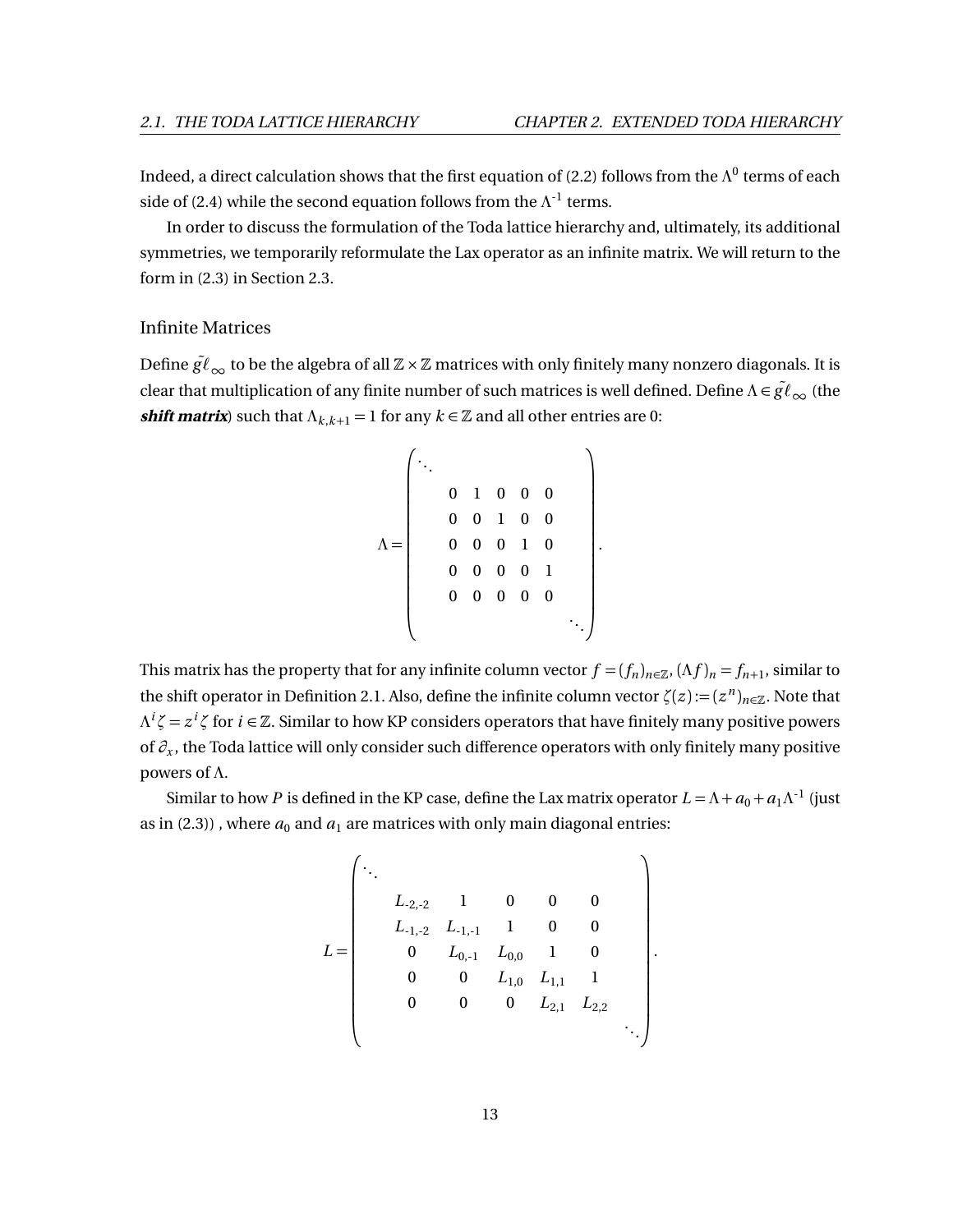Also as in the case with KP and the definition in the previous section, we consider the splitting of such infinite matrices into their upper triangular (with diagonal) part, denoted as  $()_+$ , and their lower triangular part (without diagonal), denoted as ()\_. It is clear that  $A_+ + A_- = A$ , for any  $A \in \tilde{gl}_{\infty}$ .

**Definition 2.2.** *The* **Toda lattice hierarchy** *(in Lax matrix form) is the set of differential flows of*  $t_1, t_2, \ldots$  *on L given by (similar to KP)* 

<span id="page-20-1"></span>
$$
\frac{\partial L}{\partial t_n} = [(L^n)_+, L]. \tag{2.5}
$$

Note that for  $n = 1$ , the right-hand sides of [\(2.5\)](#page-20-1) and [\(2.3\)](#page-18-2) are the same. Because of this observation, we say that  $t = t_\mathrm{l}$  . There is an equivalent definition of the hierarchy using a modified Lax matrix that will be discuss when talking about additional symmetries in Section [2.2.](#page-20-0)

Wave Matrix, Wave Vector, and Tau Vector

As in the KP case, the Toda hierarchy has a wave matrix operator  $W = I + w_1 \Lambda^{-1} + w_2 \Lambda^{-2} + \cdots$  such that

$$
L = W\Lambda W^{-1}, \quad \frac{\partial W}{\partial t_n} = -(L^n)_- W
$$

We also have the wave vector  $\psi = (\psi_n)_{n \in \mathbb{Z}}$  defined as

$$
\psi = We^{\xi(\mathbf{t},z)}\zeta,
$$

where  $\xi(\mathbf{t}, z) = \sum_{n=0}^{\infty}$ *i*=1 *t*<sub>*i*</sub>  $z^i$ . Note that these definitions give us that  $L\psi = z\psi$  and  $\frac{\partial \psi}{\partial t}$  $\frac{\partial \varphi}{\partial t_n} = (L^n)_+ \psi.$ 

Finally, just as in KP, we have the concept of a *τ* (vector) function for the Toda lattice hierarchy. There exists  $\tau = (\tau_n)_{n \in \mathbb{Z}}$  such that we have the following relations on *L* and  $\psi$  for all  $n \in \mathbb{Z}$ :

$$
L_{n,n} = -\frac{\partial}{\partial t} \left( \log \frac{\tau_{n+1}}{\tau_n} \right), \quad L_{n,n-1} = \frac{\tau_{n+1} \tau_{n-1}}{\tau_n^2}, \quad \psi_n = e^{\xi(\mathbf{t}, z)} z^n \frac{G(z) \tau_n}{\tau_n},
$$

where  $G(z)$  is the same shifting operator used in KP and KdV.

# <span id="page-20-0"></span>2.2 Additional Symmetries of Toda

In order to define the additional symmetries of the Toda lattice hierarchy, we must first introduce an equivalent definition of the hierarchy. Define the diagonal matrix *γ* = diag(...,*γ*-1,*γ*<sup>0</sup> ,*γ*<sup>1</sup> ,...) with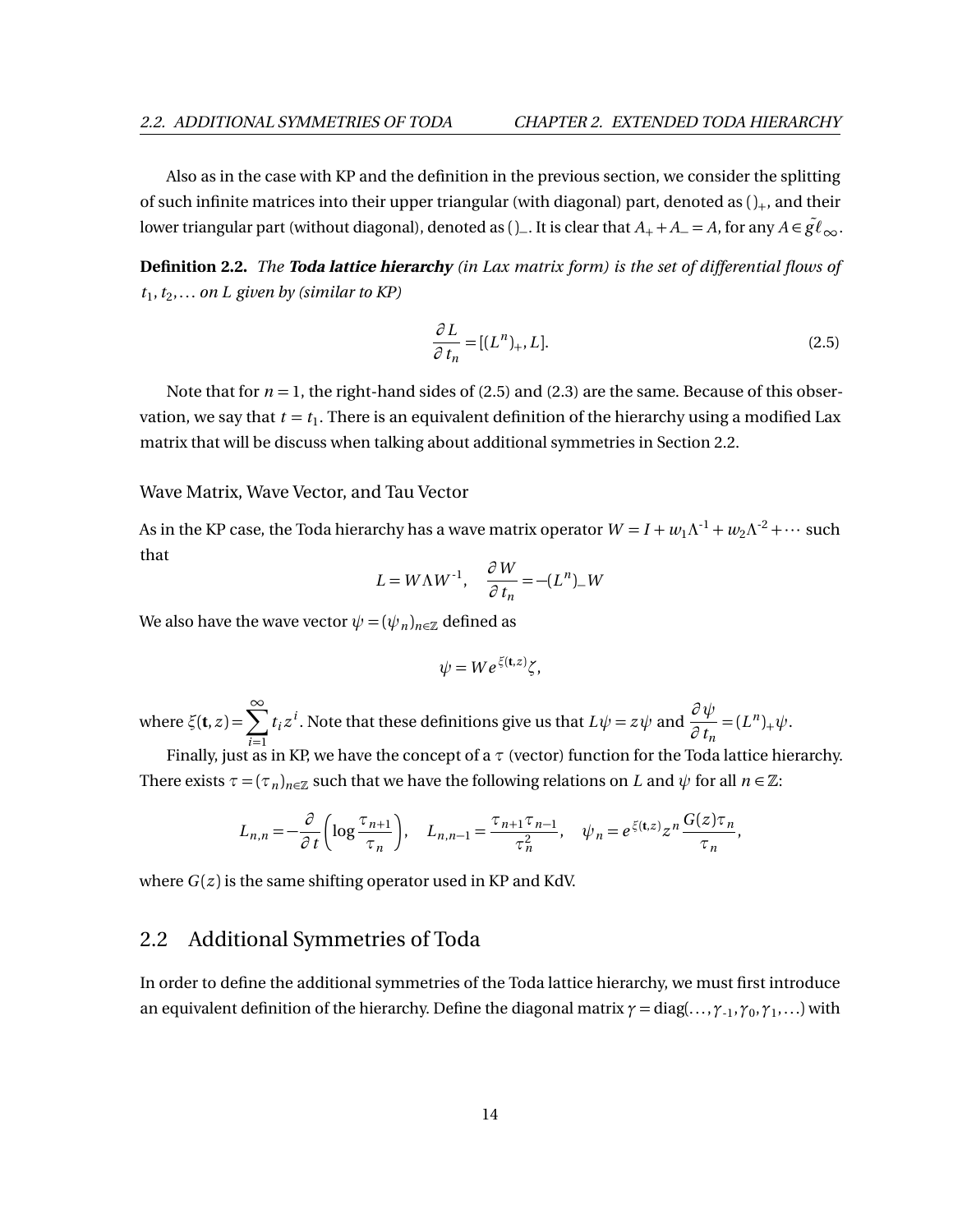$\gamma_k = \sqrt{\frac{\tau_{k+1}}{\tau}}$  $\frac{k+1}{\tau_k}$ . Using this, define the following modified operator matrices and vectors:

$$
\tilde{L} = \gamma^{-1} L \gamma,
$$
  
\n
$$
\tilde{W} = \gamma^{-1} W,
$$
  
\n
$$
\tilde{\psi} = \gamma^{-1} \psi.
$$

By using the  $\tau$  representation of the entries of L, it is clear that  $\tilde{L}$  is a symmetric matrix and that the diagonal entries of *L* and  $\tilde{L}$  are equal. We also have that  $\tilde{L} = \tilde{W} \Lambda \tilde{W}^{-1}$ ,  $\tilde{\psi} = \tilde{W} e^{\xi(t,z)} \zeta$ , and  $\tilde{L} \tilde{\psi} = z \tilde{\psi}$ .

Introduce a different splitting of  $\tilde{gl}_{\infty}$  into anti-symmetric part, denoted ( ) $_{s}$  , and lower Borel (lower triangular with diagonal) part, denoted  $()_b$ . To demonstrate this splitting, consider the  $2 \times 2$ matrix

$$
A = \begin{pmatrix} 1 & 2 \\ 3 & 4 \end{pmatrix}.
$$

Then

$$
A_s = \begin{pmatrix} 0 & 2 \\ -2 & 0 \end{pmatrix}, \quad A_b = \begin{pmatrix} 1 & 0 \\ 5 & 4 \end{pmatrix}.
$$

If *A* is symmetric, then we have that  $A_b = 2A_+ + A_0$ , where  $A_0$  denotes the diagonal part of *A*.

Using this splitting and the modified Lax matrix, the following is an equivalent definition of the Toda lattice hierarchy:

$$
\frac{\partial \tilde{L}}{\partial t_n} = \frac{1}{2} [(L^n)_s, \tilde{L}].
$$
\n(2.6)

The actions of the Toda lattice flows on the modified wave function and operator matrix are similar to those on the original wave function and operator matrix:

$$
\frac{\partial \tilde{W}}{\partial t_n} = -\frac{1}{2} (L^n)_b \tilde{W},
$$

$$
\frac{\partial \tilde{\psi}}{\partial t_n} = \frac{1}{2} (L^n)_s \tilde{\psi}.
$$

Lax Form of Additional Symmetries

Just as in the KP case, we define an operator,  $\tilde{M}$ , such that  $\tilde{M}\tilde{\psi} = \partial_z \tilde{\psi}$ .

$$
\tilde{M} := \tilde{W} \Delta \tilde{W}^{-1} + \sum_{n=1}^{\infty} n t_n \tilde{L}^{n-1},
$$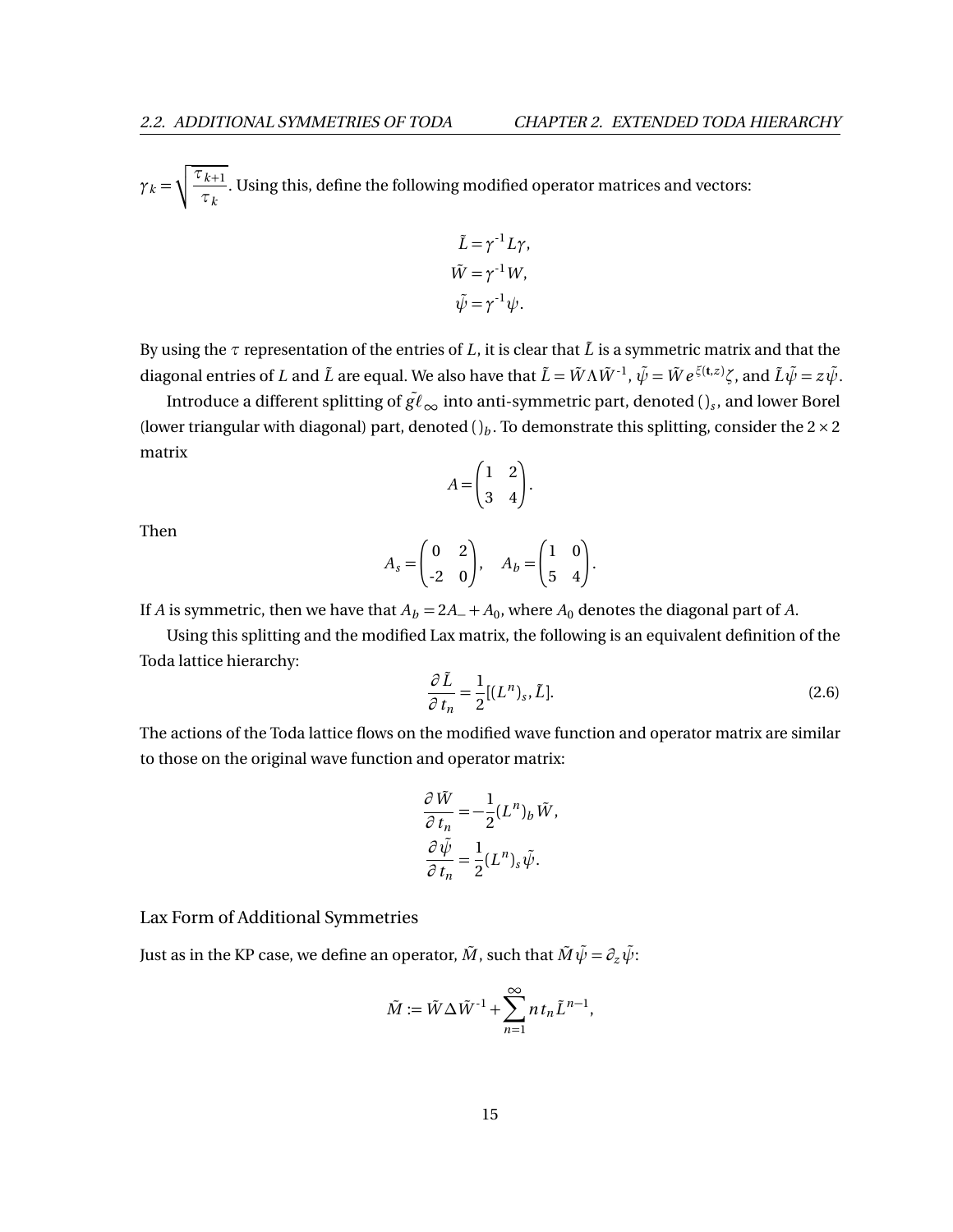where  $\Delta \in \tilde{gl}_{\infty}$  is defined

*∆* := . . . 0 0 0 0 0 -1 0 0 0 0 0 0 0 0 0 0 0 1 0 0 0 0 0 2 0 . . .

such that *∆ζ* =  $∂<sub>z</sub>$ *ζ*. Just as with *M* for the KP hierarchy in [\(1.22\)](#page-15-2), *M* is only well defined when finitely many of the  $t_n$  variables are nonzero.

Define flows *∂ ∂ t* ∗  $\ell$ *,m* on the modified Lax operator  $\tilde{L}$  as follows:

<span id="page-22-0"></span>
$$
\frac{\partial \tilde{L}}{\partial t_{\ell,m}^*} = [-(\tilde{M}^m \tilde{L}^\ell)_b, \tilde{L}].
$$
\n(2.7)

λ

 $\mathbf{I}$  $\mathbf{I}$  $\mathbf{I}$  $\mathbf{I}$  $\mathbf{I}$ -1  $\mathbf{I}$  $\mathbf{I}$  $\mathbf{I}$  $\mathbf{I}$ -1  $\mathbf{I}$  $\mathbf{I}$ 

These flows have the corresponding actions on the modified wave vector and wave operator matrix:

$$
\begin{aligned} \frac{\partial \, \tilde{W}}{\partial \, t^*_{\ell,m}}=& -(\tilde{M}^m \tilde{L}^\ell)_b \, \tilde{W},\\ \frac{\partial \, \tilde{\psi}}{\partial \, t^*_{\ell,m}}=& -(\tilde{M}^m \tilde{L}^\ell)_b \, \tilde{\psi}. \end{aligned}
$$

However, recall that *L* and  $\tilde{L}$  are tridiagonal matrices and that  $\tilde{L}$  is symmetric. So, actions that are to act as derivatives on these matrices must preserve these properties. The only such actions that do this are when  $m = 0$ ,  $\ell \in \mathbb{Z}$  and when  $m = 1$ ,  $\ell \in \mathbb{Z}_{\geq 0}$ .

With these flows, we have the following theorem by Adler and van Moerbeke given in [[3](#page-74-5)]:

**Theorem 2.1.** *The flows defined in [\(2.7\)](#page-22-0) are additional symmetries of the Toda lattice hierarchy; i.e. when*  $m = 0, \ell \in \mathbb{Z}$  *or when*  $m = 1, \ell \in \mathbb{Z}_{\geq 0}$ *, we have* 

$$
[\partial_{t_n}, \partial_{t_{\ell,m}^*}]\Phi = 0,
$$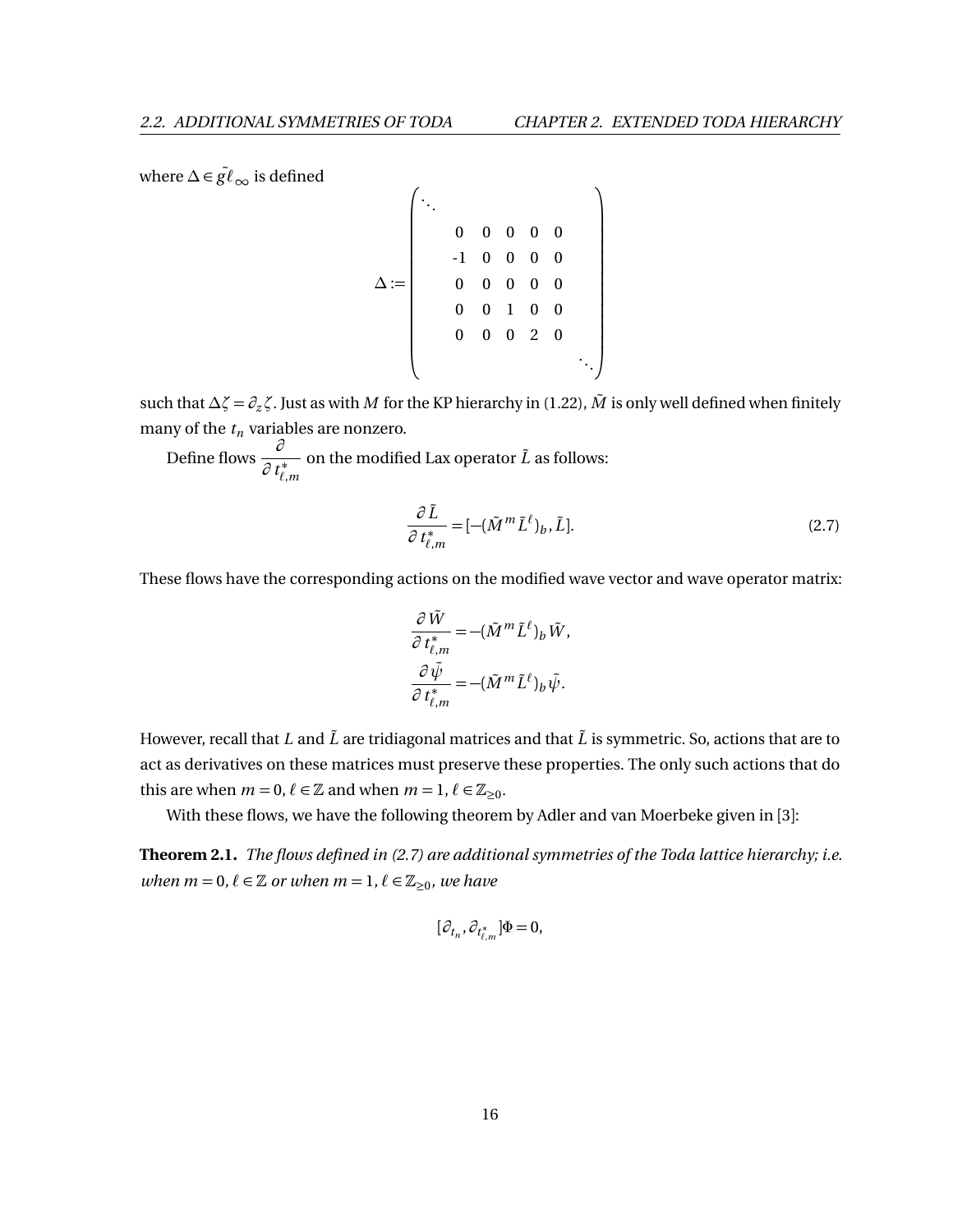*where*  $\Phi$  *can be any one of*  $\tilde{W}$ *,*  $\tilde{L}$ *, or*  $\tilde{\psi}$ *. They commute with each other as follows:* 

$$
[\partial_{t_{\ell,0}^*}, \partial_{t_{k,0}^*}] = -\frac{\ell}{2} \delta_{\ell+k,0},
$$
  

$$
[\partial_{t_{\ell,0}^*}, \partial_{t_{k,1}^*}] = -\ell \partial_{t_{\ell+k,0}^*},
$$
  

$$
[\partial_{t_{\ell,1}^*}, \partial_{t_{k,1}^*}] = -(\ell - k) \partial_{t_{\ell+k,1}^*}.
$$

Note that the nonzero commutation relations of these symmetries mean that solutions of the Toda lattice hierarchy are not functions of the *t* ∗  $\chi^*_{\ell,m}$  variables.

### Action on *τ*

Similar to KP and KdV, the flows defined in [\(2.7\)](#page-22-0) induce actions on the *τ* vector function. They are constructed from operators  $W_j^{(k)}$  generated by expanding the following operator in powers of  $\lambda$  and  $\mu - \lambda$ :

$$
X(\mathbf{t}, \lambda, \mu) = \exp\left(\frac{1}{2} \sum_{n=1}^{\infty} (\mu^n - \lambda^n) t_n\right) \exp\left(\sum_{n=1}^{\infty} (\lambda^{-n} - \mu^{-n}) \frac{1}{n} \frac{\partial}{\partial t_n}\right)
$$

$$
= \sum_{k=0}^{\infty} \frac{(\mu - \lambda)^k}{k!} \sum_{j \in \mathbb{Z}} \lambda^{-j-k} W_j^{(k)}.
$$

Note the factor of  $\frac{1}{2}$  $\frac{1}{2}$  in front of the  $t_n$  term, differing this operator from [\(1.27\)](#page-16-1). Expanding this operator gives the first three terms:

$$
W_j^{(0)} = J_n^{(0)} = \delta_{n,0},
$$
  
\n
$$
W_j^{(1)} = J_n^{(1)},
$$
  
\n
$$
W_j^{(2)} = J_n^{(2)} - (n+1)J_n^{(1)},
$$

where

$$
J_n^{(1)} = \begin{cases} \partial_{t_n} & , n > 0 \\ 0 & , n = 0 \\ \frac{1}{2}(-n)t_{\cdot n} & , n < 0 \end{cases}
$$

and

$$
J_n^{(2)} = \sum_{i+j=n} \partial_{t_i} \partial_{t_j} + \sum_{i+j=n} i t_i \partial_{t_j} + \frac{1}{4} \sum_{-i-j=n} (i t_i)(j t_j).
$$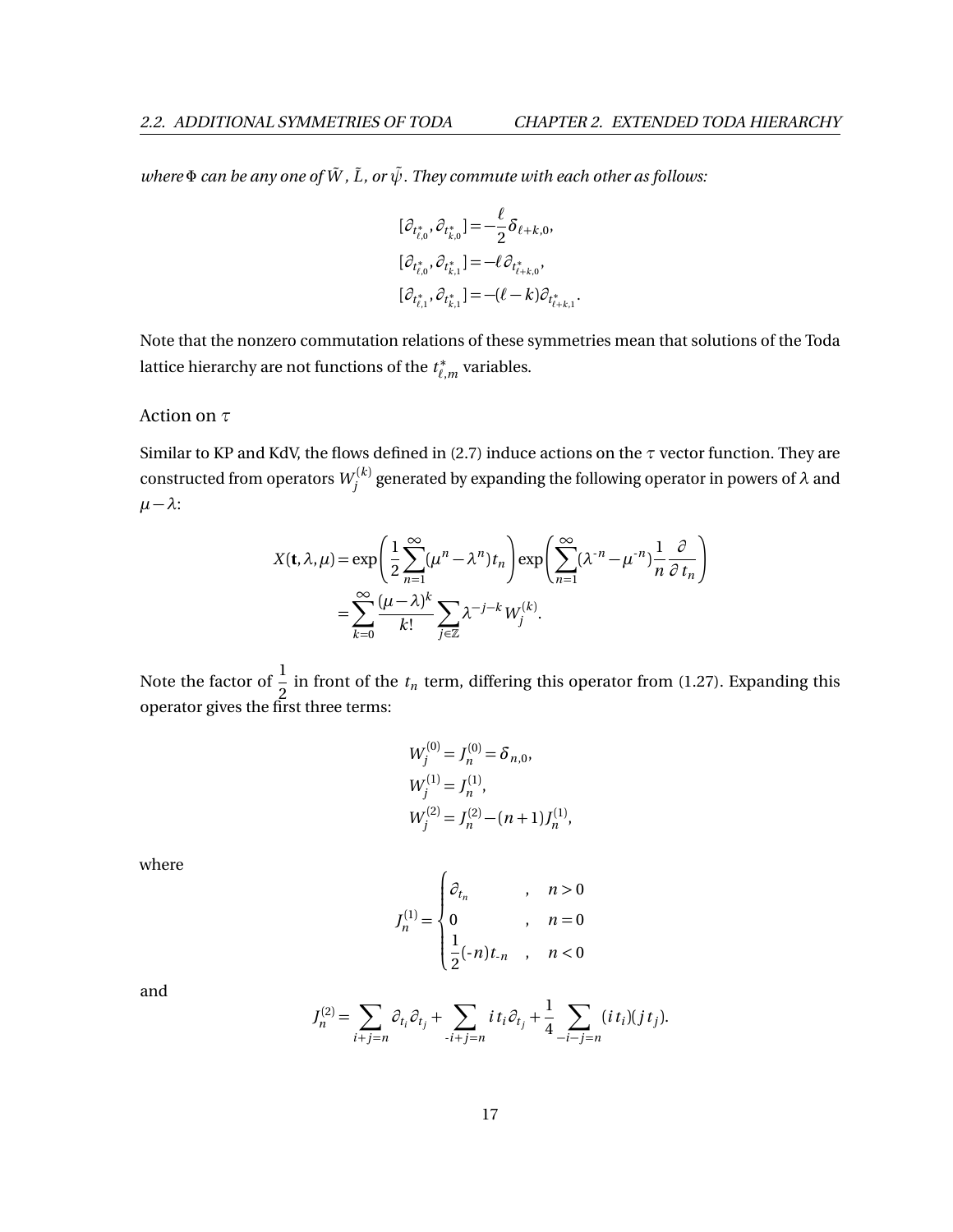Finally, to more easily formulate the actions of these flows on *τ*, Adler and van Moerbeke define the following operators:

$$
\mathcal{L}_{\ell+1,1}^j := W_{\ell}^{(2)} + 2j W_{\ell}^{(1)} + (j^2 - j) W_{\ell}^{(0)},
$$
  

$$
\mathcal{L}_{\ell,0}^j := 2W_{\ell}^{(1)} + 2j W_{\ell}^{(0)}.
$$

Using these operators, we have the following theorem from [[3](#page-74-5)]:

**Theorem 2.2.** *The actions of the additional symmetries*  $\partial_{t^*_{\ell,m}}$  *(m = 0,*  $\ell \in \mathbb{Z}$  *or*  $m = 1, \, \ell \in \mathbb{Z}_{\geq 0}$ *) on τ* = (*τ<sup>j</sup>* )*j*∈<sup>Z</sup> *for the Toda lattice hierarchy are induced by the actions on ψ* = (*ψ<sup>j</sup>* )*j*∈<sup>Z</sup> *by the following:*

$$
\frac{\partial_{t_{\ell,m}^*} \psi_j}{\psi_j} = (G(z) - 1) \frac{\mathcal{L}_{\ell,m}^j \tau_j}{\tau_j} + \frac{1}{2} \left( \frac{\mathcal{L}_{\ell,m}^j \tau_j}{\tau_j} - \frac{\mathcal{L}_{\ell,m}^{j+1} \tau_{j+1}}{\tau_{j+1}} \right). \tag{2.8}
$$

### <span id="page-24-0"></span>2.3 The Extended Toda Hierarchy

To extend an integrable hierarchy such as Toda, one needs to introduce a new set of variables with corresponding evolutionary flows. The actions of these flows must commute with the actions of the original hierarchy, just like additional symmetries. However, they must also commute with each other, allowing them to be added to the original flows to make a larger hierarchy. As is briefly discussed in [[5](#page-74-6)], the flows of the Toda lattice hierarchy form a complete family of such commuting flows when all functions are functions of discrete points on the lattice. New symmetries arise when we view them as functions of a continuous variable,  $x \in \mathbb{R}$ .

### The Interpolated Toda Hierarchy

For every function on the lattice  $f : \mathbb{Z} \to \mathbb{C}$ , interpolate a corresponding function of a continuous variable  $x \in \mathbb{R}$ ,  $f : \mathbb{R} \to \mathbb{C}$ , so that  $f(n\epsilon) = f_n$ ,  $n \in \mathbb{Z}$ . Here,  $\epsilon$  is called the *string coupling constant*, which is a formal parameter that can be thought of as the lattice mesh. This interpolation also changes our shift operator  $Λ$  so that  $Λ = e^{ε∂<sub>x</sub>}$ :

$$
\Lambda f(x) = f(x + \epsilon).
$$

Typically, *ε* is kept as a formal parameter, as in [[5](#page-74-6)]. However, in [[17](#page-75-2)] and the material presented in this thesis,  $\epsilon = 1$  to simplify the notation. A change of variables allows one to recover the explicit dependence on  $\epsilon$ . To differentiate the notations and remain consistent with the notation in [[17](#page-75-2)],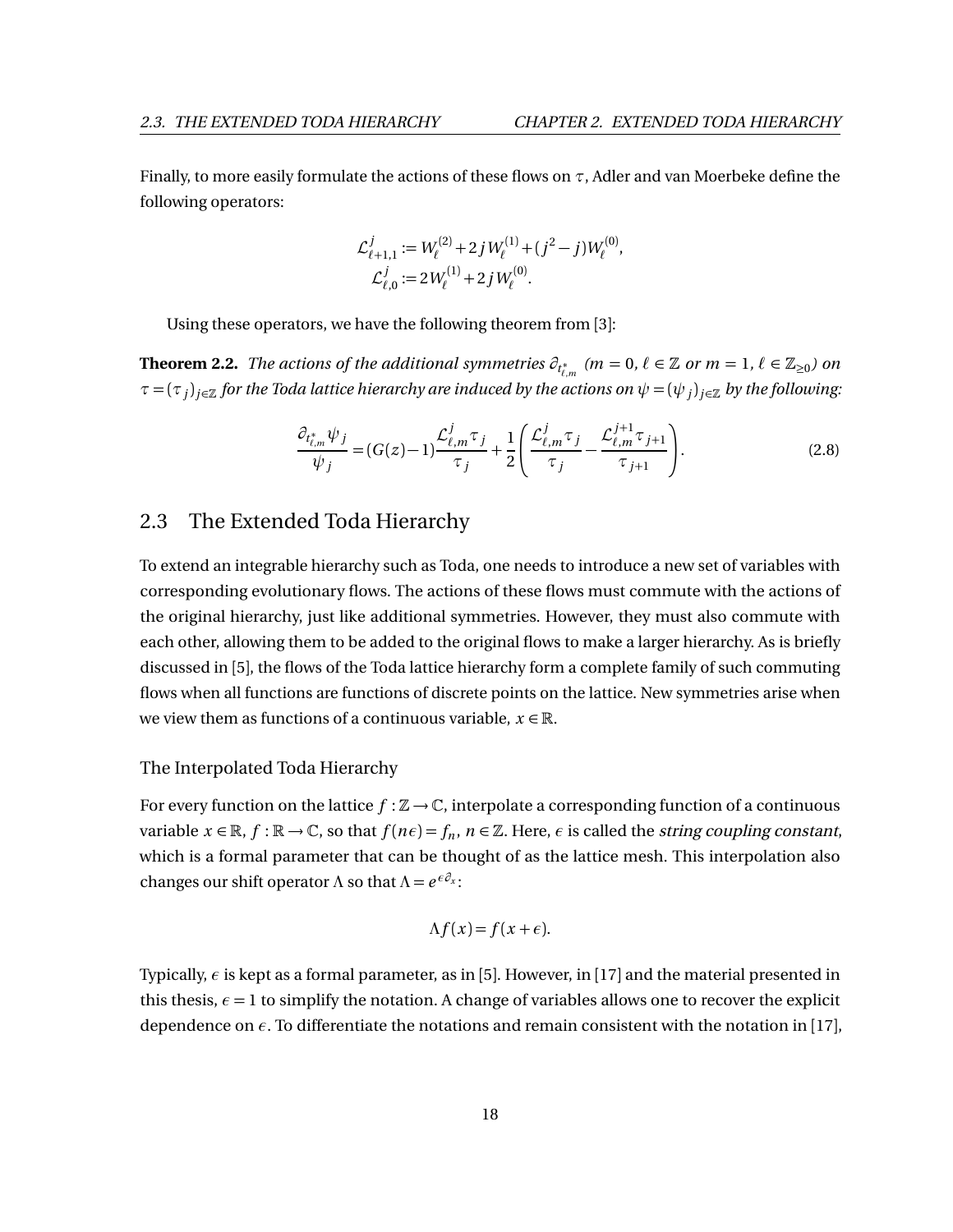$s = \frac{x}{x}$  $\frac{1}{\epsilon}$  will be used as the continuous variable instead of *x* . Thus, we have

$$
\Lambda f(s) = f(s+1).
$$

The Lax operator for Toda then becomes

$$
L = L(s) = \Lambda + \nu(s) + e^{\mu(s)} \Lambda^{-1},
$$
\n(2.9)

and the splitting of such difference operators into "plus" and "minus" parts remains unchanged. We use the following definition from [[17](#page-75-2)]:

#### **Definition 2.3.** *The* **(interpolated) Toda hierarchy** *is defined to be*

<span id="page-25-0"></span>
$$
\frac{\partial L}{\partial t_n} = [A_n, L], \quad n \in \mathbb{Z}_{n \ge 1},
$$
\n(2.10)

*where*

$$
A_n = \frac{1}{2}(L^n)_{+} - \frac{1}{2}(L^n)_{-}
$$
  
=  $(L^n)_{+} - \frac{1}{2}L^n$   
=  $\frac{1}{2}L^n - (L^n)_{-}.$ 

Note that [\(2.10\)](#page-25-0) amounts to  $\partial_{t_n} L = [(L^n)_+, L] = [-(L^n)_-, L]$  since integer powers of *L* commute with *L*.

This interpolation is what allows new symmetries to be added to the hierarchy. The simplest symmetry of the Toda hierarchy that is not found within the hierarchy itself is translation along the continuous variable *s*, *s* → *s* + *c* for some constant *c*, found by acting with  $\partial_s$ .

### Wave Operators

Just as in the KP and Toda lattice hierarchies, we have the concept of a wave or dressing operator. However, unlike in the Toda lattice, we consider all difference operators rather than just those that have finitely many positive powers of *Λ*. Because we expand the operators that we are considering, *L* no long has a well defined inverse as it did in the Toda lattice; only those operators of the form  $A = \sum$ *i*≥0  $a_i \Lambda^i$  or  $A = \sum$ *i*≤0  $a_i \Lambda^i$  with  $a_0 \neq 0$  have well defined inverses.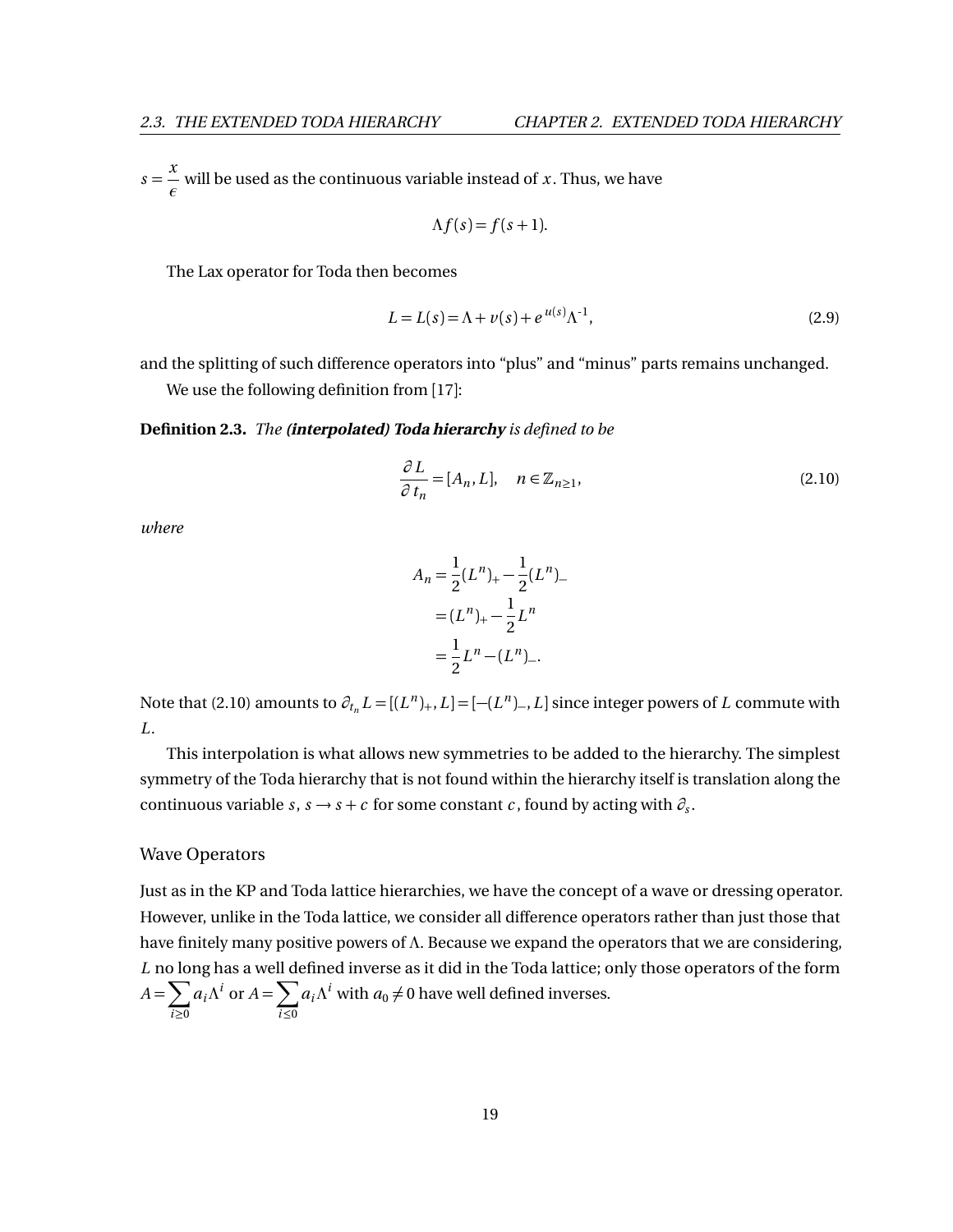Thus, we have two wave operators for the Toda hierarchy,

$$
W = 1 + \sum_{i=1}^{\infty} w_i(s) \Lambda^{i}, \quad \bar{W} = \sum_{i=0}^{\infty} \bar{w}_i(s) \Lambda^{i}, \quad \bar{w}_0(s) \neq 0,
$$

such that

<span id="page-26-0"></span>
$$
L = W\Lambda W^{-1} = \bar{W}\Lambda^{-1}\bar{W}^{-1}.
$$
\n(2.11)

The flows of the Toda hierarchy act on these dressing operator as

<span id="page-26-2"></span>
$$
\frac{\partial W}{\partial t_n} = A_n W - \frac{1}{2} W \Lambda^n = -(L^n)_- W,
$$
\n
$$
\frac{\partial \bar{W}}{\partial t_n} = A_n \bar{W} + \frac{1}{2} \bar{W} \Lambda^{-n} = (L^n)_+ \bar{W}.
$$
\n(2.12)

### Logarithm of *L* and the Extension

In order to extend the Toda hierarchy, a new Lax operator must be introduced. The authors of [[5](#page-74-6)] define the so-called **logarithm of** *L* as follows

$$
\log L = \frac{1}{2} W \partial_s W^{-1} - \frac{1}{2} \bar{W} \partial_s \bar{W}^{-1} = -\frac{1}{2} \frac{\partial W}{\partial s} W^{-1} + \frac{1}{2} \frac{\partial \bar{W}}{\partial s} \bar{W}^{-1}.
$$
 (2.13)

The *∂<sup>s</sup>* in each term of log*L* cancels, showing that this operator is indeed a difference operator. Also, using each representation of *L* in [\(2.11\)](#page-26-0), it clear that *L* commutes with each term of log*L*. Thus, *L* and log*L* commute.

Using this new difference operator, we have the following:

**Definition 2.4.** *Introduce a new set of variables, x*<sup>0</sup> *, x*<sup>1</sup> *, x*<sup>2</sup> *,* ...*, with corresponding evolutionary flows on L given by*

<span id="page-26-1"></span>
$$
\frac{\partial L}{\partial x_n} = [L^n \partial_s + P_n, L], \quad n \in \mathbb{Z}_{\ge 0},
$$
\n(2.14)

*where*

$$
P_n = -\left(L^n \frac{\partial W}{\partial s} W^{-1}\right)_+ - \left(L^n \frac{\partial \bar{W}}{\partial s} \bar{W}^{-1}\right)_-
$$
  
=  $L^n W \partial_s W^{-1} - (2L^n \log L)_- - L^n \partial_s$   
=  $L^n \bar{W} \partial_s \bar{W}^{-1} + (2L^n \log L)_+ - L^n \partial_s.$ 

*These new flows along with the flows of the Toda hierarchy in [\(2.10\)](#page-25-0) represent the* **extended Toda**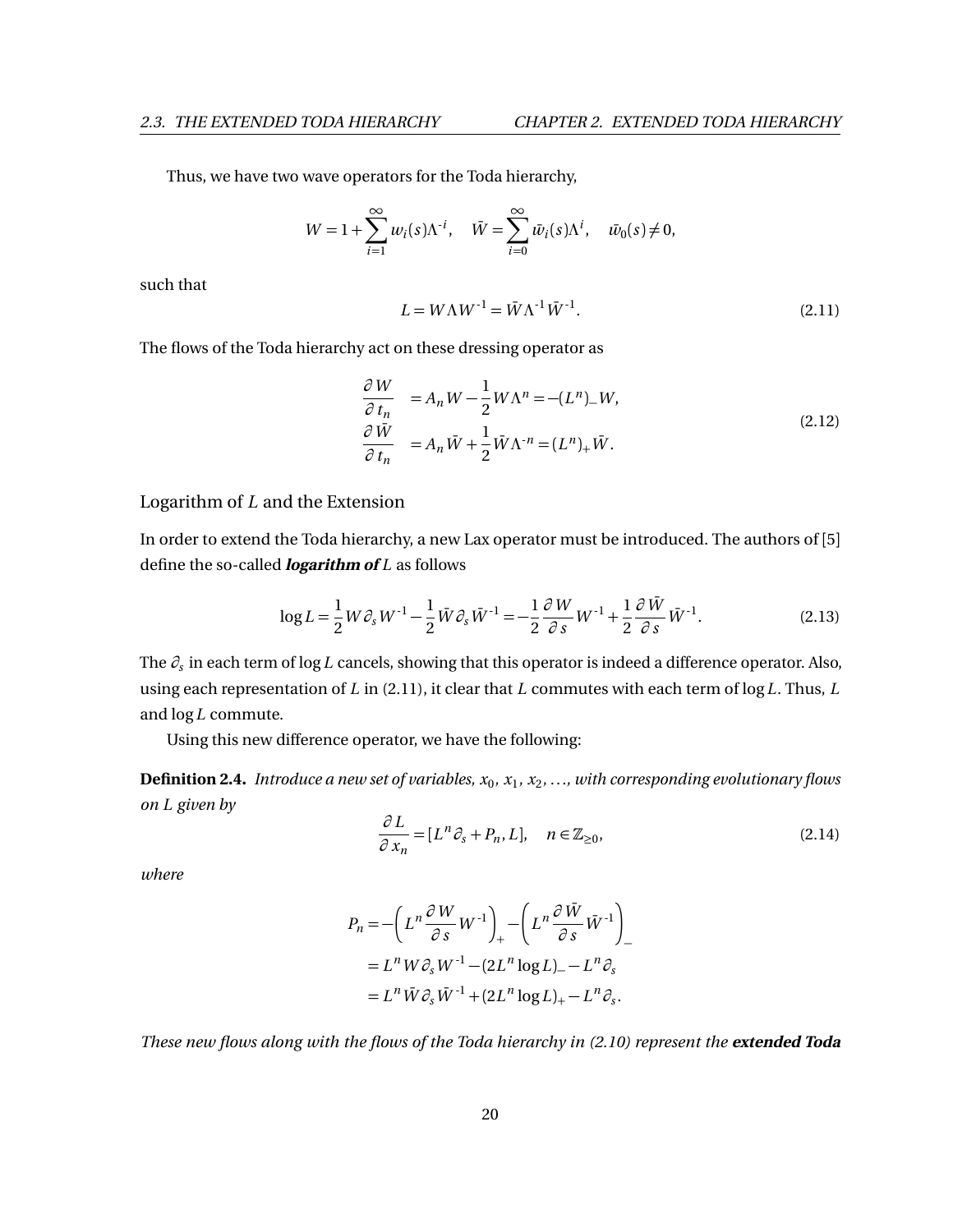#### **hierarchy** *(abbreviated ETH) in Lax pair form.*

Again, note that [\(2.14\)](#page-26-1) can be rewritten as  $\partial_{x_n} L = [(2L^n \log L)_+, L] = [-(2L^n \log L)_-, L]$ .

The actions of these flows on the wave operators *W* and  $\bar{W}$  are similar to those of the original Toda flows: *∂ W*

<span id="page-27-0"></span>
$$
\frac{\partial W}{\partial x_n} = (L^n \partial_s + P_n) W - W \Lambda^n \partial_s = -(2L^n \log L) - W,
$$
\n
$$
\frac{\partial \bar{W}}{\partial x_n} = (L^n \partial_s + P_n) \bar{W} - \bar{W} \Lambda^n \partial_s = (2L^n \log L)_+ \bar{W}.
$$
\n(2.15)

Note that when comparing this to [\(2.12\)](#page-26-2),  $L^n \partial_s + P_n$  plays the role of  $A_n$  and  $\Lambda^{\pm n} \partial_s$  plays the role of  $_{\pm \frac{1}{2}}$  $rac{1}{2}Λ^{\pm n}$ .

Consider the action on *W* and let *n* = 0.  $(2 \log L)$  =  $-\frac{\partial W}{\partial \Omega}$  $\frac{\partial^2 W}{\partial s}$  *W*<sup>-1</sup>, making

$$
\frac{\partial W}{\partial x_0} = \frac{\partial W}{\partial s}
$$

.

Similar formulas hold for  $\bar{W}$  and *L*. For this reason, we can think of  $x_0 = s$ , and thus, translation along *s* is a symmetry present in the new hierarchy.

### The Wave Functions

The final pieces of information for the extended Toda that we need to continue are the wave functions and tau function. There are two different wave operators,  $W$  and  $\bar{W}$ . So, there are two different wave functions  $\psi$  and  $\bar{\psi}$  for the extended Toda. Recall from the Toda lattice that we had an infinite column vector  $\zeta = (z^n)_{n \in \mathbb{Z}}$  such that  $\Lambda \zeta = z \zeta$ . Interpolating along the lattice clearly leads to the function  $z^s$ , with  $\Lambda z^s = z^{s+1} = z \cdot z^s$ . To expand upon this observation, for any difference operator  $A = \sum$ *i*∈Z  $a_i \Lambda^i$ ,

$$
Az^{s} = \left(\sum_{i \in \mathbb{Z}} a_{i} \Lambda^{i}\right) z^{s} = \left(\sum_{i \in \mathbb{Z}} a_{i} z^{i}\right) z^{s}.
$$

In [[17](#page-75-2)], Takasaki generates the exponential terms of these wave functions by acting on *z <sup>s</sup>* with the following exponentials:

$$
\exp\left(\pm\frac{1}{2}\sum_{n=1}^{\infty}t_n\Lambda^{\pm n}\right)z^s = z^s e^{\pm\frac{1}{2}\zeta(\mathbf{t},z^{\pm 1})},
$$

$$
\exp\left(\sum_{n=1}^{\infty}x_n\Lambda^{\pm n}\partial_s\right)z^s = z^{s+\zeta(\mathbf{x},z^{\pm 1})},
$$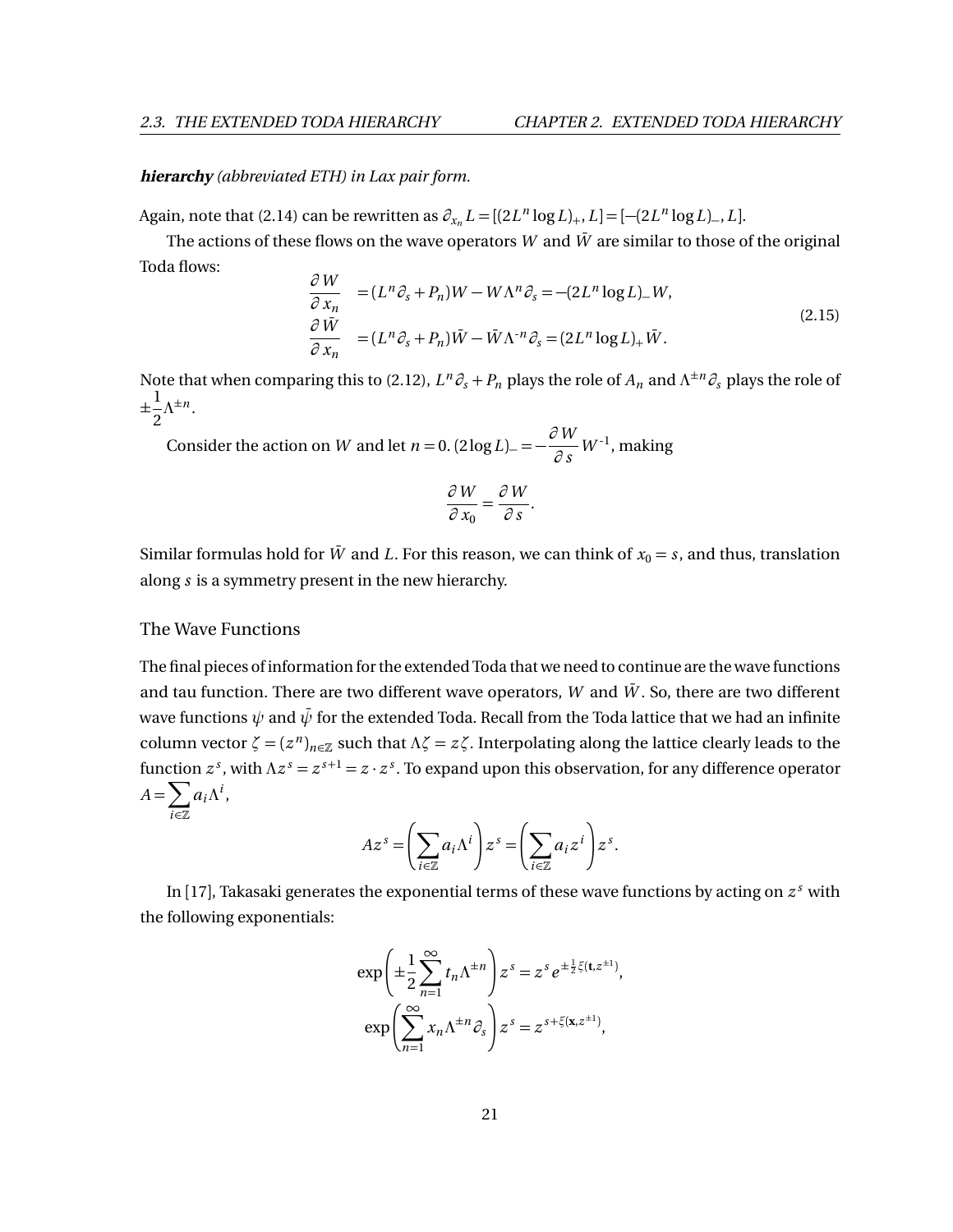recalling that  $\xi$ (**t**, *z*) =  $\sum^{\infty}$ *i*=1  $t_i z^i$ . Note that these generators,  $\Lambda^{\pm n}$  and  $\Lambda^{\pm n}$   $\mathcal{O}_s$ , are pulled from the second terms in [\(2.12\)](#page-26-2) and [\(2.15\)](#page-27-0), respectively.

We then have the following definitions for the wave functions for the extended Toda hierarchy:

$$
\psi(s, \mathbf{t}, \mathbf{x}, z) = W \chi = w(s, z) \chi,
$$
  
\n
$$
\bar{\psi}(s, \mathbf{t}, \mathbf{x}, z) = \bar{W} \bar{\chi} = \bar{w}(s, z) \bar{\chi},
$$
\n(2.16)

where

$$
\begin{aligned}\n\chi &= z^{s + \xi(\mathbf{x}, z)} e^{\frac{1}{2}\xi(\mathbf{t}, z)}, \\
\bar{\chi} &= z^{s + \xi(\mathbf{x}, z^{-1})} e^{-\frac{1}{2}\xi(\mathbf{t}, z^{-1})},\n\end{aligned} \tag{2.17}
$$

and

$$
w(s, z) = w(s, \mathbf{t}, \mathbf{x}; z) = 1 + \sum_{i=1}^{\infty} w_i(s) z^{-i},
$$
  

$$
\bar{w}(s, z) = \bar{w}(s, \mathbf{t}, \mathbf{x}; z) = \sum_{i=0}^{\infty} \bar{w}_i(s) z^{i}.
$$

These wave functions are formulated in such a way that

<span id="page-28-0"></span>
$$
L\psi = z\psi, \quad L\bar{\psi} = z^{-1}\bar{\psi}, \tag{2.18}
$$

and that the actions of the flows of the extended Toda hierarchy on them are

$$
\begin{aligned}\n\frac{\partial \psi}{\partial t_n} &= A_n \psi, & \frac{\partial \bar{\psi}}{\partial t_n} &= A_n \bar{\psi}, \\
\frac{\partial \psi}{\partial x_n} &= (L^n \partial_s + P_n) \psi, & \frac{\partial \bar{\psi}}{\partial x_n} &= (L^n \partial_s + P_n) \bar{\psi}.\n\end{aligned}
$$
(2.19)

The Tau Function

Now that we have explicit formulas for the wave functions, we can define the tau function for the extended Toda hierarchy in terms of them. These definitions follow from the work in [[17](#page-75-2)] but were not explicitly written. The tau function for the extended Toda hierarchy is represented in terms of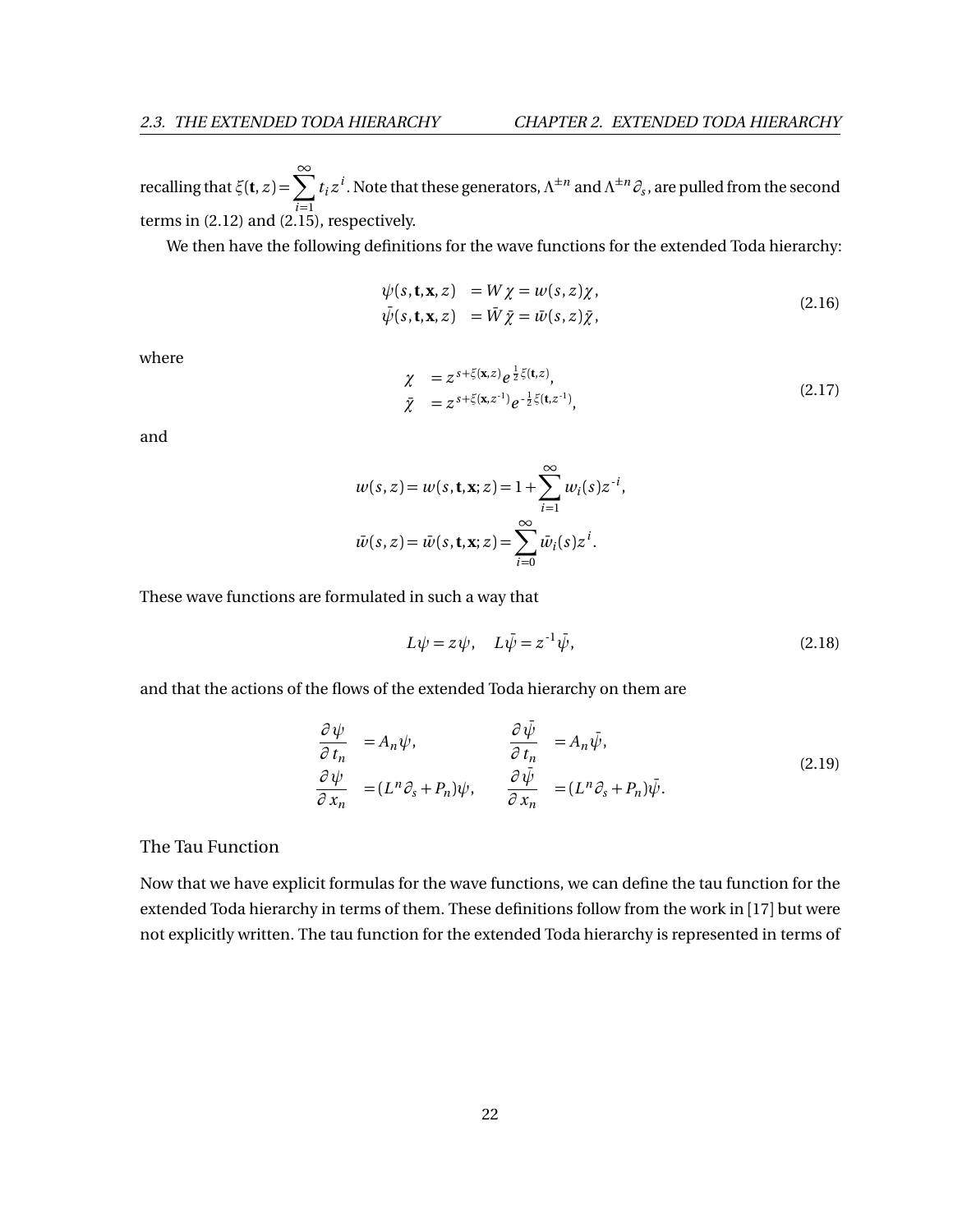the wave functions as:

$$
\psi = \frac{\tau(s, \mathbf{t} - [z^{-1}], \mathbf{x})}{\tau(s, \mathbf{t}, \mathbf{x})} \chi = \frac{G(z)\tau(s, \mathbf{t}, \mathbf{x})}{\tau(s, \mathbf{t}, \mathbf{x})} \chi,
$$
\n
$$
\bar{\psi} = \frac{\tau(s+1, \mathbf{t} + [z], \mathbf{x})}{\tau(s, \mathbf{t}, \mathbf{x})} \bar{\chi} = \frac{\bar{G}(z)\tau(s, \mathbf{t}, \mathbf{x})}{\tau(s, \mathbf{t}, \mathbf{x})} \bar{\chi},
$$
\n(2.20)

where  $[z]$  and  $G(z)$  are defined in Chapter [1](#page-7-0) in [\(1.20\)](#page-14-4) and [\(1.19\)](#page-14-5), respectively, and  $\bar{G}(z)$  is defined on functions of *s* and **t** as

$$
\bar{G}(z)f(s,t) = f(s+1,t+[z]),
$$
\n(2.21)

or more explicitly,

$$
\bar{G}(z) = \exp\bigg(\partial_s + \sum_{n=1}^{\infty} \frac{z^n}{n} \partial_{t_n}\bigg).
$$

Dividing by  $\chi$  and  $\bar{\chi}$  respectively, we get the following relationships between the tau function and the coefficients of the dressing operators:

$$
w(s, z) = \frac{G(z)\tau}{\tau},
$$
  
\n
$$
\bar{w}(s, z) = \frac{\bar{G}(z)\tau}{\tau}.
$$
\n(2.22)

### Change of Variables

A final note in this section is the matter of differences in notation. The standard formulation of the extended Toda hierarchy in Lax form (as introduced in [[5](#page-74-6)]) is as follows:

<span id="page-29-0"></span>
$$
\epsilon \frac{\partial L}{\partial t^{\alpha,k}} = [A_{\alpha,k}, L], \quad \alpha = 1, 2, \ k \in \mathbb{Z}_{\geq 0}, \tag{2.23}
$$

where

$$
A_{1,k} = \frac{2}{k!} (L^k (\log L - c_k))_+,
$$
  
\n
$$
A_{2,k} = \frac{1}{(k+1)!} (L^{k+1})_+,
$$
\n(2.24)

and

$$
c_0 = 0, \quad c_k = 1 + \frac{1}{2} + \frac{1}{3} + \dots + \frac{1}{k}
$$
 (2.25)

are the harmonic numbers.

As Takasaki points out in [[17](#page-75-2)], this formulation is useful in 2D topological field theory, but the differences between this formulation and that used in this thesis are superficial. It is for this reason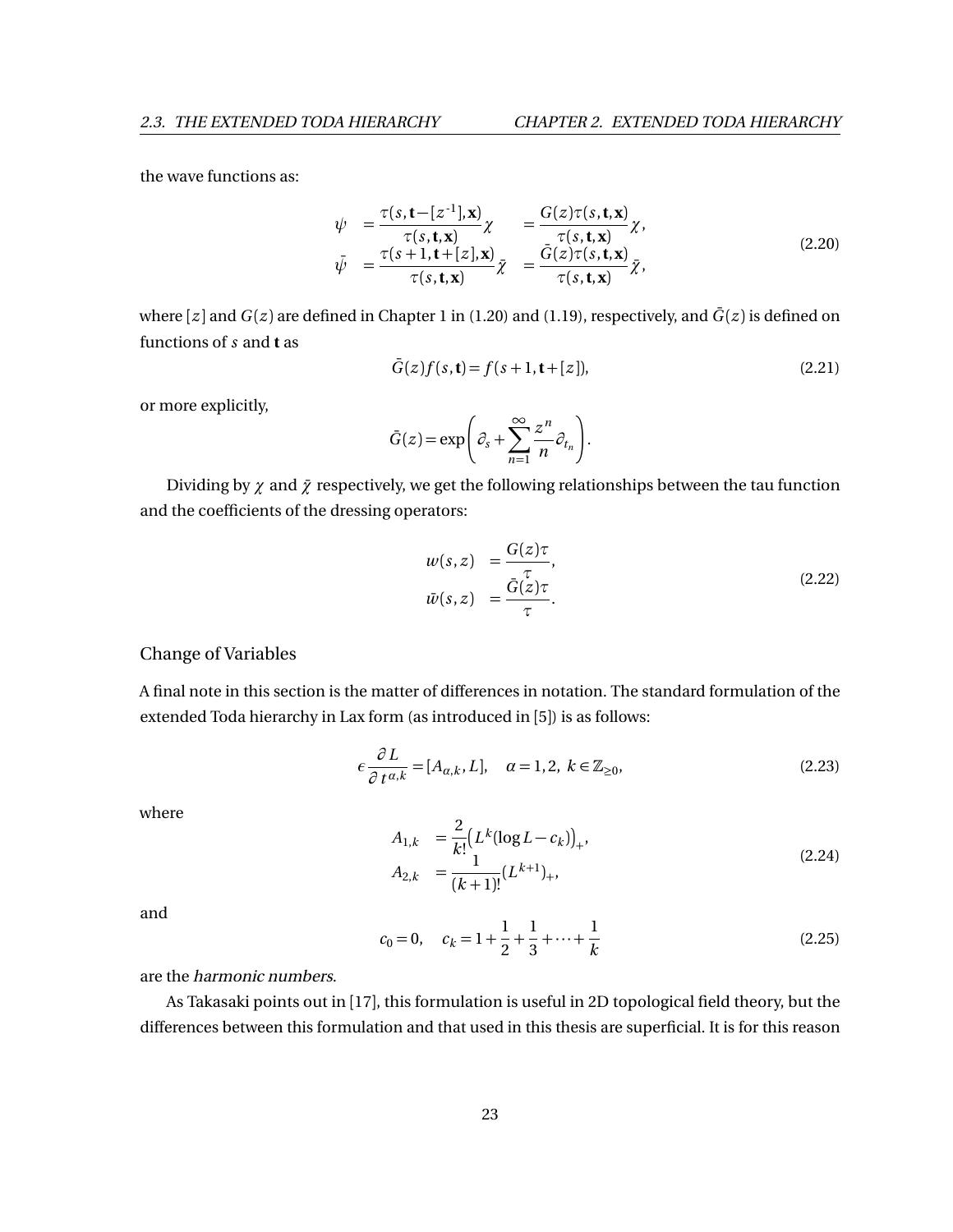and the simplified notation that we use the definition of the hierarchy found in [[17](#page-75-2)]. One can shift from the notation of [\(2.23\)](#page-29-0) to that used in this thesis by way of the following change of variables:

$$
x = \epsilon s,
$$
  
\n
$$
t^{1,k} = \epsilon k! x_k,
$$
  
\n
$$
t^{2,k} = \epsilon (k+1)!(t_{k+1} + 2c_{k+1}x_{k+1}).
$$
  
\n
$$
k \in \mathbb{Z}_{\geq 0},
$$
  
\n(2.26)

This change of variables creates the following relationship between the derivatives with respect to the standard variables and the derivatives of the variables used in this thesis:

$$
\epsilon \frac{\partial}{\partial x} = \frac{\partial}{\partial s},
$$
  
\n
$$
\epsilon \frac{\partial}{\partial t^{1,k}} = \frac{1}{k!} \left( \frac{\partial}{\partial x_k} - 2c_k \frac{\partial}{\partial t_k} \right),
$$
  
\n
$$
\epsilon \frac{\partial}{\partial t^{2,k}} = \frac{1}{(k+1)!} \frac{\partial}{\partial t_{k+1}}.
$$

It is clear that this change of variables can be used to recover the standard definition of the extended Toda hierarchy.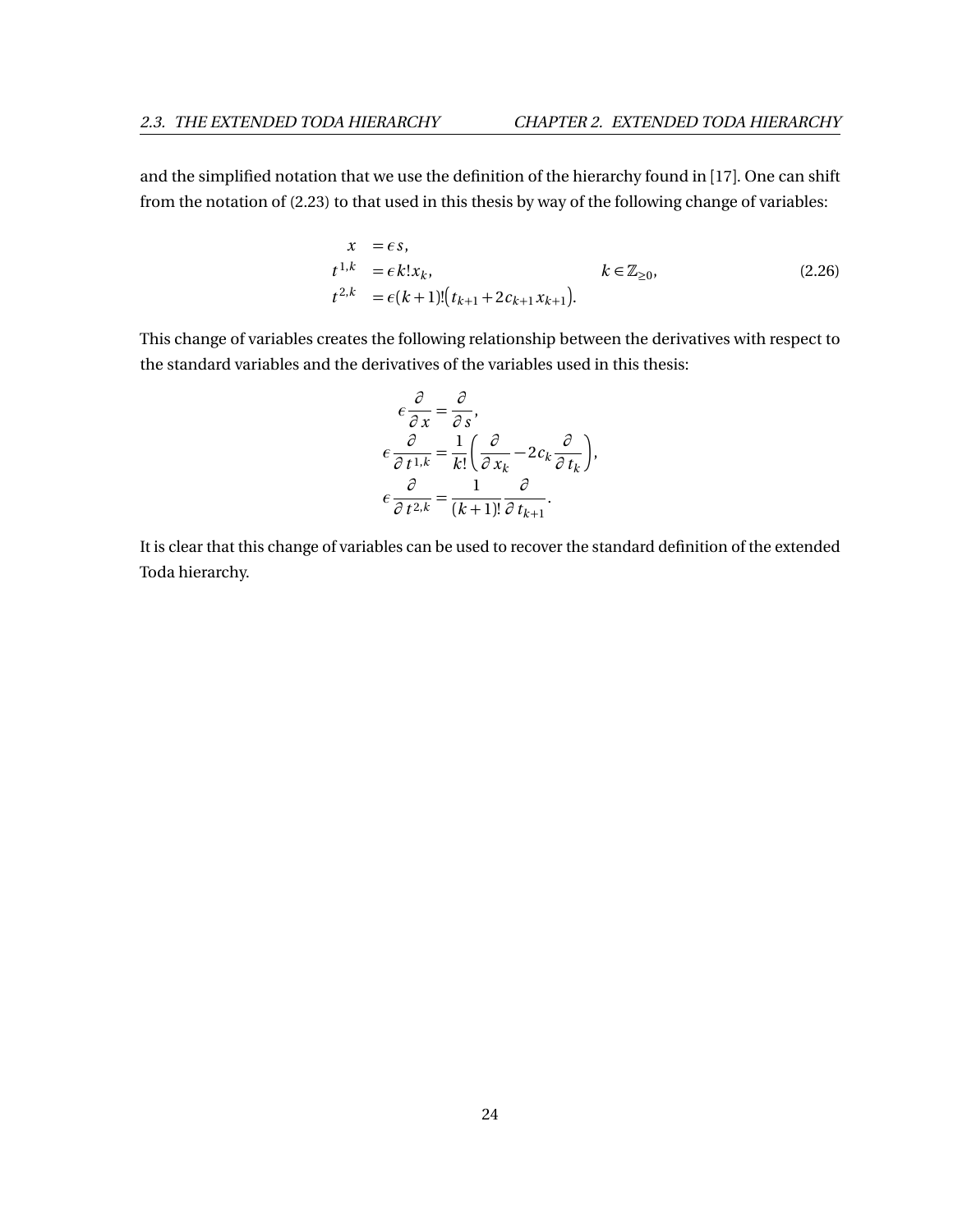# **CHAPTER**

# 3

# <span id="page-31-0"></span>**SYMMETRIES OF THE ETH**

This chapter contains the primary results of this thesis. We begin by going through the process of constructing the additional symmetries of the extended Toda in Lax form in Section [3.1.](#page-31-1) Section [3.2](#page-36-0) involves proving that these flows are indeed symmetries of the ETH as well as how these symmetries commute with one another. Finally, in Section [3.3,](#page-42-0) we discuss the actions these symmetries have on the tau function of the hierarchy.

# <span id="page-31-1"></span>3.1 Constructing the Symmetries

 $M$  and  $\overline{M}$ 

Recalling the actions of *L* on the wave functions in [\(2.18\)](#page-28-0), we begin by constructing two corresponding operators,  $M$  and  $\overline{M}$ , such that

$$
M\psi = \partial_z \psi, \quad \bar{M}\bar{\psi} = \partial_{z^{-1}}\bar{\psi}.
$$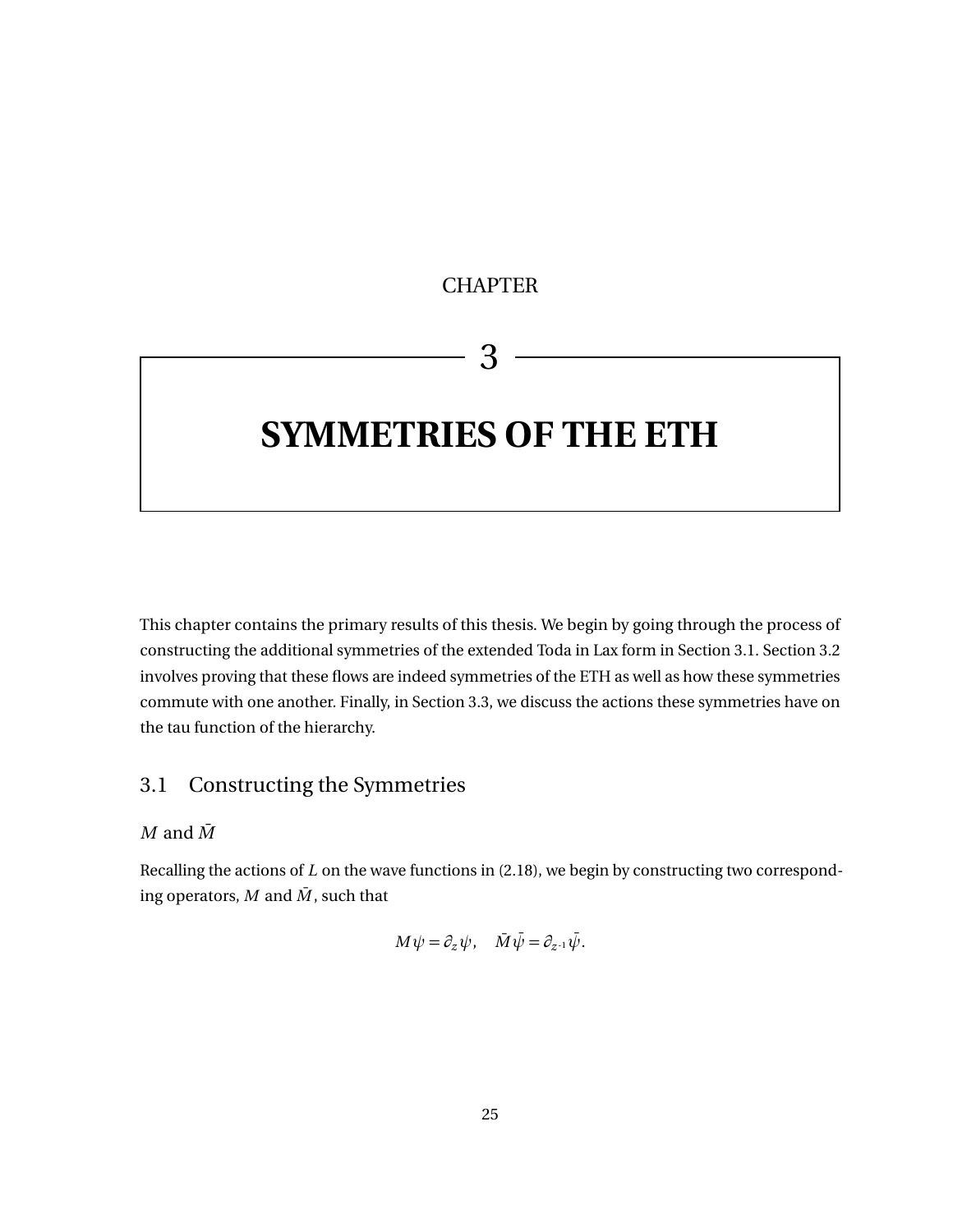Note that since the wave operators  $W$  and  $\bar{W}$  do not depend on  $z$ , we will focus on the functions  $\chi$ and  $\bar{\chi}$  first. For these functions

$$
\Lambda^n \chi = z^n \chi, \qquad \Lambda^n \bar{\chi} = z^n \bar{\chi}, \quad (n \in \mathbb{Z})
$$
  

$$
\partial_s \chi = \log(z) \chi, \qquad \partial_s \bar{\chi} = \log(z) \bar{\chi}.
$$

First, we derive an operator *Γ* such that  $Γχ = ∂_z χ$ :

$$
\partial_z \chi = \partial_z \left( z^{s + \xi(\mathbf{x}, z)} e^{\frac{1}{2} \xi(\mathbf{t}, z)} \right)
$$
  
\n
$$
= \partial_z \left( e^{\log(z) \left( s + \xi(\mathbf{x}, z) \right) + \frac{1}{2} \xi(\mathbf{t}, z)} \right)
$$
  
\n
$$
= \partial_z \left( \log(z) \left( s + \xi(\mathbf{x}, z) \right) + \frac{1}{2} \xi(\mathbf{t}, z) \right) \cdot e^{\log(z) \left( s + \xi(\mathbf{x}, z) \right) + \frac{1}{2} \xi(\mathbf{t}, z)}
$$
  
\n
$$
= \left( s z^{-1} + \sum_{n \ge 1} \left( x_n z^{n-1} + n x_n z^{n-1} \log(z) + \frac{1}{2} n t_n z^{n-1} \right) \right) \chi
$$
  
\n
$$
= \left( s \Lambda^{-1} + \sum_{n \ge 1} \left( x_n + n x_n \partial_s + \frac{1}{2} k t_n \right) \Lambda^{n-1} \right) \chi.
$$

We define *Γ* as the operator acting on *χ* in the last line above:

$$
\Gamma := s\Lambda^{-1} + \sum_{n\geq 1} \left( x_n + nx_n \partial_s + \frac{1}{2} nt_n \right) \Lambda^{n-1}.
$$
\n(3.1)

Then, we define the operator *M* by "dressing" (conjugating) *Γ* with the wave operator *W* :

$$
M := W\Gamma W^{-1} = W s \Lambda^{-1} W^{-1} + \sum_{n \ge 1} \left( x_n + n x_n W \partial_s W^{-1} + \frac{1}{2} n t_n \right) L^{n-1}.
$$
 (3.2)

Similarly, to define  $\overline{M}$ , we first find an operator  $\overline{\Gamma}$  such that  $\overline{\Gamma}$  $\overline{\chi} = \partial_{z^{-1}} \overline{\chi}$ :

$$
\partial_{z^{-1}} \bar{\chi} = \partial_{z^{-1}} \left( z^{s + \zeta(\mathbf{x}, z^{-1})} e^{-\frac{1}{2} \zeta(\mathbf{t}, z^{-1})} \right)
$$
  
\n
$$
= -z^2 \partial_z \left( e^{\log(z) \left( s + \zeta(\mathbf{x}, z^{-1}) \right) - \frac{1}{2} \zeta(\mathbf{t}, z^{-1})} \right)
$$
  
\n
$$
= -z^2 \partial_z \left( \log(z) \left( s + \zeta(\mathbf{x}, z^{-1}) \right) - \frac{1}{2} \zeta(\mathbf{t}, z^{-1}) \right) \cdot e^{\log(z) \left( s + \zeta(\mathbf{x}, z^{-1}) \right) - \frac{1}{2} \zeta(\mathbf{t}, z^{-1})}
$$
  
\n
$$
= -z^2 \left( s z^{-1} + \sum_{n \ge 1} \left( x_n z^{-n-1} - n x_n z^{-n-1} \log(z) + \frac{1}{2} n t_n z^{-n-1} \right) \right) \bar{\chi}
$$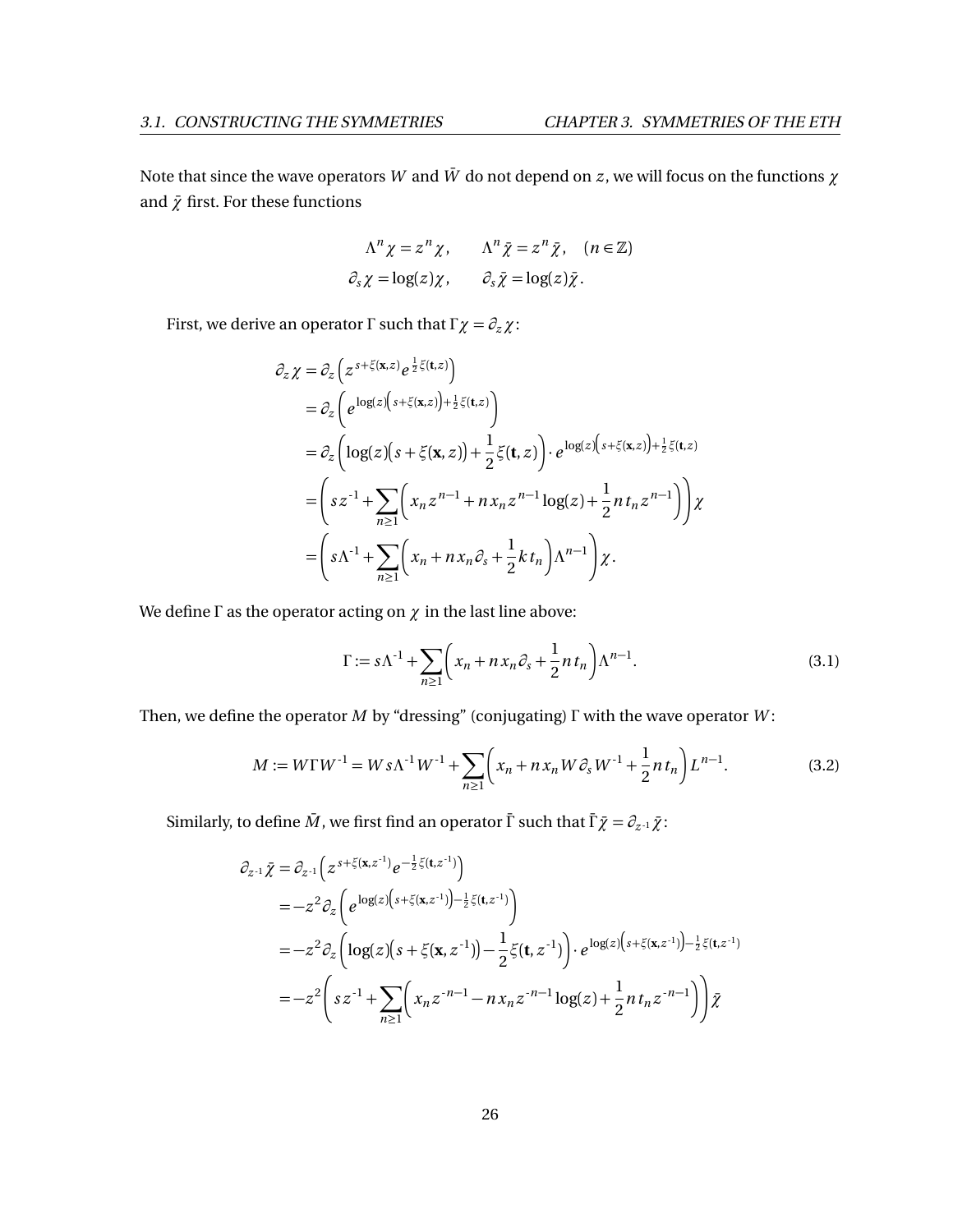$$
=-\bigg(s\Lambda+\sum_{n\geq 1}\bigg(x_n-n\,x_n\partial_s+\frac{1}{2}n\,t_n\bigg)\Lambda^{-(n-1)}\bigg)\tilde{\chi}.
$$

Just as before,  $\bar{\Gamma}$  is the operator acting on  $\bar{\chi}$  in the last line:

$$
\bar{\Gamma} := -\left(s\Lambda + \sum_{n\geq 1} \left(x_n - nx_n \partial_s + \frac{1}{2}nt_n\right)\Lambda^{-(n-1)}\right),\tag{3.3}
$$

and  $\bar{M}$  is defined by dressing  $\bar{\Gamma}$  with  $\bar{W}$ :

$$
\bar{M} := \bar{W}\bar{\Gamma}\bar{W}^{-1} = -\left(\bar{W}s\Lambda\bar{W}^{-1} + \sum_{n\geq 1} \left(x_n - nx_n\bar{W}\partial_s\bar{W}^{-1} + \frac{1}{2}nt_n\right)L^{n-1}\right).
$$
(3.4)

Once again, note that *M* and  $\bar{M}$  are only well defined when only finitely many of the  $t_n$  and  $x_n$  are nonzero, just as with KP and the Toda lattice.

Based on the definitions of *M* and  $\overline{M}$ , we have the following lemma:

<span id="page-33-0"></span>**Lemma 3.1.** *We have*  $[L, M] = [L, \overline{M}] = 1$ *.* 

*Proof.* Note that since *L* commutes with itself and does not affect  $t_n$  or  $x_n$ ,  $[L, M] = [L, W s \Lambda^{-1} W^{-1}]$ and  $[L, \overline{M}] = [L, -\overline{W} s \Lambda \overline{W}]$ . Then

$$
[L, M] = [L, W s \Lambda^{-1} W^{-1}]
$$
  
=  $W[\Lambda, s \Lambda^{-1}] W^{-1}$   
=  $W(\Lambda s \Lambda^{-1} - s) W^{-1}$   
=  $W(s + 1 - s) W^{-1}$   
=  $W W^{-1} = 1$ .

$$
[L, \bar{M}] = [L, -\bar{W} s \Lambda \bar{W}^{-1}]
$$
  
=  $\bar{W} [\Lambda^{-1}, -s \Lambda] \bar{W}^{-1}$   
=  $\bar{W} (-\Lambda^{-1} s \Lambda + s) \bar{W}^{-1}$   
=  $\bar{W} (- (s-1) + s) \bar{W}^{-1}$   
=  $\bar{W} \bar{W}^{-1} = 1$ .

 $\Box$ 

This lemma and the Leibniz rule for commutator brackets lead to the following corollary, given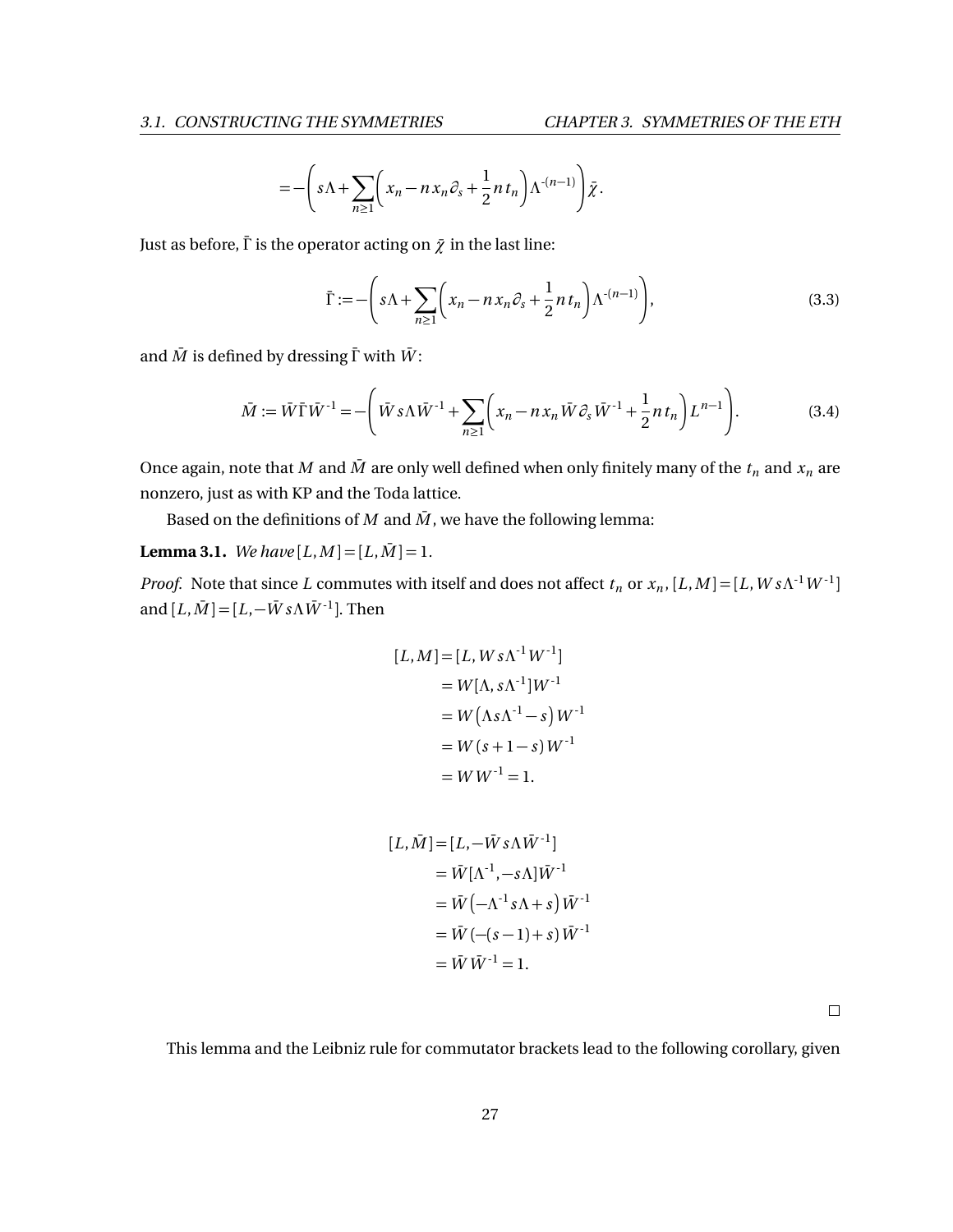without proof:

**Corollary 3.1.**  $[L^n, M] = [L^n, \overline{M}] = nL^{n-1}$ .

Next, we determine the action of the flows of the extended Toda hierarchy on  $M$  and  $\overline{M}$ .

Lemma 3.2. *The actions of the original flows of the Toda hierarchy on the operators M and*  $\bar{M}$  are

$$
\partial_{t_n} M = [A_n, M], \n\partial_{t_n} \bar{M} = [A_n, \bar{M}].
$$
\n(3.5)

*Proof.*

$$
\partial_{t_n} M = \partial_{t_n} (W \Gamma W^{-1})
$$
  
=  $(\partial_{t_n} W) \Gamma W^{-1} + W (\partial_{t_n} \Gamma) W^{-1} + W \Gamma (\partial_{t_n} W^{-1})$   
=  $-(L^n)_{-} W \Gamma W^{-1} + W \left(\frac{1}{2} n \Lambda^{n-1}\right) W^{-1} + W \Gamma W^{-1} (L^n)_{-} W W^{-1}$   
=  $-(L^n)_{-} M + \frac{1}{2} n L^{n-1} + M (L^n)_{-}$   
=  $[-(L^n)_{-}, M] + \frac{1}{2} [L^n, M] = [A_n, M].$ 

$$
\partial_{t_n} \bar{M} = \partial_{t_n} (\bar{W} \bar{\Gamma} \bar{W}^{-1})
$$
\n
$$
= (\partial_{t_n} \bar{W}) \bar{\Gamma} \bar{W}^{-1} + \bar{W} (\partial_{t_n} \bar{\Gamma}) \bar{W}^{-1} + \bar{W} \bar{\Gamma} (\partial_{t_n} \bar{W}^{-1})
$$
\n
$$
= (L^n)_+ \bar{W} \bar{\Gamma} \bar{W}^{-1} - \bar{W} \left( \frac{1}{2} n \Lambda^{-n+1} \right) \bar{W}^{-1} - \bar{W} \bar{\Gamma} \bar{W}^{-1} (L^n)_+ \bar{W} \bar{W}^{-1}
$$
\n
$$
= (L^n)_+ \bar{M} - \frac{1}{2} n L^{n-1} - \bar{M} (L^n)_+
$$
\n
$$
= [(L^n)_+, \bar{M}] - \frac{1}{2} [L^n, \bar{M}] = [A_n, \bar{M}].
$$

 $\Box$ 

**Lemma 3.3.** *The actions of the logarithmic flows of the extended Toda hierarchy on the operators M and*  $\overline{M}$  are

$$
\partial_{x_n} M = [L^n \partial_s + P_n, M], \n\partial_{x_n} \bar{M} = [L^n \partial_s + P_n, \bar{M}].
$$
\n(3.6)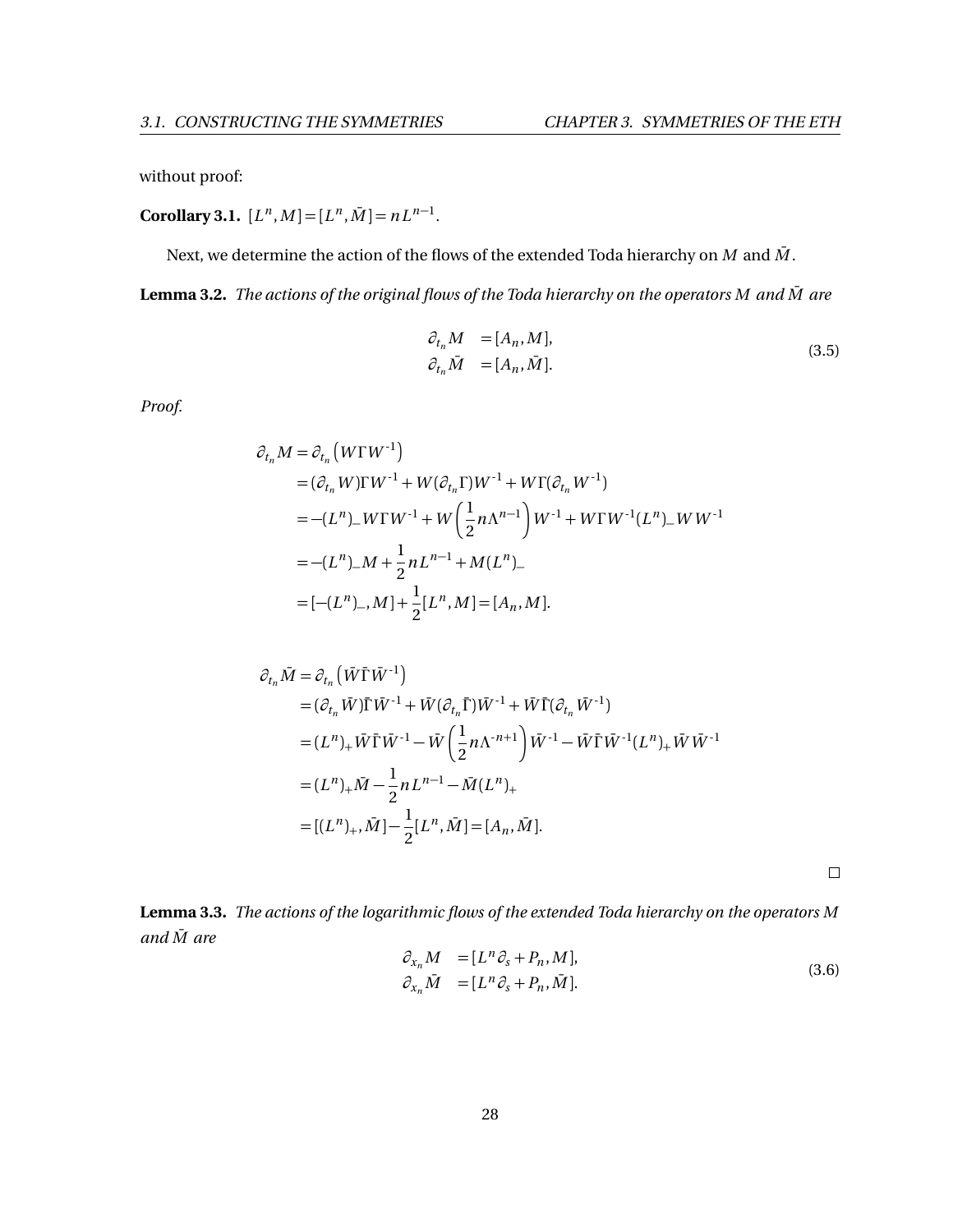*Proof.*

$$
\partial_{x_n} M = \partial_{x_n} (W \Gamma W^{-1})
$$
  
\n
$$
= (\partial_{x_n} W) \Gamma W^{-1} + W (\partial_{x_n} \Gamma) W^{-1} + W \Gamma (\partial_{x_n} W^{-1})
$$
  
\n
$$
= (L^n \partial_s + P_n) M - L^n W \partial_s W^{-1} M + L^{n-1} + n L^{n-1} W \partial_s W^{-1} - M (L^n \partial_s + P_n) + M L^n W \partial_s W^{-1}
$$
  
\n
$$
= [L^n \partial_s + P_n, M] - [L^n W \partial_s W^{-1}, M] + L^{n-1} + n L^{n-1} W \partial_s W^{-1}
$$
  
\n
$$
= [L^n \partial_s + P_n, M] - L^n [W \partial_s W^{-1}, M] - [L^n, M] W \partial_s W^{-1} + L^{n-1} + n L^{n-1} W \partial_s W^{-1}
$$
  
\n
$$
= [L^n \partial_s + P_n, M] - L^n W [\partial_s, \Gamma] W^{-1} - [L^n, M] W \partial_s W^{-1} + L^{n-1} + n L^{n-1} W \partial_s W^{-1}
$$
  
\n
$$
= [L^n \partial_s + P_n, M] - L^{n-1} - n L^{n-1} W \partial_s W^{-1} + L^{n-1} + n L^{n-1} W \partial_s W^{-1}
$$
  
\n
$$
= [L^n \partial_s + P_n, M] - L^{n-1} - n L^{n-1} W \partial_s W^{-1} + L^{n-1} + n L^{n-1} W \partial_s W^{-1}
$$
  
\n
$$
= [L^n \partial_s + P_n, M].
$$

$$
\partial_{x_n} \overline{M} = \partial_{x_n} (\overline{W} \Gamma \overline{W}^{-1})
$$
\n
$$
= (\partial_{x_n} \overline{W}) \overline{\Gamma} \overline{W}^{-1} + \overline{W} (\partial_{x_n} \overline{\Gamma}) \overline{W}^{-1} + \overline{W} \overline{\Gamma} (\partial_{x_n} \overline{W}^{-1})
$$
\n
$$
= (L^n \partial_s + P_n) \overline{M} - L^n \overline{W} \partial_s \overline{W}^{-1} \overline{M} - L^{n-1} + n L^{n-1} \overline{W} \partial_s \overline{W}^{-1} - \overline{M} (L^n \partial_s + P_n) + \overline{M} L^n \overline{W} \partial_s \overline{W}^{-1}
$$
\n
$$
= [L^n \partial_s + P_n, \overline{M}] - [L^n \overline{W} \partial_s \overline{W}^{-1}, \overline{M}] - L^{n-1} + n L^{n-1} \overline{W} \partial_s \overline{W}^{-1}
$$
\n
$$
= [L^n \partial_s + P_n, \overline{M}] - L^n [\overline{W} \partial_s \overline{W}^{-1}, \overline{M}] - [L^n, \overline{M}] \overline{W} \partial_s \overline{W}^{-1} - L^{n-1} + n L^{n-1} \overline{W} \partial_s \overline{W}^{-1}
$$
\n
$$
= [L^n \partial_s + P_n, \overline{M}] - L^n \overline{W} [\partial_s, \overline{\Gamma}] \overline{W}^{-1} - [L^n, \overline{M}] \overline{W} \partial_s \overline{W}^{-1} - L^{n-1} + n L^{n-1} \overline{W} \partial_s \overline{W}^{-1}
$$
\n
$$
= [L^n \partial_s + P_n, \overline{M}] + L^{n-1} - n L^{n-1} \overline{W} \partial_s \overline{W}^{-1} - L^{n-1} + n L^{n-1} \overline{W} \partial_s \overline{W}^{-1}
$$
\n
$$
= [L^n \partial_s + P_n, \overline{M}] + L^{n-1} - n L^{n-1} \overline{W} \partial_s \overline{W}^{-1} - L^{n-1} + n L^{n-1} \overline{W} \partial_s \overline{W}
$$

Finally, it is useful to consider the difference of the operators  $M$  and  $\bar{M}$  :

$$
M - \bar{M} = W s \Lambda^{-1} W^{-1} + \bar{W} s \Lambda \bar{W}^{-1} + \sum_{n \ge 1} \left( 2x_n + 2n x_n \log L + n t_n \right) L^{n-1}.
$$
 (3.7)

Lemma [3.1](#page-33-0) clearly leads to the following about this operator:

**Corollary 3.2.** *We have*  $[L, M - \overline{M}] = 0$ *.* 

Note that, while the presence of the  $\partial_s$  terms in  $M$  and  $\bar{M}$  makes these operators not difference operators, the terms cancel in  $M - \overline{M}$ . So,  $M - \overline{M}$  is in fact a difference operator.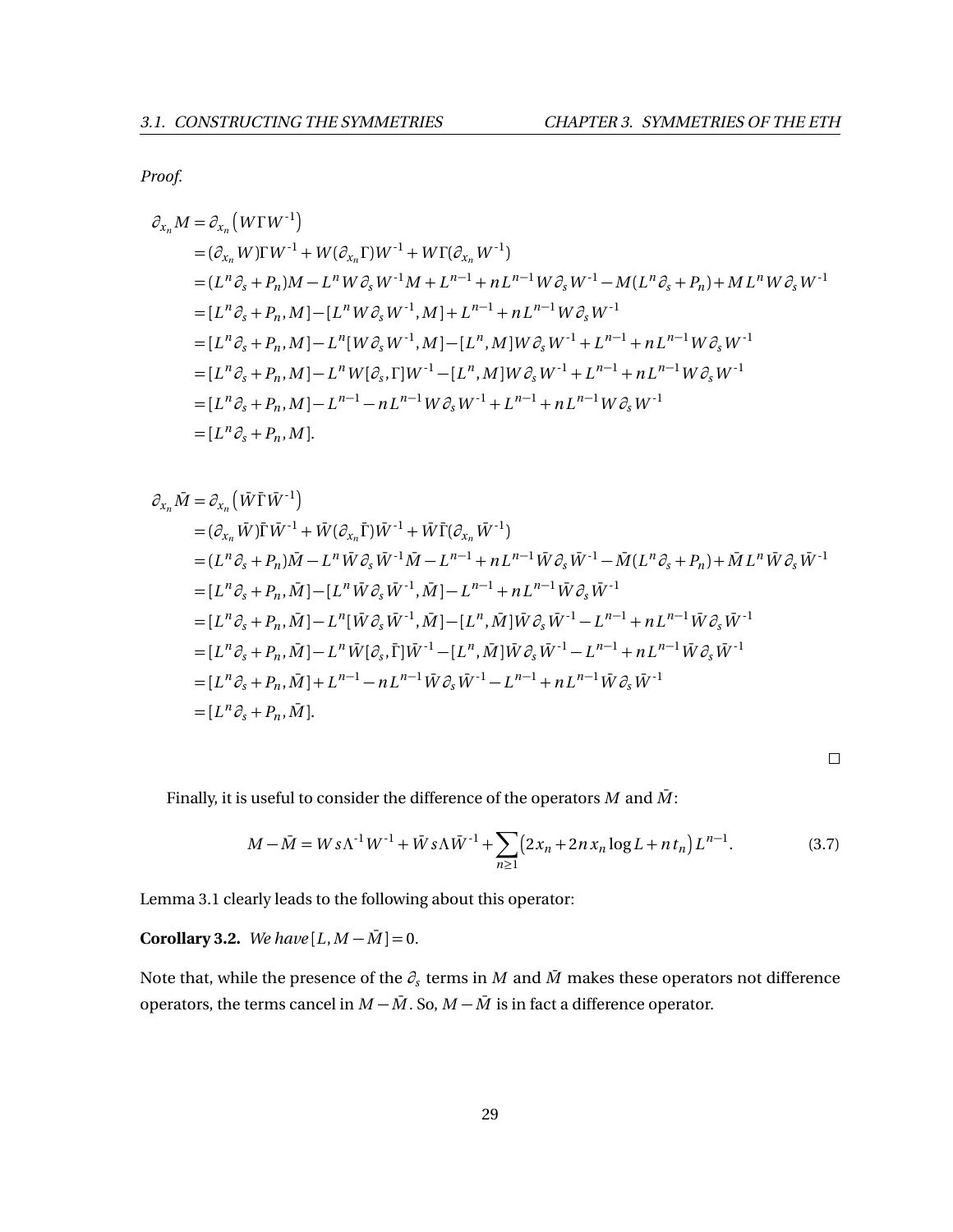#### Definition of Additional Symmetries

Define additional flows, denoted  $\partial_{t^*_\ell}$  ( $\ell \in \mathbb{Z}_{\geq 0}$ ), on the wave operators as follows:

<span id="page-36-0"></span>
$$
\partial_{t_{\ell}^*} W = -(B_{\ell})_W,
$$
  
\n
$$
\partial_{t_{\ell}^*} \bar{W} = (B_{\ell})_+ \bar{W}
$$
\n(3.8)

where

$$
B_{\ell} := (M - \bar{M})L^{\ell} + \bar{W}\Lambda^{-(\ell-1)}\bar{W}^{-1}.
$$
\n(3.9)

Note that  $[B_\ell,L]\!=\!0$  due to Corollary [3.2.](#page-35-0) Also, because of Lemmas [3.2](#page-34-0) and [3.3,](#page-34-1) Equations [\(2.10\)](#page-25-0) and [\(2.14\)](#page-26-0), and the Leibniz rule, we have the following:

**Corollary 3.3.** *We have*

$$
\partial_{t_n} B_\ell = [A_n, B_\ell],\tag{3.10}
$$

$$
\partial_{x_n} B_\ell = [P_n + L^n \partial_s, B_\ell]. \tag{3.11}
$$

The flows defined in [\(3.8\)](#page-36-0) have corresponding actions on the wave functions:

<span id="page-36-3"></span>
$$
\begin{aligned}\n\partial_{t_{\ell}^*} \psi &= -(B_{\ell})_{-} \psi, \\
\partial_{t_{\ell}^*} \bar{\psi} &= (B_{\ell})_{+} \bar{\psi};\n\end{aligned}\n\tag{3.12}
$$

as well as actions on the Lax operator  $L$  and the operators  $M$  and  $\overline{M}$ :

<span id="page-36-2"></span>
$$
\partial_{t_{\ell}^*} L = [-(B_{\ell})_-, L] = [(B_{\ell})_+, L], \tag{3.13}
$$

$$
\partial_{t_{\ell}^*} M = [- (B_{\ell})_-, M], \n\partial_{t_{\ell}^*} \bar{M} = [(B_{\ell})_+, \bar{M}].
$$
\n(3.14)

## 3.2 First Main Theorem

Next, we will show that the actions of these additional flows commute with the actions of the hierarchy. To aid us in proving this, we will use Lemmas [3.4](#page-36-1) and [3.5.](#page-39-0) The proof Lemma [3.4](#page-36-1) follows that of Lemma 2.1 in [[2](#page-74-0)]:

<span id="page-36-1"></span>**Lemma 3.4.** Let W and 
$$
\overline{W}
$$
 be operators of the forms  $W = \sum_{k \ge 0} w_k \Lambda^{k}$  and  $\overline{W} = \sum_{k \ge 0} \overline{w}_k \Lambda^{k}$ . Also, let a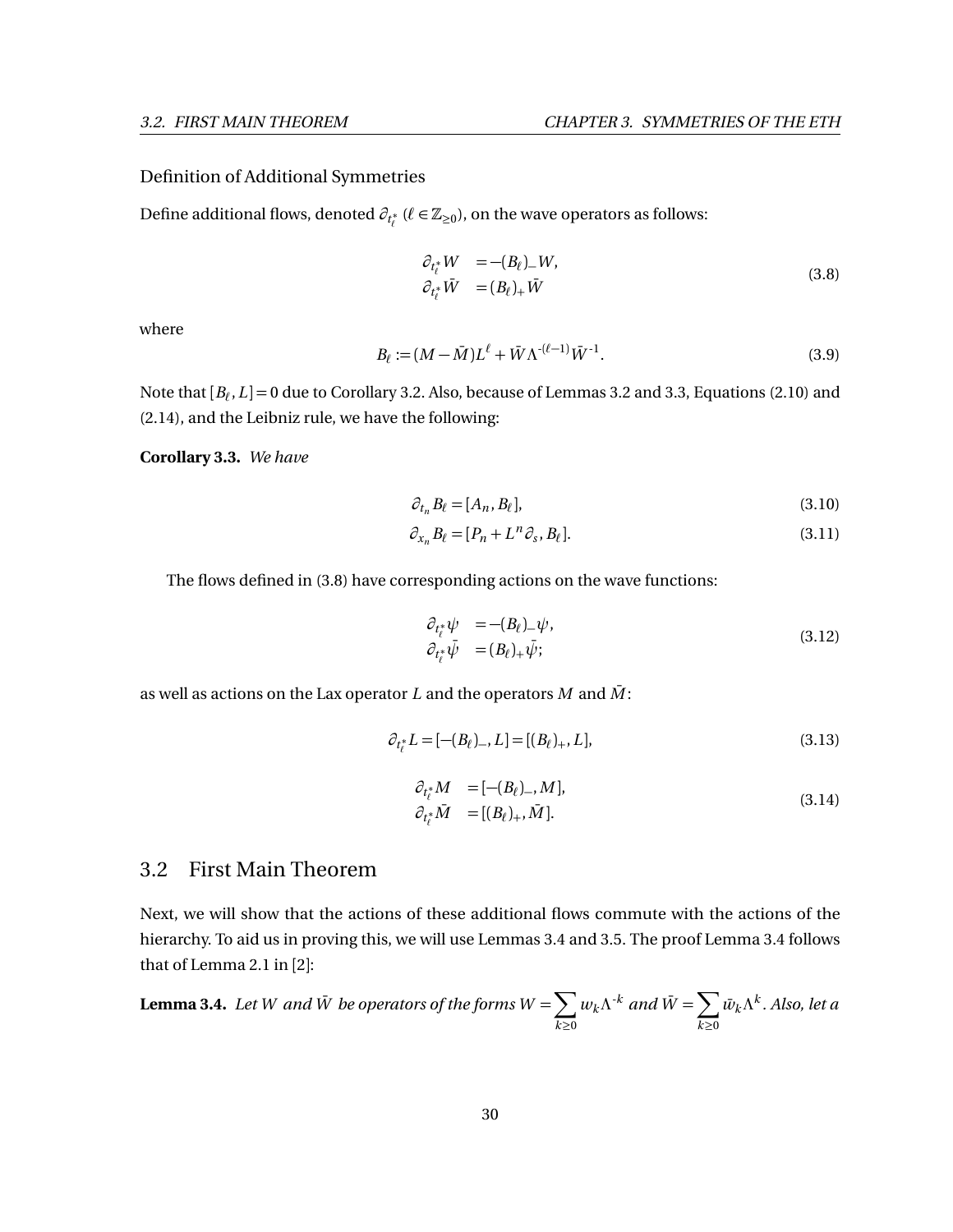*and b be difference operators of the form*

$$
a = A - \bar{A}, \quad b = B - \bar{B}
$$

*such that A and B contain only finitely many positive powers of Λ and A*¯ *and B*¯ *contain only finitely many negative powers of Λ. Suppose the vector fields ∂* ∗ *a and ∂* ∗  $b_{b}^{*}$  act on A, B,  $\bar{A}$ ,  $\bar{B}$ , W , and  $\bar{W}$  in the *following ways:*

$$
\begin{aligned}\n\partial_a^* W &= -a_- W, & \partial_b^* W &= -b_- W, \\
\partial_a^* \bar{W} &= a_+ \bar{W}, & \partial_b^* \bar{W} &= b_+ \bar{W}, \\
\partial_a^* B &= [-a_- + a_\bullet, B], & \partial_b^* A &= [-b_-, A], \\
\partial_a^* \bar{B} &= [a_+ + \bar{a}_\bullet, \bar{B}], & \partial_b^* \bar{A} &= [b_+, \bar{A}],\n\end{aligned}
$$

*where a*• *and a*¯• *are operators with finitely many positive and negative powers of Λ, respectively. Then*

$$
\begin{aligned}\n[\partial_a^*, \partial_b^*] W &= \partial_c^* W = -c_- W, \\
[\partial_a^*, \partial_b^*] \bar{W} &= \partial_c^* \bar{W} = c_+ \bar{W},\n\end{aligned} \tag{3.15}
$$

 $where \, c = [A, B] - [\bar{A}, \bar{B}] - [a_{\bullet}, B] + [\bar{a}_{\bullet}, \bar{B}].$ 

*Proof.* Note that for any operators  $\alpha$  and  $\beta$ ,

$$
[\alpha_+,\beta_+]_- = [\alpha_-,\beta_-]_+ = 0.
$$

Using the methods found in the proof of Lemma 2.1 in [[2](#page-74-0)], we find that

$$
[\partial_a^*,\partial_b^*]W\!=\!-C\_{W}
$$

where

$$
C = -\partial_a^* b + \partial_b^* a - [a_-, b_-]
$$
  
= -[-a\_+ a<sub>•</sub>, B] + [a\_+ + \bar{a}<sub>•</sub>, \bar{B}] + [-b\_-, A] - [b\_+, \bar{A}] - [a\_-, b\_-]  
= [A\_-, B] - [\bar{A}\_-, B] - [a<sub>•</sub>, B] + [A\_+, \bar{B}] - [\bar{A}\_+, \bar{B}] + [\bar{a}<sub>•</sub>, \bar{B}]  
- [B\_-, A] + [\bar{B}\_-, A] - [B\_+, \bar{A}] + [\bar{B}\_+, \bar{A}]  
- [A\_-, B\_-] + [A\_-, \bar{B}\_-] + [\bar{A}\_-, B\_-] - [\bar{A}\_-, \bar{B}\_-]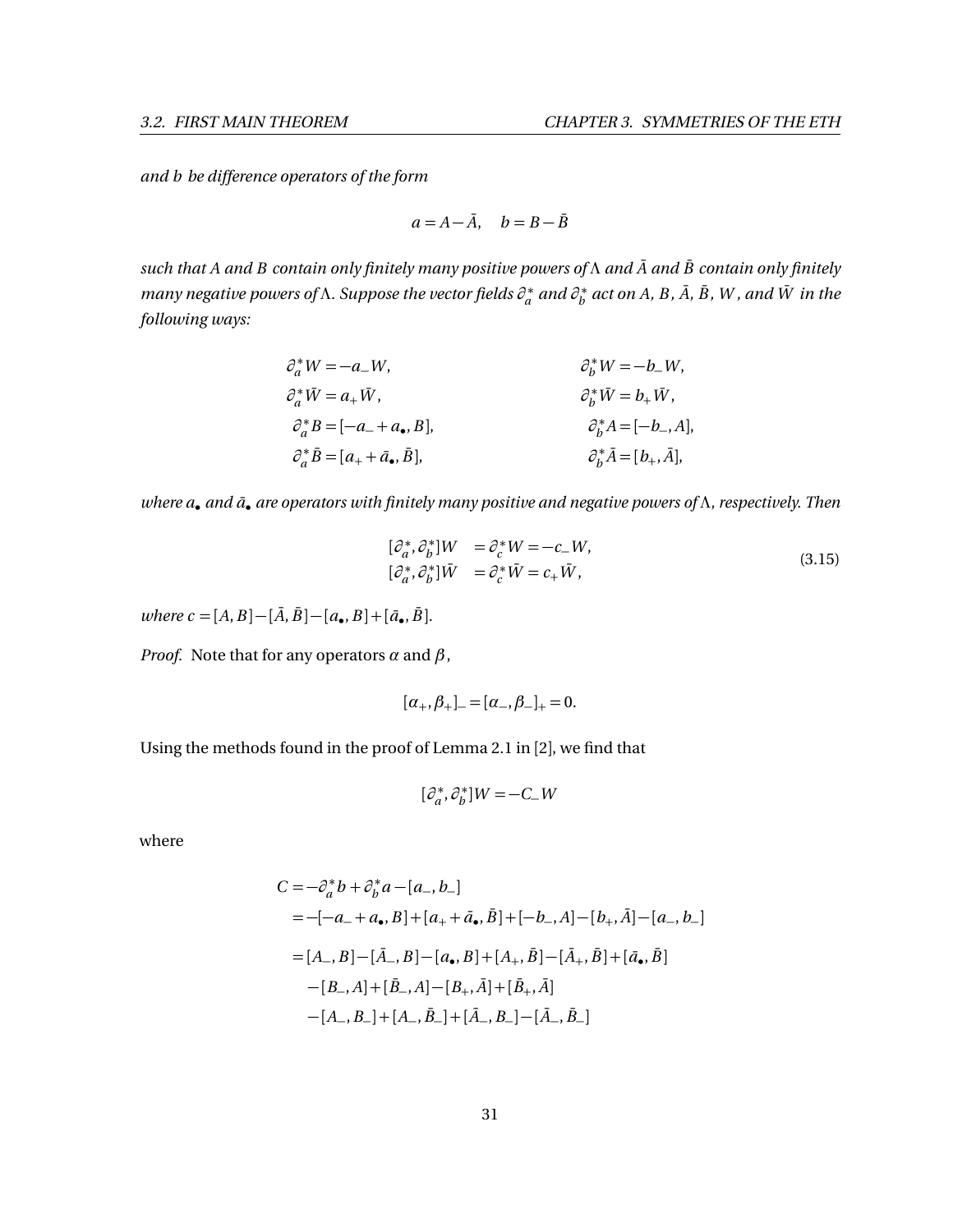$$
=+[A_-,B]+[A,B_-]-[A_-,B_-]
$$
  
\n
$$
-[\bar{A}_-,B]+[\bar{A},B_+]+[\bar{A}_-,B_-]
$$
  
\n
$$
+[A_+, \bar{B}]-[A,\bar{B}_-]+[A_-, \bar{B}_-]
$$
  
\n
$$
-[\bar{A}_+, \bar{B}]-[\bar{A}, \bar{B}_+]-[\bar{A}_-, \bar{B}_-]
$$
  
\n
$$
-[a_-,B]+[\bar{a}_-, \bar{B}]
$$
  
\n
$$
=[A_-,B_+]+[A,B_-]-[\bar{A}_-,B_+]+[\bar{A},B_+]
$$
  
\n
$$
+[A_+, \bar{B}]-[A_+, \bar{B}_-]-[\bar{A}_+, \bar{B}]-[\bar{A}_+, \bar{B}_+]-[\bar{A}_-, \bar{B}]
$$
  
\n
$$
-[a_-,B]+[\bar{a}_-, \bar{B}]
$$
  
\n
$$
=[A,B]-[A_+,B_+]+[\bar{A}_+,B_+]+[A_+, \bar{B}_+]-[\bar{A}, \bar{B}]-[\bar{A}_+, \bar{B}_+]
$$
  
\n
$$
-[a_-,B]+[\bar{a}_-, \bar{B}].
$$

Since  $[\alpha_+,\beta_+]$  = 0 for any operators  $\alpha$  and  $\beta$ , we can safely drop any term of that form from *C*, giving us

$$
[\partial_a^*, \partial_b^*]W = -c_-W,
$$

where  $c = [A, B] - [\bar{A}, \bar{B}] - [a_{\bullet}, B] + [\bar{a}_{\bullet}, \bar{B}]$ . Thus ends the proof for *W*.

The proof for  $\bar{W}$  is similar: we have that

$$
[\partial_a^*,\partial_b^*]\bar{W}=D_+\bar{W}
$$

where

$$
D = -\partial_a^* b + \partial_b^* a + [a_+, b_+]
$$
  
= -[-a\_- + a<sub>•</sub>, B] + [a\_+ + \bar{a}<sub>•</sub>, \bar{B}] + [-b\_-, A] - [b\_+, \bar{A}] + [a\_+, b\_+]  
= [A\_-, B] - [\bar{A}\_-, B] - [a<sub>•</sub>, B] + [A\_+, \bar{B}] - [\bar{A}\_+, \bar{B}] + [\bar{a}<sub>•</sub>, \bar{B}]  
- [B\_-, A] + [\bar{B}\_-, A] - [B\_+, \bar{A}] + [\bar{B}\_+, \bar{A}]  
+ [A\_+, B\_+] - [A\_+, \bar{B}\_+] - [\bar{A}\_+, B\_+] + [\bar{A}\_+, \bar{B}\_+]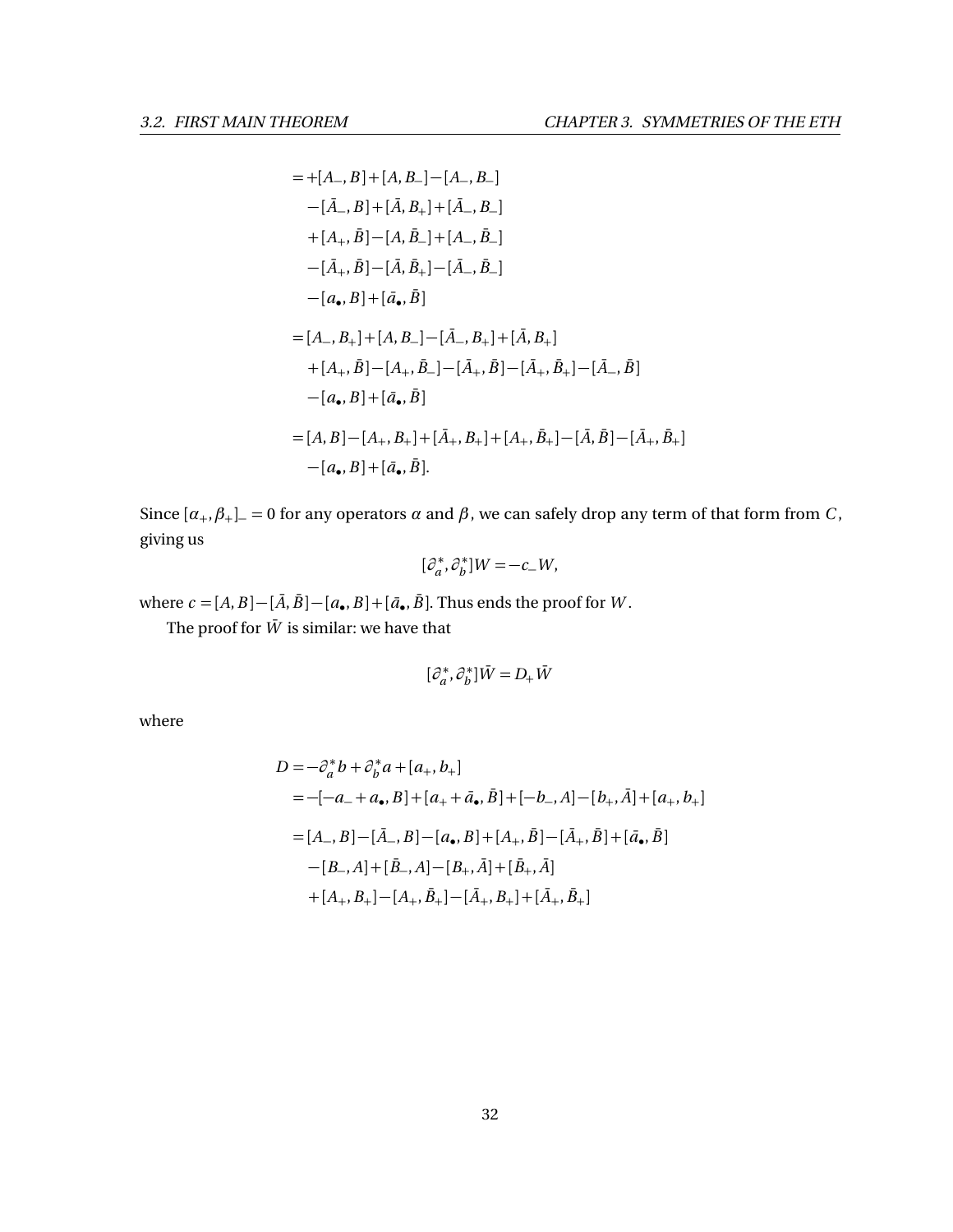= 
$$
[A_-, B]
$$
 +  $[A, B_-]$  +  $[A_+, B_+]$   
\n- $[\bar{A}_-, B]$  +  $[\bar{A}, B_+] - [\bar{A}_+, B_+]$   
\n+ $[A_+, \bar{B}] - [A, \bar{B}_-] - [A_+, \bar{B}_+]$   
\n- $[\bar{A}_+, \bar{B}] - [\bar{A}, \bar{B}_+] + [\bar{A}_+, \bar{B}_+]$   
\n- $[a_-, B]$  +  $[\bar{a}_-, \bar{B}]$   
\n=  $[A_-, B]$  +  $[A_+, B]$  +  $[A_-, B_-] - [\bar{A}_-, B] + [\bar{A}_-, B_+]$   
\n+ $[A_+, \bar{B}_-] - [A, \bar{B}_-] + [\bar{A}_+, \bar{B}] - [\bar{A}_-, \bar{B}_+]$   
\n=  $[A, B]$  +  $[A_-, B_-] - [\bar{A}_-, B_-] - [A_-, \bar{B}_-] - [\bar{A}, \bar{B}] + [\bar{A}_-, \bar{B}_-]$   
\n- $[a_-, B]$  +  $[\bar{a}_-, \bar{B}]$ .

Since  $[\alpha_-, \beta_+]_+ = 0$  for any operators  $\alpha$  and  $\beta$ , we can safely drop any term of that form from *D*, giving us

$$
[\partial_a^*,\partial_b^*]\bar W=c_+\bar W,
$$

where  $c = [A, B] - [\bar{A}, \bar{B}] - [a_{\bullet}, B] + [\bar{a}_{\bullet}, \bar{B}]$ . Thus ends the proof for  $\bar{W}$ .

Given that we have the previous lemma, we also need to determine how these flows act on *L* and similar operators:

<span id="page-39-0"></span>**Lemma 3.5.** *Let ∂* ∗ *a be a vector field, S be an invertible difference operator, and K* = *SΩS -*1 *such that*  $\partial_a^* \Omega = 0$ . Suppose that  $\partial_a^*$ *a S* = *AS for some operator A. Then ∂* ∗  $a^* K = [A, K]$ .

*Proof.* Note that for any derivation  $\partial^*_a$  $a^*$  and invertible operator *S*,  $\partial_a^*$  $a^*s^{-1} = -s^{-1}(\partial_a^*)$  $a^{*}$ *S*)*S*<sup>-1</sup>. Then

$$
\partial_a^* K = \partial_a^* (S \Omega S^{-1})
$$
  
=  $(\partial_a^* S) \Omega S^{-1} - S \Omega S^{-1} (\partial_a^* S) S^{-1}$   
=  $AS \Omega S^{-1} - S \Omega S^{-1} A$   
=  $AK - KA = [A, K].$ 

 $\Box$ 

#### First Main Theorem

<span id="page-39-1"></span>We split the main theorem into two propositions proving that the  $\partial_{t^*_\ell}$  flows commute with the  $\partial_{t_k}$ and  $\partial_{x_k}$  flows, respectively.

 $\Box$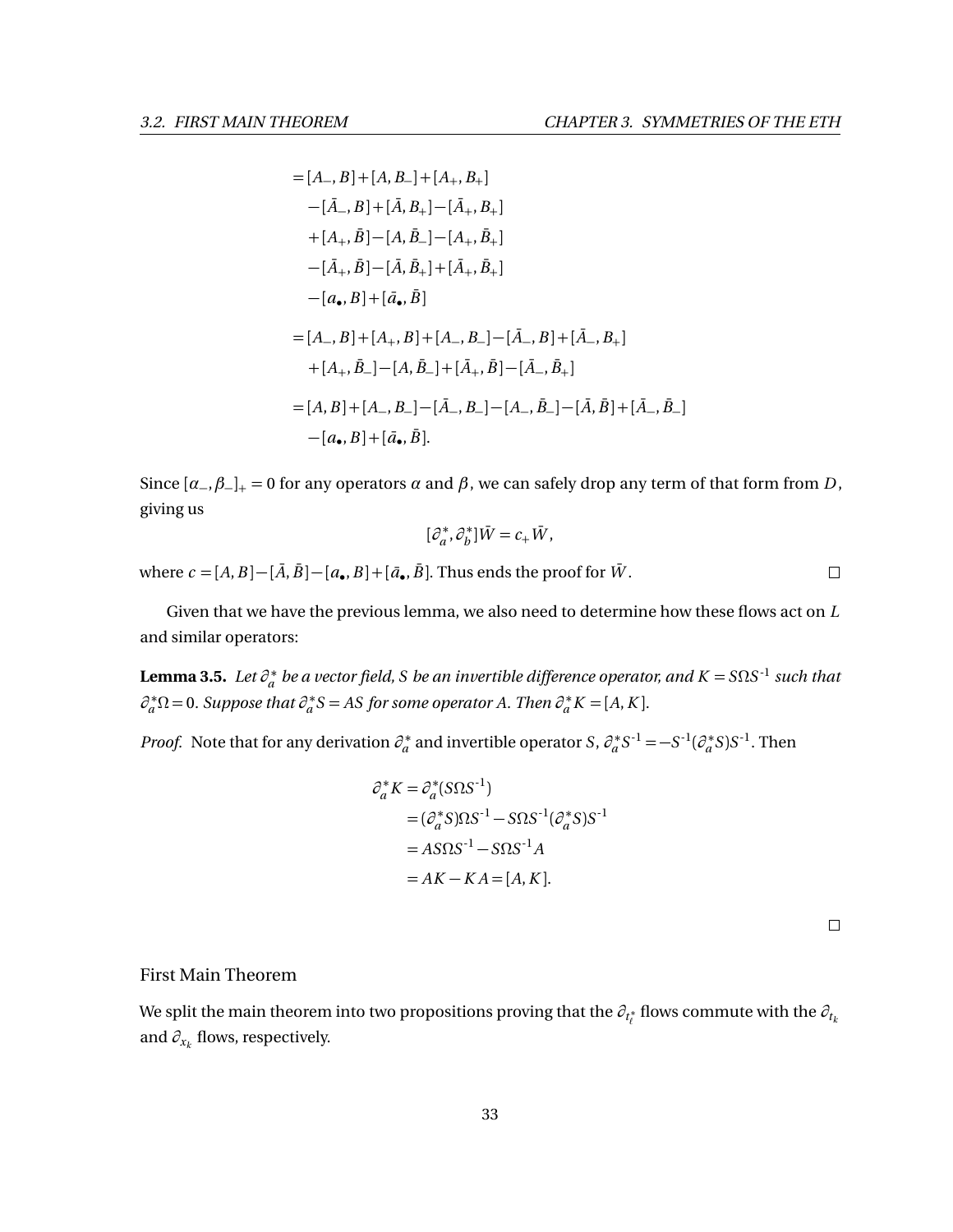**Proposition 3.1.** *The actions of the flows*  $\partial_{t^*_\ell}$  *commute with the actions of the original flows of the Toda hierarchy, i.e.*

$$
[\partial_{t_n}, \partial_{t_\ell^*}] \Phi = 0,
$$

*where*  $n \in \mathbb{Z}_{\geq 1}$  *and*  $\Phi$  *can be W*, *W*, *or L*.

*Proof.* Recall that

$$
A_n = -(L^n)_{-} + \frac{1}{2}L^n = (L^n)_{+} - \frac{1}{2}L^n.
$$

So, using Lemma [3.4](#page-36-1) and setting

$$
A = Ln,
$$
  
\n
$$
\bar{A} = 0,
$$
  
\n
$$
\bar{A} = 0,
$$
  
\n
$$
\bar{A} = 0,
$$
  
\n
$$
\bar{A} = 0,
$$
  
\n
$$
\bar{A} = 0,
$$
  
\n
$$
\bar{A} = 0,
$$
  
\n
$$
\bar{A} = 0,
$$
  
\n
$$
\bar{A} = 0,
$$
  
\n
$$
\bar{A} = 0,
$$
  
\n
$$
\bar{A} = 0,
$$
  
\n
$$
\bar{A} = 0,
$$
  
\n
$$
\bar{A} = 0,
$$
  
\n
$$
\bar{A} = 0,
$$
  
\n
$$
\bar{A} = \bar{A}L^{n},
$$
  
\n
$$
\bar{B} = \bar{M}L^{\ell} - \bar{W}\Lambda^{\ell+1}\bar{W}^{-1},
$$

we have that

$$
\begin{aligned} &[\partial_{t_n},\partial_{t_\ell^*}]W=\partial_c^*W=-c_-W,\\ &[\partial_{t_n},\partial_{t_\ell^*}]\bar{W}=\partial_c^*\bar{W}=c_+\bar{W}, \end{aligned}
$$

and, using Lemma [3.5,](#page-39-0)

$$
[\partial_{t_n},\partial_{t_\ell^*}]L=[-c_-,L],
$$

where

$$
c = [L^n, ML^\ell] - \frac{1}{2} [L^n, ML^\ell] - \frac{1}{2} [L^n, \overline{M}L^\ell - \overline{W}\Lambda^{\ell+1}\overline{W}^{-1}]
$$
  
= +[L^n, M]L^\ell + \frac{1}{2} [L^n, M]L^\ell - \frac{1}{2} [L^n, \overline{M}]L^\ell  
= + nL^{\ell+n-1} - \frac{1}{2} nL^{\ell+n-1} - \frac{1}{2} nL^{\ell+n-1} = 0.

<span id="page-40-0"></span>**Proposition 3.2.** *The actions of the flows ∂<sup>t</sup>* ∗ *` commute with the actions of the logarithmic flows of the extended Toda hierarchy, i.e.*

 $[\partial_{x_n}, \partial_{t_\ell^*}] \Phi = 0,$ 

*where*  $n \in \mathbb{Z}_{\geq 0}$  *and*  $\Phi$  *can be W,*  $\overline{W}$ *, or L.*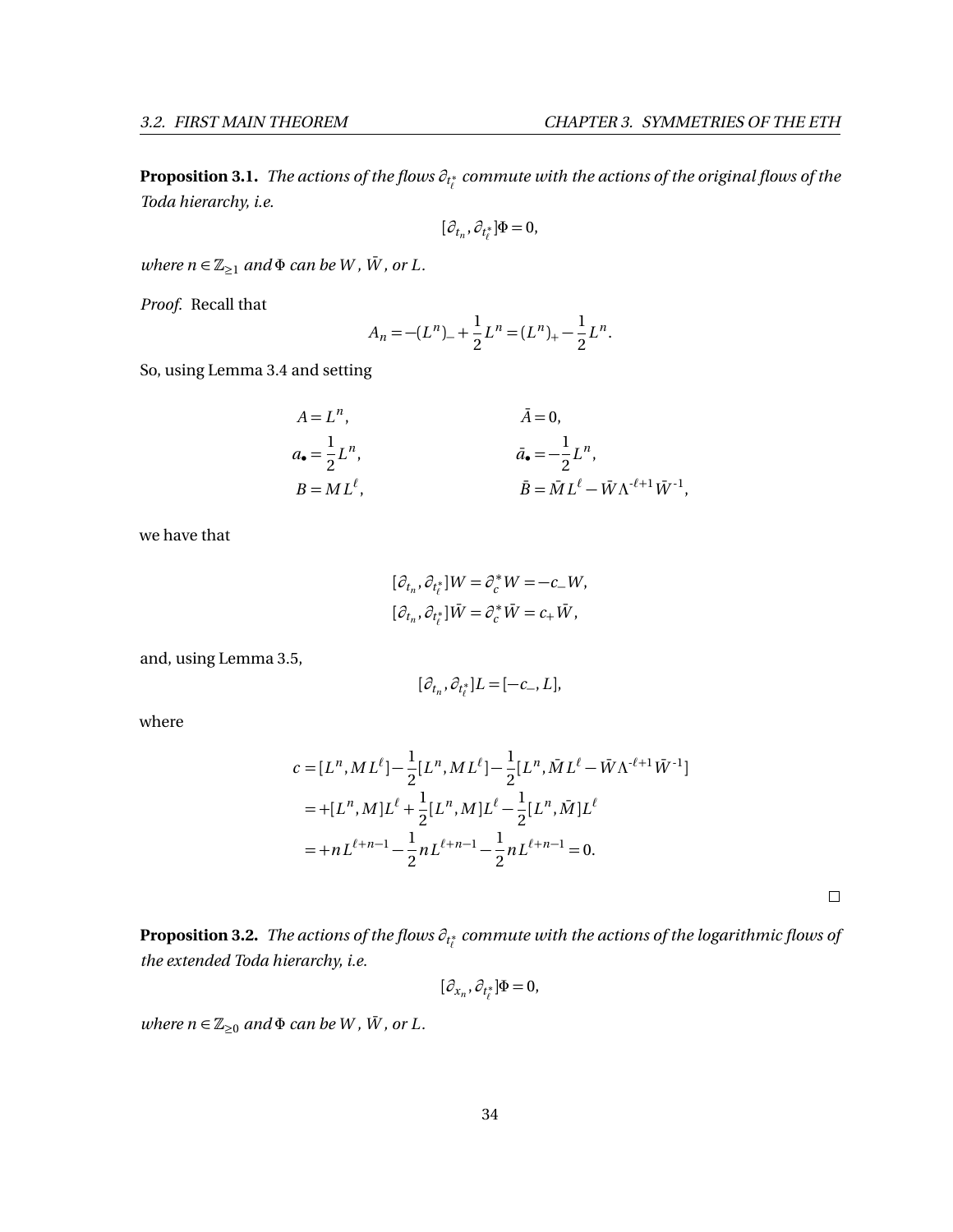*Proof.* Recall that

$$
P_n + L^n \partial_s = -(2L^n \log L)_+ + L^n W \partial_s W^{-1} = (2L^n \log L)_+ + L^n \bar{W} \partial_s \bar{W}^{-1}.
$$

So, using Lemma [3.4](#page-36-1) and setting

$$
A = a_{\bullet} = L^n W \partial_s W^{-1},
$$
  
\n
$$
\bar{A} = \bar{a}_{\bullet} = L^n \bar{W} \partial_s \bar{W}^{-1},
$$
  
\n
$$
B = ML^{\ell},
$$
  
\n
$$
\bar{B} = \bar{M} L^{\ell} - \bar{W} \Lambda^{-\ell+1} \bar{W}^{-1},
$$

we have that

$$
\begin{aligned} &[\partial_{x_n},\partial_{t_\ell^*}]W=\partial_c^*W=-c_-W,\\ &[\partial_{x_n},\partial_{t_\ell^*}]\bar{W}=\partial_c^*\bar{W}=c_+\bar{W}, \end{aligned}
$$

and, using Lemma [3.5,](#page-39-0)

$$
[\partial_{x_n}, \partial_{t_\ell^*}]L = [-c_-, L],
$$

where

$$
c = +[L^n W \partial_s W^{-1}, ML^{\ell}] - [L^n \bar{W} \partial_s \bar{W}^{-1}, \bar{M} L^{\ell} - \bar{W} \Lambda^{-\ell+1} \bar{W}^{-1}]
$$
  
- [L^n W \partial\_s W^{-1}, ML^{\ell}] + [L^n \bar{W} \partial\_s \bar{W}^{-1}, \bar{M} L^{\ell} - \bar{W} \Lambda^{-\ell+1} \bar{W}^{-1}] = 0.

Combining Propositions [3.1](#page-39-1) and [3.2](#page-40-0) proves the first main theorem of this thesis:

<span id="page-41-0"></span>**Theorem 3.1.** *The flows ∂<sup>t</sup>* ∗ *` , whose actions on the wave operators are given in [\(3.8\)](#page-36-0) and whose actions on the Lax operator L are given in [\(3.13\)](#page-36-2), define additional symmetries of the extended Toda hierarchy. In other words, the actions of the flows commute with the actions of the flows of the hierarchy when acting on the wave operators and on L, i.e.*

$$
[\partial_y,\partial_{t_\ell^*}]\Phi=0,
$$

*where y can be any of the*  $t_n$  *or*  $x_n$  *variables and*  $\Phi$  *can be W, W, or L.*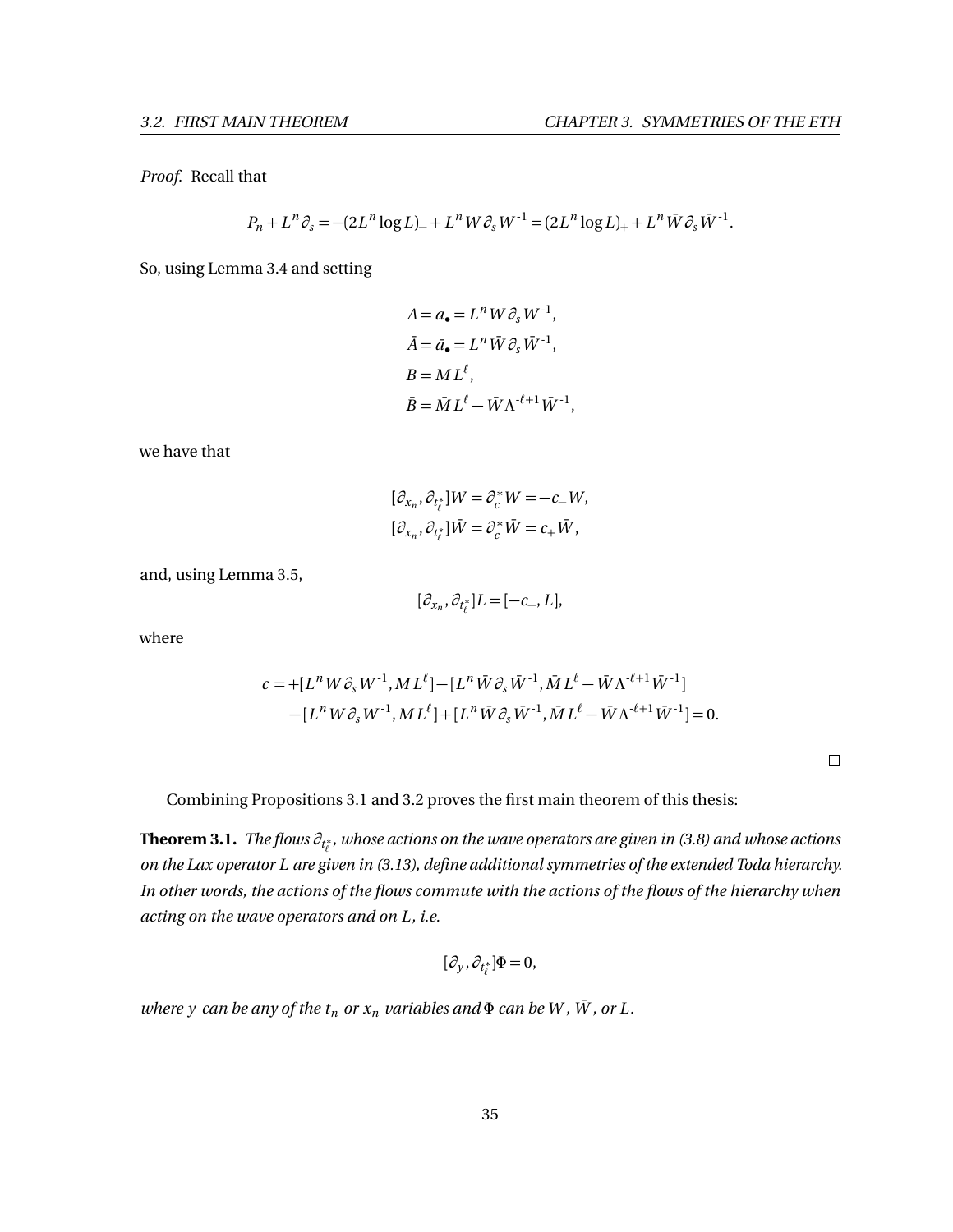#### How Additional Symmetries Commute

Now that we have proven that the flows defined in [\(3.8\)](#page-36-0) and [\(3.13\)](#page-36-2) are indeed additional symmetries of the extended Toda hierarchy, it is natural to consider how their actions commute with each other when acting on  $W$ ,  $\bar{W}$ , and  $\bar{L}$ .

<span id="page-42-1"></span> $\bf{Theorem~3.2.}$   $\it The map$   $\partial_{t^*_t} \longrightarrow L_{\ell-1},$   $\ell \in \mathbb{Z}_{\geq 0}$  defines a homomorphism between the flows of [\(3.8\)](#page-36-0) and  $(3.13)$  acting on W,  $\overline{W}$ , and L and the Virasoro algebra; i.e.,

<span id="page-42-0"></span>
$$
[\partial_{t_{\ell}^*}, \partial_{t_{\ell}^*}] \Phi = (\ell - p) \partial_{t_{\ell+p-1}^*} \Phi,
$$
\n(3.16)

 $where \Phi can be W, \overline{W}, or L.$ 

*Proof.* In Lemma [3.4,](#page-36-1) let  $A = ML^{\ell}$ ,  $\bar{A} = \bar{M}L^{\ell} - \bar{W}\Lambda^{\ell+1}\bar{W}^{-1}$ ,  $B = ML^{p}$ ,  $\bar{B} = \bar{M}L^{p} - \bar{W}\Lambda^{\ell+1}\bar{W}^{-1}$ , and  $a_{\bullet} = \bar{a}_{\bullet} = 0$ . Then,

$$
\begin{array}{rcl}\n[\partial_{t_{\ell}^*}, \partial_{t_{\ell}^*}]W & = & \partial_{c}^*W & = & -c_{-}W \\
[\partial_{t_{\ell}^*}, \partial_{t_{\ell}^*}] \bar{W} & = & \partial_{c}^* \bar{W} & = & c_{+} \bar{W}\n\end{array}
$$

and Lemma [3.5](#page-39-0) gives us that

$$
[\partial_{t^*_\ell},\partial_{t^*_p}]L=[-c_-,L]=[c_+,L],
$$

where

$$
c = [ML^{\ell}, ML^{p}] - [\bar{M}L^{\ell} - \bar{W}\Lambda^{-\ell+1}\bar{W}^{-1}, \bar{M}L^{p} - \bar{W}\Lambda^{-p+1}\bar{W}^{-1}]
$$
  
\n
$$
= M[L^{\ell}, M]L^{p} + M[M, L^{p}]L^{\ell} - \bar{M}[L^{\ell}, \bar{M}]L^{p} - \bar{M}[\bar{M}, L^{p}]L^{\ell}
$$
  
\n
$$
+ [\bar{M}, \bar{W}\Lambda^{-p+1}\bar{W}^{-1}]L^{\ell} + [\bar{W}\Lambda^{-\ell+1}\bar{W}^{-1}, \bar{M}]L^{p}
$$
  
\n
$$
= \ell ML^{\ell+p-1} - pML^{\ell+p-1} - \ell\bar{M}L^{\ell+p-1} + p\bar{M}L^{\ell+p-1}
$$
  
\n
$$
- (p-1)\bar{W}\Lambda^{-\ell-p}\bar{W}^{-1} + (\ell-1)\bar{W}\Lambda^{-\ell-p}\bar{W}^{-1}
$$
  
\n
$$
= (\ell-p)[(M-\bar{M})L^{\ell+p-1} + \bar{W}\Lambda^{-\ell-p}\bar{W}^{-1}] = (\ell-p)B_{\ell+p-1}.
$$

Since  $\psi = W\,\chi$  ,  $\bar{\psi} = \bar{W}\,\bar{\chi}$  , and  $\partial_{t_\ell^*}\chi = \partial_{t_\ell^*}\bar{\chi} = 0$ , the statement for  $\psi$  and  $\bar{\psi}$  also holds true.  $\Box$ 

## 3.3 Actions on the Tau Function

The actions of the  $\partial_{t^*_\ell}$  flows on the wave functions induce actions on the tau function by means of the Adler-Shiota-van Moerbeke formula [\(1.25\)](#page-15-0). More explicitly in the case of the extended Toda, we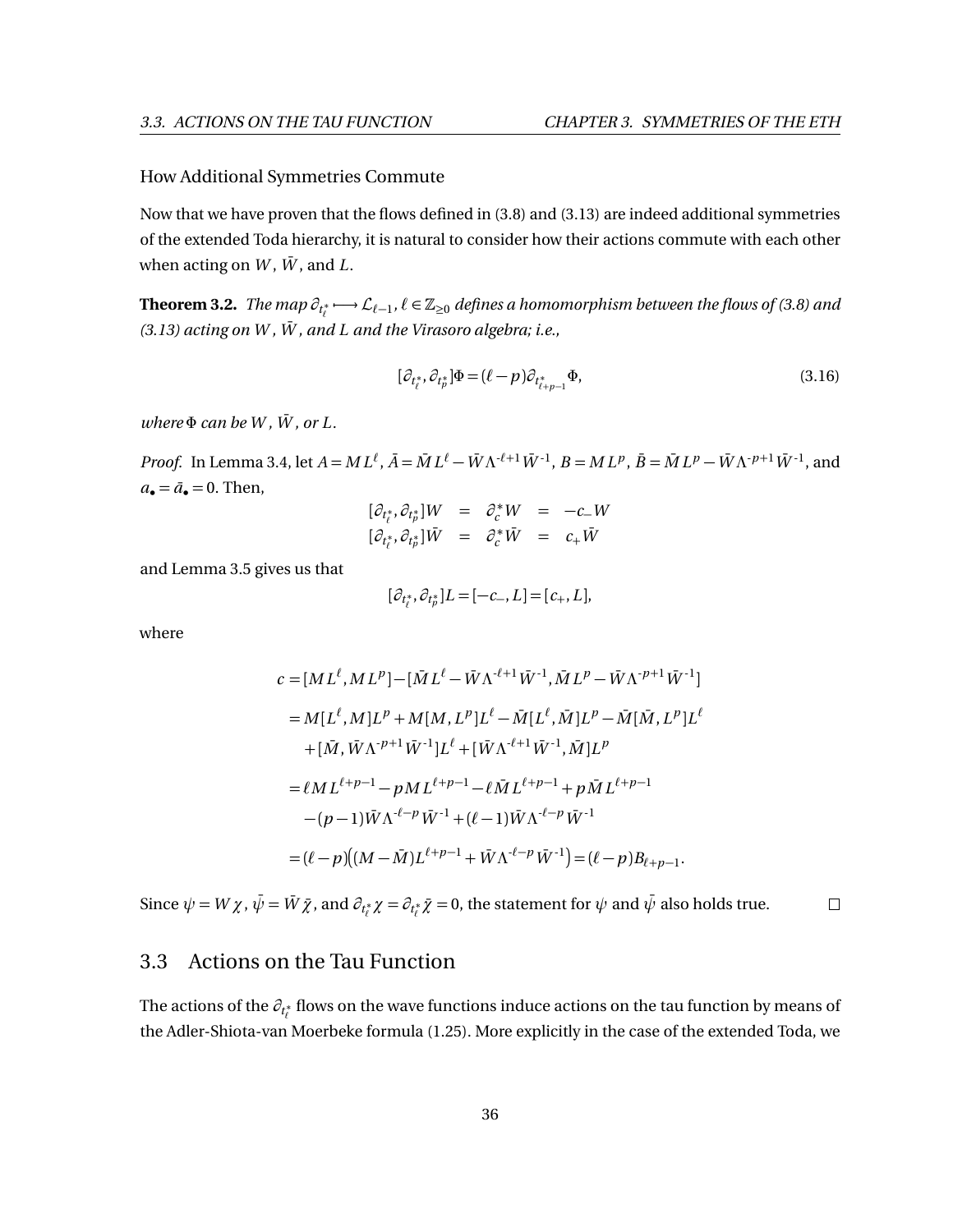want to find operators,  $\mathcal{L}_{\ell-1}$ , of the  $t_k$  and  $x_k$  variables and their derivatives such that  $\partial_{t_\ell^*}\tau = \mathcal{L}_{\ell-1}\tau$ and

<span id="page-43-0"></span>
$$
\partial_{t_{\ell}^*} \psi = \left( G(z) \left( \frac{\mathcal{L}_{\ell-1} \tau}{\tau} \right) - \frac{\mathcal{L}_{\ell-1} \tau}{\tau} \right) \frac{G(z) \tau}{\tau} \chi,
$$
\n
$$
\partial_{t_{\ell}^*} \bar{\psi} = \left( \bar{G}(z) \left( \frac{\mathcal{L}_{\ell-1} \tau}{\tau} \right) - \frac{\mathcal{L}_{\ell-1} \tau}{\tau} \right) \frac{\bar{G}(z) \tau}{\tau} \bar{\chi},
$$
\n(3.17)

recalling the definitions of  $G(z)$  and  $\overline{G}(z)$  from [\(1.19\)](#page-14-0) and [\(2.21\)](#page-29-0), respectively.

Note that due to the manner in which we shift the variables  $t_k$  and  $s$  in these previous equations, these  $\mathcal{L}_p$  operators are only unique up to the addition of a function of **x** periodic in  $s = x_0$  of period 1. This is because

$$
G(z)\left(\frac{(\mathcal{L}_p + f(s, \mathbf{x}))\tau}{\tau}\right) - \frac{(\mathcal{L}_p + f(s, \mathbf{x}))\tau}{\tau} = G(z)\left(\frac{\mathcal{L}_p \tau}{\tau}\right) + \frac{f(s, \mathbf{x})\tau}{\tau} - \frac{\mathcal{L}_p \tau}{\tau} - \frac{f(s, \mathbf{x})\tau}{\tau}
$$

$$
= G(z)\left(\frac{\mathcal{L}_p \tau}{\tau}\right) - \frac{\mathcal{L}_p \tau}{\tau},
$$

as well as a similar statement involving  $\bar{G}(z)$ . We will derive the minimal such  $\mathcal{L}_p$  operators that satisfy [\(3.17\)](#page-43-0), beginning with the first four. However, we will first present a few helpful lemmas.

<span id="page-43-1"></span>**Lemma 3.6.** *For*  $n \in \mathbb{Z}_{\geq 0}$ *,* 

$$
\frac{-(L^n)_{-}\psi}{\chi} = \partial_{t_n} w, \quad \frac{(L^n)_{+}\bar{\psi}}{\bar{\chi}} = \partial_{t_n} \bar{w} + \delta_{n,0} \bar{w}.
$$
\n(3.18)

Recall that if either  $\partial_{t_n}$  or  $t_n$  for  $n \leq 0$  are present in a term, that term is 0.

*Proof.* We have

$$
\frac{-(L^n)_{-}\psi}{\chi} = \frac{-(L^n)_{-}W\chi}{\chi}
$$

$$
= \frac{(-(L^n)_{-}W)\chi}{\chi}
$$

$$
= \frac{(\partial_{t_n}W)\chi}{\chi}
$$

$$
= \frac{(\partial_{t_n}W)\chi}{\chi}
$$

$$
= \partial_{t_n}w.
$$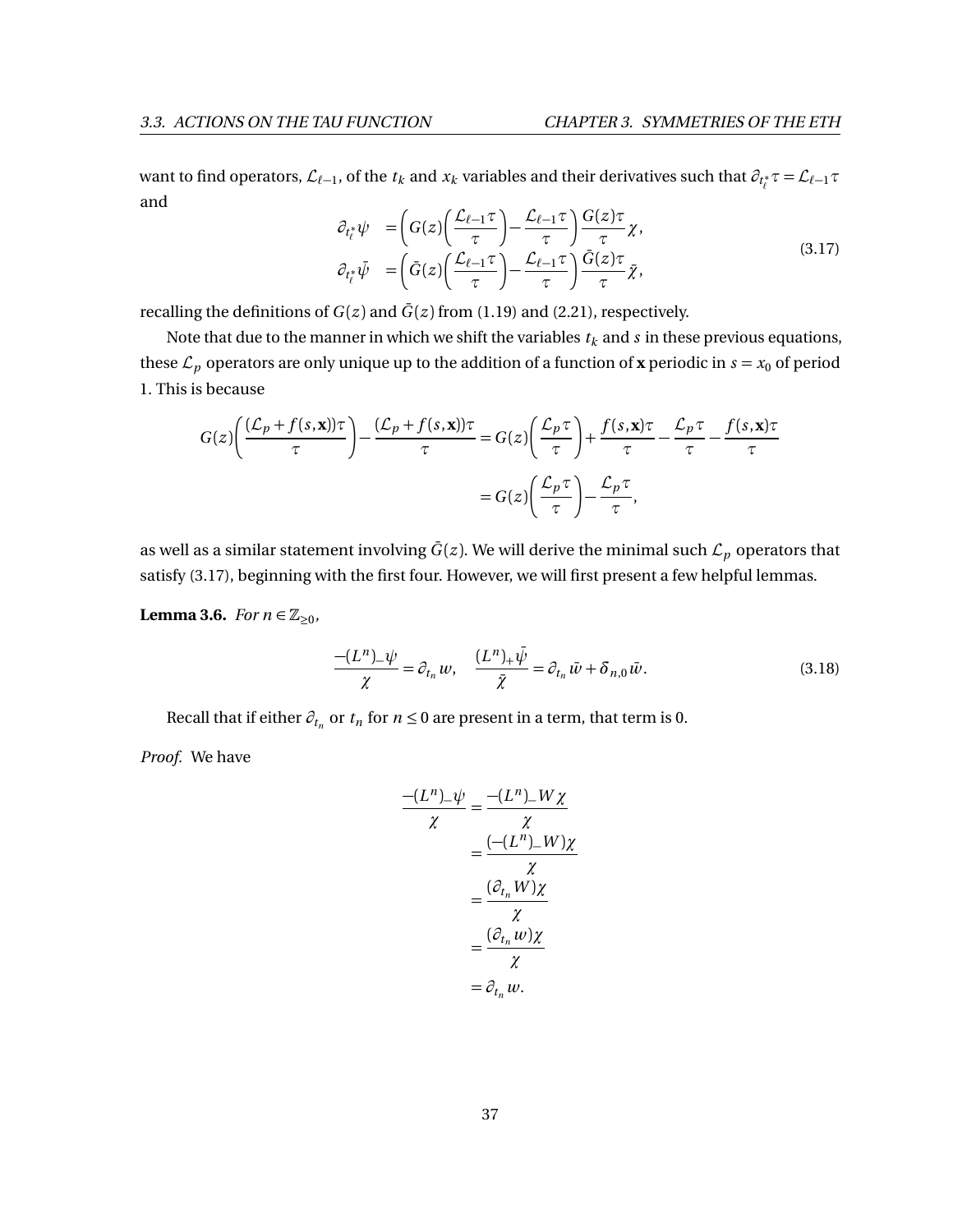# Note that  $(L^0)_+$  = 1. Then we have

$$
\frac{(L^n)_+\bar{\psi}}{\bar{\chi}} = \frac{(L^n)_+\bar{W}\bar{\chi}}{\bar{\chi}}
$$

$$
= \frac{((L^n)_+\bar{W})\bar{\chi}}{\bar{\chi}}
$$

$$
= \frac{(\partial_{t_n}\bar{W})\bar{\chi}}{\bar{\chi}} + \delta_{n,0}\frac{\bar{W}\bar{\chi}}{\bar{\chi}}
$$

$$
= \frac{(\partial_{t_n}\bar{W})\bar{\chi}}{\bar{\chi}} + \delta_{n,0}\frac{\bar{W}\bar{\chi}}{\bar{\chi}}
$$

$$
= \partial_{t_n}\bar{W} + \delta_{n,0}\bar{W}.
$$

$$
\Box
$$

<span id="page-44-1"></span>**Lemma 3.7.** *For*  $n \in \mathbb{Z}_{\geq 0}$ *,* 

$$
\frac{-(2L^n \log L)_{-}\psi}{\chi} = \partial_{x_n} w, \quad \frac{(2L^n \log L)_{+}\bar{\psi}}{\bar{\chi}} = \partial_{x_n} \bar{w}.
$$
 (3.19)

*Proof.*

$$
\frac{-(2L^n \log L)_{-}\psi}{\chi} = \frac{-(2L^n \log L)_{-}W\chi}{\chi}
$$

$$
= \frac{(-2L^n \log L)_{-}W\chi}{\chi}
$$

$$
= \frac{(\partial_{x_n}W)\chi}{\chi}
$$

$$
= \frac{(\partial_{x_n}W)\chi}{\chi}
$$

$$
= \partial_{x_n}w.
$$

An identical proof is used for the second statement.

<span id="page-44-0"></span>**Lemma 3.8.** *For*  $y = t_n$  *or*  $y = x_n$ *,* 

$$
\partial_y w = \left( G(z) \left( \frac{\partial_y \tau}{\tau} \right) - \frac{\partial_y \tau}{\tau} \right) \frac{G(z)\tau}{\tau},
$$
\n
$$
\partial_y \bar{w} = \left( \bar{G}(z) \left( \frac{\partial_y \tau}{\tau} \right) - \frac{\partial_y \tau}{\tau} \right) \frac{\bar{G}(z)\tau}{\tau}.
$$
\n(3.20)

 $\Box$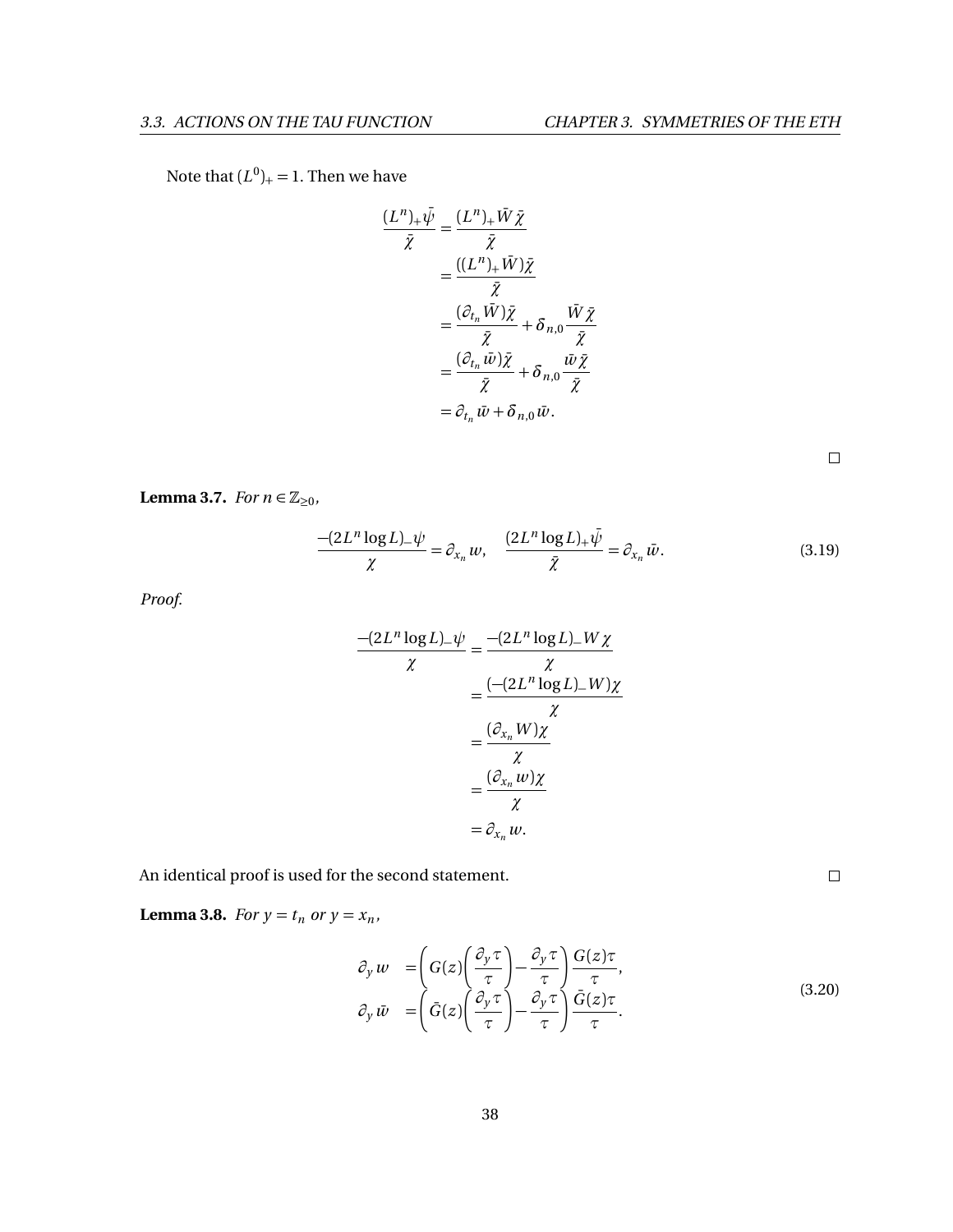*Proof.* First, note that  $\partial_y G(z) = \partial_y G(z) = 0$ . The proof of this lemma is a simple application of the quotient rule from calculus:

$$
\partial_y w = \partial_y \left( \frac{G(z)\tau}{\tau} \right)
$$
  
= 
$$
\frac{\tau \partial_y (G(z)\tau) - (G(z)\tau)(\partial_y \tau)}{\tau^2}
$$
  
= 
$$
\frac{G(z)(\partial_y \tau) G(z)\tau}{G(z)\tau} - \frac{\partial_y \tau}{\tau} \frac{G(z)\tau}{\tau}
$$
  
= 
$$
\left( G(z) \left( \frac{\partial_y \tau}{\tau} \right) - \frac{\partial_y \tau}{\tau} \right) \frac{G(z)\tau}{\tau}.
$$

An identical process proves the statement for  $\bar{w} = \frac{\bar{G}(z)\tau}{\tau}$ *τ* .

<span id="page-45-0"></span>**Corollary 3.4.** *For*  $n \in \mathbb{Z}_{\geq 1}$  *and*  $p \in \mathbb{Z}_{\geq -1}$ *,* 

$$
nt_n \partial_{t_{n+p}} w = \left( G(z) \left( \frac{nt_n \partial_{t_{n+p}} \tau}{\tau} \right) - \frac{nt_n \partial_{t_{n+p}} \tau}{\tau} + z^{-n} G(z) \left( \frac{\partial_{t_{n+p}} \tau}{\tau} \right) \right) \frac{G(z) \tau}{\tau},
$$
  
\n
$$
nt_n \partial_{t_{n+p}} \bar{w} = \left( \bar{G}(z) \left( \frac{nt_n \partial_{t_{n+p}} \tau}{\tau} \right) - \frac{nt_n \partial_{t_{n+p}} \tau}{\tau} - z^n \bar{G}(z) \left( \frac{\partial_{t_{n+p}} \tau}{\tau} \right) \right) \frac{\bar{G}(z) \tau}{\tau}.
$$
\n(3.21)

*Proof.* Using Lemma [3.8,](#page-44-0) we have

$$
nt_n \partial_{t_{n+p}} w = \left( nt_n G(z) \left( \frac{\partial_{t_{n+p}} \tau}{\tau} \right) - nt_n \frac{\partial_{t_{n+p}} \tau}{\tau} \right) \frac{G(z) \tau}{\tau}
$$
  
= 
$$
\left( n \left( t_n - \frac{z^{-n}}{n} \right) G(z) \left( \frac{\partial_{t_{n+p}} \tau}{\tau} \right) - nt_n \frac{\partial_{t_{n+p}} \tau}{\tau} + n \frac{z^{-n}}{n} G(z) \left( \frac{\partial_{t_{n+p}} \tau}{\tau} \right) \right) \frac{G(z) \tau}{\tau}
$$
  
= 
$$
\left( G(z) \left( \frac{nt_n \partial_{t_{n+p}} \tau}{\tau} \right) - \frac{nt_n \partial_{t_{n+p}} \tau}{\tau} + z^{-n} G(z) \left( \frac{\partial_{t_{n+p}} \tau}{\tau} \right) \right) \frac{G(z) \tau}{\tau}.
$$

A similar proof is used for the second statement.

We use the previous lemmas and corollary in the proof of the following:

<span id="page-45-1"></span>**Corollary 3.5.** For  $p \in \mathbb{Z}_{\ge -1}$ , let  $S_p$  be the summation portion of  $(M - \overline{M})L^{p+1}$ ; i.e.

$$
S_p = \sum_{n=1}^{\infty} (2x_n + 2nx_n \log L + nt_n)L^{n+p}, \quad p \in \mathbb{Z}_{\ge 1}.
$$

 $\Box$ 

 $\Box$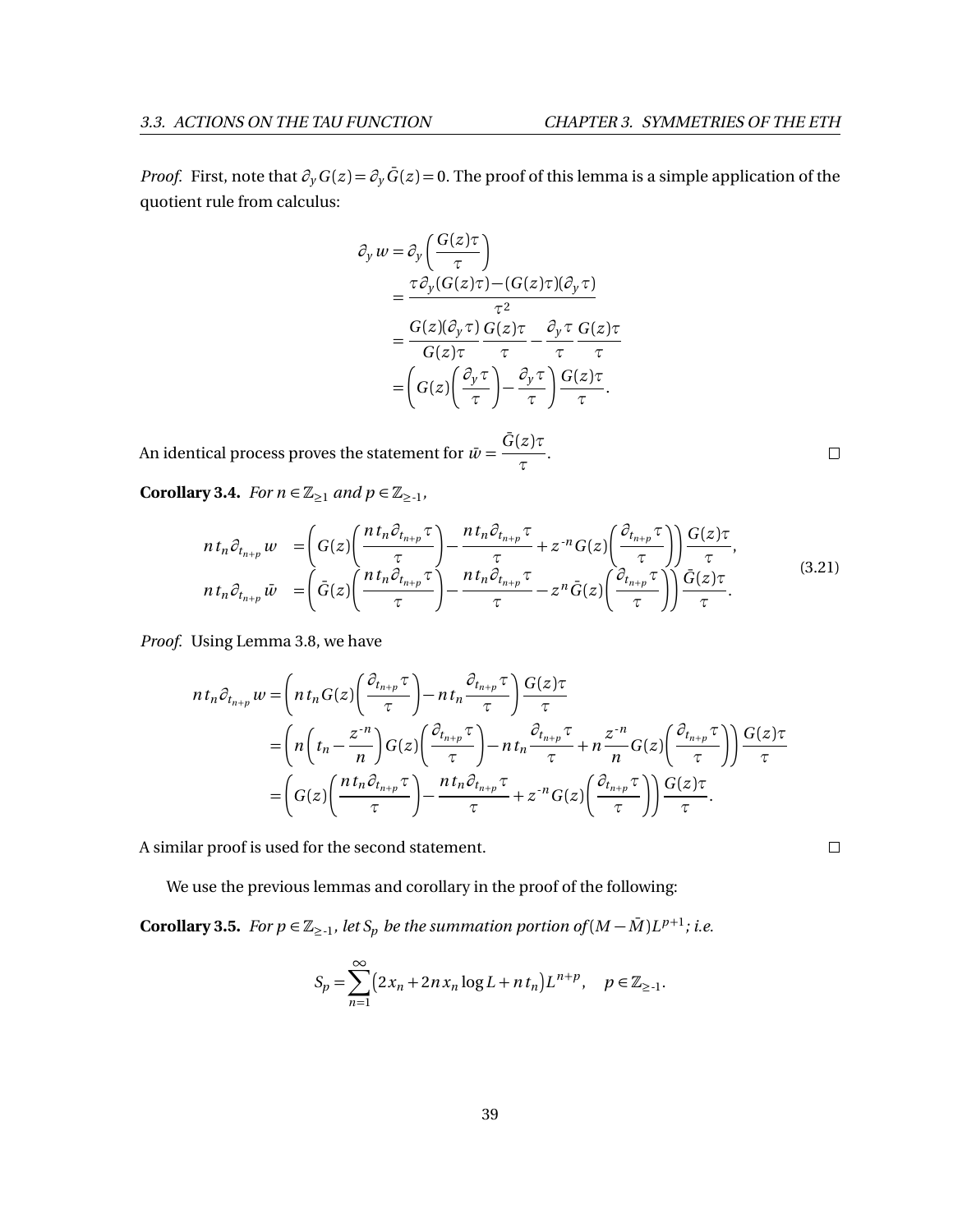$\Box$ 

*Then*

$$
\frac{-(S_p)_{-}\psi}{\chi} = \left(G(z)\left(\frac{D_p\tau}{\tau}\right) - \frac{D_p\tau}{\tau} + \sum_{n=1}^{\infty} z^{-n} G(z)\left(\frac{\partial_{t_{n+p}}\tau}{\tau}\right)\right) \frac{G(z)\tau}{\tau},
$$
\n
$$
\frac{(S_p)_{+}\bar{\psi}}{\bar{\chi}} = \left(\bar{G}(z)\left(\frac{\bar{D}_p\tau}{\tau}\right) - \frac{\bar{D}_p\tau}{\tau} - \sum_{n=1}^{\infty} z^n \bar{G}(z)\left(\frac{\partial_{t_{n+p}}\tau}{\tau}\right) - \delta_{p,1} z(x_0 + 1)\right) \frac{\bar{G}(z)\tau}{\tau},
$$
\n(3.22)

*where*

<span id="page-46-1"></span>
$$
D_p = \sum_{n=1}^{\infty} 2x_n \partial_{t_{n+p}} + nx_n \partial_{x_{n+p}} + nt_n \partial_{t_{n+p}}
$$
(3.23)

 $and \bar{D}_p = D_p + \delta_{p,-1}(t_1 x_0 + 2x_0 x_1).$ 

*Proof.* Combining Lemmas [3.6,](#page-43-1) [3.7,](#page-44-1) and [3.8,](#page-44-0) Corollary [3.4,](#page-45-0) and linearity, gives us the first equality. We also combine them for the second statement:

$$
\frac{(S_p)_+\bar{\psi}}{\bar{\chi}} = \left(\bar{G}(z)\left(\frac{D_p\tau}{\tau}\right) - \frac{D_p\tau}{\tau} - \sum_{n=1}^{\infty} z^n \bar{G}(z)\left(\frac{\partial_{t_{n+p}}\tau}{\tau}\right) + \delta_{p,-1}(t_1 + 2x_1)\right) \frac{\bar{G}(z)\tau}{\tau}
$$
\n
$$
= \left(\bar{G}(z)\left(\frac{D_p\tau}{\tau}\right) - \frac{D_p\tau}{\tau} - \sum_{n=1}^{\infty} z^n \bar{G}(z)\left(\frac{\partial_{t_{n+p}}\tau}{\tau}\right)
$$
\n
$$
+ \delta_{p,-1}[(t_1 + z)(x_0 + 1) + 2(x_0 + 1)x_1 - t_1x_0 - 2x_0x_1 - z(x_0 + 1)]\right) \frac{\bar{G}(z)\tau}{\tau}
$$
\n
$$
= \left(\bar{G}(z)\left(\frac{\bar{D}_p\tau}{\tau}\right) - \frac{\bar{D}_p\tau}{\tau} - \sum_{n=1}^{\infty} z^n \bar{G}(z)\left(\frac{\partial_{t_{n+p}}\tau}{\tau}\right) - \delta_{p,-1}z(x_0 + 1)\right) \frac{\bar{G}(z)\tau}{\tau}.
$$

<span id="page-46-0"></span>**Lemma 3.9.** *For*  $p \in \mathbb{Z}_{\ge -1}$ ,

$$
\frac{-(Ws\Lambda^p W^{-1})\psi}{\chi} = \left(-sz^p - \sum_{n=1}^{\infty} z^{p-n} G(z) \left(\frac{\partial_{t_n} \tau}{\tau}\right)\right) \frac{G(z)\tau}{\tau},
$$
\n
$$
\frac{(\bar{W}s\Lambda^{-p}\bar{W}^{-1})\bar{\psi}}{\bar{\chi}} = \left(sz^{-p} + \sum_{n=1}^{\infty} z^{-p+n}\bar{G}(z) \left(\frac{\partial_{t_n} \tau}{\tau}\right)\right) \frac{\bar{G}(z)\tau}{\tau}.
$$
\n(3.24)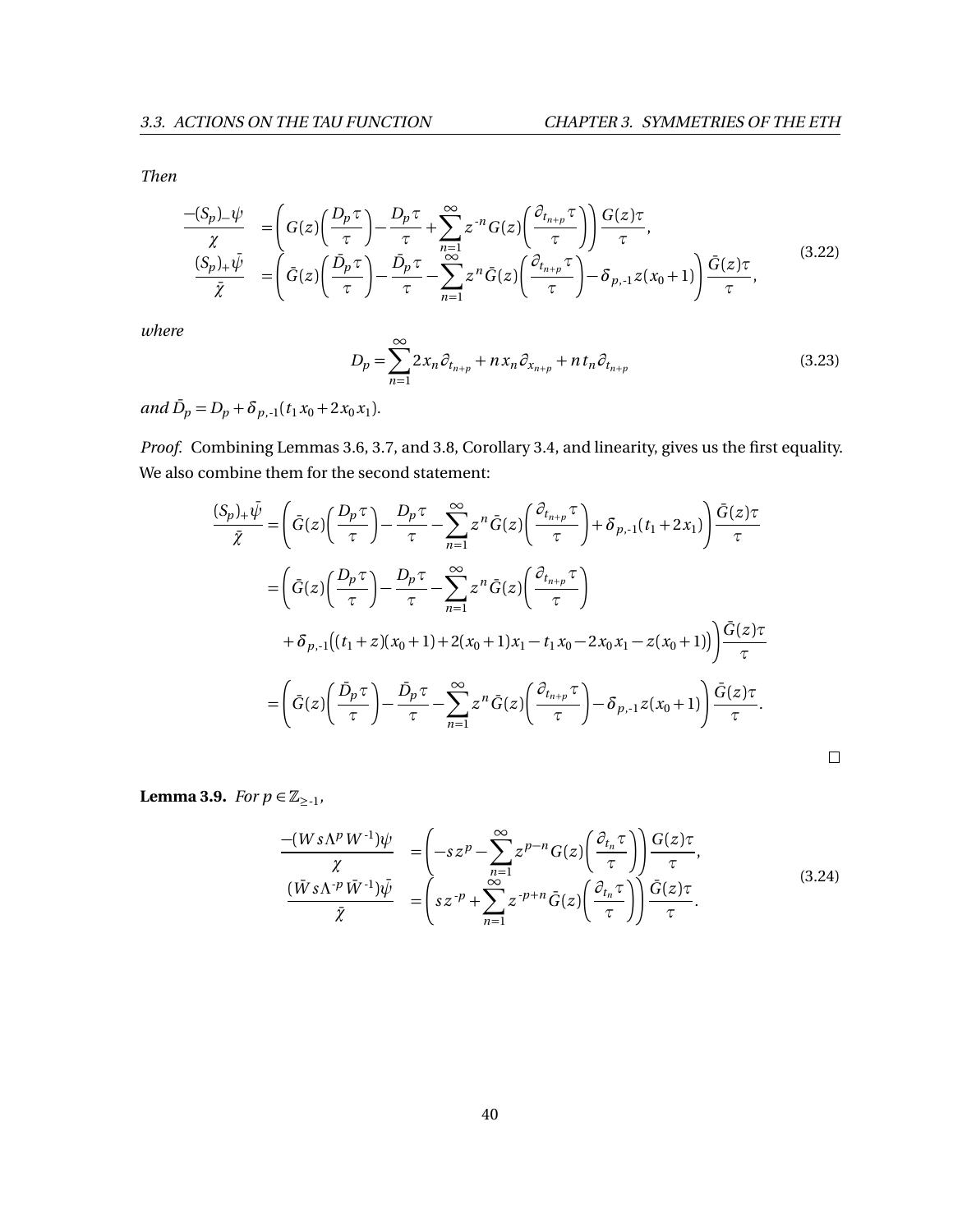*Proof.*

$$
\frac{-(Ws\Lambda^p W^{-1})\psi}{\chi} = \frac{-(Ws\Lambda^p W^{-1})W\chi}{\chi} = \frac{-Ws\Lambda^p \chi}{\chi} = \frac{-Ws\Lambda^p \chi}{\chi}
$$
  
\n
$$
= \frac{-sz^p W\chi}{\chi} + z^p \sum_{i=0}^{\infty} \frac{i w_i \lambda^{-i} \chi}{\chi}
$$
  
\n
$$
= \frac{-sz^p w\chi}{\chi} + z^p \sum_{i=0}^{\infty} \frac{i w_i z^{-i} \chi}{\chi}
$$
  
\n
$$
= -sz^p w + z^p \sum_{i=0}^{\infty} i w_i z^{-i}
$$
  
\n
$$
= -sz^p w - z^{p+1} \sum_{i=0}^{\infty} (-i) w_i z^{-i-1}
$$
  
\n
$$
= -sz^p w - z^{p+1} \partial_z w
$$
  
\n
$$
= -sz^p \frac{G(z)\tau}{\tau} - z^{p+1} \partial_z \left(\frac{G(z)\tau}{\tau}\right)
$$
  
\n
$$
= -sz^p \frac{G(z)\tau}{\tau} - z^{p+1} \sum_{n=1}^{\infty} \frac{G(z)\partial_{t_n} \tau}{\tau} z^{-n-1}
$$
  
\n
$$
= \left(-sz^p - \sum_{n=1}^{\infty} z^{p-n} G(z) \left(\frac{\partial_{t_n} \tau}{\tau}\right)\right) \frac{G(z)\tau}{\tau}.
$$

A similar process is performed for  $\bar{\psi}$ :

$$
\frac{(\bar{W}s\Lambda^{p}\bar{W}^{1})\bar{\psi}}{\bar{\chi}} = \frac{(\bar{W}s\Lambda^{p}\bar{W}^{1})\bar{W}\bar{\chi}}{\bar{\chi}} = \frac{\bar{W}s\Lambda^{p}\bar{\chi}}{\bar{\chi}} = \frac{\bar{W}s\Lambda^{p}\bar{\chi}}{\bar{\chi}}
$$

$$
= \frac{s z^{p} \bar{W}\bar{\chi}}{\bar{\chi}} + z^{p} \sum_{i=0}^{\infty} \frac{i \bar{w}_{i}\Lambda^{i} \bar{\chi}}{\bar{\chi}}
$$

$$
= \frac{s z^{p} \bar{w}\bar{\chi}}{\bar{\chi}} + z^{p} \sum_{i=0}^{\infty} \frac{i \bar{w}_{i}z^{i} \bar{\chi}}{\bar{\chi}}
$$

$$
= s z^{p} \bar{w} + z^{p} \sum_{i=0}^{\infty} i \bar{w}_{i}z^{i}
$$

$$
= s z^{p} \bar{w} + z^{p+1} \sum_{i=0}^{\infty} i \bar{w}_{i}z^{i-1}
$$

$$
= s z^{p} \bar{w} + z^{p+1} \partial_{z} \bar{w}
$$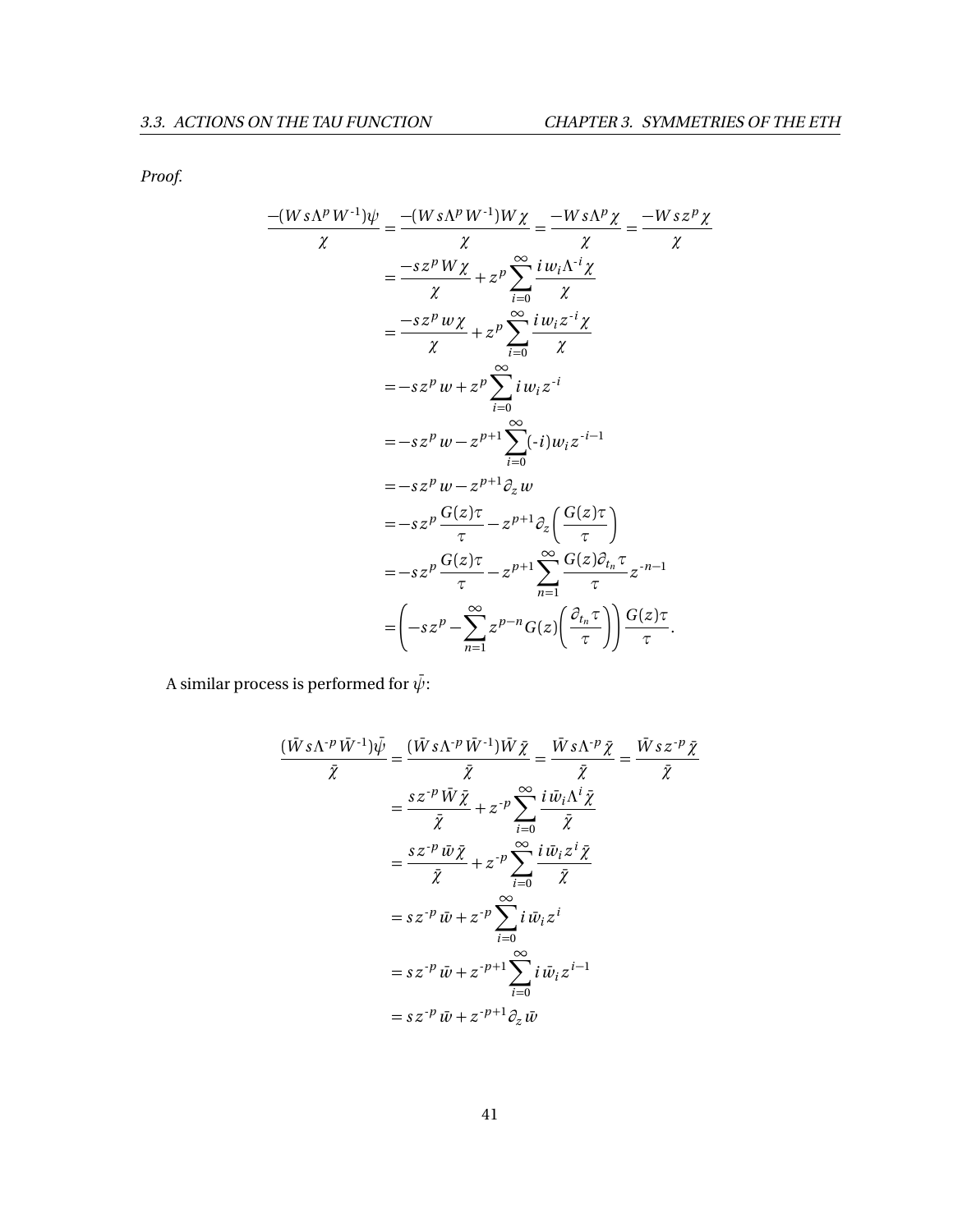$\Box$ 

$$
= sz^{-p} \frac{\bar{G}(z)\tau}{\tau} + z^{-p+1} \partial_z \left( \frac{\bar{G}(z)\tau}{\tau} \right)
$$
  

$$
= sz^{-p} \frac{\bar{G}(z)\tau}{\tau} + z^{-p+1} \sum_{n=1}^{\infty} \frac{\bar{G}(z)\partial_{t_n} \tau}{\tau} z^{n-1}
$$
  

$$
= \left( sz^{-p} + \sum_{n=1}^{\infty} z^{-p+n} \bar{G}(z) \left( \frac{\partial_{t_n} \tau}{\tau} \right) \right) \frac{\bar{G}(z)\tau}{\tau}.
$$

We now can show how the additional symmetries act on the tau function. The next four propositions give the actions of the first four symmetries on the tau function and are proven by construction.

<span id="page-48-0"></span>**Proposition 3.3.** *The action of ∂<sup>t</sup>* ∗ 0 *on the tau function for the extended Toda hierarchy is given by*  $\partial_{t_0^*}\tau = \mathcal{L}_{-1}\tau$ *, where* 

$$
\mathcal{L}_{-1} = \sum_{n=1}^{\infty} \left( 2x_n \partial_{t_{n-1}} + nx_n \partial_{x_{n-1}} + nt_n \partial_{t_{n-1}} \right) + t_1 x_0 + 2x_0 x_1.
$$
 (3.25)

*Proof.* Note that  $(W s \Lambda^{-1} W^{-1}) = W s \Lambda^{-1} W^{-1}$  and  $(W s \Lambda \bar{W}^{-1}) = (W \Lambda \bar{W}^{-1}) = 0$ . Then

$$
\frac{\partial_{t_0^*}\psi}{\chi} = \frac{-(M - \bar{M} + \bar{W}\Lambda\bar{W}^{-1})_{-\psi}}{\chi}
$$
\n
$$
= \frac{-(W s \Lambda^{-1} W^{-1} + \bar{W} s \Lambda \bar{W}^{-1} + S_{-1} + \bar{W} \Lambda \bar{W}^{-1})_{-\psi}}{\chi}
$$
\n
$$
= \frac{-W s \Lambda^{-1} W^{-1} \psi}{\chi} + \frac{-(S_{-1})_{-\psi}}{\chi}
$$
\n
$$
= \left(-s z^{-1} - \sum_{n=1}^{\infty} z^{-n-1} G(z) \left(\frac{\partial_{t_n} \tau}{\tau}\right) + G(z) \left(\frac{D_{-1} \tau}{\tau}\right) - \frac{D_{-1} \tau}{\tau} + \sum_{n=1}^{\infty} z^{-n} G(z) \left(\frac{\partial_{t_{n-1}} \tau}{\tau}\right) \right) \frac{G(z) \tau}{\tau}
$$
\n
$$
= \left(x_0 (t_1 - z^{-1} + 2x_1 - t_1 - 2x_1) + G(z) \left(\frac{D_{-1} \tau}{\tau}\right) - \frac{D_{-1} \tau}{\tau} \right) \frac{G(z) \tau}{\tau}
$$
\n
$$
= \left(G(z) \left(\frac{(D_{-1} + t_1 x_0 + 2x_0 x_1) \tau}{\tau}\right) - \frac{(D_{-1} + t_1 x_0 + 2x_0 x_1) \tau}{\tau} \right) \frac{G(z) \tau}{\tau}
$$
\n
$$
= \left(G(z) \left(\frac{\mathcal{L}_{-1} \tau}{\tau}\right) - \frac{\mathcal{L}_{-1} \tau}{\tau} \right) \frac{G(z) \tau}{\tau}.
$$

In the steps above, we can add any arbitrary function of the *x<sup>k</sup>* variables, allowing us to obtain the  $2x_0x_1$  term we find when we perform similar steps on  $\bar{\psi}$ :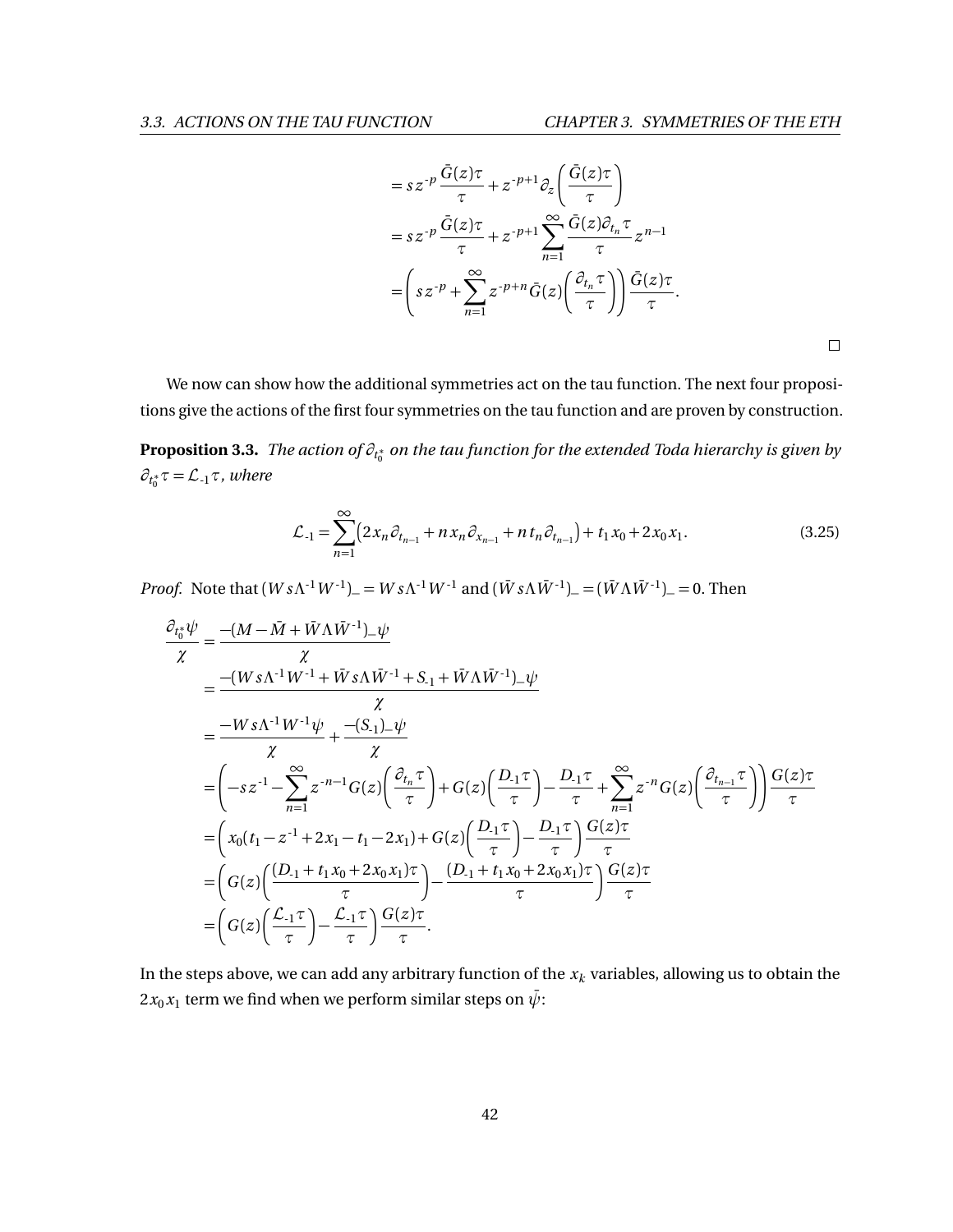$$
\frac{\partial_{t_0^*}\bar{\psi}}{\bar{\chi}} = \frac{(M - \bar{M} + \bar{W}\Lambda\bar{W}^{-1})_+\psi}{\bar{\chi}}
$$
\n
$$
= \frac{(W s \Lambda^{-1} W^{-1} + \bar{W} s \Lambda \bar{W}^{-1} + S_{-1} + \bar{W}\Lambda \bar{W}^{-1})_+\bar{\psi}}{\bar{\chi}}
$$
\n
$$
= \frac{\bar{W} s \Lambda \bar{W}^{-1} \bar{\psi}}{\bar{\chi}} + \frac{\bar{W} \Lambda \bar{W}^{-1} \bar{\psi}}{\bar{\chi}} + \frac{(S_{-1})_+\bar{\psi}}{\bar{\chi}}
$$
\n
$$
= \frac{\bar{W} s \Lambda \bar{W}^{-1} \bar{\psi}}{\bar{\chi}} + z \bar{W} \bar{\chi} + \frac{(S_{-1})_+\bar{\psi}}{\bar{\chi}}
$$
\n
$$
= \frac{\bar{W} s \Lambda \bar{W}^{-1} \bar{\psi}}{\bar{\chi}} + z \bar{W} + \frac{(S_{-1})_+\bar{\psi}}{\bar{\chi}}
$$
\n
$$
= \left( (s+1)z + \sum_{n=1}^{\infty} z^{n+1} \bar{G}(z) \left( \frac{\partial_{t_n} \tau}{\tau} \right) + \bar{G}(z) \left( \frac{\bar{D}_{-1} \tau}{\tau} \right) - \frac{\bar{D}_{-1} \tau}{\tau}
$$
\n
$$
- \sum_{n=1}^{\infty} z^n \bar{G}(z) \left( \frac{\partial_{t_{n-1}} \tau}{\tau} \right) - z(x_0 + 1) \left) \frac{\bar{G}(z)\tau}{\tau}
$$
\n
$$
= \left( \bar{G}(z) \left( \frac{\bar{D}_{-1} \tau}{\tau} \right) - \frac{\bar{D}_{-1} \tau}{\tau} \right) \frac{\bar{G}(z)\tau}{\tau}
$$
\n
$$
= \left( \bar{G}(z) \left( \frac{\bar{L}_{-1} \tau}{\tau} \right) - \frac{\bar{L}_{-1} \tau}{\tau} \right) \frac{\bar{G}(z)\tau}{\tau}.
$$

In either case, we get that  $\partial_{t_0^*}\tau = \mathcal{L}_{-1}\tau$ .

<span id="page-49-0"></span>**Proposition 3.4.** *The action of ∂<sup>t</sup>* ∗ 1 *on the tau function for the extended Toda hierarchy is given by*  $\partial_{t_1^*} \tau = \mathcal{L}_0 \tau$ *, where* 

$$
\mathcal{L}_0 = \sum_{n=1}^{\infty} \left( 2x_n \partial_{t_n} + nx_n \partial_{x_n} + nt_n \partial_{t_n} \right) + x_0^2.
$$
 (3.26)

*Proof.* We have

$$
\frac{\partial_{t_1^*}\psi}{\chi} = \frac{-((M - \bar{M})L + 1)_{-}\psi}{\chi}
$$
\n
$$
= \frac{-(W \cdot s W^{-1} + \bar{W} \cdot s \cdot \bar{W}^{-1} + S_0 + 1)_{-}\psi}{\chi}
$$
\n
$$
= \frac{-W \cdot s W^{-1} \psi}{\chi} + \frac{(W \cdot s W^{-1})_{+}\psi}{\chi} + \frac{-(S_0)_{-}\psi}{\chi}
$$
\n
$$
= \frac{-W \cdot s W^{-1} \psi}{\chi} + \frac{s \cdot w \cdot \chi}{\chi} + \frac{-(S_0)_{-}\psi}{\chi}
$$

 $\Box$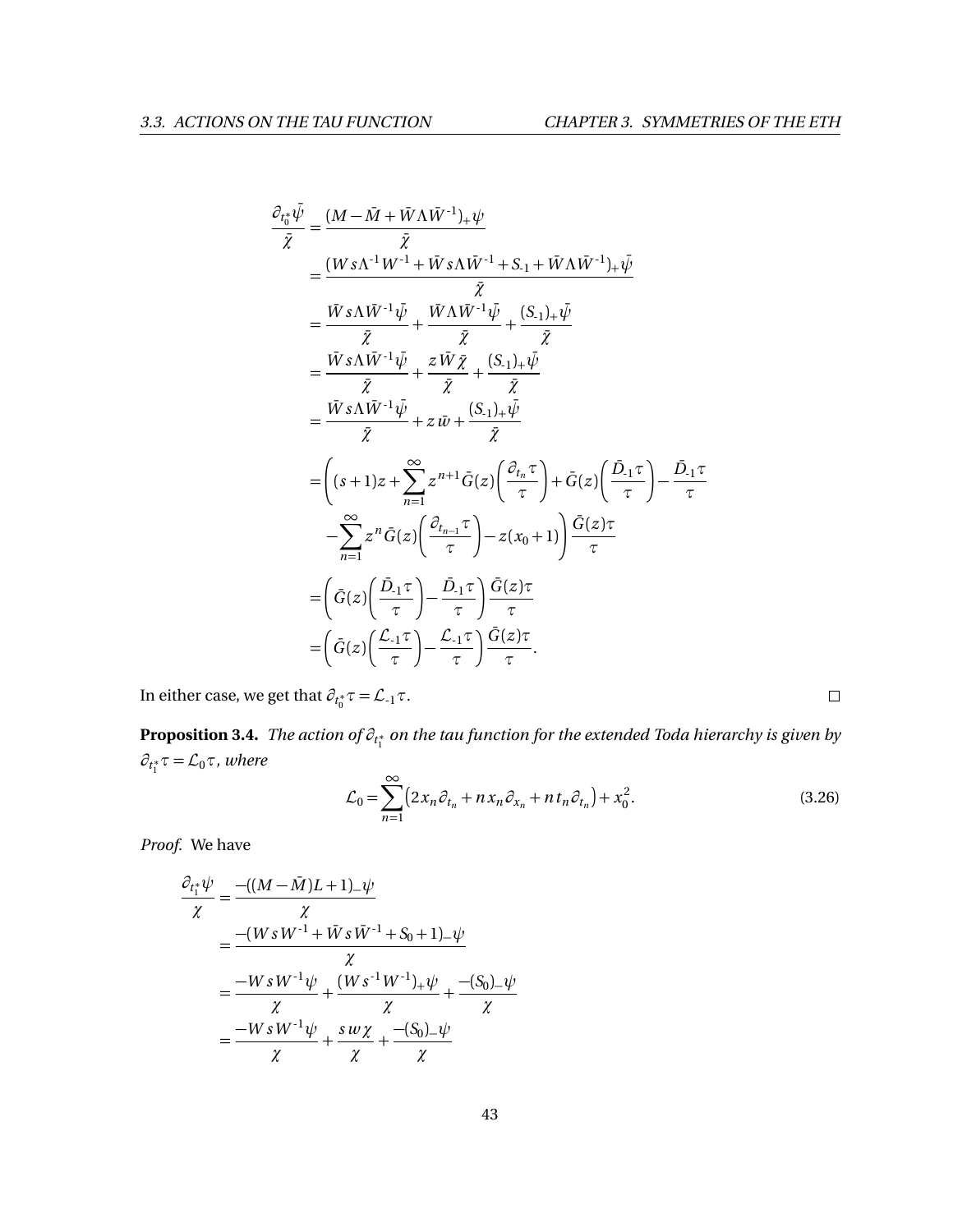$$
\begin{split}\n&= \left(-s - \sum_{n=1}^{\infty} z^{-n} G(z) \left(\frac{\partial_{t_n} \tau}{\tau}\right) + s + G(z) \left(\frac{D_0 \tau}{\tau}\right) - \frac{D_0 \tau}{\tau} + \sum_{n=1}^{\infty} z^{-n} G(z) \left(\frac{\partial_{t_n} \tau}{\tau}\right)\right) \frac{G(z) \tau}{\tau} \\
&= \left(G(z) \left(\frac{(D_0 + x_0^2) \tau}{\tau}\right) - \frac{(D_0 + x_0^2) \tau}{\tau}\right) \frac{G(z) \tau}{\tau} \\
&= \left(G(z) \left(\frac{\mathcal{L}_0 \tau}{\tau}\right) - \frac{\mathcal{L}_0 \tau}{\tau}\right) \frac{G(z) \tau}{\tau}.\n\end{split}
$$

Just as with  $\mathcal{L}_{-1}$ , we can add the  $x_0^2$  to each term without affecting the action on  $\psi$  to give us the operator obtained when we perform similar actions on  $\bar{\psi}$ :

$$
\frac{\partial_{t_1^*} \overline{\psi}}{\overline{\chi}} = \frac{((M - \overline{M})L + 1)_+ \overline{\psi}}{\overline{\chi}}
$$
\n
$$
= \frac{(W s W^{-1} + \overline{W} s \overline{W}^{-1} + S_0 + 1)_+ \overline{\psi}}{\overline{\chi}}\n= \frac{(W s W^{-1})_+ \overline{\psi}}{\overline{\chi}} + \frac{\overline{W} s \overline{W}^{-1} \overline{\psi}}{\overline{\chi}} + \frac{\overline{\psi}}{\overline{\chi}} + \frac{(\overline{S}_0)_+ \overline{\psi}}{\overline{\chi}}\n= \frac{s \overline{w} \overline{\chi}}{\overline{\chi}} + \frac{\overline{W} s \overline{W}^{-1} \overline{\psi}}{\overline{\chi}} + \frac{\overline{w} \overline{\chi}}{\overline{\chi}} + \frac{(\overline{S}_0)_+ \overline{\psi}}{\overline{\chi}}
$$
\n
$$
= \left(2s + 1 + \sum_{n=1}^{\infty} z^n \overline{G}(z) \left(\frac{\partial_{t_n} \tau}{\tau}\right) + \overline{G}(z) \left(\frac{D_0 \tau}{\tau}\right) - \frac{D_0 \tau}{\tau} - \sum_{n=1}^{\infty} z^n \overline{G}(z) \left(\frac{\partial_{t_n} \tau}{\tau}\right) \right) \frac{\overline{G}(z) \tau}{\tau}
$$
\n
$$
= \left(\overline{G}(z) \left(\frac{(D_0 + x_0^2) \tau}{\tau}\right) - \frac{(D_0 + x_0^2) \tau}{\tau}\right) \frac{\overline{G}(z) \tau}{\tau}
$$
\n
$$
= \left(\overline{G}(z) \left(\frac{\mathcal{L}_0 \tau}{\tau}\right) - \frac{\mathcal{L}_0 \tau}{\tau}\right) \frac{\overline{G}(z) \tau}{\tau}.
$$

In either case, we get that  $\partial_{t_1^*}\tau = \mathcal{L}_0\tau$ .

Before we present the  $\mathcal{L}_1$  and  $\mathcal{L}_2$  operators, we need to explicitly expand the  $\tau$  definitions of  $w(s, z)$  and  $\bar{w}(s, z)$  from [\(2.22\)](#page-29-1) in powers of  $z^{-1}$  and *z*, respectively. Doing so yields the following formulas for the first couple of coefficients of  $W$  and  $\bar{W}$ :

$$
w_1(s) = -\frac{\partial_{t_1} \tau}{\tau},
$$

 $\Box$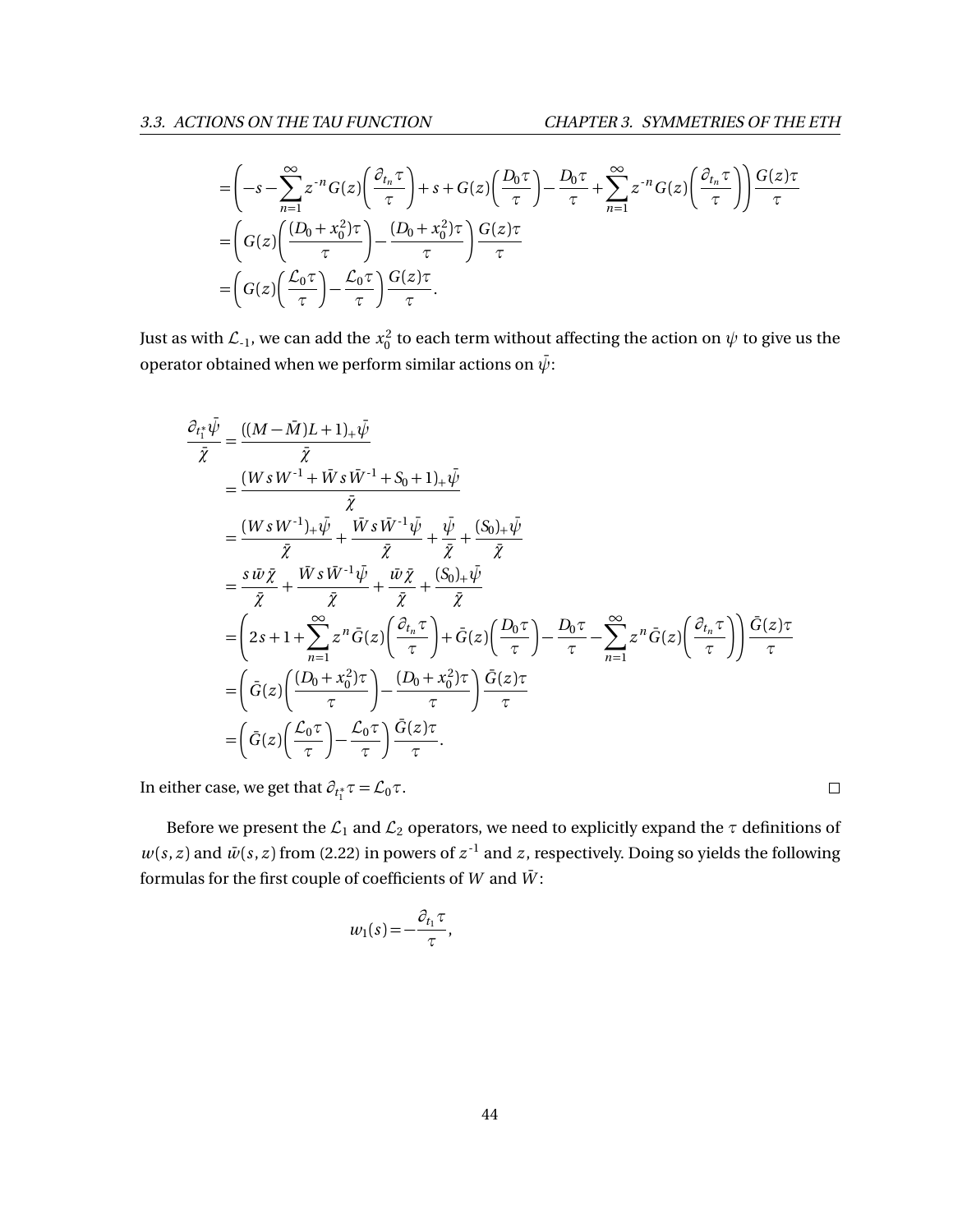$$
w_2(s) = \frac{1}{2} \left( \frac{\partial_{t_1}^2 \tau}{\tau} - \frac{\partial_{t_2} \tau}{\tau} \right)
$$
  
\n
$$
= \frac{1}{2} \left( \partial_{t_1} \left( \frac{\partial_{t_1} \tau}{\tau} \right) + \left( \frac{\partial_{t_1} \tau}{\tau} \right)^2 - \frac{\partial_{t_2} \tau}{\tau} \right)
$$
  
\n
$$
= \frac{1}{2} \left( -\partial_{t_1} w_1(s) + w_1(s)^2 - \frac{\partial_{t_2} \tau}{\tau} \right)
$$
  
\n
$$
\bar{w}_0(s) = \frac{\tau(s+1)}{\tau},
$$
  
\n
$$
\bar{w}_1(s) = \frac{\partial_{t_1} \tau(s+1)}{\tau}.
$$

We also need the first coefficients of  $W^{-1}$  and  $\bar{W}^{-1}$  in terms of the coefficients of *W* and  $\bar{W}$ , respectively:

$$
w_1^{-1}(s) = -w_1(s),
$$
  

$$
\bar{w}_0^{-1}(s) = \frac{1}{\bar{w}_0(s)}.
$$

Finally, the derivations for  $\mathcal{L}_1$  and  $\mathcal{L}_0$  were both shown from acting on both  $\psi$  and  $\bar{\psi}$  to show that the extra terms added (2 $x_0x_1$  for  $\mathcal{L}_{-1}$  and  $x_0^2$  for  $\mathcal{L}_0$ ) were not arbitrary. For  $\mathcal{L}_1$  and  $\mathcal{L}_2$ , we will only show the derivation from the action on  $\psi$ ; no such additions are necessary in these cases.

<span id="page-51-0"></span>**Proposition 3.5.** *The action of ∂<sup>t</sup>* ∗ 2 *on the tau function for the extended Toda hierarchy is given by*  $\partial_{t_2^*}\tau = \mathcal{L}_1\tau$ , where

$$
\mathcal{L}_1 = \sum_{n=1}^{\infty} \left( 2x_n \partial_{t_{n+1}} + nx_n \partial_{x_{n+1}} + nt_n \partial_{t_{n+1}} \right) + 2x_0 \partial_{t_1}.
$$
 (3.27)

*Proof.* We'll begin by looking at a portion of the proof to come and rewriting it as an operator applied to  $w = \frac{G(z)\tau}{\tau}$ *τ* :

$$
\frac{(Ws\Lambda W^{-1})_+\psi}{\chi} = \frac{\left(sL - \sum_{i=1}^{\infty} i w_i(s)\Lambda^{-i+1} W^{-1}\right)_+\psi}{\chi}
$$

$$
= \frac{sL_+\psi}{\chi} - \frac{w_1(s)\psi}{\chi}
$$

$$
= s\frac{L\psi}{\chi} + s\frac{-L_-\psi}{\chi} - \frac{w_1(s)\psi}{\chi}
$$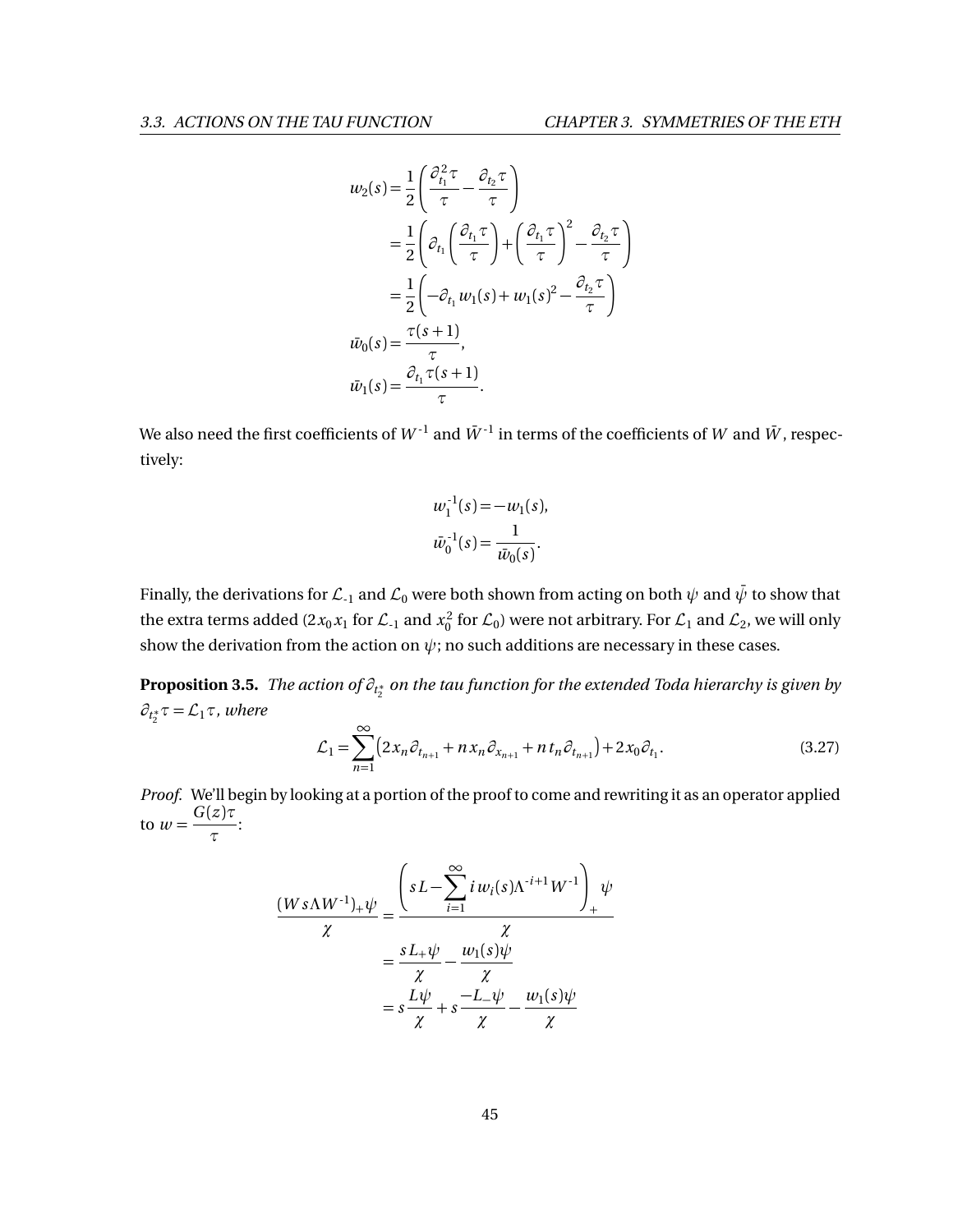$$
= (sz + s\partial_{t_1} - w_1(s))w
$$
  
\n
$$
= (sz + G(z)\left(\frac{s\partial_{t_1}\tau}{\tau}\right) - \frac{s\partial_{t_1}\tau}{\tau} + \frac{\partial_{t_1}\tau}{\tau}\left(\frac{G(z)\tau}{\tau}\right);
$$
  
\n
$$
\frac{(\bar{W}s\Lambda^{-1}\bar{W}^{-1})\_\psi}{\chi} = \frac{\left(sL + \sum_{i=1}^{\infty} i\bar{w}_i(s)\Lambda^{i-1}\bar{W}^{-1}\right)\psi}{\chi}
$$
  
\n
$$
= s\frac{L\_\psi}{\chi}
$$
  
\n
$$
= -\left(\bar{G}(z)\left(\frac{s\partial_{t_1}\tau}{\tau}\right) - \frac{s\partial_{t_1}\tau}{\tau}\right)\frac{\bar{G}(z)\tau}{\tau}.
$$

Then we have

$$
\frac{\partial_{t_2^*}\psi}{\chi} = \frac{-((M - \bar{M})L^2 + L)_{-}\psi}{\chi}
$$
\n
$$
= \frac{-(Ws\Lambda W^{-1} + \bar{W}s\Lambda^{-1}\bar{W}^{-1} + S_1 + L)_{-}\psi}{\chi}
$$
\n
$$
= \frac{-Ws\Lambda W^{-1}\psi}{\chi} + \frac{(Ws\Lambda W^{-1})_{+}\psi}{\chi} - \frac{(\bar{W}s\Lambda^{-1}\bar{W}^{-1})_{-}\psi}{\chi} + \frac{-(S_1)_{-}\psi}{\chi} + \frac{-L_{-}\psi}{\chi}
$$
\n
$$
= \left(-sz - \sum_{n=1}^{\infty} z^{-n+1} G(z) \left(\frac{\partial_{t_n} \tau}{\tau}\right) + sz + G(z) \left(\frac{2s\partial_{t_1} \tau}{\tau}\right) - \frac{2s\partial_{t_1} \tau}{\tau} + \frac{\partial_{t_1} \tau}{\tau}
$$
\n
$$
+ G(z) \left(\frac{D_1 \tau}{\tau}\right) - \frac{D_1 \tau}{\tau} + \sum_{n=1}^{\infty} z^{-n} G(z) \left(\frac{\partial_{t_{n+1}} \tau}{\tau}\right) + G(z) \left(\frac{\partial_{t_1} \tau}{\tau}\right) - \frac{\partial_{t_1} \tau}{\tau} \left(\frac{G(z)\tau}{\tau}\right)
$$
\n
$$
= \left(G(z) \left(\frac{(D_1 + 2x_0\partial_{t_1})\tau}{\tau}\right) - \frac{(D_1 + 2x_0\partial_{t_1})\tau}{\tau}\right) \frac{G(z)\tau}{\tau}
$$
\n
$$
= \left(G(z) \left(\frac{\mathcal{L}_1 \tau}{\tau}\right) - \frac{\mathcal{L}_1 \tau}{\tau}\right) \frac{G(z)\tau}{\tau}
$$

Thus, we get that  $\partial_{t_2^*}\tau = \mathcal{L}_1\tau$ .

<span id="page-52-0"></span>**Proposition 3.6.** *The action of ∂<sup>t</sup>* ∗ 3 *on the tau function for the extended Toda hierarchy is given by*  $∂<sub>t<sub>3</sub><sup>*</sup>τ = L<sub>2</sub>τ</sub>$ *, where* 

$$
\mathcal{L}_2 = \sum_{n=1}^{\infty} \left( 2x_n \partial_{t_{n+2}} + nx_n \partial_{x_{n+2}} + nt_n \partial_{t_{n+2}} \right) + 2x_0 \partial_{t_2} + \partial_{t_1}^2. \tag{3.28}
$$

 $\Box$ 

*Proof.* We will begin by determining the form of the term that would produce the  $\partial_{t_1}^2$  term when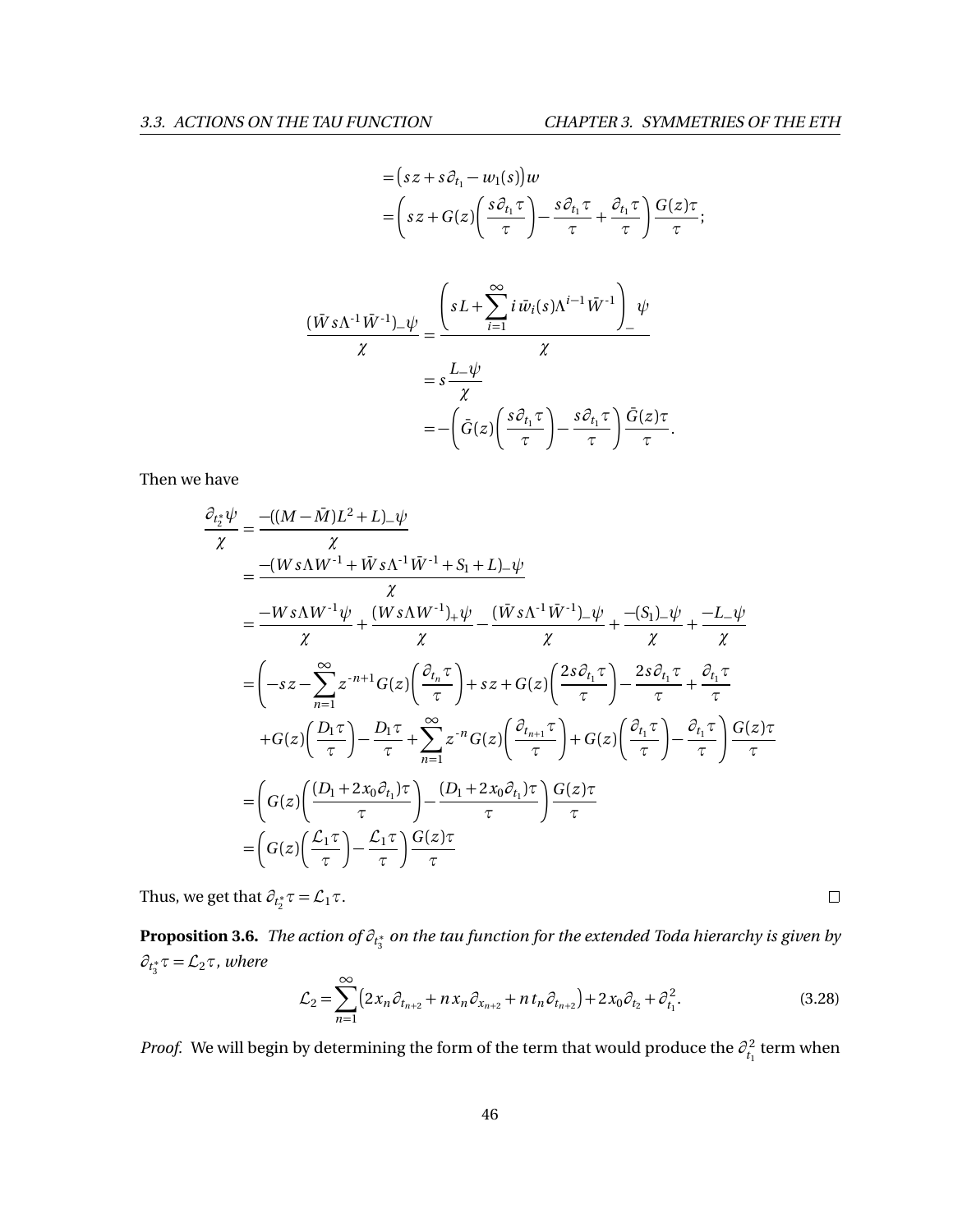acting on *w*:

$$
\partial_{t_1}^2 w = \partial_{t_1}^2 \left( \frac{G(z)\tau}{\tau} \right)
$$
  
\n
$$
= \partial_{t_1} \left( \left( G(z) \left( \frac{\partial_{t_1} \tau}{\tau} \right) - \frac{\partial_{t_1} \tau}{\tau} \right) \frac{G(z)\tau}{\tau} \right)
$$
  
\n
$$
= \left( G(z) \left( \frac{\partial_{t_1}^2 \tau}{\tau} \right) - \frac{\partial_{t_1}^2 \tau}{\tau} + 2 \left( \frac{\partial_{t_1} \tau}{\tau} \right)^2 - 2 \frac{\partial_{t_1} \tau}{\tau} G(z) \left( \frac{\partial_{t_1} \tau}{\tau} \right) \right) \frac{G(z)\tau}{\tau}
$$
  
\n
$$
= \left( G(z) \left( \frac{\partial_{t_1}^2 \tau}{\tau} \right) - \frac{\partial_{t_1}^2 \tau}{\tau} - 2 \frac{\partial_{t_1} \tau}{\tau} \left( G(z) \left( \frac{\partial_{t_1} \tau}{\tau} \right) - \frac{\partial_{t_1} \tau}{\tau} \right) \right) \frac{G(z)\tau}{\tau}
$$
  
\n
$$
= \left( G(z) \left( \frac{\partial_{t_1}^2 \tau}{\tau} \right) - \frac{\partial_{t_1}^2 \tau}{\tau} + 2w_1 \partial_{t_1} \right) \frac{G(z)\tau}{\tau}.
$$

So, we have that

$$
\partial_{t_1}^2 w - 2w_1 \partial_{t_1} w = \left( G(z) \left( \frac{\partial_{t_1}^2 \tau}{\tau} \right) - \frac{\partial_{t_1}^2 \tau}{\tau} \right) \frac{G(z) \tau}{\tau}.
$$

The  $\partial_{t_1}^2 w$  portion of this would derive from

$$
\partial_{t_1}^2 W = \partial_{t_1} (-L_- W)
$$
  
= ([L\_-, L]\_- + (L\_-)^2)W  
= (L\_- v(s) - v(s)L\_- + (L\_-)^2)W.

As in the case of  $\mathcal{L}_1$ , we begin by looking at portions of the proof to come and rewriting them separately. First, based on the definition of *L* in terms of *W* , recall that

$$
v(s) = w_1(s) + w_1^{-1}(s+1) = w_1(s) - w_1(s+1).
$$

Also, using the definitions of the action of  $\partial_{t_1}$  on  $W$  , we see that

$$
\partial_{t_1} w_1(s) = -e^{u(s)} = -L_-\Lambda = -L_-(L-v(s)-L_-) = -L_-L + L_-v(s) + (L_-)^2.
$$

Finally, recall that

$$
2w_2(s) - w_1(s)^2 = -\partial_{t_1} w_1(s) - \frac{\partial_{t_2} \tau}{\tau}.
$$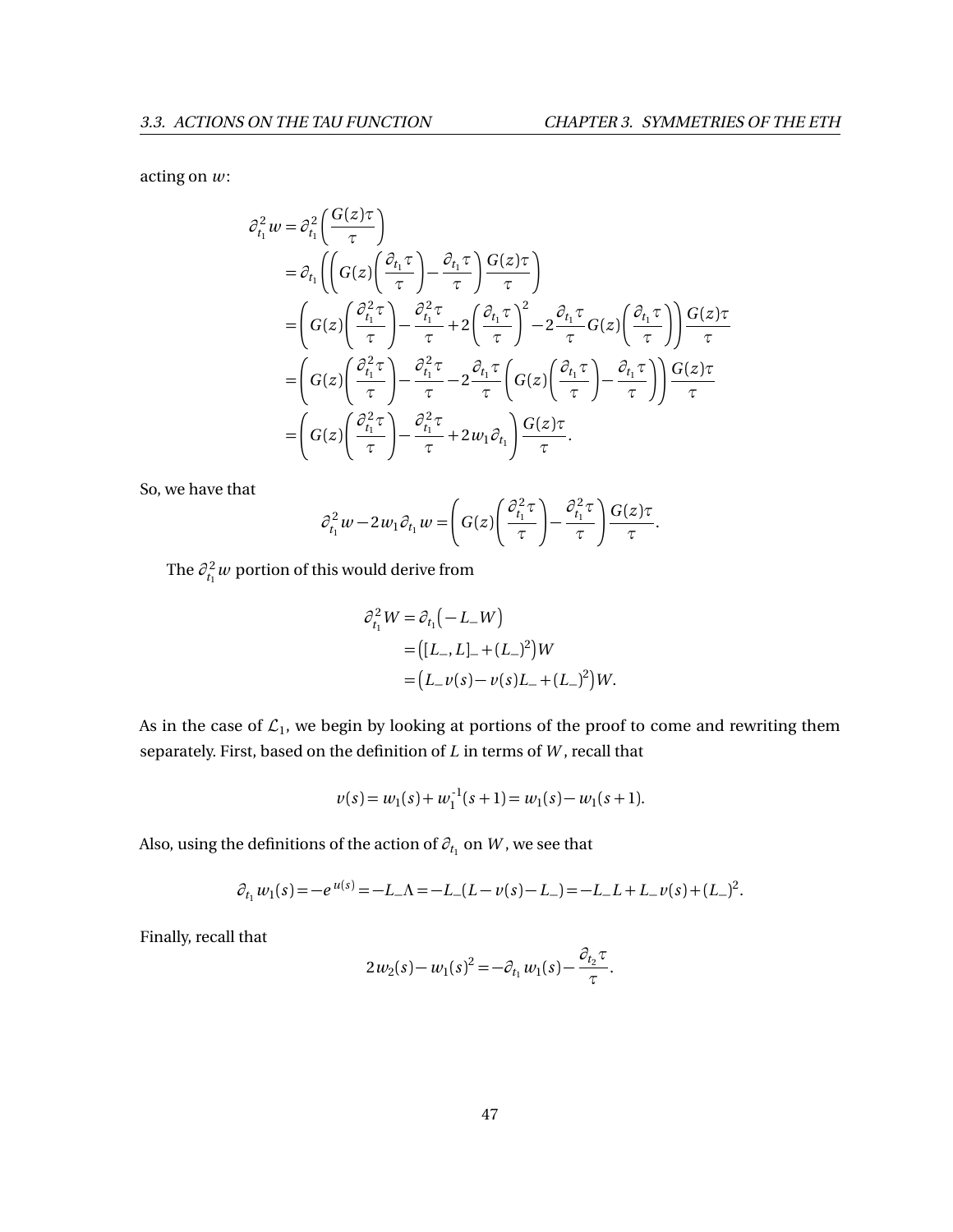Then

$$
(Ws\Lambda^{2}W^{-1})_{+} = sL^{2} - \sum_{i=1}^{\infty} i w_{i}(s)\Lambda^{-i+2}W^{-1}
$$
  
\n
$$
= s(L^{2})_{+} - (2w_{2}(s) + w_{1}(s)w_{1}^{-1}(s+1) + w_{1}(s)\Lambda)
$$
  
\n
$$
= sL^{2} - s(L^{2})_{-} - (2w_{2}(s) - w_{1}(s)^{2}) - w_{1}(s)(v(s) + \Lambda)
$$
  
\n
$$
= sL^{2} - s(L^{2})_{-} + \partial_{t_{1}}w_{1}(s) + \frac{\partial_{t_{2}}\tau}{\tau} - w_{1}(s)L_{+}
$$
  
\n
$$
= sL^{2} - s(L^{2})_{-} - L_{-}L + L_{-}v(s) + (L_{-})^{2} + \frac{\partial_{t_{2}}\tau}{\tau} - w_{1}(s)L + w_{1}(s)L_{-}
$$
  
\n
$$
= sL^{2} - s(L^{2})_{-} - L_{-}L + L_{-}v(s) - v(s)L_{-} + (L_{-})^{2} + \frac{\partial_{t_{2}}\tau}{\tau}
$$
  
\n
$$
- w_{1}(s)L + 2w_{1}(s)L_{-} - w_{1}(s+1)L_{-}
$$
  
\n
$$
= sL^{2} - s(L^{2})_{-} - L_{-}L + ([L_{-}, L]_{-} + (L_{-})^{2}) + \frac{\partial_{t_{2}}\tau}{\tau} - w_{1}(s)L + 2w_{1}(s)L_{-} - w_{1}(s+1)L_{-}
$$

This gives us

$$
\frac{(Ws\Lambda^{2}W^{-1})_{+}\psi}{\chi} = \left(sz^{2} + s\partial_{t_{2}} + z\partial_{t_{1}} + \partial_{t_{1}}^{2} - 2w_{1}(s)\partial_{t_{1}} - zw_{1}(s) + w_{1}(s+1)\partial_{t_{1}} + \frac{\partial_{t_{2}}\tau}{\tau}\right)w
$$
\n
$$
= \left(G(z)\left(\frac{(s\partial_{t_{2}} + \partial_{t_{1}}^{2})\tau}{\tau}\right) - \frac{(s\partial_{t_{2}} + \partial_{t_{1}}^{2})\tau}{\tau} + sz^{2} + zG(z)\left(\frac{\partial_{t_{1}}\tau}{\tau}\right)
$$
\n
$$
-z\frac{\partial_{t_{1}}\tau}{\tau} - zw_{1}(s) - \frac{\partial_{t_{1}}\tau(s+1)}{\tau(s+1)}\partial_{t_{1}} + \frac{\partial_{t_{2}}\tau}{\tau}\right) \frac{G(z)\tau}{\tau}
$$

Next, based on the definition of  $L$  in terms of  $\bar{W},$  recall that

$$
L_{-} = e^{u(s)} \Lambda^{-1} = \bar{w}_0(s) \bar{w}_0^{-1} (s-1) \Lambda^{-1}
$$

and that  $\bar{w}_0^{-1}(s) = (\bar{w}_0(s))^{-1}$ . Then

$$
\frac{(\bar{W}s\Lambda^{-2}\bar{W}^{-1})_{-}\psi}{\chi} = \frac{\left(sL^2 + \sum_{i=1}^{\infty} i \,\bar{w}_i(s)\Lambda^{i-2}\bar{W}^{-1}\right)_{-}\psi}{\chi}
$$

$$
= s\frac{(L^2)_{-}\psi}{\chi} + \frac{\bar{w}_1(s)\bar{w}_0^{-1}(s)(\bar{w}_0(s)\bar{w}_0^{-1}(s-1)\Lambda^{-1})\psi}{\chi}
$$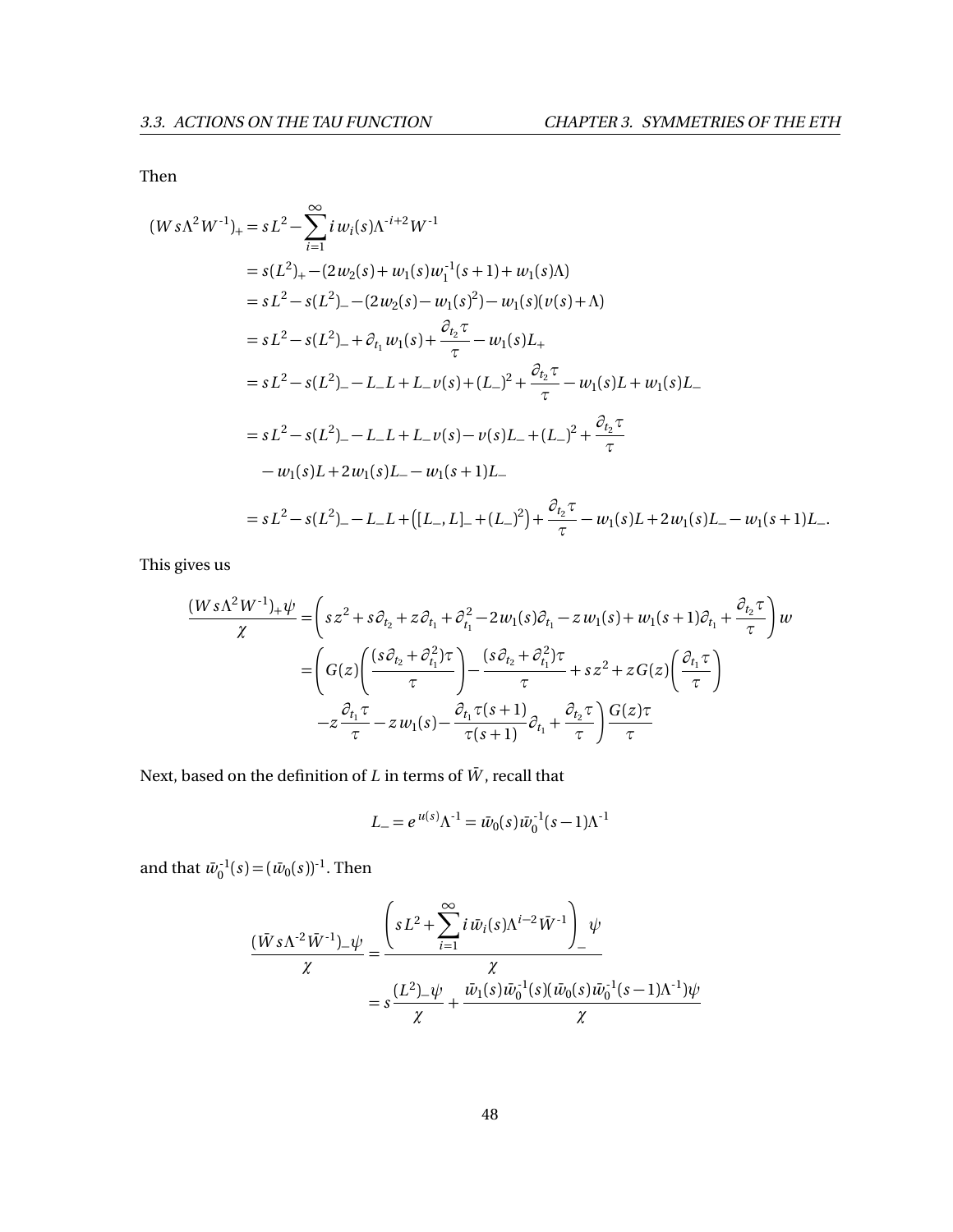$\Box$ 

$$
= s \frac{(L^2)_{-} \psi}{\chi} + \frac{\bar{w}_1(s) \bar{w}_0^{-1}(s) L_{-} \psi}{\chi}
$$
  
=  $\left(-s \partial_{t_2} - \bar{w}_1(s) \bar{w}_0^{-1}(s) \partial_{t_1}\right) w$   
=  $-\left(G(z) \left(\frac{s \partial_{t_2} \tau}{\tau}\right) - \frac{s \partial_{t_2} \tau}{\tau} + \frac{\partial_{t_1} \tau(s+1)}{\tau(s+1)} \partial_{t_1}\right) \frac{G(z) \tau}{\tau}.$ 

Using Lemma [3.9,](#page-46-0) Corollary [3.5,](#page-45-1) and the previous results, we find that

$$
\frac{\partial_{t_3^*}\psi}{\chi} = \frac{-((M-\overline{M})L^3 + L^2)_{-}\psi}{\chi}
$$
\n
$$
= \frac{-(Ws\Lambda^2W^{-1} + \overline{W}s\Lambda^{-2}\overline{W}^{-1} + S_2 + L^2)_{-}\psi}{\chi} \times \frac{-\overline{W}s\Lambda^2W^{-1}\psi}{\chi} + \frac{(\overline{W}s\Lambda^2W^{-1})_{+}\psi}{\chi} - \frac{(\overline{W}s\Lambda^{-2}\overline{W}^{-1})_{-}\psi}{\chi} + \frac{-(S_2)_{-}\psi}{\chi} + \frac{-(L^2)_{-}\psi}{\chi}
$$
\n
$$
= \left(-\sum_{n=1}^{\infty} z^{-n+2} G(z) \left(\frac{\partial_{t_n}\tau}{\tau}\right) + G(z) \left(\frac{(D_2 + 2s\partial_{t_2} + \partial_{t_1}^2)\tau}{\tau}\right) - \frac{(D_2 + 2s\partial_{t_2} + \partial_{t_1}^2)\tau}{\tau} + \frac{\partial_{t_2}\tau}{\tau} + \sum_{n=1}^{\infty} z^{-n} G(z) \left(\frac{\partial_{t_n+2}\tau}{\tau}\right) + z G(z) \left(\frac{\partial_{t_1}\tau}{\tau}\right) - z\frac{\partial_{t_1}\tau}{\tau} - z w_1(s) + G(z) \left(\frac{\partial_{t_2}\tau}{\tau}\right) - \frac{\partial_{t_2}\tau}{\tau} \right) \frac{G(z)\tau}{\tau}
$$
\n
$$
= \left(G(z) \left(\frac{\mathcal{L}_2\tau}{\tau}\right) - \frac{\mathcal{L}_2\tau}{\tau} + \frac{\partial_{t_2}\tau}{\tau} - z G(z) \left(\frac{\partial_{t_1}\tau}{\tau}\right) - G(z) \left(\frac{\partial_{t_2}\tau}{\tau}\right)
$$
\n
$$
+ z G(z) \left(\frac{\partial_{t_1}\tau}{\tau}\right) - z\frac{\partial_{t_1}\tau}{\tau} + z\frac{\partial_{t_1}\tau}{\tau} + G(z) \left(\frac{\partial_{t_2}\tau}{\tau}\right) - \frac{\partial_{t_2}\tau}{\tau} \right) \frac{G(z)\tau}{\tau}
$$
\n
$$
= \left(G(z) \left(\frac{\mathcal{L}_2\tau}{\tau}\right) - \frac{\
$$

Thus, we see that  $\partial_{t_3^*}\tau = \mathcal{L}_2\tau$ .

While we can derive these operators for specific symmetries, it is clear that the process will become more complex as we progress to higher symmetries. Since the first four symmetries have been derived, the next two propositions allow us to find the actions of the remaining flows on the tau function without the need for such computations.

<span id="page-55-0"></span> ${\bf Proposition 3.7.}$  *Suppose we have a family of operators*  $\mathcal{L}_k$  *,*  $k \in \mathbb{Z}_{\ge -1}$  *that commute as the Virasoro*  $a$ lgebra and so that  $\partial_{t^*_t} \mathcal{L}_p = 0$  for  $\ell \in \mathbb{Z}_{\geq 0}$ . Also, suppose that two of these operators,  $\mathcal{L}_p$  and  $\mathcal{L}_q$ ,  $p \neq q$  *, can be derived from the Adler-Shiota-van Moerbeke formula [\(3.17\)](#page-43-0) so that*  $\widehat o_{t^*_{p+1}}\tau = \mathcal L_p\tau$  *and*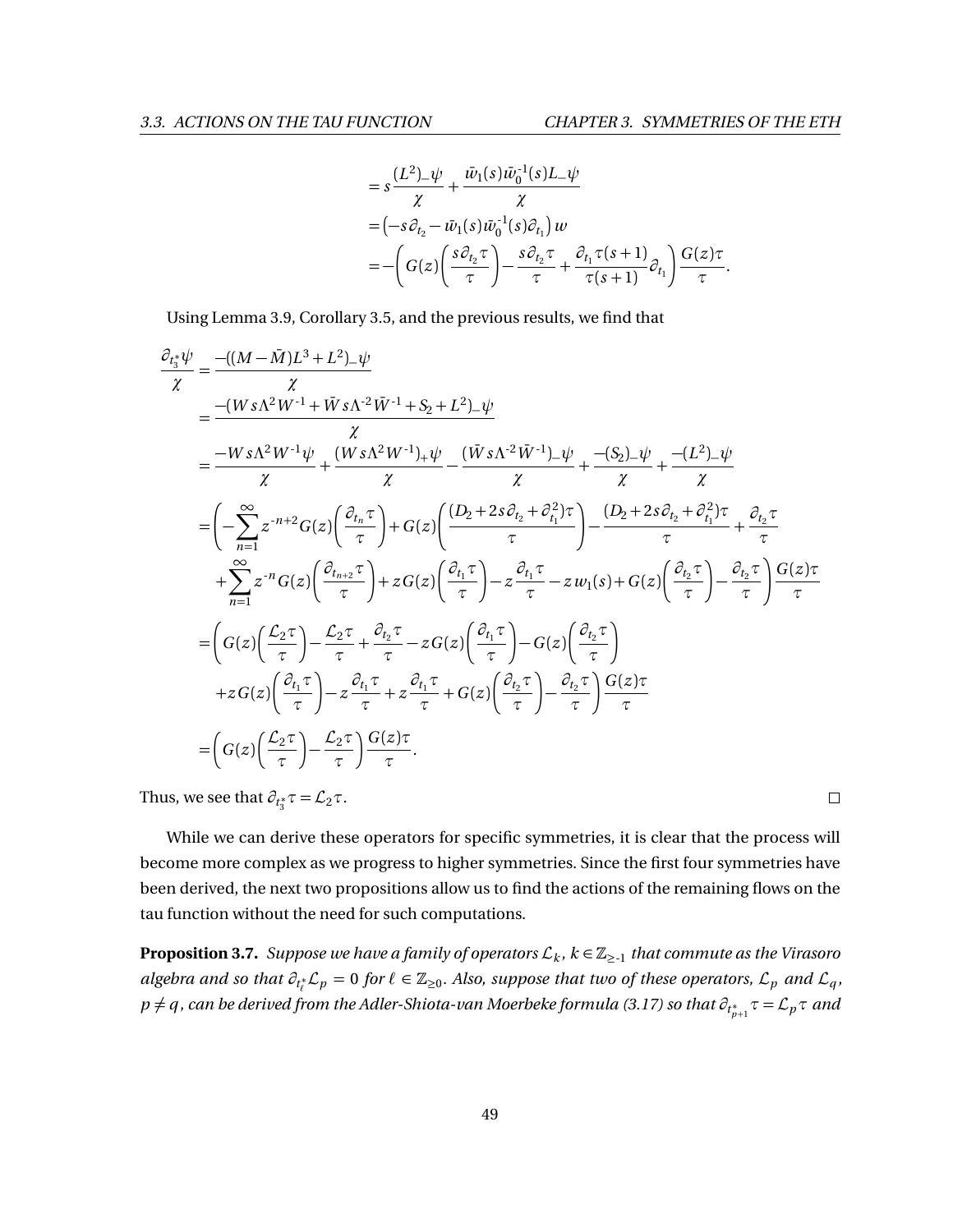*∂t* ∗ *q*+1 *τ* = L*qτ. Then* L*<sup>p</sup>*+*<sup>q</sup> can be derived from the Adler-Shiota-van Moerbeke formula as well; i.e.*

$$
\frac{\partial_{t_{p+q+1}^*} \psi}{\chi} = \left( G(z) \left( \frac{\mathcal{L}_{p+q} \tau}{\tau} \right) - \frac{\mathcal{L}_{p+q} \tau}{\tau} \right) \frac{G(z) \tau}{\tau}
$$

 $and \partial_{t_{p+q-1}^*}\tau = \mathcal{L}_{p+q}\tau.$ 

*Proof.* Using similar methods to those used to prove Lemma 3.1 in [[3](#page-74-1)], we have that

$$
[\partial_{t_{p+1}^*}, \partial_{t_{q+1}^*}] \psi = \left( G(z) \left( \frac{[\mathcal{L}_p, \mathcal{L}_q] \tau}{\tau} \right) - \frac{[\mathcal{L}_p, \mathcal{L}_q] \tau}{\tau} \right) \frac{G(z) \tau}{\tau} \chi.
$$

Since the  $\mathcal{L}_p$  commute as Virasoro by assumption and by the result of Theorem [3.16,](#page-42-0) the previous equation becomes

$$
(p-q)\partial_{t_{p+q+1}^*}\psi = (p-q)\bigg(G(z)\bigg(\frac{\mathcal{L}_{p+q}\tau}{\tau}\bigg)-\frac{\mathcal{L}_{p+q}\tau}{\tau}\bigg)\frac{G(z)\tau}{\tau}\chi,
$$

or, with common terms canceled,

$$
\frac{\partial_{t_{p+q+1}^*} \psi}{\chi} = \left( G(z) \left( \frac{\mathcal{L}_{p+q} \tau}{\tau} \right) - \frac{\mathcal{L}_{p+q} \tau}{\tau} \right) \frac{G(z) \tau}{\tau}.
$$

<span id="page-56-0"></span>Thus,  $\mathcal{L}_{p+q}$  can be derived from the Adler-Shiota-van Moerbeke formula and  $\partial_{t^*_{p+q+1}}\tau = \mathcal{L}_{p+q}\tau.$ **Proposition 3.8.** *Define operators*  $\mathcal{L}_p$  *for*  $p \in \mathbb{Z}_{\geq 1}$  *as* 

<span id="page-56-1"></span>
$$
\mathcal{L}_{-1} = \sum_{n=1}^{\infty} \left( 2x_n \partial_{t_{n-1}} + n t_n \partial_{t_{n-1}} + n x_n \partial_{x_{n-1}} \right) + t_1 x_0 + 2 x_0 x_1
$$
\n
$$
\mathcal{L}_0 = \sum_{n=1}^{\infty} \left( 2x_n \partial_{t_n} + n t_n \partial_{t_n} + n x_n \partial_{x_n} \right) + x_0^2
$$
\n
$$
\mathcal{L}_p = \sum_{n=1}^{\infty} \left( 2x_n \partial_{t_{n+p}} + n t_n \partial_{t_{n+p}} + n x_n \partial_{x_{n+p}} \right) + 2 x_0 \partial_{t_p} + \sum_{n=1}^{p-1} \partial_{t_n} \partial_{t_{p-n}}, \quad p \in \mathbb{Z}_{\ge 1}.
$$
\n(3.29)

*These operators commute as the Virasoro algebra; i.e.*

$$
[\mathcal{L}_p,\mathcal{L}_q] = (p-q)\mathcal{L}_{p+q}.
$$

Note that the operators derived in Propositions [3.3,](#page-48-0) [3.4,](#page-49-0) [3.5,](#page-51-0) and [3.6](#page-52-0) are part of these  $\mathcal{L}_p$  operators. *Proof.* Clearly, the formula holds for  $p = q$ . So, let  $p \neq q$ . We will first compute  $[D_p, D_q]$ , where these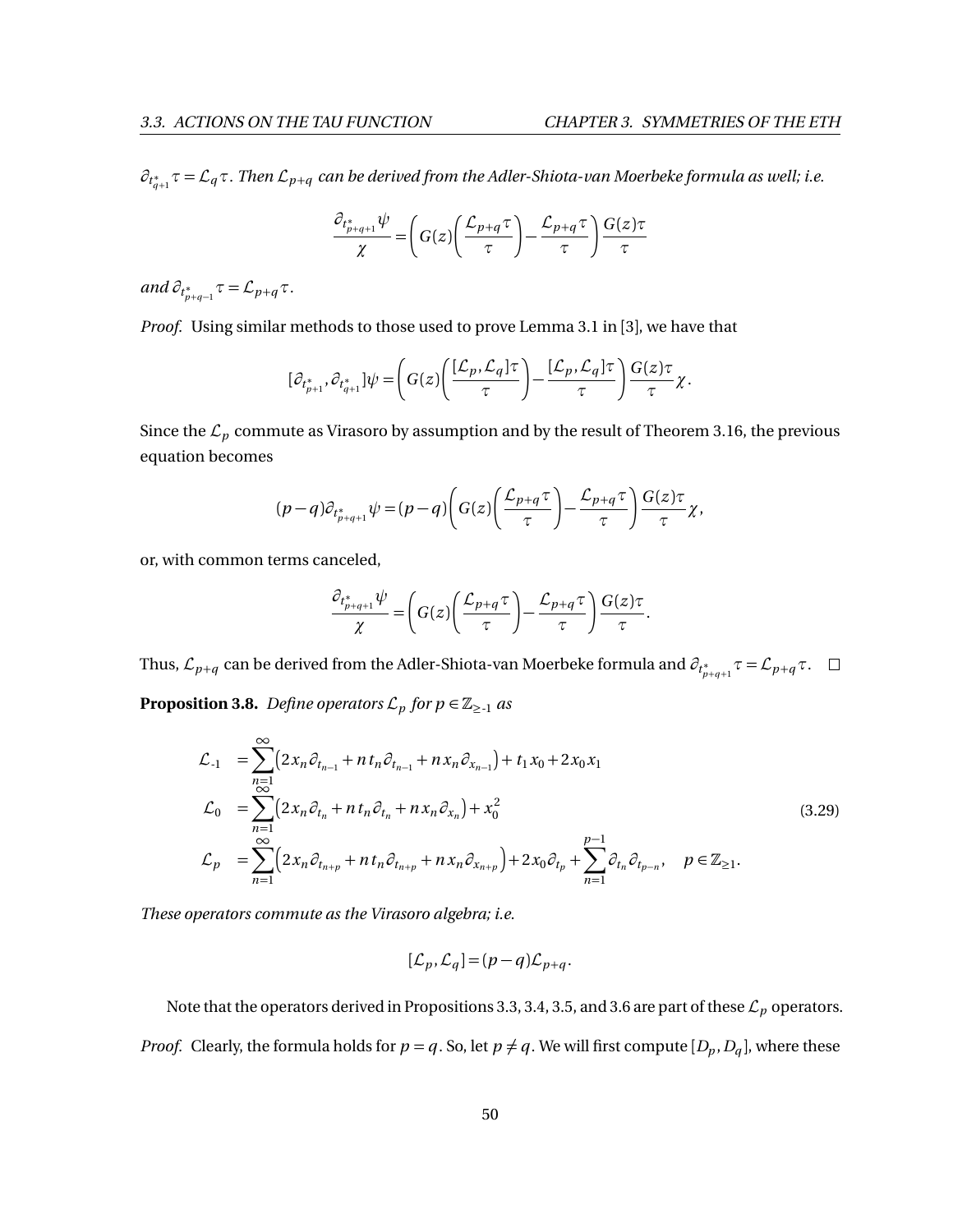are defined in [\(3.23\)](#page-46-1) as the summation portion of  $\mathcal{L}_p$  and  $\mathcal{L}_q$ , respectively. Take note of the following non-zero commutators of the summands in  $D_p$  and  $D_q$ :

$$
[2x_n \partial_{t_{n+p}}, m t_m \partial_{t_{m+q}}] = \delta_{m,n+p} 2(n+p)x_n \partial_{t_{n+p+q}},
$$
  
\n
$$
[2x_n \partial_{t_{n+p}}, m x_m \partial_{x_{m+q}}] = -\delta_{n,m+q} 2m x_m \partial_{t_{m+p+q}} + \delta_{q,-1} \delta_{n,1} \delta_{m,1} 2x_1 \partial_{t_p},
$$
  
\n
$$
[n t_n \partial_{t_{n+p}}, m t_m \partial_{t_{m+q}}] = \delta_{m,n+p} n(n+p) t_n \partial_{t_{n+p+q}} - \delta_{n,m+q} m(m+q) t_m \partial_{t_{m+p+q}},
$$
  
\n
$$
[n x_n \partial_{x_{n+p}}, m x_m \partial_{x_{m+q}}] = \delta_{m,n+p} n(n+p) x_n \partial_{x_{n+p+q}} - \delta_{n,m+q} m(m+q) x_m \partial_{x_{m+p+q}}.
$$

We then have that

$$
[D_{p}, D_{q}] = \sum_{n=1}^{\infty} 2(n+p)x_{n} \partial_{t_{n+p+q}} + 2nx_{n} \partial_{t_{n+p+q}} + n(n+p)t_{n} \partial_{t_{n+p+q}} + n(n+p)x_{n} \partial_{x_{n+p+q}}
$$
  

$$
- \sum_{n=1}^{\infty} 2(n+q)x_{n} \partial_{t_{n+p+q}} + 2nx_{n} \partial_{t_{n+p+q}} + n(n+q)t_{n} \partial_{t_{n+p+q}} + n(n+q)x_{n} \partial_{x_{n+p+q}}
$$
  

$$
- \delta_{p,-1}x_{1} \partial_{t_{q}} + \delta_{q,-1}x_{1} \partial_{t_{p}}
$$
  

$$
= (p-q) \sum_{n=1}^{\infty} 2x_{n} \partial_{t_{n+p+q}} + nx_{n} \partial_{x_{n+p+q}} + nt_{n} \partial_{t_{n+p+q}} - \delta_{p,-1}x_{1} \partial_{t_{q}} + \delta_{q,-1}x_{1} \partial_{t_{p}}
$$
  

$$
= (p-q)D_{p+q} - \delta_{p,-1}x_{1} \partial_{t_{q}} + \delta_{q,-1}x_{1} \partial_{t_{p}}.
$$

Similarly, we compute that  $[D_p, 2x_0\partial_{t_q}] = -2q x_0\partial_{t_{p+q}} + \delta_{p,-1}2x_1\partial_{t_q}$ .

Since  $D_p$  does not involve any  $\partial_{t_n}$  or  $\partial_{x_n}$  for  $p \ge n$ ,

$$
[D_p, t_1x_0 + 2x_0x_1] = \delta_{p,0}(t_1x_0 + 4x_0x_1), \quad p \ge 0,
$$
  

$$
[D_p, x_0^2] = \delta_{p,-1}2x_0x_1.
$$

Next, we want to compute *p* X−1 *n*=1  $[\partial_{t_n} \partial_{t_{p-n}}, D_q]$  for  $p \geq 2$ : for  $q \neq -1$ ,

$$
\sum_{n=1}^{p-1} [\partial_{t_n} \partial_{t_{p-n}}, D_q] = \sum_{n=1}^{p-1} n \partial_{t_{p-n}} \partial_{t_{n+q}} + (p-n) \partial_{t_n} \partial_{t_{p+q-n}} \n= \sum_{n=1}^{p-1} (p-n) \partial_{t_n} \partial_{t_{p+q-n}} + \sum_{n=q}^{p+q-1} (n-q) \partial_{t_n} \partial_{t_{p+q-n}},
$$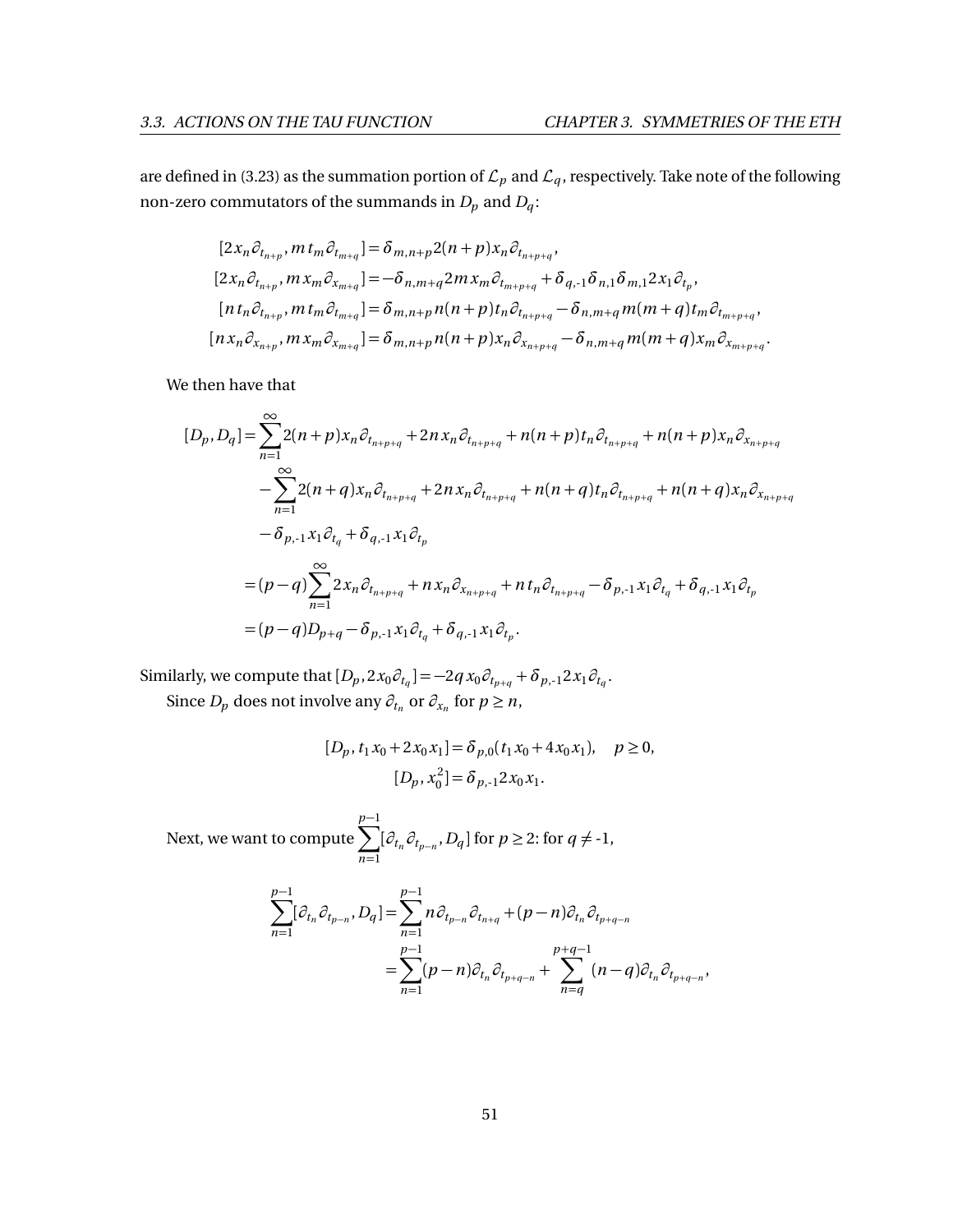and for  $q = -1$ ,

$$
\sum_{n=1}^{p-1} [\partial_{t_n} \partial_{t_{p-n}}, D_{-1}] = \sum_{n=2}^{p-1} n \partial_{t_{p-n}} \partial_{t_{n-1}} + \sum_{n=1}^{p-2} (p-n) \partial_{t_n} \partial_{t_{p-n-1}}
$$
  

$$
= \sum_{n=1}^{p-2} (n+1) \partial_{t_{p-n-1}} \partial_{t_n} + (p-n) \partial_{t_n} \partial_{t_{p-n-1}}
$$
  

$$
= (p+1) \sum_{n=1}^{p-2} \partial_{t_n} \partial_{t_{p-1-n}}.
$$

We also have that

$$
\sum_{n=1}^{p-1} [\partial_{t_n} \partial_{t_{p-n}}, t_1 x_0] = 2 x_0 \partial_{t_{p-1}}
$$

and that

$$
[2x_0\partial_{t_p}, t_1x_0] = \delta_{p,1} 2x_0^2.
$$

So, let us compute  $[\mathcal{L}_0, \mathcal{L}_{-1}]$ ,  $[\mathcal{L}_1, \mathcal{L}_{-1}]$ , and  $[\mathcal{L}_p, \mathcal{L}_{-1}]$  for  $p \geq 2$ :

$$
[\mathcal{L}_0, \mathcal{L}_{-1}] = [D_0 + x_0^2, D_{-1} + t_1 x_0 + 2x_0 x_1]
$$
  
= [D\_0, D\_{-1}] + [D\_0, t\_1 x\_0 + 2x\_0 x\_1] + [x\_0^2, D\_{-1}]  
= D\_{-1} + t\_1 x\_0 + 4x\_0 x\_1 - 2x\_0 x\_1  
= D\_{-1} + t\_1 x\_0 + 2x\_0 x\_1 = \mathcal{L}\_{-1};

$$
[\mathcal{L}_1, \mathcal{L}_{-1}] = [D_1 + 2x_0 \partial_{t_1}, D_{-1} + t_1 x_0 + 2x_0 x_1]
$$
  
= [D\_1, D\_{-1}] + [2x\_0 \partial\_{t\_1}, D\_{-1}] + [2x\_0 \partial\_{t\_1}, t\_1 x\_0]  
= 2D\_0 + x\_1 \partial\_{t\_1} - 2x\_1 \partial\_{t\_1} 2x\_0^2  
= 2(D\_0 + x\_0^2) = 2\mathcal{L}\_0;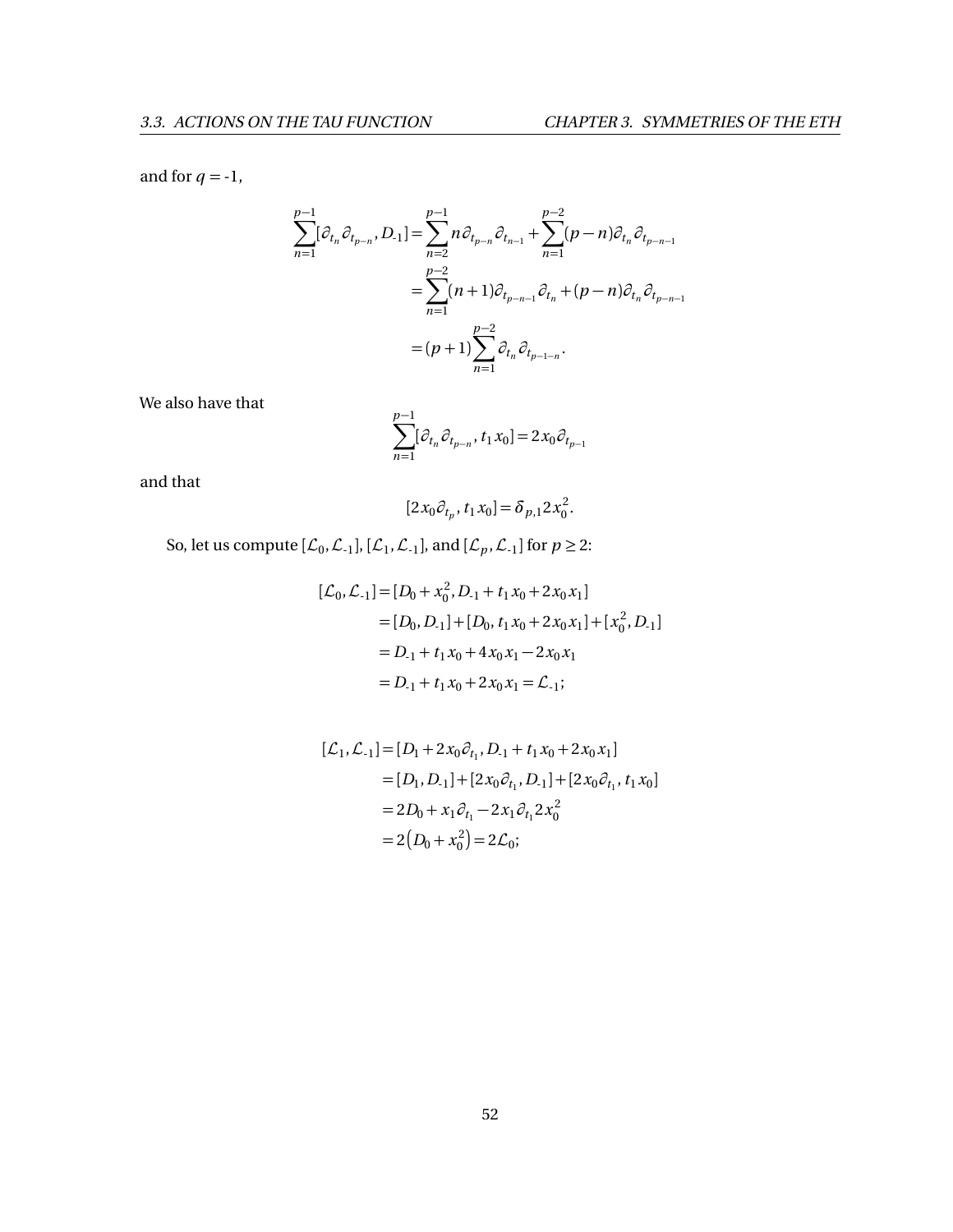$$
[\mathcal{L}_p, \mathcal{L}_{-1}] = [D_p + 2x_0 \partial_{t_p} + \sum_{n=1}^{p-1} \partial_{t_n} \partial_{t_{p-n}}, D_{-1} + t_1 x_0 + 2x_0 x_1]
$$
  
\n
$$
= [D_p, D_{-1}] + [2x_0 \partial_{t_p}, D_{-1}] + \sum_{n=1}^{p-1} [\partial_{t_n} \partial_{t_{p-n}}, D_{-1}] + \sum_{n=1}^{p-1} [\partial_{t_n} \partial_{t_{p-n}}, t_1 x_0]
$$
  
\n
$$
= (p+1)D_{p-1} + x_1 \partial_{t_p} - x_1 \partial_{t_p} + 2p x_0 \partial_{t_{p-1}} + (p+1) \sum_{n=1}^{p-2} \partial_{t_n} \partial_{t_{p-1-n}} + 2x_0 \partial_{t_{p-1}}
$$
  
\n
$$
= (p+1) \left( D_{p-1} + 2x_0 \partial_{t_{p-1}} + \sum_{n=1}^{p-2} \partial_{t_n} \partial_{t_{p-1-n}} \right) = (p+1) \mathcal{L}_{p-1}.
$$

So, the relations hold when one of the operators is  $\mathcal{L}_{-1}$ .

Next we compute  $[\mathcal{L}_p, \mathcal{L}_0]$  for  $p \in \mathbb{Z}_{\geq 1}$  to show it holds for either operator being  $\mathcal{L}_0$ :

$$
[\mathcal{L}_p, \mathcal{L}_0] = [D_p + 2x_0 \partial_{t_p} + \sum_{n=1}^{p-1} \partial_{t_n} \partial_{t_{p-n}}, D_0 + x_0^2]
$$
  
\n
$$
= [D_p, D_0] + [2x_0 \partial_{t_p}, D_0] + \sum_{n=1}^{p-1} [\partial_{t_n} \partial_{t_{p-n}}, D_0]
$$
  
\n
$$
= p D_p + 2p x_0 \partial_{t_p} + p \sum_{n=1}^{p-1} \partial_{t_n} \partial_{t_{p-n}}
$$
  
\n
$$
= p \left( D_p + 2x_0 \partial_{t_p} + \sum_{n=1}^{p-1} \partial_{t_n} \partial_{t_{p-n}} \right) = p \mathcal{L}_p.
$$

Finally, we compute  $[\mathcal{L}_p, \mathcal{L}_q]$  for  $p, q \in \mathbb{Z}_{\geq 1}$ :

$$
[\mathcal{L}_p, \mathcal{L}_q] = [D_p + 2x_0 \partial_{t_p} + \sum_{n=1}^{p-1} \partial_{t_n} \partial_{t_{p-n}}, D_q + 2x_0 \partial_{t_q} + \sum_{n=1}^{q-1} \partial_{t_n} \partial_{t_{q-n}}]
$$
  
\n
$$
= (p-q)D_{p+q} + 2p x_0 \partial_{t_{p+q}} + \sum_{n=1}^{p-1} (p-n) \partial_{t_n} \partial_{t_{p+q-n}} + \sum_{n=q}^{p+q-1} (n-q) \partial_{t_n} \partial_{t_{p+q-n}}
$$
  
\n
$$
-2q x_0 \partial_{t_{p+q}} - \sum_{n=1}^{q-1} (q-n) \partial_{t_n} \partial_{t_{p+q-n}} - \sum_{n=p}^{p+q-1} (n-p) \partial_{t_n} \partial_{t_{p+q-n}}
$$
  
\n
$$
= (p-q) \left( D_{p+q} + 2x_0 \partial_{t_{p+q}} + \sum_{n=1}^{p+q-1} \partial_{t_n} \partial_{t_{p+q-n}} \right) = (p-q) \mathcal{L}_{p+q}.
$$

Thus, the commutation relations hold for any such  $\mathcal{L}_p$  ,  $\mathcal{L}_q$  .

 $\Box$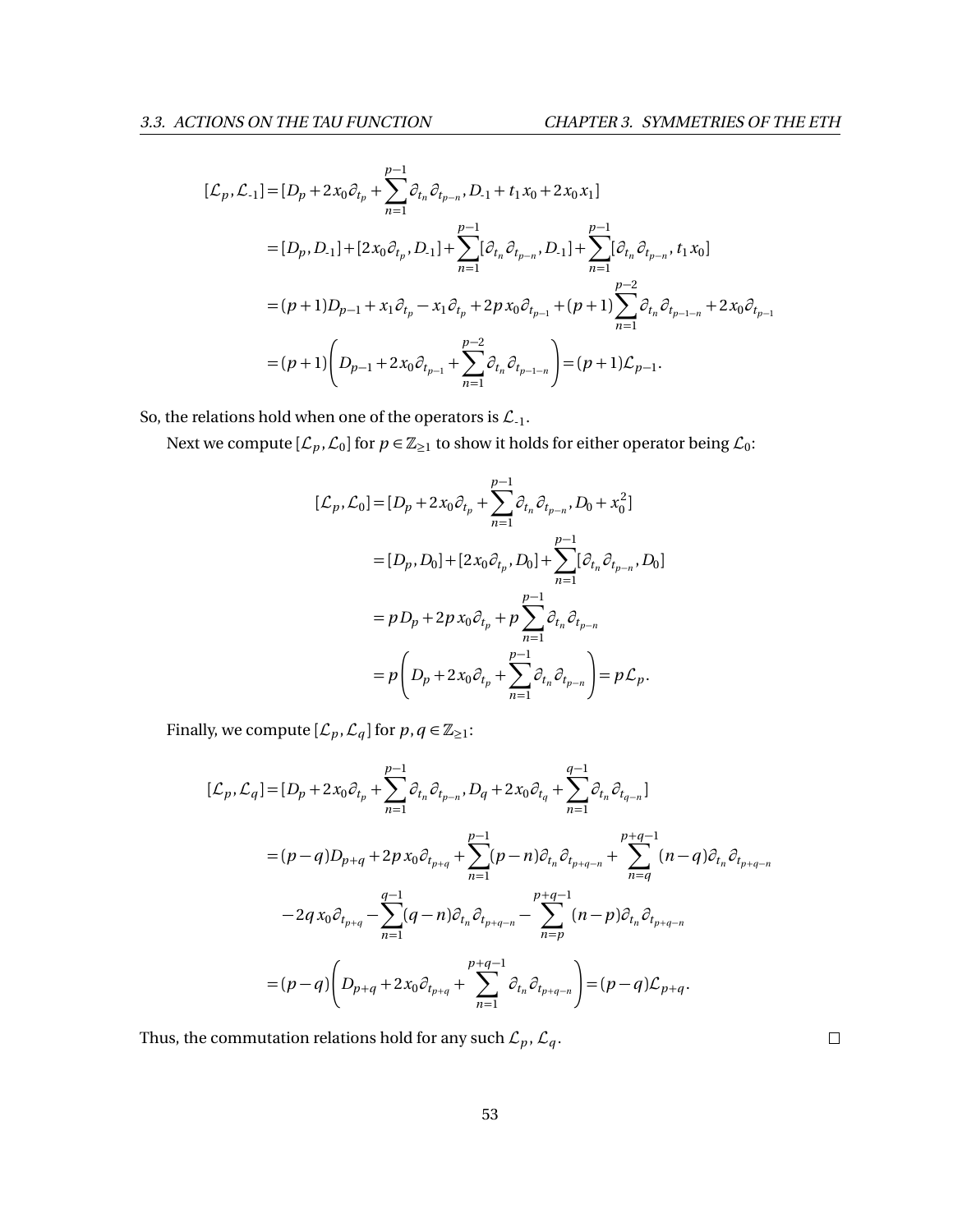The combination of Propositions [3.7](#page-55-0) and [3.8](#page-56-0) prove for us the second main theorem of this thesis:

**Theorem 3.3.** *The actions of the additional flows on the wave functions in [\(3.12\)](#page-36-3) induce actions on the tau function:*

$$
\partial_{t_{\ell}^*}\tau = \mathcal{L}_{\ell-1}\tau,\tag{3.30}
$$

*where*  $\mathcal{L}_{\ell-1}$  *are defined in* [\(3.29\)](#page-56-1)*.* 

Finally, recall from [\(2.26\)](#page-30-0) that we performed a change of variables to simplify the notation for the extended Toda hierarchy. If we perform the reverse change of variables,

$$
s = \frac{x}{\epsilon},
$$
  
\n
$$
t_{n+1} = \frac{1}{\epsilon(n+1)!} (t^{2,n} - 2c_{n+1}t^{1,n+1}),
$$
  
\n
$$
x_n = \frac{1}{\epsilon n!} t^{1,n},
$$
\n(3.31)

on the Virasoro operators of [\(3.29\)](#page-56-1), we obtain the following formulas for  $\mathcal{L}_p$ :

<span id="page-60-0"></span>
$$
\mathcal{L}_{-1} = \sum_{\substack{n=1 \ \infty}}^{\infty} t^{\alpha, n} \partial_{t^{\alpha, n-1}} + \frac{1}{\epsilon^2} t^{1, 0} t^{2, 0},
$$
\n
$$
\mathcal{L}_{0} = \sum_{n=1}^{\infty} n(t^{1, n} \partial_{t^{1, n}} + t^{2, n-1} \partial_{t^{2, n-1}}) + 2t^{1, n} \partial_{t^{2, n-1}} + \frac{1}{\epsilon} (t^{1, 0})^2,
$$
\n
$$
\mathcal{L}_{p} = \epsilon^2 \sum_{\substack{n=1 \ \infty}}^{p-1} k! (p-n)! \partial_{t^{2, n-1}} \partial_{t^{2, p-n-1}} + \sum_{n=1}^{\infty} \frac{(p+n)!}{(n-1)!} (t^{1, n} \partial_{t^{1, p+n}} + t^{2, n-1} \partial_{t^{2, p+n-1}})
$$
\n
$$
+ 2 \sum_{n=0}^{\infty} \alpha_p(n) t^{1, n} \partial_{t^{2, p+n-1}},
$$
\n(3.32)

where

$$
\alpha_p(0) = p!,
$$
\n $\alpha_p(n) = \frac{(p+n)!}{(n-1)!} \sum_{j=n}^{p+n} \frac{1}{j},$ \n $n > 0,$ 

and sums that include  $t^{\alpha,*}$  are implied to be sums over  $\alpha = 1,2$ . These  $\mathcal{L}_p$  of [\(3.32\)](#page-60-0) precisely match those given by Dubrovin and Zhang in [[9](#page-74-2)].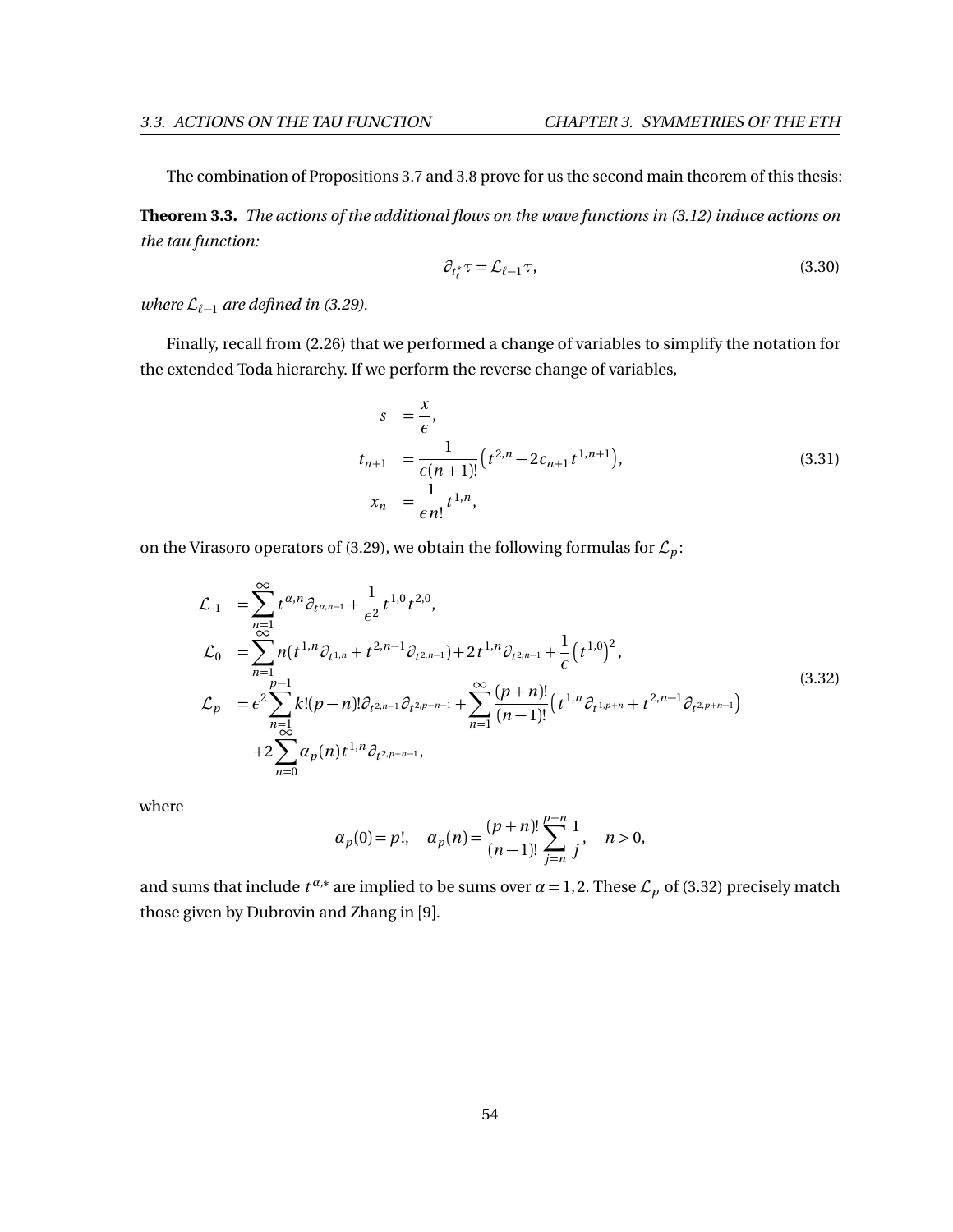# **CHAPTER**

# 4

# **EXTENDED BIGRADED TODA**

Attention is now turned toward a hierarchy of which the extended Toda is a special case. Instead of considering a Lax operator whose powers of *Λ* stop at 1 and -1, we consider difference operators whose highest power of *Λ* is *k* and whose lowest power is -*m*, where *k*, *m* ∈  $\mathbb{Z}_{\geq 1}$ . This hierarchy was first introduced by Carlet in [[4](#page-74-3)] as a generalization of the extended Toda and was further investigated by Carlet and van de Leur in [[6](#page-74-4)]. Using these two papers, Section [4.1](#page-61-0) will consist of the definitions of the bigraded Toda and extended bigraded Toda. We define the additional symmetries of the hierarchy in Lax form in Section [4.2,](#page-65-0) very similar to what was done in Chapter [3.](#page-31-0) In Section [4.3,](#page-69-0) we determine the action of these flows on the tau function.

# <span id="page-61-0"></span>4.1 Definition

Just as with the ETH, the extended bigraded Toda hierarchy is an extension of a smaller hierarchy, the bigraded Toda hierarchy. Thus, this section will first define this hierarchy and then move on to define the extended bigraded Toda.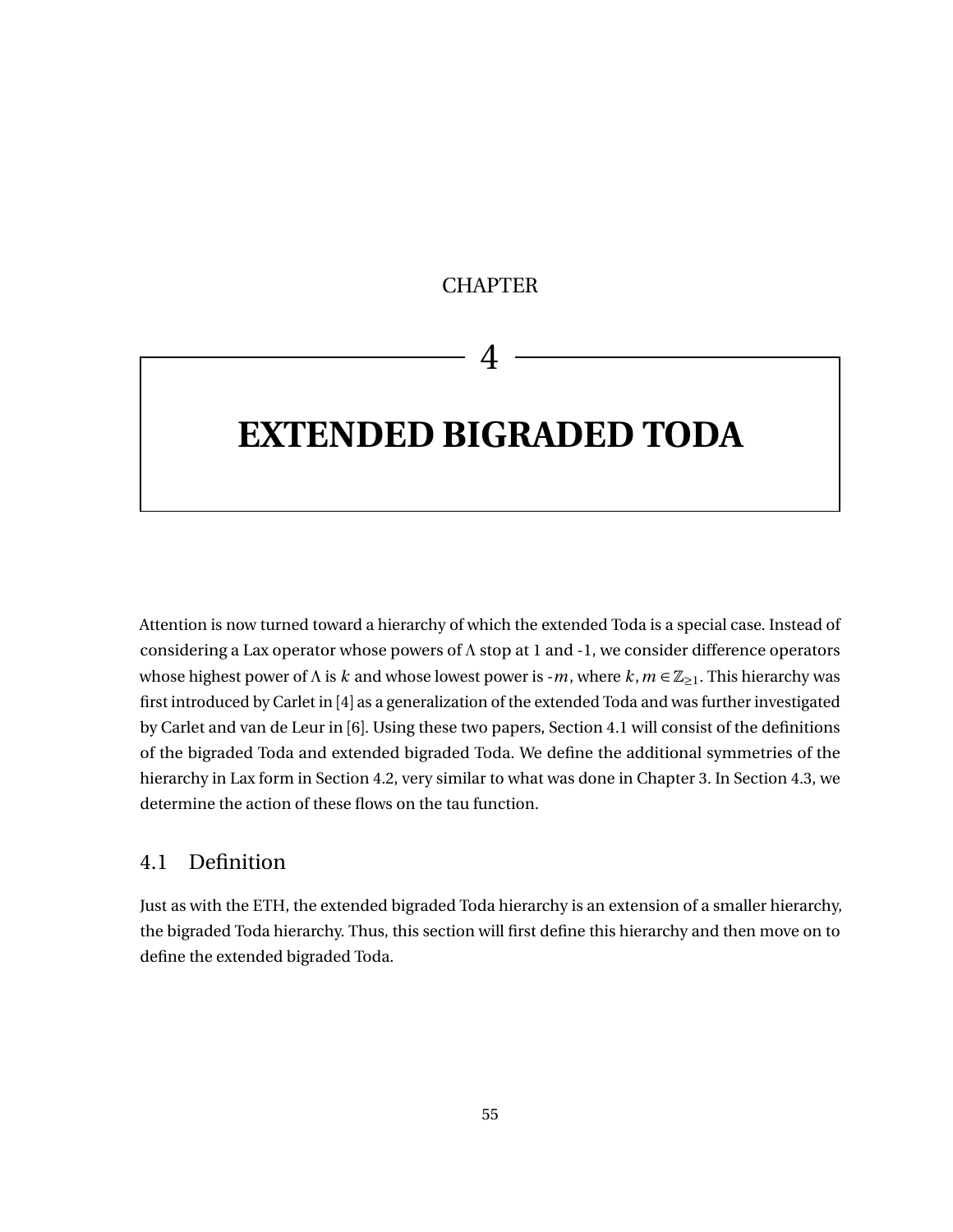## Bigraded Toda Hierarchy

Consider a Lax operator of the form

$$
L = \Lambda^k + u_{k-1} \Lambda^{k-1} + \dots + u_{-m+1} \Lambda^{m+1} + u_{-m} \Lambda^{m},
$$
\n(4.1)

where  $k, m \in \mathbb{Z}_{\geq 1}$  and  $u_{-m} \neq 0$ . In the special case where  $k = m = 1$ , it is clear that this form reduces to the Lax operator of the Toda hierarchy.

Just as with the Toda and extended Toda hierarchies, the Lax operator has representations using dressing operators,

$$
W = 1 + \sum_{i=1}^{\infty} w_i(s) \Lambda^{i}
$$

and

<span id="page-62-0"></span>
$$
\bar{W} = \sum_{i=0}^{\infty} \bar{w}_i(s) \Lambda^i, \quad \bar{w}_0(s) \neq 0:
$$
  

$$
L = W \Lambda^k W^{-1} = \bar{W} \Lambda^{m} \bar{W}^{-1}.
$$
 (4.2)

Similar to how the KP hierarchy and its Lax operator were introduced in Chapter [1,](#page-7-0) [\(4.2\)](#page-62-0) allows us to define fractional power of *L*:

$$
L^{\frac{1}{k}} = W\Lambda W^{-1} = \Lambda + \sum_{i\geq 0} a_i(s)\Lambda^{-i}, \quad L^{\frac{1}{m}} = \bar{W}\Lambda^{-1}\bar{W}^{-1} = \sum_{i\geq 1} b_i(s)\Lambda^i.
$$
 (4.3)

Note that *L* commutes with both of these operators and that we have

$$
\left(L^{\frac{1}{k}}\right)^k = \left(L^{\frac{1}{m}}\right)^m = L.
$$

It is heavily stressed that, due to the powers of Λ involved in each operator,  $L^{\frac{1}{k}}$  ≠  $L^{\frac{1}{m}}$ , unless we are in the notable case  $k = m = 1$ . We will use the notation

$$
L^{\frac{p}{k}} = \left(L^{\frac{1}{k}}\right)^p = W\Lambda^p W^{-1}, \quad L^{\frac{p}{m}} = \left(L^{\frac{1}{m}}\right)^p = \bar{W}\Lambda^{-p}\bar{W}^{-1}, \quad p \in \mathbb{Z}.
$$

With these new operators in mind, we have the following:

**Definition 4.1.** Define variables  $t_n$  and  $\bar{t}_n$ ,  $n \in \mathbb{Z}_{\geq 1}$ , with a system of flows on the Lax operator L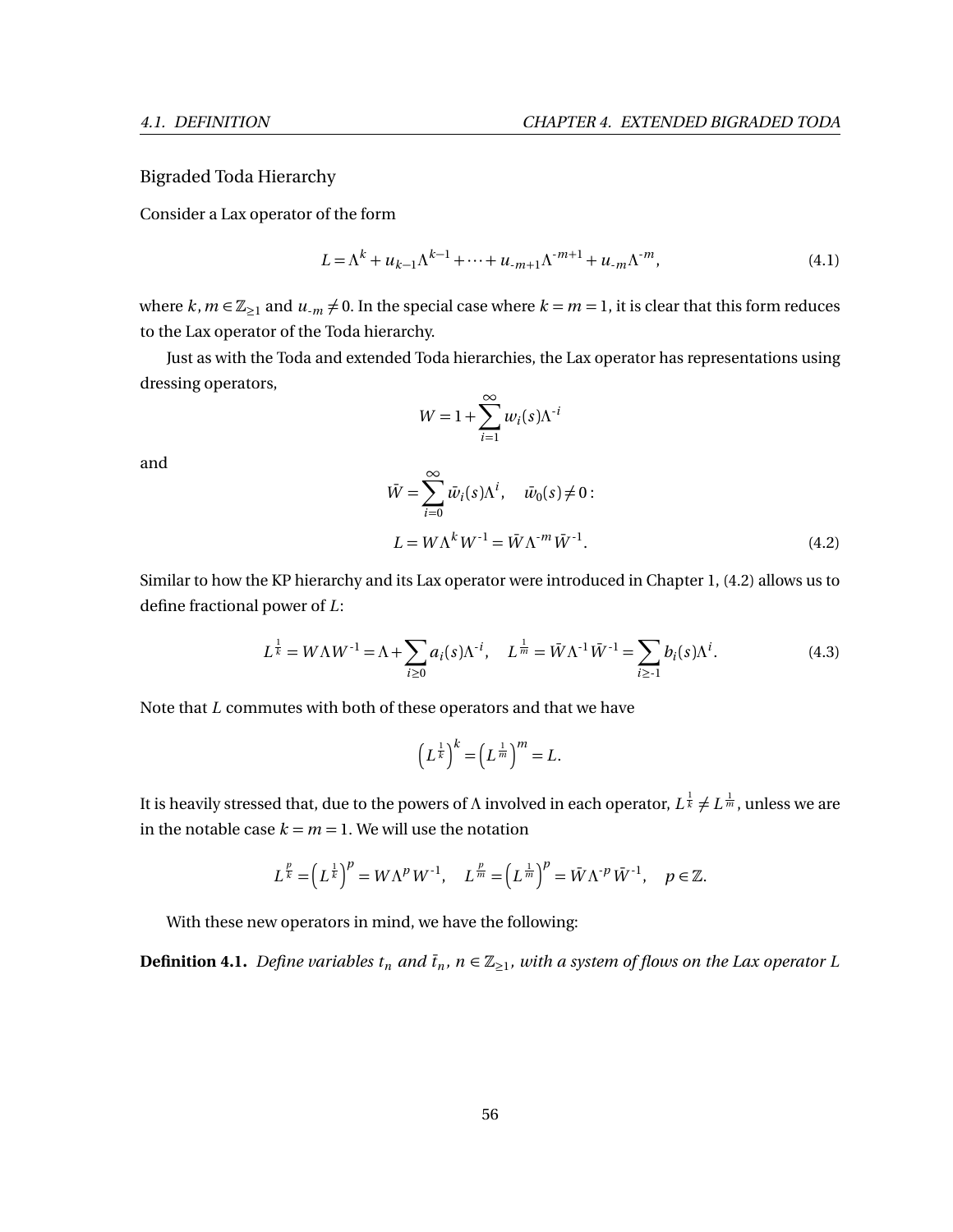*given by*

<span id="page-63-0"></span>
$$
\frac{\partial L}{\partial t_n} = [(L^{\frac{n}{k}})_+, L] = [-(L^{\frac{n}{k}})_-, L], \n\frac{\partial L}{\partial \bar{t}_n} = [(L^{\frac{n}{m}})_+, L] = [-(L^{\frac{n}{m}})_-, L],
$$
\n(4.4)

*where* ( )<sup>+</sup> *and* ( )<sup>−</sup> *are defined as in Toda and extended Toda. These flows define the* **bigraded Toda hierarchy***.*

Using this notation, it is important to note that we consider  $t_{nk} = \bar{t}_{nm}$  since their flows on *L* are identical. The flows of [\(4.4\)](#page-63-0) also induce flows on the dressing operators:

$$
\frac{\partial W}{\partial t_n} = -(L^{\frac{n}{k}})_- W, \qquad \frac{\partial \bar{W}}{\partial t_n} = (L^{\frac{n}{k}})_+ \bar{W}, \n\frac{\partial W}{\partial \bar{t}_n} = -(L^{\frac{n}{m}})_- W, \qquad \frac{\partial \bar{W}}{\partial \bar{t}_n} = (L^{\frac{n}{m}})_+ \bar{W}.
$$
\n(4.5)

Logarithm of *L* and Definition of the Hierarchy

Extending the bigraded Toda involves the same steps as with the Toda hierarchy. Define the **loga***rithm of L* as before:

$$
\log L = \frac{1}{2} \left( W \partial_s W^{-1} - \bar{W} \partial_s \bar{W}^{-1} \right).
$$

Just as before, this operator commutes with *L* and all integral powers of *L*. However, the composition of a fractional power of *L* and log*L* is not well defined.

Using log*L*, we have the following:

**Definition 4.2.** *The* **extended bigraded Toda hierarchy** *(abbreviated EBTH) consists of a system of flows given in Lax pair form by [\(4.4\)](#page-63-0) and by*

$$
\frac{\partial L}{\partial x_n} = [(2L^n \log L)_+, L] = [-(2L^n \log L)_-, L], \quad n \in \mathbb{Z}_{\ge 0}.
$$
\n(4.6)

Just as with extended Toda, these new flows induce corresponding actions on the dressing operators:

$$
\frac{\partial W}{\partial x_n} = -(2L^n \log L)_- W, \quad \frac{\partial \bar{W}}{\partial x_n} = (2L^n \log L)_+ \bar{W}.
$$
\n(4.7)

#### Change of Variables

The version of the extended bigraded Toda hierarchy presented in this thesis is not the version originally introduced by Carlet in [[4](#page-74-3)] nor the one used in [[6](#page-74-4)] by Carlet and van de Leur. We will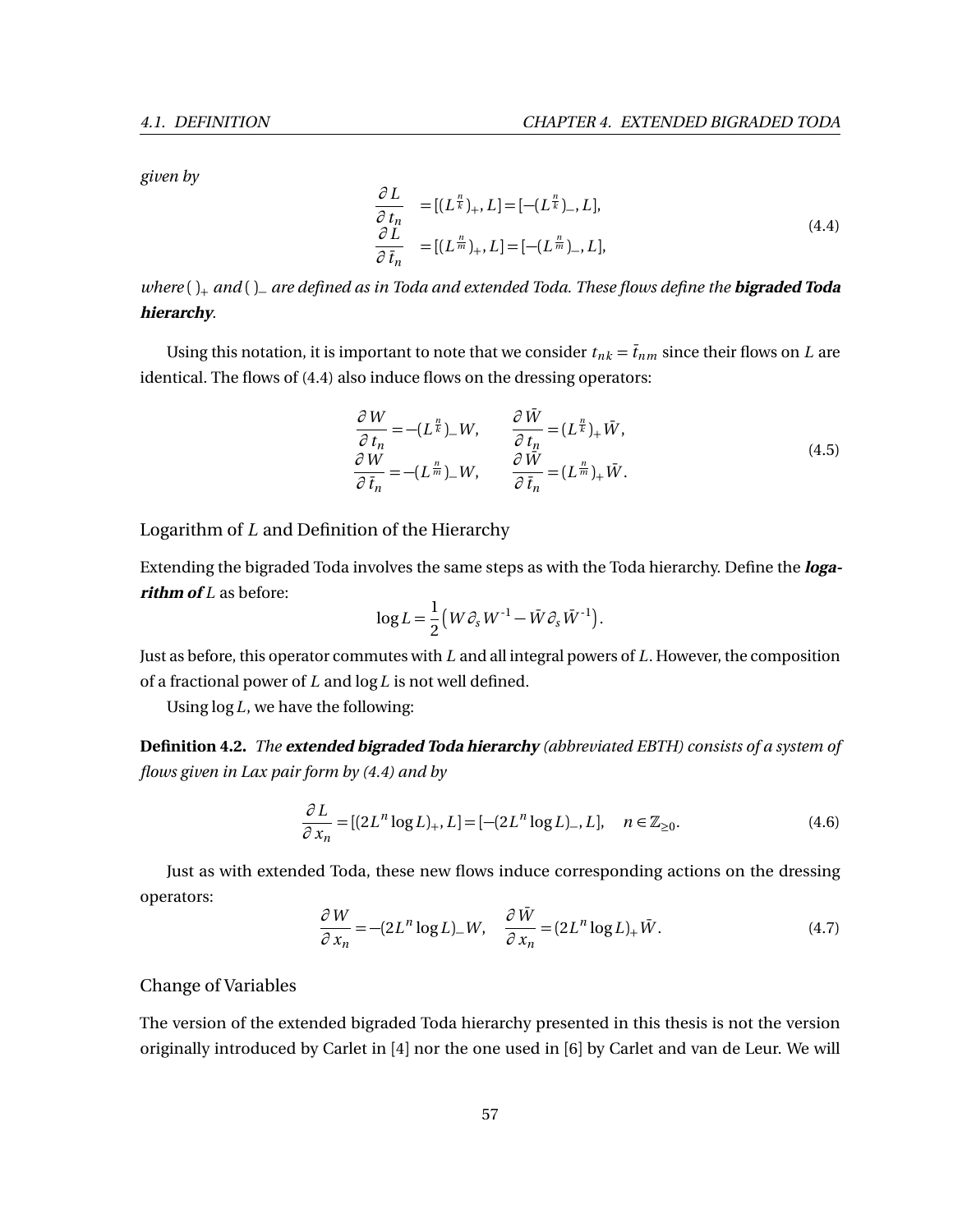compare our version with [[6](#page-74-4)] since that is the more recent publication. In that paper, the authors consider a Lax operator of the form

$$
L = \Lambda^{-k} + u_1 \Lambda^{-k+1} + \dots + u_{k+m} \Lambda^m, \quad u_{k+m} \neq 0,
$$

the reverse of what this thesis considers. Recalling the use of the spectral parameter *ε* from Section [2.3,](#page-24-0) the form of the Lax operator used in this thesis can be obtained by making the change  $\epsilon \to -\epsilon$ . Doing so also changes  $\Lambda \to \Lambda^{-1}$  and  $\zeta \to \zeta^{-1}$  (*z* in this thesis) in [[6](#page-74-4)].

After making this change, the authors define the extended bigraded Toda hierarchy as the following flows on *L*:

$$
\frac{\partial L}{\partial q_n^{\beta}} = [(B_n^{\beta})_+, L] = -[(B_n^{\beta})_-, L], \quad n \in \mathbb{Z}_{\ge 0}
$$
\n(4.8)

where

$$
B_n^{\beta} = \frac{1}{\epsilon k} \left( -\frac{\beta}{k} \right)_{n-1} L^{n-\frac{\beta}{k}+1}, \qquad \beta = 1, 2, \dots, k-1,
$$
  
\n
$$
B_n^{\beta} = \frac{1}{\epsilon m} \left( \frac{\beta - k}{m} - 1 \right)_{n-1} L^{\frac{\beta - k}{m} + n}, \qquad \beta = k+1, k+2, \dots, k+m,
$$
  
\n
$$
B_n^k = \frac{2}{\epsilon n!} \left( L^n \left( \log L - \frac{c_n}{2} \left( \frac{1}{k} + \frac{1}{m} \right) \right) \right),
$$
\n(4.9)

the harmonic numbers  $c_n$  are defined in [\(2.25\)](#page-29-2), and for  $\ell \in \mathbb{Z}_{\geq 1}$ ,

$$
(q)0 = 1,(q)ℓ = \prod_{i=1}^{l} (q - i + 1),(q)ℓ = \prod_{i=l+1}^{0} (q - i + 1)-1 = \frac{1}{(q + l)ℓ}.
$$

Using Takasaki's logic again, the use of the harmonic numbers and the use of  $(q)_n$  are necessary for the study of the underlying manifold. Otherwise, they are superficial and are dropped for this thesis. As with the ETH, we have the following change of variables allowing us to convert from the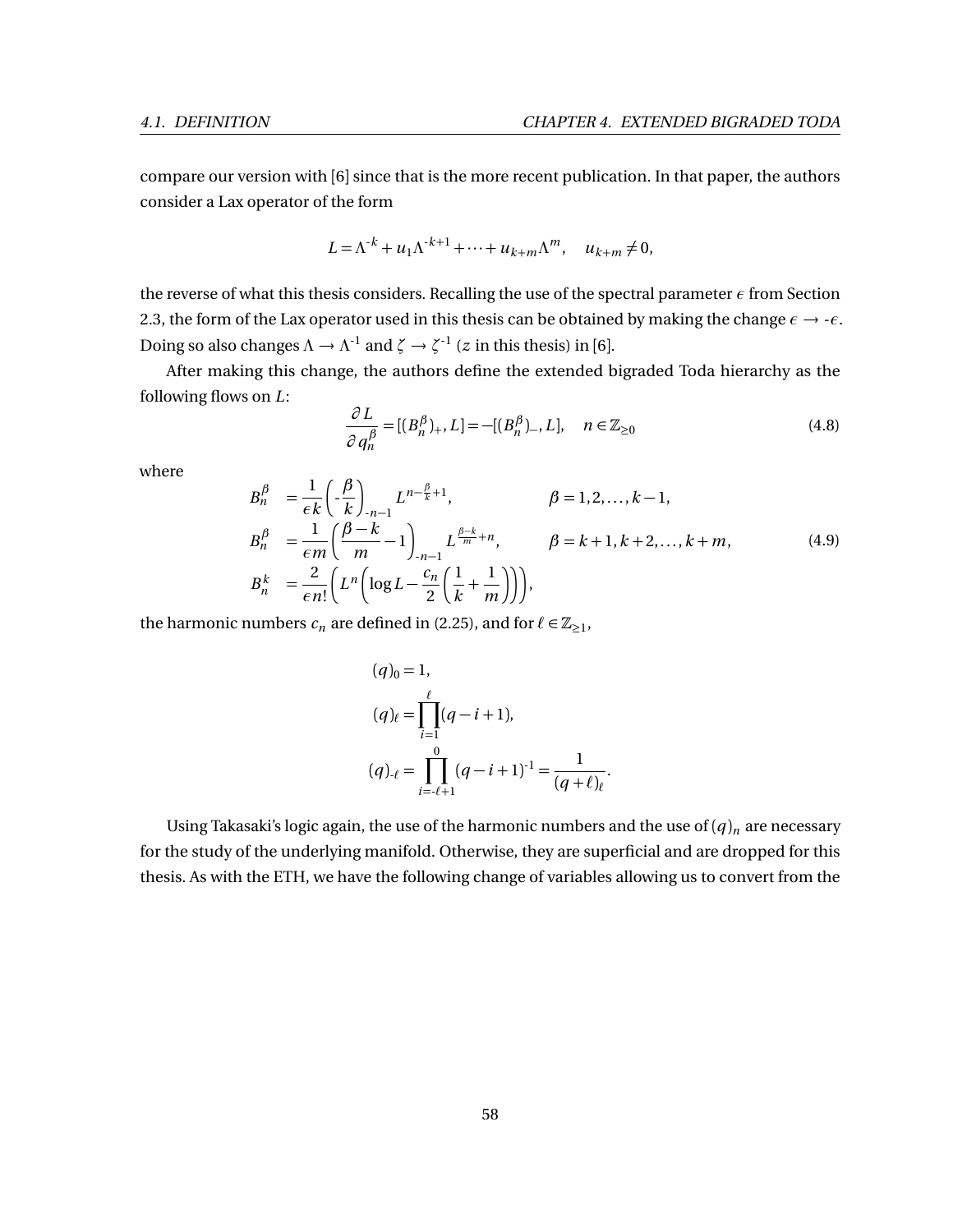definition of [[6](#page-74-4)] to the one used here:

$$
x = \epsilon s,
$$
  
\n
$$
q_n^{k-\alpha} = \epsilon k \left( n + \frac{\alpha}{k} \right)_{n+1} t_{nk+\alpha}, \quad \alpha = 1, 2, ..., k-1, n \in \mathbb{Z}_{\ge 0},
$$
  
\n
$$
q_n^{k+\beta} = \epsilon m \left( n + \frac{\beta}{m} \right)_{n+1} \overline{t}_{nm+\beta}, \quad \beta = 1, 2, ..., m-1,
$$
  
\n
$$
q_n^{k+m} = \epsilon m(n+1)! \left( t_{(n+1)k} + c_{n+1} \left( \frac{1}{k} + \frac{1}{m} \right) x_{k+1} \right),
$$
  
\n
$$
q_n^k = \epsilon n! x_n,
$$
  
\n(4.10)

keeping in mind that  $t_{nk} = \bar{t}_{nm}$ . The inverse of this change can be used to translate the results of the next section back to the version of the hierarchy used by Carlet and van de Leur.

# <span id="page-65-0"></span>4.2 Additional Symmetries

In this section, we use the methods found in Chapter [3](#page-31-0) to formulate additional symmetries for the EBTH in Lax form. As a result, many of the propositions and theorems found here have proofs very similar to those found in the previous chapter. Those proofs will be omitted, and any significant differences will be highlighted instead.

#### Wave Functions

To derive additional symmetries of the EBTH as was done for the ETH in Chapter [3,](#page-31-0) we need to introduce an appropriate pair of wave functions,  $\psi$  and  $\bar{\psi}$ . Similar to how Takasaki does this for the ETH in [[17](#page-75-0)], the exponential terms of the wave functions are generated by acting on *z <sup>s</sup>* with the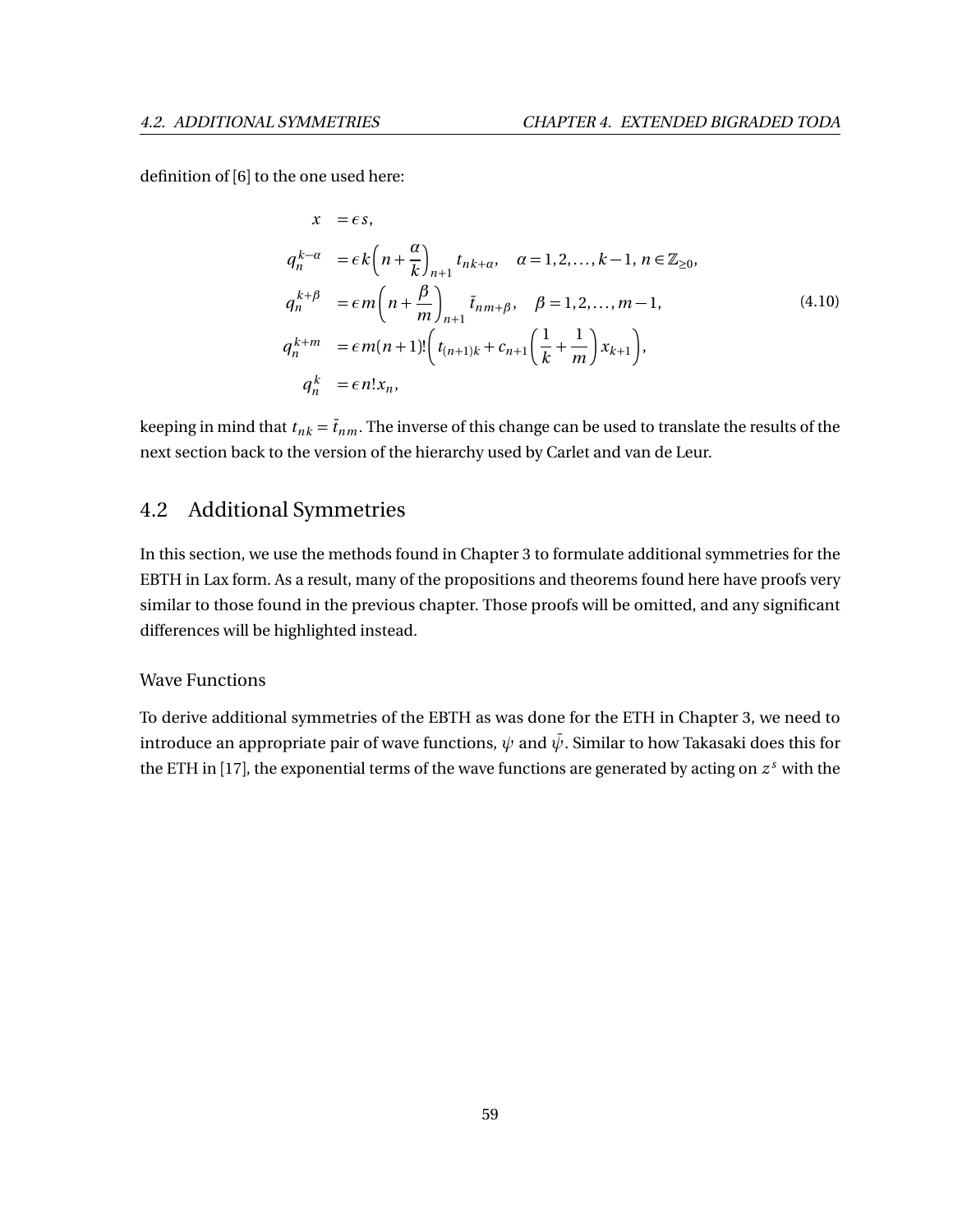undressed generators of the flows of the hierarchy:

$$
\exp\left(\sum_{n=1}^{\infty} t_n \Lambda^n - \frac{1}{2} t_{nk} \Lambda^{nk}\right) z^s = z^s e^{\sum t_n z^n - \frac{1}{2} \sum t_{nk} z^{nk}},
$$

$$
\exp\left(\sum_{n=1}^{\infty} x_n \Lambda^{nk} \partial_s\right) z^s = z^{s + \sum x_n z^{nk}},
$$

$$
\exp\left(\sum_{n=1}^{\infty} \overline{t}_n \Lambda^{-n} - \frac{1}{2} \overline{t}_{nm} \Lambda^{-nm}\right) z^s = z^s e^{-\sum \overline{t}_n z^{-n} + \frac{1}{2} \sum \overline{t}_{nm} z^{-nm}},
$$

$$
\exp\left(\sum_{n=1}^{\infty} x_n \Lambda^{-nm} \partial_s\right) z^s = z^{s + \sum x_n z^{-nm}}.
$$

This gives us the following definitions for wave functions of the EBTH:

$$
\psi := W \chi = w \chi, \n\bar{\psi} := \bar{W} \bar{\chi} = \bar{w} \bar{\chi},
$$
\n(4.11)

where  $w = w(s, z)$  and  $\bar{w} = \bar{w}(s, z)$  are defined as in the extended Toda and

$$
\chi = z^{s+\sum x_n z^{kn}} e^{\sum t_n z^n - \frac{1}{2}\sum t_{nk} z^{nk}},
$$
  

$$
\bar{\chi} = z^{s+\sum x_n z^{-mn}} e^{-\sum \bar{t}_n z^{-n} + \frac{1}{2}\sum t_{nk} z^{-nm}}.
$$

We thus have that

$$
L\psi = z^k \psi,
$$
  

$$
L\bar{\psi} = z^{-m}\bar{\psi}
$$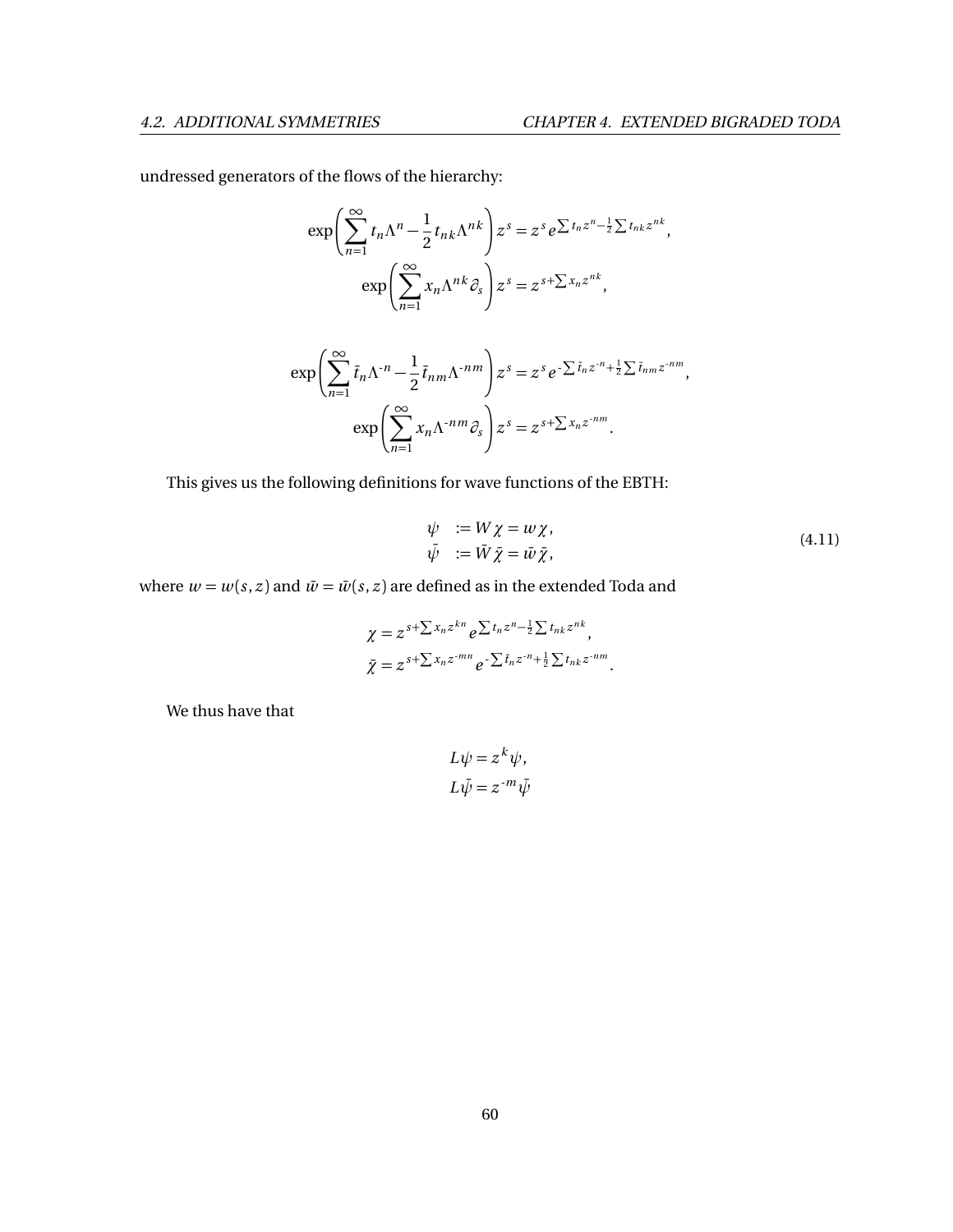and that the flows of the hierarchy act on these wave functions as follows:

$$
\frac{\partial \psi}{\partial t_n} = (L^{\frac{n}{k}})_+ \psi, \quad n \notin k \mathbb{Z}_{\geq 1},
$$
  

$$
\frac{\partial \psi}{\partial t_{nk}} = \left( -(L^n)_- + \frac{1}{2} L^n \right) \psi,
$$
  

$$
\frac{\partial \psi}{\partial \bar{t}_n} = -(L^{\frac{n}{m}})_- \psi, \quad n \notin m \mathbb{Z}_{\geq 1},
$$
  

$$
\frac{\partial \psi}{\partial x_n} = (L^n \partial_s + P_n) \psi,
$$

$$
\frac{\partial \bar{\psi}}{\partial t_n} = (L^{\frac{n}{k}})_+ \bar{\psi}, \quad n \notin k\mathbb{Z}_{\geq 1},
$$

$$
\frac{\partial \bar{\psi}}{\partial \bar{t}_{nm}} = \left( (L^n)_+ - \frac{1}{2} L^n \right) \bar{\psi},
$$

$$
\frac{\partial \bar{\psi}}{\partial \bar{t}_n} = -(L^{\frac{n}{m}})_- \bar{\psi}, \quad n \notin m\mathbb{Z}_{\geq 1},
$$

$$
\frac{\partial \bar{\psi}}{\partial x_n} = (L^n \partial_s + P_n) \bar{\psi}.
$$

Here,  $P_n$  is defined as in the ETH in Definition [2.4.](#page-26-1)

### $M$  and  $\overline{M}$

With the introduction of wave functions for the hierarchy, we can now derive the operators *M* and  $\overline{M}$ . Just like before, we want these operators defined in such a way that

$$
[L,M]=[L,\bar{M}]=1.
$$

To this end,  $M$  and  $\overline{M}$  are to act on their respective wave functions as follows:

$$
M\psi = \partial_{z^k}\psi, \quad \bar{M}\bar{\psi} = \partial_{z^m}\bar{\psi}.
$$

Mirroring the derivations from Section [3.1,](#page-31-1) we have the following definitions for *M* and  $\bar{M}$ :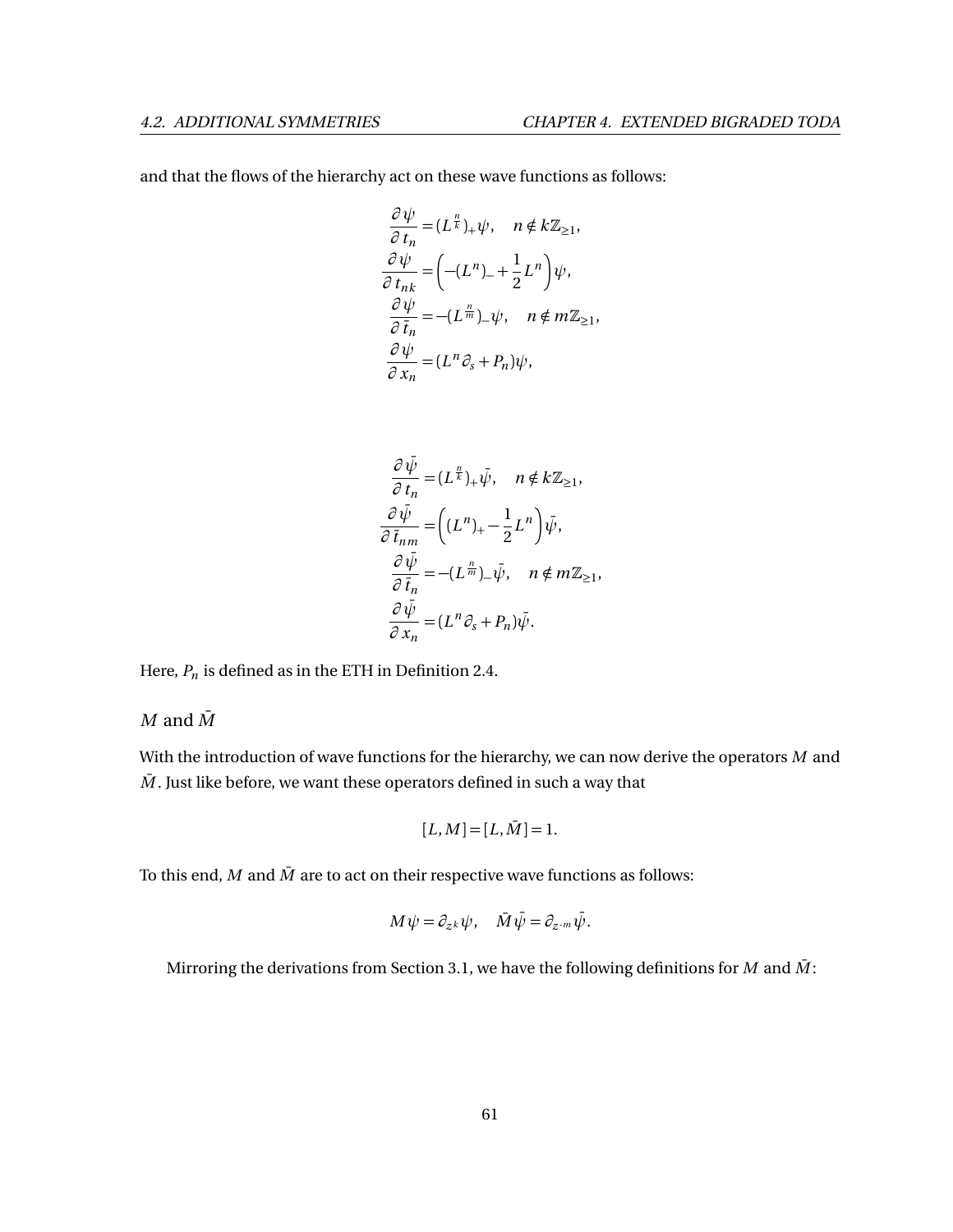$$
M := \frac{1}{k} W s \Lambda^{k} W^{-1} + \sum_{n=1}^{\infty} \left( \frac{1}{k} x_n L^{n-1} + n x_n W \partial_s W^{-1} L^{n-1} + \frac{n}{k} t_n L^{\frac{n-k}{k}} - \frac{1}{2} n t_{nk} L^{n-1} \right), \tag{4.12}
$$

$$
\bar{M} := -\left(\frac{1}{m}\bar{W}s\Lambda^m\bar{W}^{-1} + \sum_{n=1}^{\infty} \left(\frac{1}{m}x_nL^{n-1} - nx_n\bar{W}\partial_s\bar{W}^{-1}L^{n-1} + \frac{n}{m}\bar{t}_nL^{\frac{n-m}{m}} - \frac{1}{2}n\bar{t}_{nm}L^{n-1}\right)\right).
$$
(4.13)

The flows of the EBTH act on  $M$  and  $\bar{M}$  as follows:

$$
\partial_{t_n} M = \left[ -(L^{\frac{n}{k}})_+ + L^{\frac{n}{k}}, M \right], \quad n \notin k \mathbb{Z}_{\geq 1},
$$
  

$$
\partial_{t_{nk}} M = \left[ -(L^n)_- + \frac{1}{2} L^n, M \right],
$$
  

$$
\partial_{\bar{t}_n} M = \left[ -(L^{\frac{n}{m}})_-, M \right], \quad n \notin m \mathbb{Z}_{\geq 1},
$$
  

$$
\partial_{x_n} M = \left[ L^n \partial_s + P_n, M \right]
$$

$$
\partial_{t_n} \bar{M} = [(L^{\frac{n}{k}})_+, M], \quad n \notin k\mathbb{Z}_{\geq 1},
$$
  
\n
$$
\partial_{t_{nk}} \bar{M} = [(L^n)_+ - \frac{1}{2} L^n, \bar{M}],
$$
  
\n
$$
\partial_{\bar{t}_n} \bar{M} = [(L^{\frac{n}{m}})_+ - L^{\frac{n}{m}}, \bar{M}], \quad n \notin m\mathbb{Z}_{\geq 1},
$$
  
\n
$$
\partial_{x_n} \bar{M} = [L^n \partial_s + P_n, \bar{M}].
$$

Finally, we have the following difference operator that commutes with *L*:

$$
M - \bar{M} = \frac{1}{k} W s \Lambda^{k} W^{-1} + \frac{1}{m} \bar{W} s \Lambda^{m} \bar{W}^{-1} + \sum_{n=1}^{\infty} \left( \left( \frac{1}{k} + \frac{1}{m} \right) x_{n} L^{n-1} + n x_{n} (2L^{n-1} \log L) + \frac{n}{k} t_{n} L^{\frac{n-k}{k}} + \frac{n}{m} \bar{t}_{n} L^{\frac{n-m}{m}} - n t_{n k} L^{n-1} \right).
$$
\n(4.14)

## Additional Symmetries

With the previous two sections in mind, the additional symmetries for the extended bigraded Toda hierarchy are defined identically to those of the ETH: define additional flows denoted by  $\partial_{t^*_\ell}$  that act on the Lax operator *L* by

<span id="page-68-0"></span>
$$
\partial_{t_{\ell}^*} L = [(B_{\ell})_+, L] = [-(B_{\ell})_-, L], \tag{4.15}
$$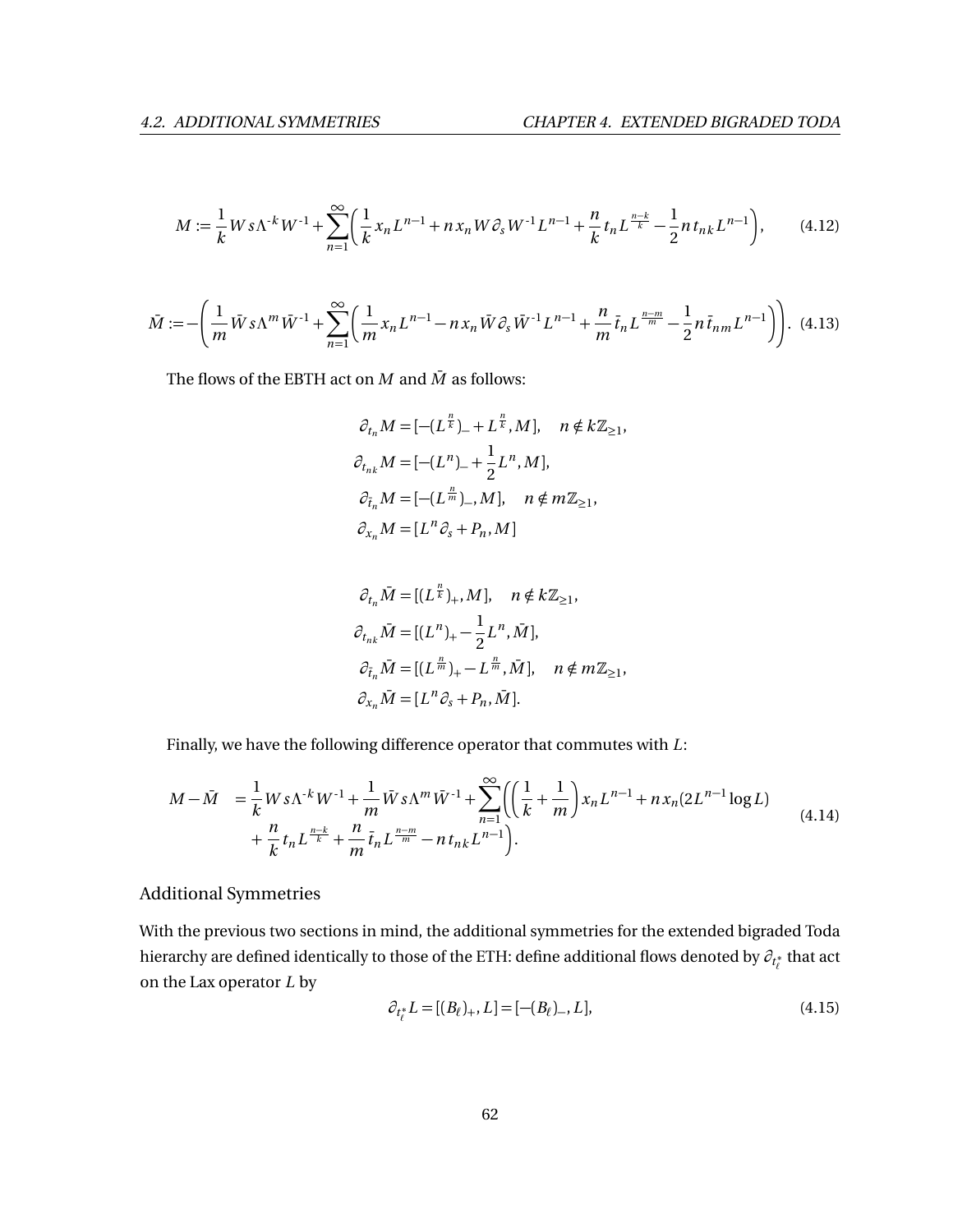.

where

$$
B_{\ell} = (M - \bar{M}) L^{\ell} - \frac{k-1}{2k} W \Lambda^{k(\ell-1)} W^{-1} + \frac{m+1}{2m} \bar{W} \Lambda^{-m(\ell-1)} \bar{W}^{-1}
$$

These flows induce actions on the wave operators, wave functions, and  $M$  and  $\overline{M}$ :

<span id="page-69-1"></span>
$$
\partial_{t_{\ell}^*} W = -(B_{\ell})_W, \quad \partial_{t_{\ell}^*} \bar{W} = (B_{\ell})_+ \bar{W}; \tag{4.16}
$$

$$
\partial_{t_{\ell}^*} \psi = -(B_{\ell})_{-} \psi, \quad \partial_{t_{\ell}^*} \bar{\psi} = (B_{\ell})_{+} \bar{\psi}.
$$
 (4.17)

$$
\partial_{t_{\ell}^*} M = [-(B_{\ell})_-, M], \quad \partial_{t_{\ell}^*} \bar{M} = [(B_{\ell})_+ \bar{M}]. \tag{4.18}
$$

The main result of this chapter is the following theorem:

**Theorem 4.1.** *The flows*  $\partial_{t^*_t}$  *defined in [\(4.15\)](#page-68-0) on <i>L* and in [\(4.16\)](#page-69-1) on W and  $\bar{W}$  define additional *symmetries in Lax pair form for the extended bigraded Toda hierarchy; i.e. for*  $Φ$  *being L, W, or*  $\bar{W}$ *and y being any of the*  $t_n$ *,*  $\bar{t}_n$ *, or*  $x_n$  *variables, we have that* 

$$
[\partial_y,\partial_{t^*_\ell}]\Phi=0.
$$

The proof of this theorem is fundamentally the same as the proof for Theorem [3.1](#page-41-0) and is therefore omitted. These additional symmetries commute with one another as the symmetries of the ETH do:

**Theorem 4.2.** *The map*  $\partial_{t_\ell^*}\longmapsto$  $\mathcal{L}_{\ell-1}$ *,*  $\ell\in\mathbb{Z}_{\geq 0}$  *defines a homomorphism between the flows of [\(4.16\)](#page-69-1) and* [\(4.15\)](#page-68-0) acting on W,  $\bar{W}$ , and L of the extended bigraded Toda hierarchy and the Virasoro algebra; *i.e.,*

$$
[\partial_{t_{\ell}^*}, \partial_{t_{\rho}^*}] \Phi = (\ell - p) \partial_{t_{\ell+p-1}^*} \Phi,
$$
\n(4.19)

 $where \Phi can be any of W, \overline{W}$ , and L.

Again the proof of this theorem is fundamentally the same as the proof for Theorem [3.2](#page-42-1) and is omitted.

## <span id="page-69-0"></span>4.3 Symmetries on Tau Function

Continuing with the process set forth in Chapter [3,](#page-31-0) the next step is to use the Adler-Shiota-van Moerbeke formula in [\(1.25\)](#page-15-0) to determine these symmetries' actions on the tau function of the EBTH. To do this, we require the representation of the coefficients of  $W$  and  $\bar{W}$  in terms of the tau function, such as [\(2.22\)](#page-29-1) for the ETH. Carlet and van de Leur provide such formulas in [[6](#page-74-4)], and after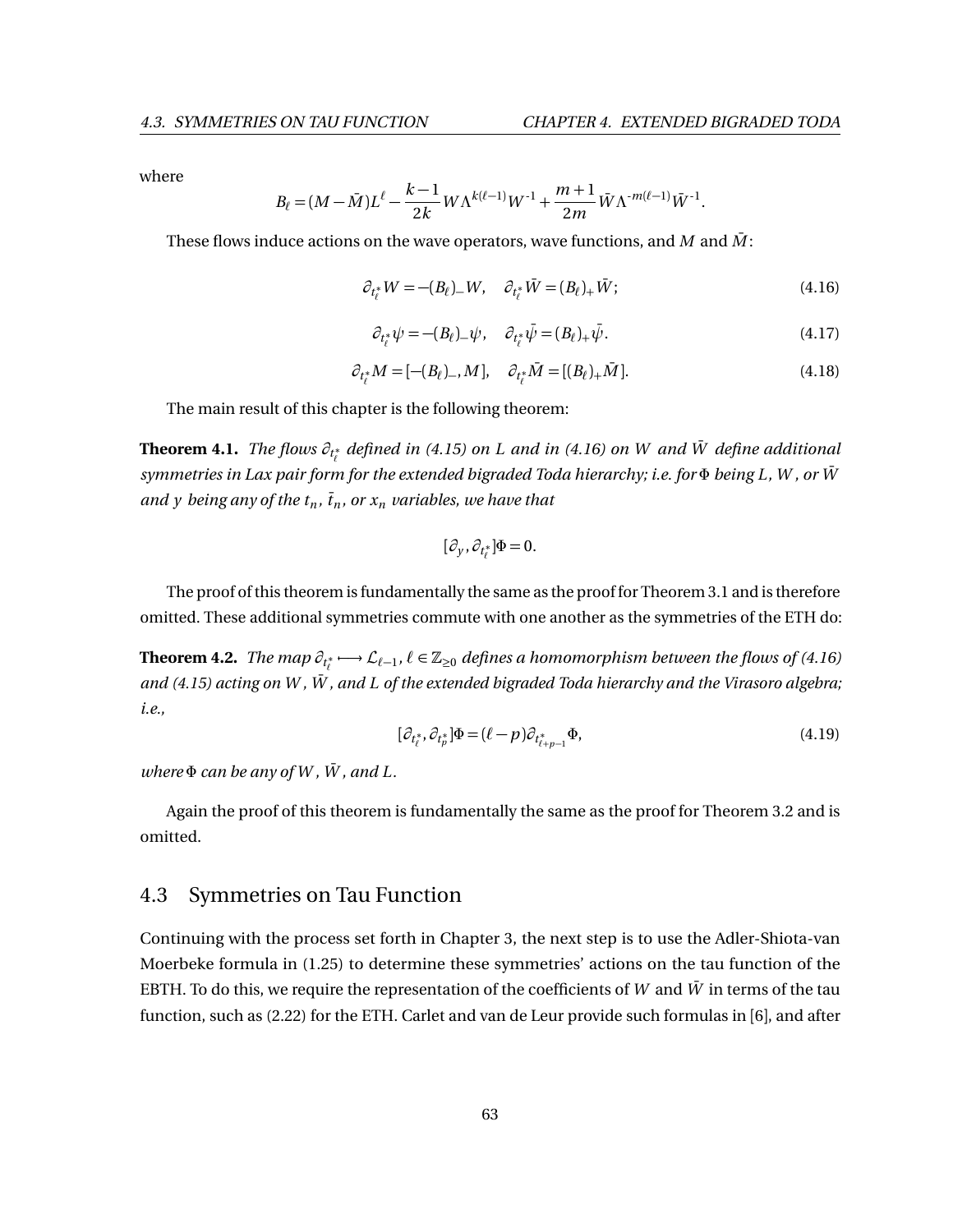the appropriate change of variables, we have the following:

$$
w(s, z) = \frac{G_1(z)\tau}{\tau}, \quad \bar{w}(s, z) = \frac{G_2(z)\tau}{\tau}.
$$
 (4.20)

Here,  $G_1(z)$  and  $G_2(z)$  are defined on functions of *s*, **t** = ( $t_1, t_2,...$ ), **i** = ( $\bar{t}_1, \bar{t}_2,...$ ), and **x** = ( $x_1, x_2,...$ ) by

$$
G_1(z)f(s,\mathbf{t},\bar{\mathbf{t}},\mathbf{x})=f(s,\mathbf{t}-[z^{-1}],\bar{\mathbf{t}},\mathbf{x})
$$

and

$$
G_2(z)f(s,\mathbf{t},\bar{\mathbf{t}},\mathbf{x})=f(s+1,\mathbf{t},\bar{\mathbf{t}}+[z],\mathbf{x})
$$

where  $[z]$  is defined in [\(1.20\)](#page-14-1).

We again want to find operators  $\mathcal{L}_p$ ,  $p \in \mathbb{Z}_{\ge-1}$  such that  $\partial_{t^*_{p+1}} \tau = \mathcal{L}_p \tau$  and

$$
\partial_{t_{p+1}^*}\psi=\bigg(G_1(z)\bigg(\frac{\mathcal{L}_p\,\tau}{\tau}\bigg)-\frac{\mathcal{L}_p\,\tau}{\tau}\bigg)\psi
$$

and

$$
\partial_{t_{p+1}^*} \bar{\psi} = \left( G_2(z) \left( \frac{\mathcal{L}_p \tau}{\tau} \right) - \frac{\mathcal{L}_p \tau}{\tau} \right) \bar{\psi}.
$$

Actions of  $\mathcal{L}_{-1}$  and  $\mathcal{L}_{0}$ 

**Proposition 4.1.** *The first additional symmetry of the EBTH acts on the tau function as*  $\partial_{t_0^*}\tau = \mathcal{L}_{\cdot 1}\tau$  *, where*

$$
\mathcal{L}_{-1} = \sum_{n=1}^{\infty} \left( \left( \frac{1}{k} + \frac{1}{m} \right) x_n \partial_{t_{k(n-1)}} + nx_n \partial_{x_{n-1}} + \frac{n}{k} t_n \partial_{t_{n-k}} + \frac{n}{m} \bar{t}_n \partial_{\bar{t}_{n-m}} - nt_{nk} \partial_{t_{k(n-1)}} \right) + t_k x_0 + \left( \frac{1}{k} + \frac{1}{m} \right) x_0 x_1 + \frac{1}{2k} \sum_{\alpha=1}^{k-1} \left( \alpha t_\alpha \right) \left( (k - \alpha) t_{k-\alpha} \right) + \frac{1}{2m} \sum_{\beta=1}^{m-1} \left( \beta \bar{t}_\beta \right) \left( (m - \beta) \bar{t}_{m-\beta} \right). \tag{4.21}
$$

Since this proof and the proof for  $\mathcal{L}_0$  use many of the same methods that were used in Chapter [3,](#page-31-0) many details have been omitted. Also, note that, even though it shifts the  $\bar{t}_{nm}$  variables since  $\bar{t}_{nm} = t_{nk}$ , the presence of the  $n t_{nk} \partial_{t_{k(n-1)}}$  term in  $\mathcal{L}_{-1}$  and similar terms in the remaining Virasoro operators effectively makes the shifting operator  $G_1(z)$  only affect the  $\frac{n}{k}$  $\frac{d}{dt}$  *t*<sup>n</sup>  $\partial_{t_{n-k}}$  terms. Similarly,  $G_2(z)$  effectively only shifts the  $\frac{n}{n}$  $\frac{n}{m}$   $\bar{t}_n \partial_{\bar{t}_{n-m}}$  terms of  $\mathcal{L}_{-1}$ .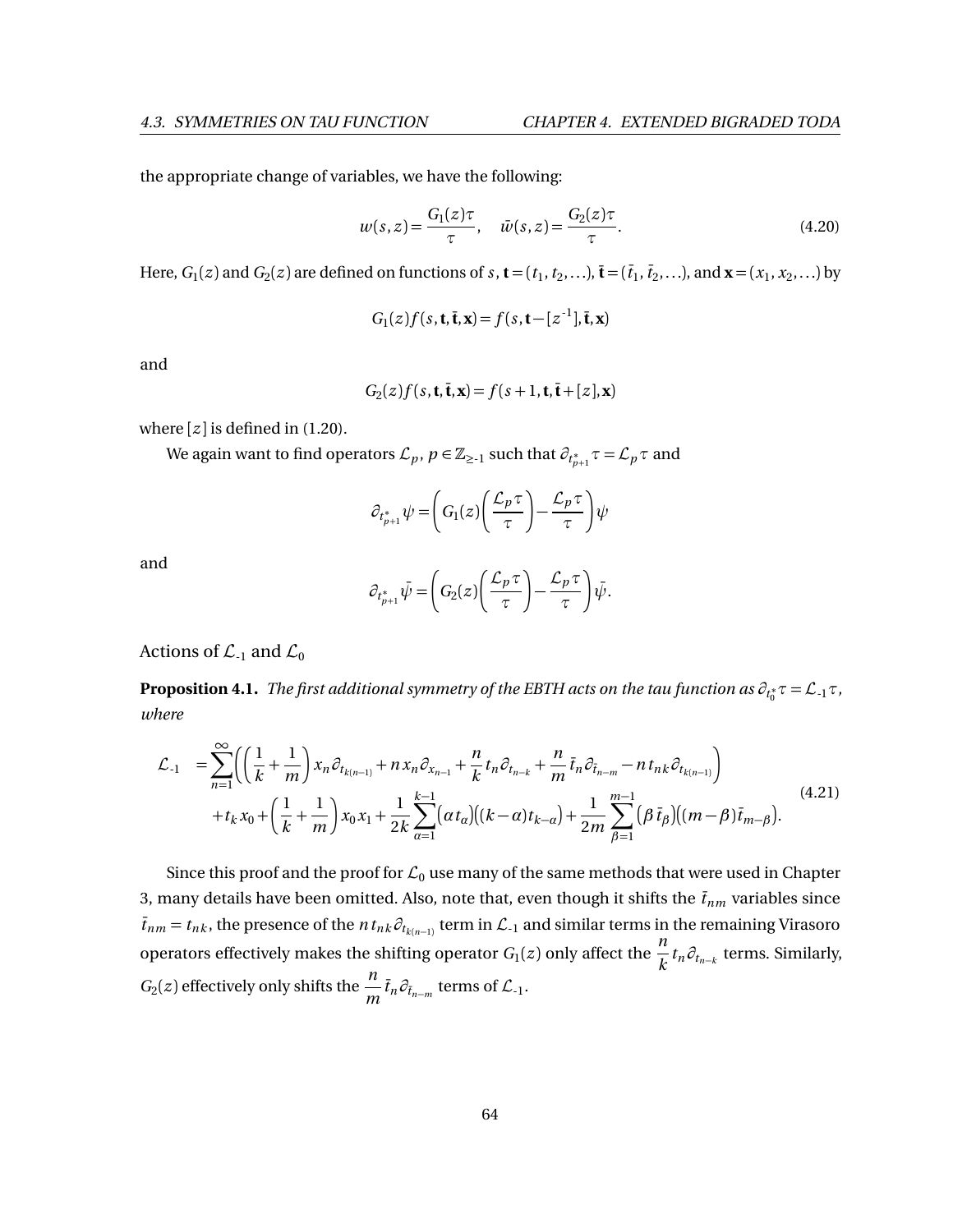*Proof.* We have

$$
\frac{\partial_{t_0^*} \psi}{\chi} = \frac{1}{\chi} \left( -(M - \bar{M})_- + \frac{k-1}{2k} W \Lambda^k W^{-1} \right) W \chi
$$
\n
$$
= \frac{1}{\chi} \left( -\frac{1}{k} W s \Lambda^k W^{-1} - \sum_{n=1}^{\infty} \left( \frac{n}{k} t_n (L^{\frac{n-k}{k}})_- + \cdots \right) + \frac{k-1}{2k} W \Lambda^k W^{-1} \right) W \chi
$$
\n
$$
= \left( -s \frac{z^{-k}}{k} - \frac{z^{-k+1}}{k} \partial_z - \frac{1}{k} \sum_{\alpha=1}^{k-1} \alpha t_\alpha z^{\alpha-k} + \frac{k-1}{2k} z^{-k} + \sum_{n=1}^{\infty} \left( \frac{n}{k} t_n \partial_{t_{n-1}} + \cdots \right) \right) W
$$
\n
$$
= \left( s \left( t_k - \frac{z^{-k}}{k} \right) - s t_k - \frac{1}{k} \sum_{n=1}^{\infty} z^{-k-n} G_1(z) \left( \frac{\partial_{t_n} \tau}{\tau} \right)
$$
\n
$$
+ \frac{1}{2k} \sum_{\alpha=1}^{k-1} \left( \alpha \left( t_\alpha - \frac{z^{-\alpha}}{\alpha} \right) (k - \alpha) \left( t_{k-\alpha} - \frac{z^{\alpha-k}}{k-\alpha} \right) - \alpha t_\alpha (k - \alpha) t_{k-\alpha} \right)
$$
\n
$$
+ \sum_{n=1}^{\infty} \left( \frac{n}{k} t_n \partial_{t_{n-1}} \left( G_1(z) \left( \frac{\partial_{t_{n-k}} \tau}{\tau} \right) - \frac{\partial_{t_{n-k}} \tau}{\tau} \right) + \cdots \right) \right) \frac{G_1(z) \tau}{\tau}
$$
\n
$$
= \left( G_1(z) \left( \frac{\mathcal{L}_{\cdot 1} \tau}{\tau} \right) - \frac{\mathcal{L}_{\cdot 1} \tau}{\tau} \right) \frac{G_1(z) \tau}{\tau}
$$

since the  $G_1(z)$  shift operator does not affect any of the  $x_n$  or the strictly  $\bar{t}_n$  variables. A similar calculation involving the action on  $\bar{\psi}$  gives rise to the  $\sum_{n=1}^{m-1}$ *β*=1  $\beta \bar{t}_{\beta}$  $(m-\beta)\bar{t}_{m-\beta}$  and  $\left(\frac{1}{L}\right)$  $\overline{k}$ <sup>+</sup> 1 *m*  $\int x_0 x_1$  terms, thus proving the proposition.

 $\Box$ 

**Proposition 4.2.** *The second additional symmetry of the EBTH acts on the tau function as*  $\partial_{t_1^*}\tau = \mathcal{L}_0\tau$  *, where*

$$
\mathcal{L}_0 = \sum_{n=1}^{\infty} \left( \left( \frac{1}{k} + \frac{1}{m} \right) x_n \partial_{t_{kn}} + nx_n \partial_{x_n} + \frac{n}{k} t_n \partial_{t_n} + \frac{n}{m} \bar{t}_n \partial_{\bar{t}_n} - nt_{nk} \partial_{t_{kn}} \right) + \frac{1}{2} \left( \frac{1}{k} + \frac{1}{m} \right) x_0^2 + \frac{k^2 - 1}{24k} + \frac{m^2 - 1}{24m}.
$$
\n(4.22)

*Proof.* We have

$$
\frac{\partial_{t_1^*} \psi}{\chi} = \frac{1}{\chi} \left( -((M - \bar{M})L) - W \chi \right)
$$
  
= 
$$
\frac{1}{\chi} \left( -\frac{1}{k} W s W^{-1} + \frac{s}{k} - \sum_{n=1}^{\infty} \left( \frac{n}{k} t_n (L^{\frac{n}{k}}) - + \cdots \right) \right) W \chi
$$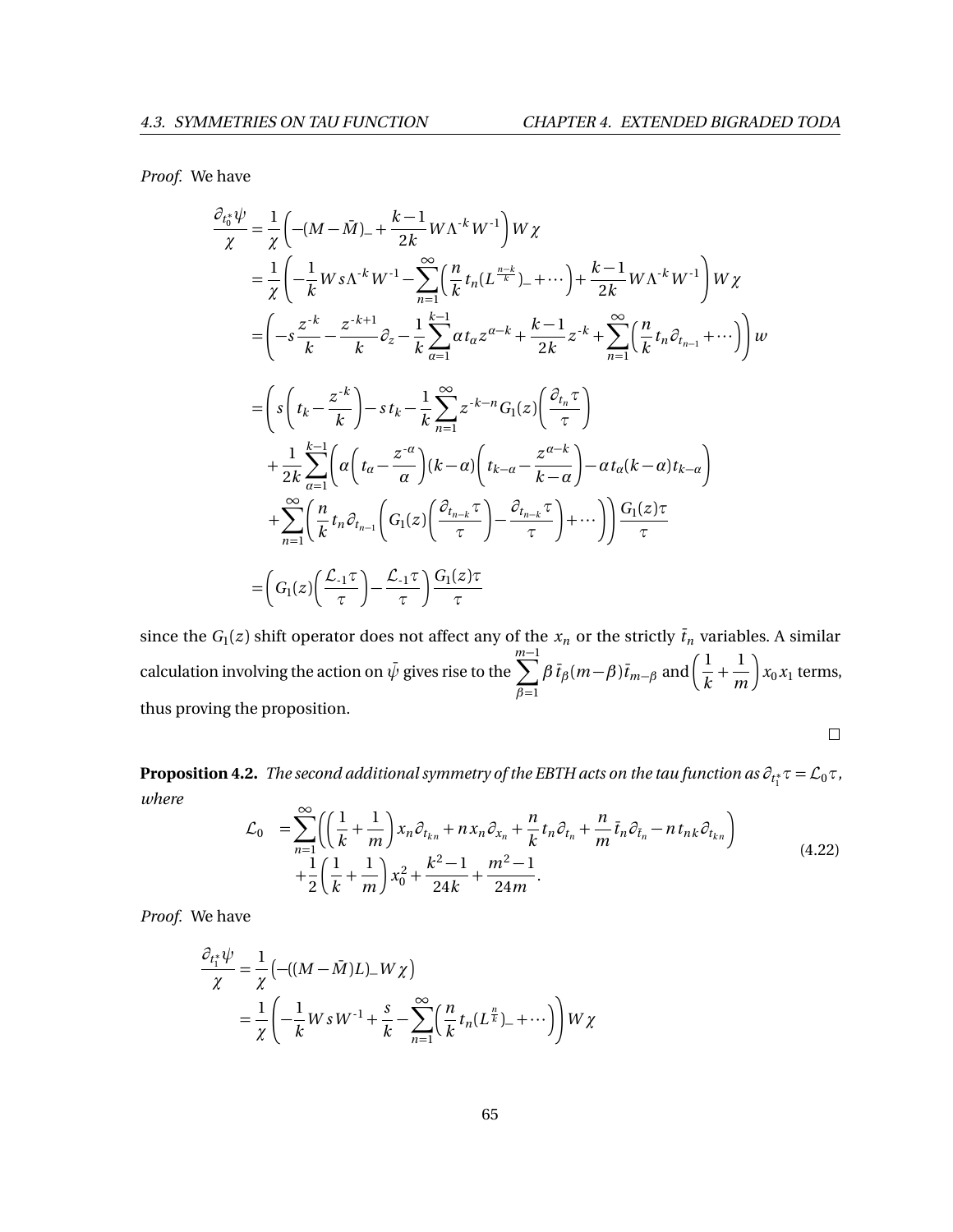$$
\begin{split}\n&= \left(-\frac{1}{k}z\partial_z + \sum_{n=1}^{\infty} \left(\frac{n}{k}t_n\partial_{t_n} + \cdots\right)\right)w \\
&= \left(-\frac{1}{k}\sum_{n=1}^{\infty} z^{-n}G_1(z)\left(\frac{\partial_{t_n}\tau}{\tau}\right) + \sum_{n=1}^{\infty} \left(\frac{n}{k}t_n\left(G_1(z)\left(\frac{\partial_{t_n}\tau}{\tau}\right) - \frac{\partial_{t_n}\tau}{\tau}\right) + \cdots\right)\right)\frac{G_1(z)\tau}{\tau} \\
&= \left(G_1(z)\left(\frac{\mathcal{L}_0\tau}{\tau}\right) - \frac{\mathcal{L}_0\tau}{\tau}\right)\frac{G_1(z)\tau}{\tau}.\n\end{split}
$$

The same calculation using the action on  $\bar{\psi}$  and the shift operator  $G_2(z)$  gives rise to the  $\frac{1}{2} \big(\frac{1}{k}+\frac{1}{m}\big) x_0^2$ term. Note that the last two terms of  $\mathcal{L}_0$  vanish when converting from the action on  $\tau$  back to the action on  $\psi$  or  $\bar{\psi}$ . Thus, their presences are not necessary when viewing the action of  $\mathcal{L}_0$  alone. However, to maintain the Virasoro commutation relations so that  $[\mathcal{L}_1, \mathcal{L}_1] = 2\mathcal{L}_0$ , these two terms are added to  $\mathcal{L}_0$ .  $\Box$ 

## The Remaining Actions

Finally we present the following theorem for the actions of the remaining symmetries on the tau function, the proof of which to be presented in a future publication:

**Theorem 4.3.** *For*  $p \in \mathbb{Z}_{\geq 1}$ *, the actions of the additional symmetries*  $\partial_{t^*_{p+1}}$  *on the tau function are given by*

<span id="page-72-0"></span>
$$
\mathcal{L}_{p} = \sum_{n=0}^{\infty} \left( \left( \frac{1}{k} + \frac{1}{m} \right) x_{n} \partial_{t_{k(n+p)}} + n x_{n} \partial_{x_{n+p}} + \frac{n}{k} t_{n} \partial_{t_{n+pk}} + \frac{n}{m} \bar{t}_{n} \partial_{\bar{t}_{n+pm}} - n t_{nk} \partial_{t_{k(n+p)}} \right) + \frac{1}{2k} \sum_{\alpha=1}^{pk-1} \partial_{t_{\alpha}} \partial_{t_{pk-\alpha}} + \frac{1}{2m} \sum_{\beta=1}^{pm-1} \partial_{\bar{t}_{\beta}} \partial_{\bar{t}_{pm-\beta}}.
$$
\n(4.23)

Combining a constructive proof for  $\mathcal{L}_2$ , verification that these  $\mathcal{L}_p$  operators commute as Virasoro, and Proposition [3.7](#page-55-0) would prove this theorem. However, as of the writing of this thesis, no such proof of  $\mathcal{L}_2$  has been produced. The proof of this theorem that will be given in the future involves using the commutators of the operator  $\mathcal{L}_{-1}$  and the Heisenberg algebra to show that the remaining  $\mathcal{L}_p$  operators must be of the form given in [\(4.23\)](#page-72-0). The last statement given in this thesis is these operators do in fact commute as the Virasoro algebra:

**Proposition 4.3.** *The*  $\mathcal{L}_p$  *operators of [\(4.21\)](#page-70-0), [\(4.22\)](#page-71-0), and [\(4.23\)](#page-72-0) commute with one another as the Virasoro algebra; i.e.*

$$
[\mathcal{L}_p,\mathcal{L}_q]\!=\!(p-q)\mathcal{L}_{p+q},\quad p,q\in\mathbb{Z}_{\geq 1}.
$$

Since many of the calculations for this proposition are virtually identical to those given in the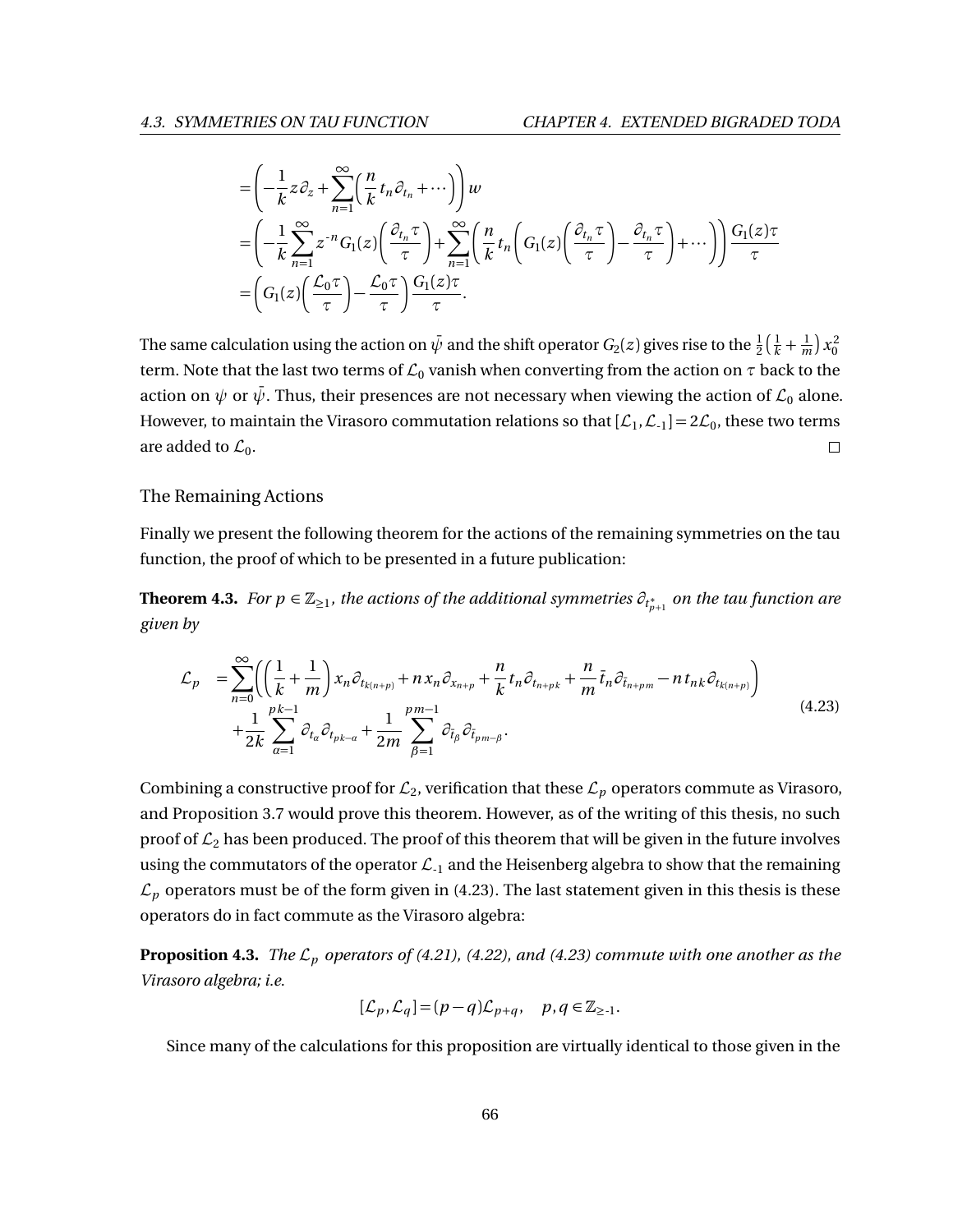proof for Proposition [3.8,](#page-56-0) we will not include the rigorous proof of this proposition. Instead, only the particular calculations that are wholly different from those previously shown will be given below.

Note that the presence of the  $n t_{nk} \partial_{t_{k(n+p)}}$  term in  $\mathcal{L}_p$   $(p \in \mathbb{Z}_{\ge -1})$  ensures that there is only one such term in the operator. This effectively allows partial derivatives involving *t<sup>n</sup>* to only affect the *n*  $\frac{n}{k}$  *t*<sub>n</sub>  $\partial_{t_{n+pk}}$  term and those involving  $\bar{t}_n$  to only affect the  $\frac{n}{m}$  $\frac{n}{m}$   $\bar{t}_n \partial_{\bar{t}_{n+pm}}$  term. Because of this observation and that the  ${\cal L}_p$  operators do not mix the  $t_n$  and  $\bar t_n$  variables, we will omit the  $\bar t_n$  variables with these calculations.

We will determine the commutator of a double derivative term, such as those found in  $\mathcal{L}_p$  for  $p \in \mathbb{Z}_{\geq 1}$ , and the new term found in  $\mathcal{L}_{-1}$ . For the terms from  $\mathcal{L}_1$  and  $\mathcal{L}_{-1}$ , we have

$$
\frac{1}{4k^2} \sum_{\alpha,\beta=1}^{k-1} [\partial_{t_\alpha} \partial_{t_{k-\alpha}}, \beta t_\beta (k-\beta) t_{k-\beta}] = \frac{1}{2k^2} \sum_{\alpha=1}^{k-1} \alpha(k-\alpha) t_\alpha \partial_{t_\alpha} + \frac{1}{2k^2} \sum_{\alpha=1}^{k-1} \alpha(k-\alpha) = \frac{1}{2k^2} \sum_{\alpha=1}^{k-1} \alpha(k-\alpha) t_\alpha \partial_{t_\alpha} + \frac{k^2-1}{12k}.
$$

Recalling that  $[\mathcal{L}_1, \mathcal{L}_{-1}] = 2\mathcal{L}_0$ , the last term provides the constant terms added to  $\mathcal{L}_0$  in [\(4.22\)](#page-71-0). For the terms from  $\mathcal{L}_p$  ( $p \ge 2$ ) and  $\mathcal{L}_{-1}$ , we have

$$
\frac{1}{4k^2} \sum_{\alpha=1}^{pk-1} \sum_{\beta=1}^{k-1} [\partial_{t_{\alpha}} \partial_{t_{pk-\alpha}}, \beta t_{\beta}(k-\beta)t_{k-\beta}] = \frac{1}{k^2} \sum_{\alpha=1}^{k-1} \alpha(k-\alpha)t_{k-\alpha} \partial_{t_{pk-\alpha}} \n= \frac{1}{k^2} \sum_{\alpha=1}^{k-1} \alpha(k-\alpha)t_{\alpha} \partial_{t_{(p-1)k+\alpha}}.
$$

The summations in each of these results combine with other terms in their respective commutators to give the  $\frac{n}{1}$  $\frac{h}{k}$ *t*<sub>n</sub> $\partial_{t_{n+pk}}$  terms for  $1 \le n \le k-1$  after taking into account that  $[\mathcal{L}_p, \mathcal{L}_{-1}] = (p+1)\mathcal{L}_{p-1}$ .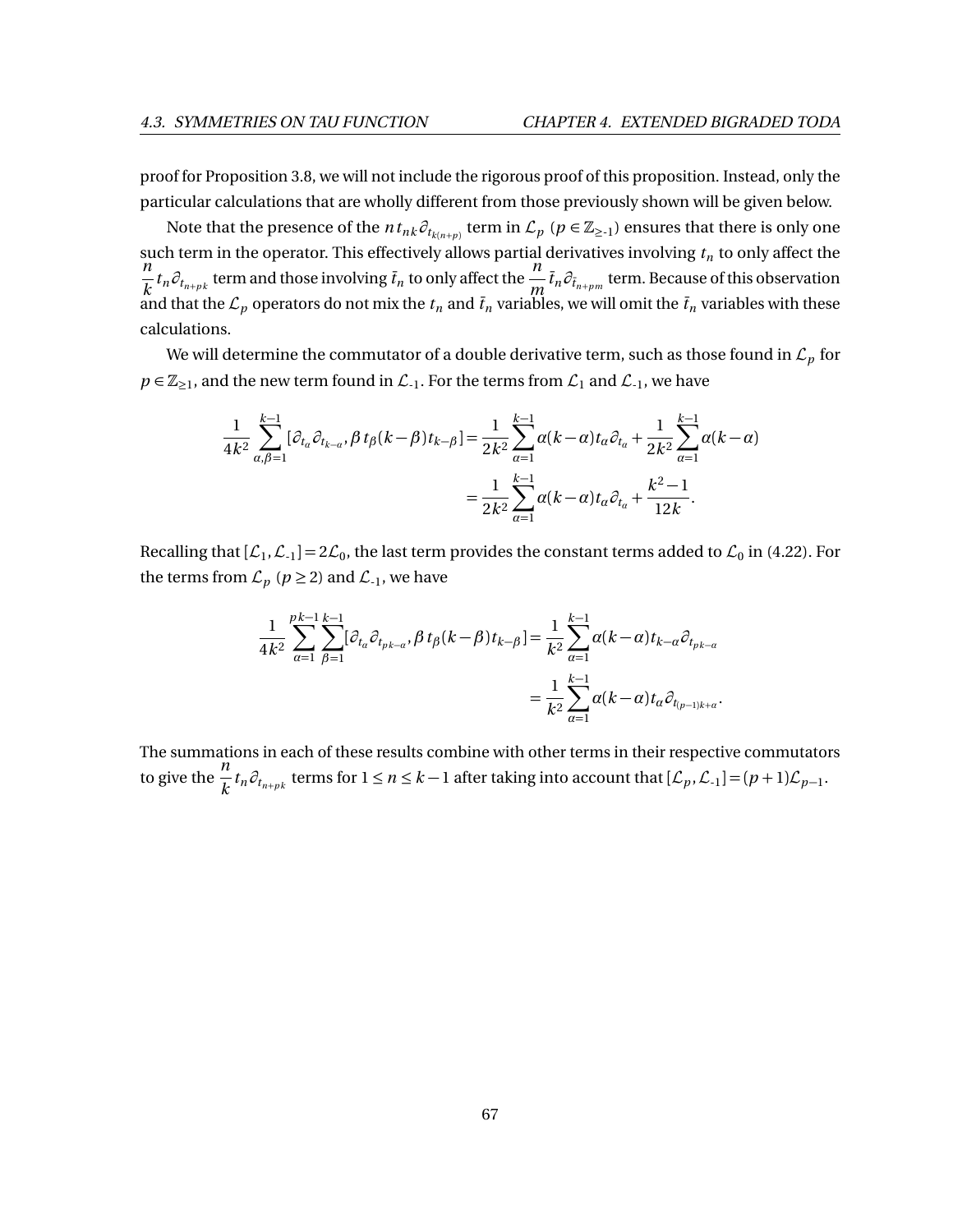## **BIBLIOGRAPHY**

- [1] M. Adler, T. Shiota, and P. van Moerbeke. "From the *w*<sup>∞</sup> Algebra to its Central Extension: A *τ*-Function Approach". Phys. Lett. A **194** (1994), pp. 33–43.
- [2] M. Adler, T. Shiota, and P. van Moerbeke. "A Lax Representation for the Vertex Operator and the Central Extension". Commun. Math. Phys. **171** (1995), pp. 547–588.
- [3] M. Adler and P. van Moerbeke. "Matrix Integrals, Toda Symmetries, Virasoro constraints and Orthogonal Polynomials". Duke Math. J. **80** (1995), pp. 836–911.
- [4] G. Carlet. "The Extended Bigraded Toda Hierarchy". J. Phys. A: Math. Gen. **39** (2006), pp. 9411– 9435.
- [5] G. Carlet, B. Dubrovin, and Y. Zhang. "The Extended Toda Hierarchy". Moscow Math. J. **4**.2 (2004), pp. 313–332.
- [6] G. Carlet and J. van de Leur. "Hirota Equations for the Extended Bigraded Toda Hierarchy and the Total Descendent Potential of C*P* <sup>1</sup> Orbifolds". J. Phys. A: Math. Theor. **46** (2013). 405205.
- [7] L. A. Dickey. Soliton Equations and Hamiltonian Systems. Second. Vol. 26. Advanced Series in Mathematical Physics. New Jersey: World Scientific, 2003.
- [8] B. Dubrovin and Y. Zhang. "Frobenius Manifolds and Virasoro Constraints". Sel. Math. **5** (1999), pp. 423–466.
- [9] B. Dubrovin and Y. Zhang. "Virasoro Symmetries of the Extended Toda Hierarchy". Commun. Math. Phys. **250** (2004), pp. 161–193.
- [10] E. Getzler. "The Toda Conjecture". Symplectic Geometry and Mirror Symmetry (Seoul, South Korea, 2000). World Scientific, 2001, pp. 51–79.
- [11] C. Li and J. He.Additional Symmetry of theModified Extended Toda Hierarchy. arXiv:1309.4532. 2013.
- [12] C. Li, J. He, and Y. Su. "Block Type Symmetry of Bigraded Toda Hierarchy". J. Math. Phys. **53** (2012). 013517.
- [13] T. E. Milanov. "Hirota Quadratic Equations for the Extended Toda Hierarchy". Duke Math. J. **138**.1 (2007), pp. 161–178.
- [14] T. E. Milanov and H.-H. Tseng. "The Spaces of Laurent Polynomials, Gromov-Witten Theory of  $\mathbb{P}^1$ -Orbifolds, and Integrable Hierarchies". J. Reine Angew. Math. **622** (2008), pp. 189-235.
- [15] T. Miwa, M. Jimbo, and E. Date. Solitons: Differential Equations, Symmetries and Infinite Dimensional Algebras. Cambridge: Cambridge University Press, 2000.